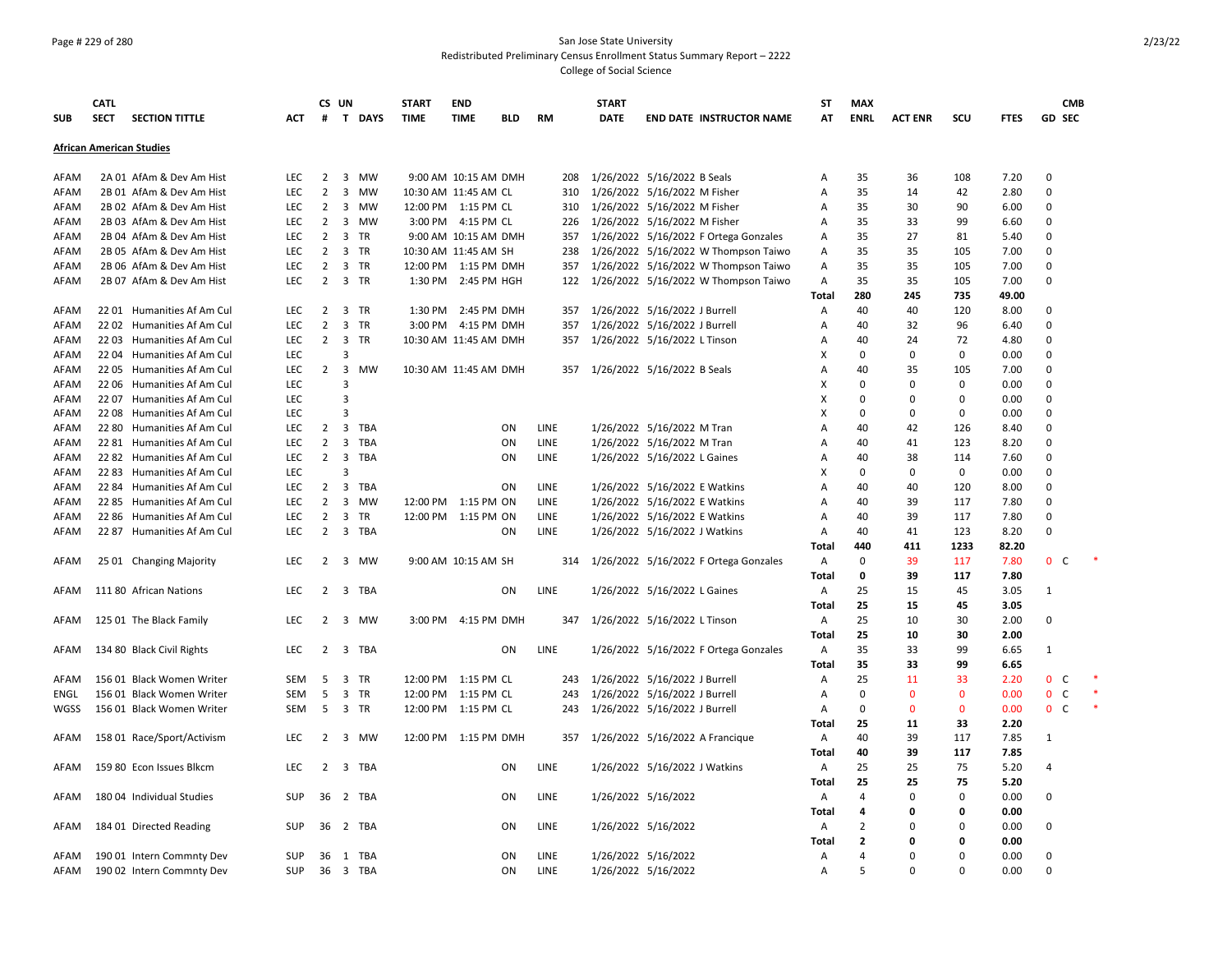### Page # 230 of 280 San Jose State University Redistributed Preliminary Census Enrollment Status Summary Report – 2222 College of Social Science

| <b>SUB</b> | <b>CATL</b><br><b>SECT</b> | <b>SECTION TITTLE</b>     | ACT        | CS UN |   | <b>DAYS</b> | <b>START</b><br>TIME | <b>END</b><br><b>TIME</b> | <b>BLD</b> | <b>RM</b>   | <b>START</b><br><b>DATE</b> | <b>END DATE INSTRUCTOR NAME</b>       | ST.<br>AT | <b>MAX</b><br><b>ENRL</b> | <b>ACT ENR</b> | scu  | <b>FTES</b> | <b>CMB</b><br><b>GD SEC</b> |
|------------|----------------------------|---------------------------|------------|-------|---|-------------|----------------------|---------------------------|------------|-------------|-----------------------------|---------------------------------------|-----------|---------------------------|----------------|------|-------------|-----------------------------|
|            |                            |                           |            |       |   |             |                      |                           |            |             |                             |                                       | Total     | -9                        | 0              | 0    | 0.00        |                             |
| AFAM       |                            | 198 01 Senior Sem AFAM St | <b>SEM</b> |       | 3 |             |                      |                           |            |             |                             |                                       | X.        | 0                         | $\mathbf{0}$   | 0    | 0.00        | $\overline{\mathbf{0}}$     |
|            |                            |                           |            |       |   |             |                      |                           |            |             |                             |                                       | Total     | 0                         | 0              | 0    | 0.00        |                             |
| AFAM       |                            | 298 01 Special Studies    | SUP        |       |   | 25 3 TBA    |                      |                           | ON         | <b>LINE</b> |                             | 1/26/2022 5/16/2022                   | A         |                           | $\Omega$       | 0    | 0.00        | $\overline{\mathbf{0}}$     |
|            |                            |                           |            |       |   |             |                      |                           |            |             |                             |                                       | Total     |                           | 0              | 0    | 0.00        |                             |
|            |                            |                           |            |       |   |             |                      |                           |            |             |                             | <b>African American Studies Total</b> |           | 915                       | 828            | 2484 | 165.95      |                             |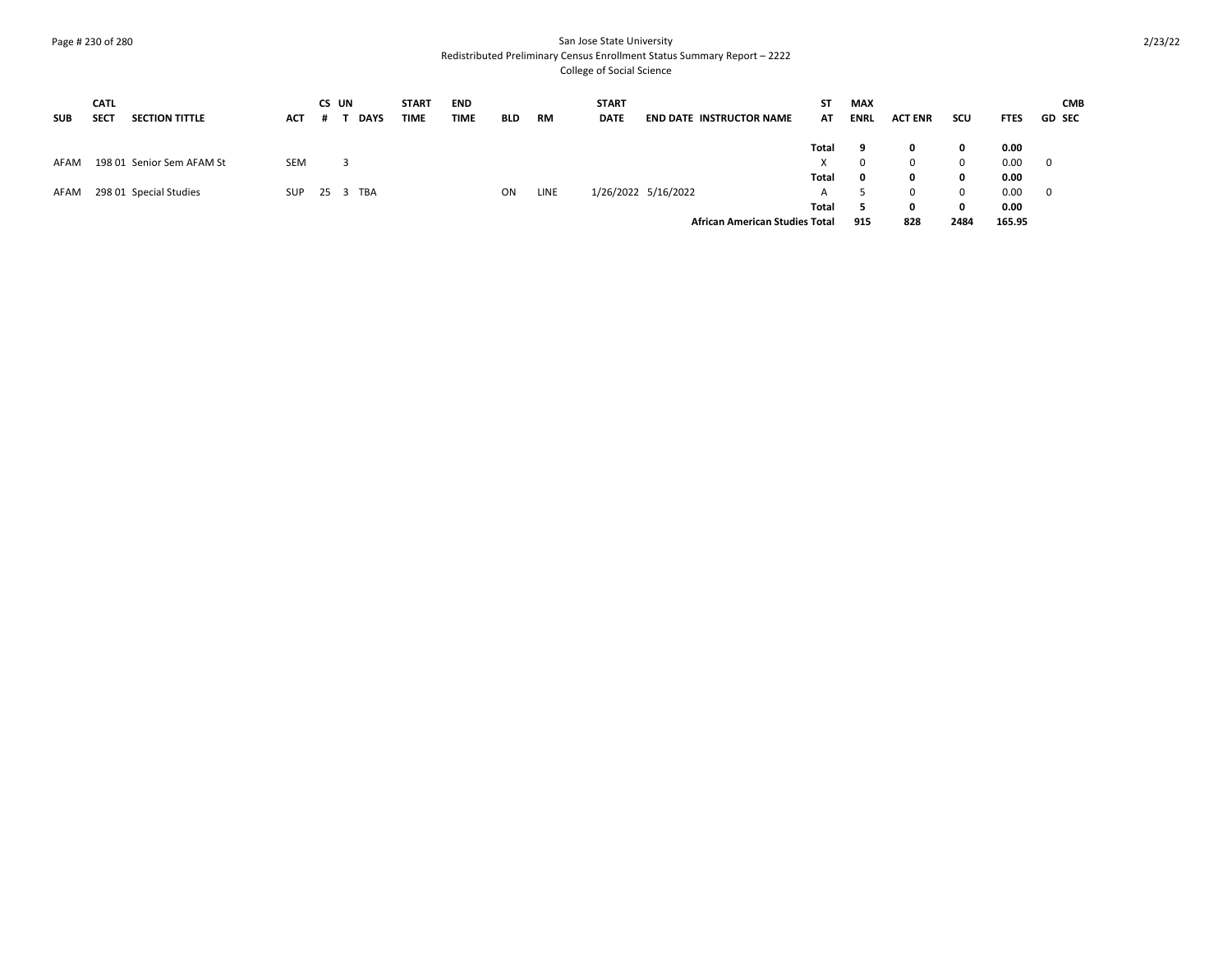#### Page # 231 of 280 San Jose State University Redistributed Preliminary Census Enrollment Status Summary Report – 2222 College of Social Science

**SUB CATL SECT SECTION TITTLE ACT CS UN # T DAYS START TIME END TIME BLD RM START DATE END DATE INSTRUCTOR NAME ST AT MAX ENRL ACT ENR SCU FTES GD CMB SEC Anthropology** ANTH 11 01 Cultural Anthro LEC 3 X 0 0 0 0.00 0 ANTH 11 02 Cultural Anthro LEC 3 X 0 0 0 0.00 0 ANTH 11 03 Cultural Anthro LEC 2 3 TR 1:30 PM 2:45 PM CL 204 1/26/2022 5/16/2022 B Seals A 35 33 99 6.60 0 ANTH 11 80 Cultural Anthro LEC 2 3 TBA ON LINE 1/26/2022 5/16/2022 D Khorasani A 40 42 126 8.40 0 ANTH 11 81 Cultural Anthro LEC 3 X 0 0 0 0.00 0 **Total 75 75 225 15.00** ANTH 1201 Intro to Human Evol CC 2 3 MW 12:00 PM 1:15 PM CL 204 1/26/2022 5/16/2022 A Hedges A 35 35 105 7.00 0 ANTH 12 02 Intro to Human Evol LEC 2 3 MW 9:00 AM 10:15 AM WSQ 4 1/26/2022 5/16/2022 A Kadkly A 35 31 93 6.20 0 ANTH 1203 Intro to Human Evol LEC 2 3 TR 9:00 AM 10:15 AM WSQ 4 1/26/2022 5/16/2022 E Weiss A 35 22 66 4.40 0 ANTH 12 80 Intro to Human Evol LEC 2 3 TR 10:30 AM 11:45 AM ON LINE 1/26/2022 5/16/2022 A Kadkly A 40 39 117 7.80 0 **Total 145 127 381 25.40** ANTH 13 01 Archaeology LEC 2 3 TR 10:30 AM 11:45 AM CL 204 1/26/2022 5/16/2022 M Meniketti A 35 25 75 5.00 0<br>ANTH 13 80 Archaeology ANTH 13 80 Archaeology LEC 2 3 TBA ON LINE 1/26/2022 5/16/2022 G Flores Santis A 40 37 111 7.40 0 ANTH 13 81 Archaeology LEC 3 X 0 0 0 0.00 0 ANTH 1382 Archaeology LEC 2 3 TBA ON LINE 1/26/2022 5/16/2022 G Flores Santis A 40 39 117 7.80 0 **Total 115 101 303 20.20** ANTH 25 01 Human Life Context LEC 2 3 MW 10:30 AM 11:45 AM CL 204 1/26/2022 5/16/2022 G Bousquet A 35 22 66 4.40 0 **Total 35 22 66 4.40** ANTH 100W 0 Writing Workshop SEM 5 3 MW 1:30 PM 2:45 PM WSQ 4 1/26/2022 5/16/2022 M Meniketti A 25 15 45 3.00 0 **Total 25 15 45 3.00** ANTH 107 80 Anth Food LEC 2 3 TBA ON LINE 1/26/2022 5/16/2022 M Beresford A 25 25 75 5.05 1 **Total 25 25 75 5.05** ANTH 115 01 Global Culture LEC 3 X 0 0 0 0.00 0 ASIA 115 01 Global Culture LEC 3 X 0 0 0 0.00 0 ANTH 115 80 Global Culture **LEC 2 3 TBA** ON LINE 1/26/2022 5/16/2022 Q McCrary A 40 40 120 8.00 0 C ASIA 115 80 Global Culture **LEC 2 3 TBA** ON LINE 1/26/2022 5/16/2022 Q McCrary A 0 0 0 0.00 0 C ANTH 115 81 Global Culture **LEC 2 3 TBA** ON LINE 1/26/2022 5/16/2022 B Seals A 40 42 126 8.40 0 C ASIA 115 81 Global Culture LEC 2 3 TBA ON LINE 1/26/2022 5/16/2022 B Seals A 0 0 0 0.00 0 C \* ANTH 115 82 Global Culture LEC 2 3 W 1:30 PM 2:45 PM ON LINE 1/26/2022 5/16/2022 J English-Lueck A 40 39 117 7.80 0 C \* ASIA 115 82 Global Culture LEC 2 3 W 1:30 PM 2:45 PM ON LINE 1/26/2022 5/16/2022 J English-Lueck A 0 0 0 0.00 0 C \* **Total 120 121 363 24.20** ANTH 125 01 Urban Anth LEC 2 3 MW 1:30 PM 2:45 PM CL 204 1/26/2022 5/16/2022 G Bousquet A 25 12 36 2.50 2 C \* URBP 125 01 Urban Anth LEC 2 3 MW 1:30 PM 2:45 PM CL 204 1/26/2022 5/16/2022 G Bousquet A 0 0 0 0.00 0 C \* **Total 25 12 36 2.50** ANTH 12901 Environmental Anth LEC 2 3 MW 12:00 PM 1:15 PM CL 202 1/26/2022 5/16/2022 A Faas A 25 16 48 3.25 1 **Total 25 16 48 3.25** ANTH 13201 Creating Built Worlds LEC 2 3 TR 12:00 PM 1:15 PM CL 204 1/26/2022 5/16/2022 C Borja A 30 17 51 3.55 3 C \* GEOG 132 01 Creating Built Worlds LEC 2 3 TR 12:00 PM 1:15 PM CL 204 1/26/2022 5/16/2022 C Borja A 0 0 0 00 0.00 0 C URBP 13201 Creating Built Worlds LEC 2 3 TR 12:00 PM 1:15 PM CL 204 1/26/2022 5/16/2022 C Borja A 0 0 0 0.00 0 C **Total 30 17 51 3.55** ANTH 136 01 Thought Control LEC 2 3 TR 3:00 PM 4:15 PM CL 202 1/26/2022 5/16/2022 J Marlovits A 30 30 90 6.00 0 **Total 30 30 90 6.00** ANTH 14001 Human Sexuality 
LEC 1 3 TR 10:30 AM 11:45 AM CL 202 1/26/2022 5/16/2022 J Marlovits A 35 35 105 7.00 0 C BIOL 140 01 Human Sexuality LEC 1 3 TR 10:30 AM 11:45 AM CL 202 1/26/2022 5/16/2022 J Marlovits A 0 0 0 0.00 0 C \* PH 14001 Human Sexuality LEC 1 3 TR 10:30 AM 11:45 AM CL 202 1/26/2022 5/16/2022 J Marlovits A 0 0 0 0.00 0 C ANTH 140 02 Human Sexuality LEC 1 3 TR 1:30 PM 2:45 PM CL 202 1/26/2022 5/16/2022 J Marlovits A 35 34 102 6.80 0 C \* BIOL 140 02 Human Sexuality LEC 1 3 TR 1:30 PM 2:45 PM CL 202 1/26/2022 5/16/2022 J Marlovits A 0 0 0 0.00 0 C \* PH 14002 Human Sexuality LEC 1 3 TR 1:30 PM 2:45 PM CL 202 1/26/2022 5/16/2022 J Marlovits A 0 0 0 0.00 0 C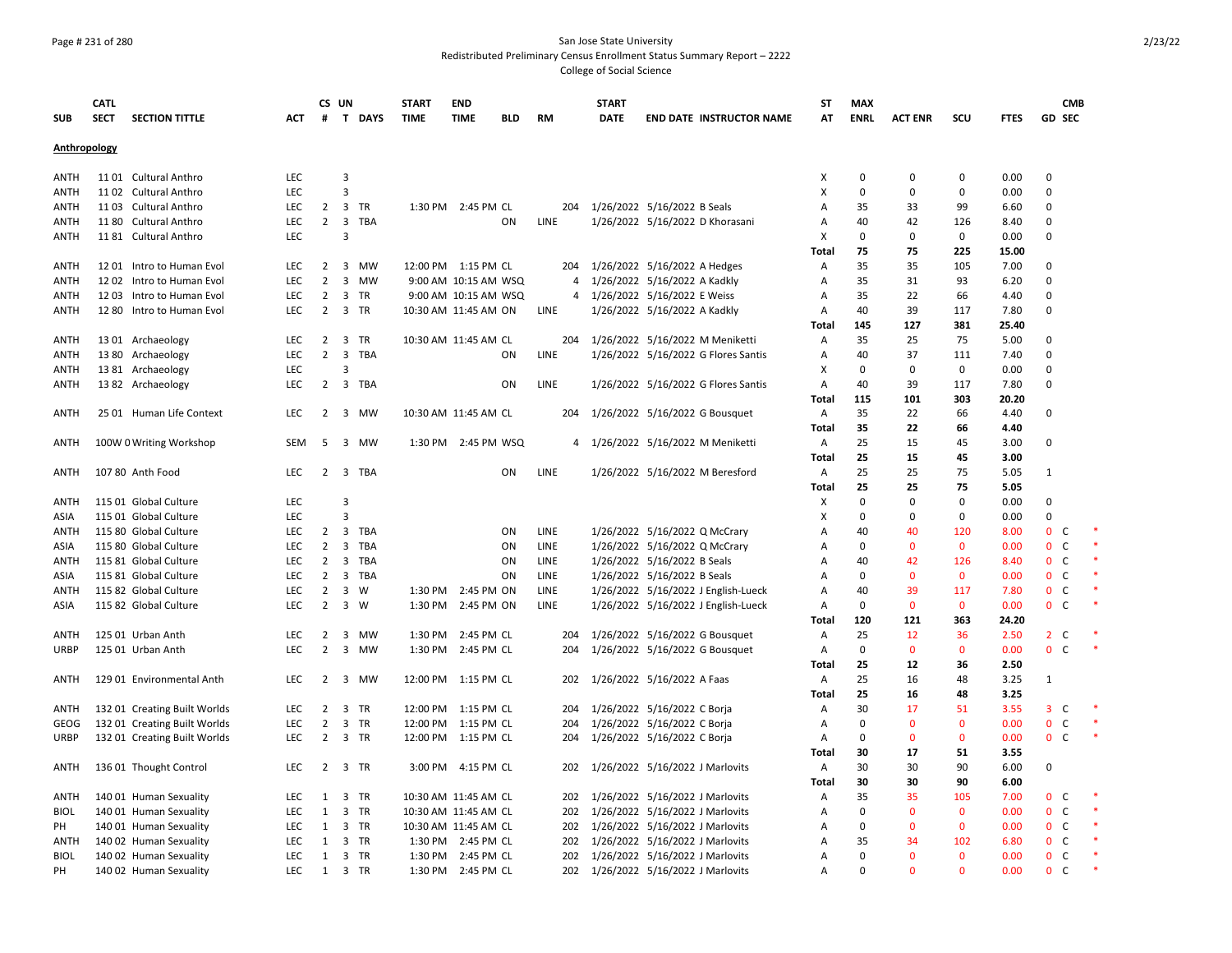### Page # 232 of 280 San Jose State University Redistributed Preliminary Census Enrollment Status Summary Report – 2222 College of Social Science

|             | CATL        |                                |            |                | CS UN                         | <b>START</b> | <b>END</b>             |            |             | <b>START</b> |                                        | ST           | <b>MAX</b>  |                |              |             |                | <b>CMB</b>    |        |
|-------------|-------------|--------------------------------|------------|----------------|-------------------------------|--------------|------------------------|------------|-------------|--------------|----------------------------------------|--------------|-------------|----------------|--------------|-------------|----------------|---------------|--------|
| <b>SUB</b>  | <b>SECT</b> | <b>SECTION TITTLE</b>          | <b>ACT</b> | #              | T DAYS                        | <b>TIME</b>  | <b>TIME</b>            | <b>BLD</b> | RM          | <b>DATE</b>  | <b>END DATE INSTRUCTOR NAME</b>        | AT           | <b>ENRL</b> | <b>ACT ENR</b> | scu          | <b>FTES</b> |                | <b>GD SEC</b> |        |
|             |             |                                |            |                |                               |              |                        |            |             |              |                                        |              |             |                |              |             |                |               |        |
| ANTH        |             | 140 03 Human Sexuality         | <b>LEC</b> | 1              | 3 MW                          |              | 12:00 PM 1:15 PM DH    |            | 250         |              | 1/26/2022 5/16/2022 J McDaniel         | Α            | 40          | $\mathbf{0}$   | $\mathbf{0}$ | 0.00        | $\mathbf{0}$   | $\mathsf{C}$  |        |
| PH          |             | 140 03 Human Sexuality         | LEC        | 1              | 3<br>MW                       |              | 12:00 PM 1:15 PM DH    |            | 250         |              | 1/26/2022 5/16/2022 J McDaniel         | A            | 0           | $\mathbf 0$    | $\mathbf 0$  | 0.00        | $\mathbf{0}$   | $\mathsf{C}$  |        |
| <b>ANTH</b> |             | 140 80 Human Sexuality         | <b>LEC</b> | 1              | 3 TBA                         |              |                        | ON         | LINE        |              | 1/26/2022 5/16/2022 J Marlovits        | Α            | 40          | 39             | 117          | 7.80        | $\mathbf{0}$   | C             | $\ast$ |
| <b>BIOL</b> |             | 140 80 Human Sexuality         | <b>LEC</b> | 1              | 3 TBA                         |              |                        | ON         | <b>LINE</b> |              | 1/26/2022 5/16/2022 J Marlovits        | A            | 0           | $\mathbf{0}$   | $\mathbf{0}$ | 0.00        | 0 <sup>o</sup> |               |        |
| PH          |             | 140 80 Human Sexuality         | <b>LEC</b> | 1              | 3<br>TBA                      |              |                        | ON         | <b>LINE</b> |              | 1/26/2022 5/16/2022 J Marlovits        | A            | 0           | $\mathbf{0}$   | $\mathbf{0}$ | 0.00        | $\mathbf{0}$   | <sub>c</sub>  |        |
| ANTH        |             | 140 81 Human Sexuality         | <b>LEC</b> | 1              | 3<br>TBA                      |              |                        | ON         | <b>LINE</b> |              | 1/26/2022 5/16/2022 J Marlovits        | Α            | 40          | 40             | 120          | 8.00        | $\mathbf{0}$   | C             |        |
| <b>BIOL</b> |             | 140 81 Human Sexuality         | LEC        | 1              | TBA<br>3                      |              |                        | ON         | LINE        |              | 1/26/2022 5/16/2022 J Marlovits        | A            | $\Omega$    | $\mathbf{0}$   | $\mathbf 0$  | 0.00        | $\mathbf{0}$   | $\mathsf{C}$  |        |
| PH          |             | 140 81 Human Sexuality         | <b>LEC</b> | 1              | 3 TBA                         |              |                        | ON         | LINE        |              | 1/26/2022 5/16/2022 J Marlovits        | Α            | 0           | $\mathbf{0}$   | $\mathbf 0$  | 0.00        | $\mathbf{0}$   | C             | $\ast$ |
| ANTH        |             | 140 82 Human Sexuality         | <b>LEC</b> | 1              | 3<br>TBA                      |              |                        | ON         | LINE        |              | 1/26/2022 5/16/2022 S Ou               | A            | 40          | 41             | 123          | 8.20        | $\mathbf{0}$   | $\mathsf{C}$  |        |
| <b>BIOL</b> |             | 140 82 Human Sexuality         | <b>LEC</b> | 1              | 3<br>TBA                      |              |                        | ON         | LINE        |              | 1/26/2022 5/16/2022 S Ou               | A            | 0           | $\mathbf{0}$   | $\mathbf{0}$ | 0.00        | $\mathbf{0}$   | C             |        |
| PH          |             | 140 82 Human Sexuality         | <b>LEC</b> |                | $1 \quad 3$<br>TBA            |              |                        | ON         | LINE        |              | 1/26/2022 5/16/2022 S Ou               | Α            | 0           | $\Omega$       | $\mathbf{0}$ | 0.00        | $\mathbf{0}$   | $\mathsf{C}$  |        |
| <b>ANTH</b> |             | 140 83 Human Sexuality         | LEC        |                | 3                             |              |                        |            |             |              |                                        | x            | $\Omega$    | $\Omega$       | $\mathbf 0$  | 0.00        | $\mathbf 0$    |               |        |
|             |             |                                | LEC        |                | 3                             |              |                        |            |             |              |                                        |              | $\Omega$    | $\mathbf 0$    | 0            |             | 0              |               |        |
| <b>BIOL</b> |             | 140 83 Human Sexuality         |            |                |                               |              |                        |            |             |              |                                        | X            |             |                |              | 0.00        |                |               |        |
| PH          |             | 140 83 Human Sexuality         | <b>LEC</b> |                | 3                             |              |                        |            |             |              |                                        | X            | $\Omega$    | $\Omega$       | $\Omega$     | 0.00        | $\mathbf 0$    |               |        |
| ANTH        |             | 140 84 Human Sexuality         | <b>LEC</b> | 1              | $\mathbf{3}$<br>TBA           |              |                        | ON         | <b>LINE</b> |              | 1/26/2022 5/16/2022 J McDaniel         | A            | 40          | $\mathbf{0}$   | $\mathbf{0}$ | 0.00        | $\mathbf{0}$   | C             |        |
| PH          |             | 140 84 Human Sexuality         | <b>LEC</b> | 1              | 3 TBA                         |              |                        | ON         | LINE        |              | 1/26/2022 5/16/2022 J McDaniel         | Α            | $\Omega$    | $\mathbf{0}$   | $\mathbf{0}$ | 0.00        | $\mathbf{0}$   | $\mathsf{C}$  |        |
|             |             |                                |            |                |                               |              |                        |            |             |              |                                        | <b>Total</b> | 270         | 189            | 567          | 37.80       |                |               |        |
| <b>ANTH</b> |             | 146 01 Culture & Conflict      | LEC        | $\overline{2}$ | 3 MW                          |              | 10:30 AM 11:45 AM CL   |            | 202         |              | 1/26/2022 5/16/2022 S Ou               | Α            | 35          | 36             | 108          | 7.20        | 0              |               |        |
| ANTH        |             | 146 02 Culture & Conflict      | LEC.       |                | 3                             |              |                        |            |             |              |                                        | х            | $\Omega$    | $\mathbf 0$    | $\mathbf 0$  | 0.00        | $\mathbf 0$    |               |        |
| ANTH        |             | 146 80 Culture & Conflict      | <b>LEC</b> | $\overline{2}$ | $\mathbf{3}$<br>TBA           |              |                        | ON         | LINE        |              | 1/26/2022 5/16/2022 G Bousquet         | Α            | 40          | 39             | 117          | 7.80        | 0              |               |        |
| <b>ANTH</b> |             | 146 81 Culture & Conflict      | <b>LEC</b> | $\overline{2}$ | 3 TBA                         |              |                        | ON         | LINE        |              | 1/26/2022 5/16/2022 S Ou               | Α            | 40          | 34             | 102          | 6.80        | $\mathbf 0$    |               |        |
|             |             |                                |            |                |                               |              |                        |            |             |              |                                        | <b>Total</b> | 115         | 109            | 327          | 21.80       |                |               |        |
| ANTH        |             | 154 01 Monkeys Apes Human      | LEC        |                | 2 3 TR                        |              | 1:30 PM 2:45 PM WSQ    |            |             |              | 4 1/26/2022 5/16/2022 E Weiss          | Α            | 25          | 17             | 51           | 3.40        | $\mathbf 0$    |               |        |
|             |             |                                |            |                |                               |              |                        |            |             |              |                                        | <b>Total</b> | 25          | 17             | 51           | 3.40        |                |               |        |
| ANTH        |             | 156 01 Bioarchaeology          | <b>SEM</b> | 5              | 3 TR                          |              | 10:30 AM 11:45 AM WSQ  |            |             |              | 4 1/26/2022 5/16/2022 E Weiss          | Α            | 25          | 21             | 63           | 4.20        | 0              |               |        |
|             |             |                                |            |                |                               |              |                        |            |             |              |                                        | <b>Total</b> | 25          | 21             | 63           | 4.20        |                |               |        |
| <b>ANTH</b> |             | 160 01 Recon Lost Civs         | <b>LEC</b> | $\overline{2}$ | 3<br>R                        | 6:00 PM      | 8:45 PM DMH            |            | 160         |              | 1/26/2022 5/16/2022 V Sanchez-Chopitea | Α            | 35          | 26             | 78           | 5.20        | $\mathbf 0$    |               |        |
|             |             |                                | LEC        | $\overline{2}$ | $\overline{\mathbf{3}}$<br>TR |              |                        |            | 202         |              | 1/26/2022 5/16/2022 A Hedges           |              | 35          |                | 105          | 7.00        | 0              |               |        |
| ANTH        |             | 160 02 Recon Lost Civs         |            |                |                               |              | 12:00 PM 1:15 PM CL    |            |             |              |                                        | Α            |             | 35             |              |             |                |               |        |
| ANTH        |             | 160 80 Recon Lost Civs         | <b>LEC</b> | $\overline{2}$ | TBA<br>3                      |              |                        | ON         | LINE        |              | 1/26/2022 5/16/2022 V Sanchez-Chopitea | А            | 40          | 40             | 120          | 8.00        | $\mathbf 0$    |               |        |
| ANTH        |             | 160 81 Recon Lost Civs         | <b>LEC</b> | 2              | 3 TBA                         |              |                        | ON         | LINE        |              | 1/26/2022 5/16/2022 V Sanchez-Chopitea | Α            | 40          | 34             | 102          | 6.80        | 0              |               |        |
| <b>ANTH</b> |             | 160 82 Recon Lost Civs         | <b>LEC</b> | $\overline{2}$ | 3 TBA                         |              |                        | ON         | LINE        |              | 1/26/2022 5/16/2022 V Sanchez-Chopitea | Α            | 40          | 37             | 111          | 7.40        | $\mathbf 0$    |               |        |
|             |             |                                |            |                |                               |              |                        |            |             |              |                                        | <b>Total</b> | 190         | 172            | 516          | 34.40       |                |               |        |
| ANTH        |             | 162 01 Inca/Aztc/Maya Civ      | <b>LEC</b> | $\overline{2}$ | 3 MW                          |              | 12:00 PM 1:15 PM WSQ   |            |             |              | 4 1/26/2022 5/16/2022 M Meniketti      | Α            | 30          | 25             | 75           | 5.00        | $\mathbf 0$    |               |        |
|             |             |                                |            |                |                               |              |                        |            |             |              |                                        | <b>Total</b> | 30          | 25             | 75           | 5.00        |                |               |        |
| ANTH        |             | 165 01 Historical Archaeology  | <b>LEC</b> | $\overline{2}$ | 3 TR                          |              | 12:00 PM  1:15 PM  WSQ |            |             |              | 4 1/26/2022 5/16/2022 C Sunseri        | Α            | 30          | 26             | 78           | 5.20        | 0              |               |        |
|             |             |                                |            |                |                               |              |                        |            |             |              |                                        | Total        | 30          | 26             | 78           | 5.20        |                |               |        |
| ANTH        |             | 173 01 Multimedia Anthro       | <b>LEC</b> | $\overline{2}$ | 3<br>MW                       |              | 10:30 AM 11:45 AM WSQ  |            |             |              | 4 1/26/2022 5/16/2022 J English-Lueck  | Α            | 30          | 15             | 45           | 3.10        | $\overline{2}$ |               |        |
|             |             |                                |            |                |                               |              |                        |            |             |              |                                        | <b>Total</b> | 30          | 15             | 45           | 3.10        |                |               |        |
| ANTH        |             | 180 02 Individual Studies      | <b>SUP</b> | 36             | TBA<br>1                      |              |                        | ΟN         | LINE        |              | 1/26/2022 5/16/2022                    | Α            | 3           | $\mathbf 0$    | $\mathbf 0$  | 0.00        | 0              |               |        |
| ANTH        |             | 180 80 Individual Studies      | <b>SUP</b> | 36             | 3 TBA                         |              |                        | ON         | LINE        |              | 1/26/2022 5/16/2022 R Gonzalez         | Α            | 3           | 1              | 3            | 0.25        | 1              |               |        |
|             |             |                                |            |                |                               |              |                        |            |             |              |                                        | <b>Total</b> | 6           | $\mathbf{1}$   | 3            | 0.25        |                |               |        |
| ANTH        |             | 184 80 Directed Reading        | <b>SUP</b> |                | 36 1 TBA                      |              |                        | ON         | LINE        |              | 1/26/2022 5/16/2022 R Gonzalez         | Α            | 3           | $\mathbf{1}$   | $\mathbf{1}$ | 0.07        | $\mathbf 0$    |               |        |
|             |             |                                |            |                |                               |              |                        |            |             |              |                                        |              |             |                |              |             |                |               |        |
|             |             |                                |            |                |                               |              |                        |            |             |              |                                        | <b>Total</b> | 3           | $\mathbf{1}$   | 1            | 0.07        |                |               |        |
| ANTH        |             | 191 80 Frontiers Anthro        | SEM        | -5             | 3<br>TBA                      |              |                        | ON         | LINE        |              | 1/26/2022 5/16/2022 C Sunseri          | Α            | 25          | 28             | 84           | 5.60        | $\mathbf 0$    |               |        |
|             |             |                                |            |                |                               |              |                        |            |             |              |                                        | <b>Total</b> | 25          | 28             | 84           | 5.60        |                |               |        |
| <b>ANTH</b> |             | 193 80 Beh Science in Practice | <b>LEC</b> | $\overline{2}$ | 3 MW                          | 4:30 PM      | 5:45 PM ON             |            | LINE        |              | 1/26/2022 5/16/2022 M Cerda Aguilar    | Α            | 30          | 34             | 102          | 6.80        | $\mathbf{0}$   | C             |        |
| <b>PSYC</b> |             | 193 80 Beh Science in Practice | LEC        | $\overline{2}$ | 3 MW                          | 4:30 PM      | 5:45 PM ON             |            | LINE        |              | 1/26/2022 5/16/2022 M Cerda Aguilar    | Α            | 0           | $\mathbf 0$    | $\mathbf 0$  | 0.00        | $\mathbf 0$    | C             |        |
| SOCI        |             | 193 80 Beh Science in Practice | LEC.       | $\overline{2}$ | 3 MW                          |              | 4:30 PM 5:45 PM ON     |            | <b>LINE</b> |              | 1/26/2022 5/16/2022 M Cerda Aguilar    | Α            | 0           | $\Omega$       | $\mathbf{0}$ | 0.00        | $\mathbf{0}$   | <sub>c</sub>  |        |
|             |             |                                |            |                |                               |              |                        |            |             |              |                                        | Total        | 30          | 34             | 102          | 6.80        |                |               |        |
| ANTH        |             | 195 01 Anthro Practicum        | <b>SUP</b> |                | 36 3 TBA                      |              |                        | ON         | <b>LINE</b> |              | 1/26/2022 5/16/2022                    | Α            | 5           | $\Omega$       | $\Omega$     | 0.00        | $\Omega$       |               |        |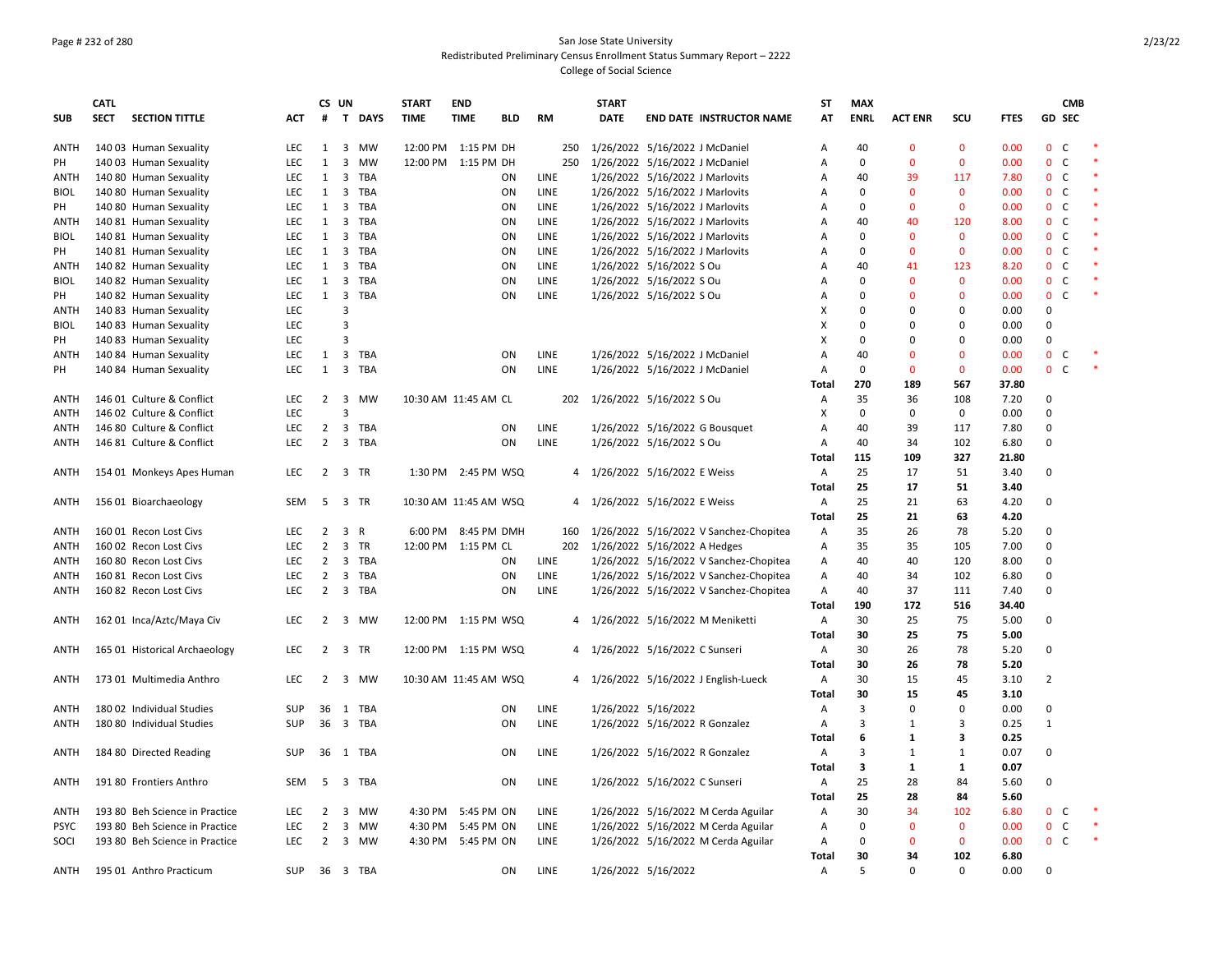### Page # 233 of 280 San Jose State University Redistributed Preliminary Census Enrollment Status Summary Report – 2222 College of Social Science

| <b>SUB</b>  | <b>CATL</b><br><b>SECT</b> | <b>SECTION TITTLE</b>      | <b>ACT</b> | CS UN<br>#     | T. | <b>DAYS</b>    | <b>START</b><br><b>TIME</b> | <b>END</b><br><b>TIME</b> | <b>BLD</b> | <b>RM</b>   |     | <b>START</b><br><b>DATE</b> |                                | <b>END DATE INSTRUCTOR NAME</b>       | <b>ST</b><br>AT | <b>MAX</b><br><b>ENRL</b> | <b>ACT ENR</b> | SCU      | <b>FTES</b> | <b>CMB</b><br>GD SEC |
|-------------|----------------------------|----------------------------|------------|----------------|----|----------------|-----------------------------|---------------------------|------------|-------------|-----|-----------------------------|--------------------------------|---------------------------------------|-----------------|---------------------------|----------------|----------|-------------|----------------------|
| ANTH        |                            | 195 02 Anthro Practicum    | SUP        | 36             | 3  | <b>TBA</b>     |                             |                           | <b>ON</b>  | LINE        |     |                             | 1/26/2022 5/16/2022            |                                       | Α               | 3                         | 0              | 0        | 0.00        | 0                    |
| ANTH        |                            | 195 80 Anthro Practicum    | SUP        | 36             |    | 3 M            | 4:00 PM                     | 5:15 PM ON                |            | LINE        |     |                             |                                | 1/26/2022 5/16/2022 J English-Lueck   | А               | .5                        | 1              | 3        | 0.20        | $\Omega$             |
|             |                            |                            |            |                |    |                |                             |                           |            |             |     |                             |                                |                                       | Total           | 13                        | 1              | 3        | 0.20        |                      |
| ANTH        |                            | 232 01 Applications Core   | <b>SEM</b> | $\overline{a}$ |    | 3 <sub>1</sub> | 6:00 PM                     | 8:45 PM WSQ               |            |             |     |                             |                                | 4 1/26/2022 5/16/2022 J English-Lueck | $\mathsf{A}$    | 15                        | 11             | 33       | 2.75        | 11                   |
|             |                            |                            |            |                |    |                |                             |                           |            |             |     |                             |                                |                                       | Total           | 15                        | 11             | 33       | 2.75        |                      |
| ANTH        |                            | 234 01 Adv Research Methd  | SEM        | 4              |    | 3 R            | 6:00 PM                     | 8:45 PM WSQ               |            |             |     |                             |                                | 4 1/26/2022 5/16/2022 M Beresford     | A               | 15                        | 11             | 33       | 2.75        | 11                   |
|             |                            |                            |            |                |    |                |                             |                           |            |             |     |                             |                                |                                       | Total           | 15                        | 11             | 33       | 2.75        |                      |
| <b>ANTH</b> |                            | 235 01 Quantitative Meths  | SEM        | $\overline{a}$ |    | 3 W            | 6:00 PM                     | 8:45 PM WSQ               |            |             |     |                             | 4 1/26/2022 5/16/2022 E Weiss  |                                       | A               | 15                        | 10             | 30       | 2.50        | 10                   |
|             |                            |                            |            |                |    |                |                             |                           |            |             |     |                             |                                |                                       | Total           | 15                        | 10             | 30       | 2.50        |                      |
| ANTH        |                            | 280 01 Individual Studies  | SUP        | 25             | 3  | <b>TBA</b>     |                             |                           | ON         | LINE        |     |                             | 1/26/2022 5/16/2022            |                                       | A               | 3                         | 0              | 0        | 0.00        | 0                    |
| ANTH        |                            | 280 02 Individual Studies  | SUP        | 25             | 3  | <b>TBA</b>     |                             |                           | <b>ON</b>  | LINE        |     |                             | 1/26/2022 5/16/2022            |                                       | А               | 3                         | $\Omega$       | 0        | 0.00        | $\Omega$             |
| <b>ANTH</b> |                            | 280 80 Individual Studies  | SUP        | 25             | 3  | TBA            |                             |                           | <b>ON</b>  | LINE        |     |                             | 1/26/2022 5/16/2022 R Gonzalez |                                       | А               | .5                        | $\Omega$       | $\Omega$ | 0.00        | $\Omega$             |
|             |                            |                            |            |                |    |                |                             |                           |            |             |     |                             |                                |                                       | Total           | 11                        | $\Omega$       | 0        | 0.00        |                      |
| ANTH        |                            | 296 01 Heritage Management | LEC        |                | 3  |                |                             |                           |            |             |     |                             |                                |                                       | X               | $\Omega$                  | $\Omega$       | 0        | 0.00        | 0                    |
|             |                            |                            |            |                |    |                |                             |                           |            |             |     |                             |                                |                                       | Total           | 0                         | O              | 0        | 0.00        |                      |
| ANTH        |                            | 298 01 Anth Project        | SUP        | 25             | 3  | TBA            |                             |                           | <b>ON</b>  | LINE        |     |                             | 1/26/2022 5/16/2022            |                                       | А               | $\overline{4}$            | $\Omega$       | 0        | 0.00        | 0                    |
| <b>ANTH</b> |                            | 298 80 Anth Project        | SUP        | 25             | 3  | <b>TBA</b>     |                             |                           | ON         | LINE        |     |                             | 1/26/2022 5/16/2022 R Gonzalez |                                       | A               | 3                         | 1              | 3        | 0.25        | 1                    |
| ANTH        |                            | 298 81 Anth Project        | <b>SUP</b> | 25             | 3  | <b>TBA</b>     |                             |                           | <b>ON</b>  | <b>LINE</b> |     |                             |                                | 1/26/2022 5/16/2022 M Meniketti       | А               | 3                         | $\Omega$       | 0        | 0.00        | $\Omega$             |
| <b>ANTH</b> |                            | 298 82 Anth Project        | SUP        | 25             | 3  | <b>TBA</b>     |                             |                           | <b>ON</b>  | LINE        |     |                             |                                | 1/26/2022 5/16/2022 J English-Lueck   | A               | .5                        | $\overline{2}$ | 6        | 0.50        | $\overline{2}$       |
|             |                            |                            |            |                |    |                |                             |                           |            |             |     |                             |                                |                                       | Total           | 15                        | 3              | 9        | 0.75        |                      |
| <b>ANTH</b> |                            | 299.01 Master's Thesis     | SUP        | 25             | 3  | <b>TBA</b>     |                             |                           | <b>ON</b>  | <b>LINE</b> |     |                             | 1/26/2022 5/16/2022            |                                       | A               | 3                         | $\Omega$       | 0        | 0.00        | $\Omega$             |
| ANTH        |                            | 299 02 Master's Thesis     | SUP        | 25             | 3  | TBA            |                             |                           | ON         | LINE        |     |                             | 1/26/2022 5/16/2022            |                                       | A               | 3                         | 0              | 0        | 0.00        | 0                    |
|             |                            |                            |            |                |    |                |                             |                           |            |             |     |                             |                                |                                       | Total           | 6                         | 0              | 0        | 0.00        |                      |
| ORGS        |                            | 102 80 Org Inquiry/Analys  | LEC        | 3              | 4  | <b>MW</b>      |                             | 10:30 AM 11:45 AM ON      |            | LINE        |     |                             |                                | 1/26/2022 5/16/2022 D Khorasani       | A               | 15                        | 15             | 45       | 4.00        | 0                    |
| ORGS        |                            | 102 81 Org Inquiry/Analys  | ACT        |                | 0  | TBA            |                             |                           | ON         | LINE        |     |                             |                                | 1/26/2022 5/16/2022 D Khorasani       | A               | 15                        | 15             | 15       | 0.00        | $\Omega$             |
|             |                            |                            |            |                |    |                |                             |                           |            |             |     |                             |                                |                                       | Total           | 30                        | 30             | 60       | 4.00        |                      |
| ORGS        |                            | 103 01 Capstone            | LEC        | З              | 4  | MW             |                             | 1:30 PM 2:45 PM CL        |            |             | 202 |                             | 1/26/2022 5/16/2022 A Faas     |                                       | A               | 15                        | 7              | 21       | 1.87        | 0                    |
| ORGS        |                            | 103 80 Capstone            | <b>ACT</b> | 7              | 0  | TBA            |                             |                           | ON         | LINE        |     |                             | 1/26/2022 5/16/2022 A Faas     |                                       | A               | 15                        | 7              | 7        | 0.00        | $\Omega$             |
|             |                            |                            |            |                |    |                |                             |                           |            |             |     |                             |                                |                                       | Total           | 30                        | 14             | 28       | 1.87        |                      |
|             |                            |                            |            |                |    |                |                             |                           |            |             |     |                             |                                | <b>Anthropology Total</b>             |                 | 1579                      | 1279           | 3791     | 254.98      |                      |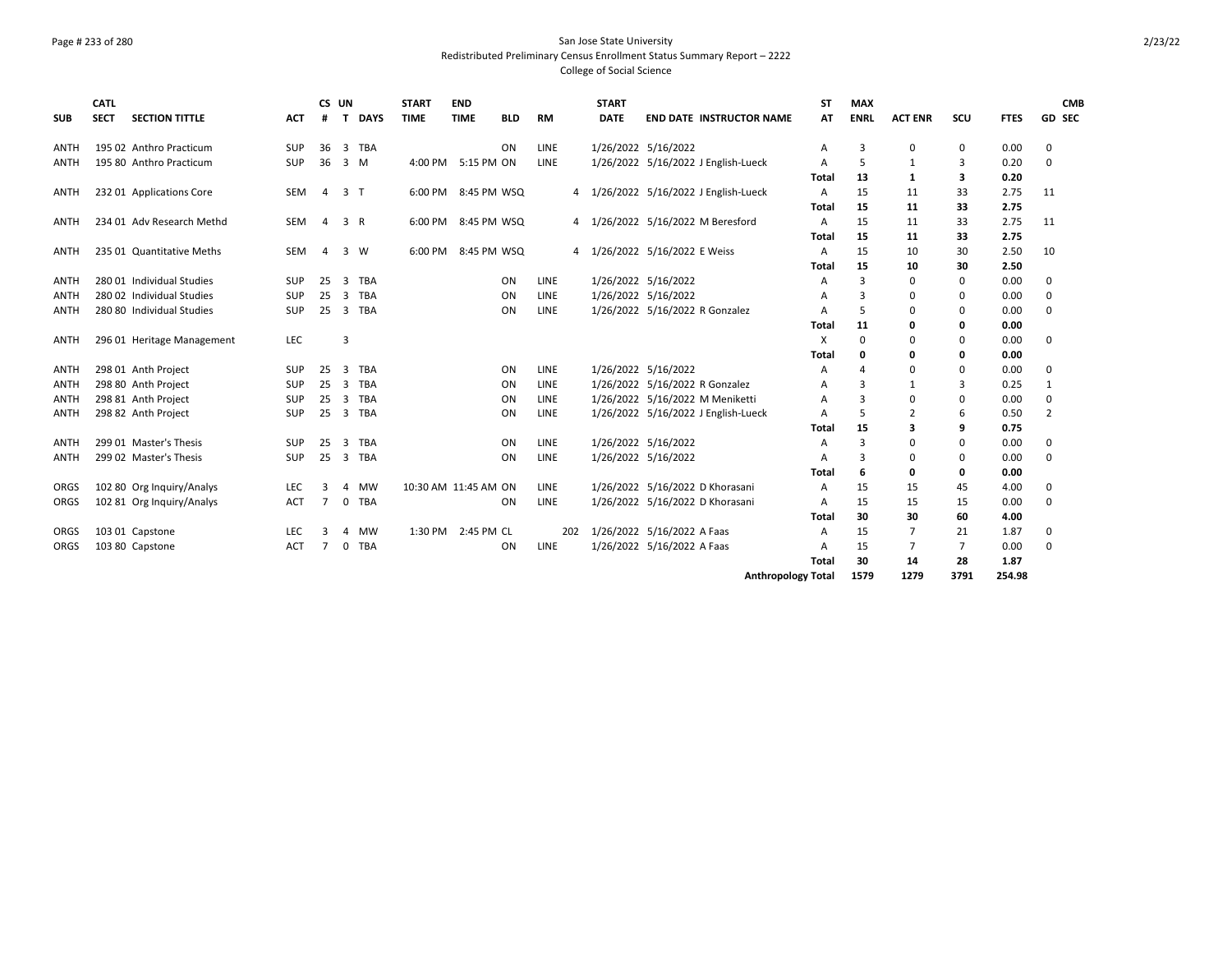### Page # 234 of 280 San Jose State University Redistributed Preliminary Census Enrollment Status Summary Report – 2222 College of Social Science

|            | <b>CATL</b> |                                    |            |                | CS UN                   |           | <b>START</b>          | <b>END</b>           |     |             | <b>START</b> |                                       | <b>ST</b>    | <b>MAX</b>  |                |              |             |               | <b>CMB</b>   |  |
|------------|-------------|------------------------------------|------------|----------------|-------------------------|-----------|-----------------------|----------------------|-----|-------------|--------------|---------------------------------------|--------------|-------------|----------------|--------------|-------------|---------------|--------------|--|
| <b>SUB</b> | <b>SECT</b> | <b>SECTION TITTLE</b>              | АСТ        | #              |                         | T DAYS    | <b>TIME</b>           | <b>TIME</b>          | BLD | <b>RM</b>   | <b>DATE</b>  | <b>END DATE INSTRUCTOR NAME</b>       | AT           | <b>ENRL</b> | <b>ACT ENR</b> | SCU          | <b>FTES</b> | <b>GD SEC</b> |              |  |
|            |             |                                    |            |                |                         |           |                       |                      |     |             |              |                                       |              |             |                |              |             |               |              |  |
|            |             | <b>Chicana and Chicano Studies</b> |            |                |                         |           |                       |                      |     |             |              |                                       |              |             |                |              |             |               |              |  |
| CCS        |             | 101 Introduction CCS               | LEC        | $\overline{2}$ |                         | 3 TR      | 10:30 AM 11:45 AM BBC |                      |     | 205         |              | 1/26/2022 5/16/2022 A Loyola          | Α            | 40          | 42             | 126          | 8.40        | $\mathbf 0$   |              |  |
| CCS        | 180         | <b>Introduction CCS</b>            | LEC        | $\overline{2}$ |                         | 3 TBA     |                       |                      | ON  | LINE        |              | 1/26/2022 5/16/2022 A Espinosa        | Α            | 40          | 40             | 120          | 8.00        | 0             |              |  |
| CCS        | 181         | Introduction CCS                   | LEC        | $\overline{2}$ |                         | 3 TBA     |                       |                      | ON  | LINE        |              | 1/26/2022 5/16/2022 J Gamboa          | Α            | 40          | 40             | 120          | 8.00        | 0             |              |  |
|            |             |                                    |            |                |                         |           |                       |                      |     |             |              |                                       | <b>Total</b> | 120         | 122            | 366          | 24.40       |               |              |  |
| CCS        | 701         | Folklorico Dance                   | ACT        | 11             | 1                       | MW        |                       | 6:00 PM 7:00 PM SPXE |     | 178         |              | 1/26/2022 5/16/2022 M Colmenarez      | Α            | 30          | 27             | 27           | 1.80        | $\mathbf{0}$  | C            |  |
| KIN        | 701         | Folklorico Dance                   | ACT        | 11             |                         | 1 MW      |                       | 6:00 PM 7:00 PM SPXE |     | 178         |              | 1/26/2022 5/16/2022 M Colmenarez      | А            | $\mathbf 0$ | $\mathbf 0$    | $\mathbf 0$  | 0.00        | 0             | $\mathsf{C}$ |  |
| CCS        | 780         | <b>Folklorico Dance</b>            | ACT        |                | 11 1 F                  |           |                       | 6:00 PM 8:00 PM ON   |     | LINE        |              | 1/26/2022 5/16/2022 M Colmenarez      | Α            | 30          | 25             | 25           | 1.67        | $\mathbf{0}$  | $\mathsf{C}$ |  |
| KIN        | 780         | <b>Folklorico Dance</b>            | ACT        |                | 11 1 F                  |           |                       | 6:00 PM 8:00 PM ON   |     | LINE        |              | 1/26/2022 5/16/2022 M Colmenarez      | Α            | 0           | $\mathbf{0}$   | $\mathbf 0$  | 0.00        | $\mathbf{0}$  | $\mathsf{C}$ |  |
|            |             |                                    |            |                |                         |           |                       |                      |     |             |              |                                       | <b>Total</b> | 60          | 52             | 52           | 3.47        |               |              |  |
| <b>CCS</b> |             | 10B 01 Mex Am US Hist/Gov          | <b>LEC</b> | $\overline{2}$ | $\overline{3}$          | <b>MW</b> |                       | 9:00 AM 10:15 AM CL  |     | 226         |              | 1/26/2022 5/16/2022 J Gamboa          | A            | 40          | 19             | 57           | 3.80        | $\Omega$      |              |  |
| CCS        |             | 10B 02 Mex Am US Hist/Gov          | <b>LEC</b> | $\overline{2}$ | $\overline{3}$          | <b>MW</b> | 10:30 AM 11:45 AM CL  |                      |     | 226         |              | 1/26/2022 5/16/2022 J Gamboa          | Α            | 40          | 15             | 45           | 3.00        | 0             |              |  |
| <b>CCS</b> |             | 10B 03 Mex Am US Hist/Gov          | <b>LEC</b> | $\overline{2}$ |                         | 3 TR      |                       | 9:00 AM 10:15 AM CL  |     | 226         |              | 1/26/2022 5/16/2022 J Mercado         | Α            | 40          | 10             | 30           | 2.00        | $\Omega$      |              |  |
| <b>CCS</b> |             | 10B 04 Mex Am US Hist/Gov          | LEC        | $\overline{2}$ |                         | 3 TR      |                       | 9:00 AM 10:15 AM CL  |     | 226         |              | 1/26/2022 5/16/2022 U Meraz-Cerna     | Α            | 40          | 8              | 24           | 1.60        | $\mathbf 0$   |              |  |
| CCS        |             | 10B 05 Mex Am US Hist/Gov          | LEC        | $\overline{2}$ | 3 <sub>7</sub>          |           | 10:30 AM 11:45 AM CL  |                      |     | 226         |              | 1/26/2022 5/16/2022 J Mercado         | Α            | 40          | 9              | 27           | 1.80        | $\Omega$      |              |  |
| CCS        |             | 10B 06 Mex Am US Hist/Gov          | <b>LEC</b> | $\overline{2}$ | $\overline{3}$          | $\top$    | 10:30 AM 11:45 AM CL  |                      |     | 226         |              | 1/26/2022 5/16/2022 J Mercado         | A            | 40          | $\overline{7}$ | 21           | 1.40        | $\Omega$      |              |  |
| <b>CCS</b> |             | 10B 07 Mex Am US Hist/Gov          | <b>LEC</b> | $\overline{2}$ |                         | 3 TR      | 12:00 PM 1:15 PM WSQ  |                      |     | 207         |              | 1/26/2022 5/16/2022 F Ponce           | Α            | 80          | 68             | 204          | 13.60       | 0             |              |  |
| CCS        |             | 10B 08 Mex Am US Hist/Gov          | LEC        | $\overline{2}$ | 3 <sub>1</sub>          |           |                       | 1:30 PM 2:45 PM CL   |     | 226         |              | 1/26/2022 5/16/2022 F Ponce           | Α            | 40          | 40             | 120          | 8.00        | $\Omega$      |              |  |
| CCS        |             | 10B 80 Mex Am US Hist/Gov          | LEC        | $\overline{2}$ |                         | 3 TBA     |                       |                      | ON  | LINE        |              | 1/26/2022 5/16/2022 J Gamboa          | Α            | 40          | 42             | 126          | 8.40        | $\mathbf 0$   |              |  |
| CCS        |             | 10B 81 Mex Am US Hist/Gov          | LEC        | $\overline{2}$ |                         | 3 TBA     |                       |                      | ON  | LINE        |              | 1/26/2022 5/16/2022 J Gamboa          | Α            | 40          | 39             | 117          | 7.80        | $\Omega$      |              |  |
| CCS        |             | 10B 82 Mex Am US Hist/Gov          | <b>LEC</b> | $\overline{2}$ | $\overline{3}$          | TBA       |                       |                      | ON  | <b>LINE</b> |              | 1/26/2022 5/16/2022 J Covarrubias     | A            | 40          | 39             | 117          | 7.80        | $\Omega$      |              |  |
| CCS        |             | 10B 83 Mex Am US Hist/Gov          | <b>LEC</b> | $\overline{2}$ | $\overline{\mathbf{3}}$ | TBA       |                       |                      | ON  | LINE        |              | 1/26/2022 5/16/2022 J Covarrubias     | Α            | 40          | 38             | 114          | 7.60        | $\mathbf 0$   |              |  |
| CCS        |             | 10B 84 Mex Am US Hist/Gov          | LEC        | $\overline{2}$ |                         | 3 TBA     |                       |                      | ON  | LINE        |              | 1/26/2022 5/16/2022 J Covarrubias     | Α            | 40          | 35             | 105          | 7.00        | $\mathbf 0$   |              |  |
|            |             |                                    |            |                |                         |           |                       |                      |     |             |              |                                       | Total        | 560         | 369            | 1107         | 73.80       |               |              |  |
| CCS        |             | 25 01 Changing Majority            | LEC        | $\overline{2}$ |                         | 3 MW      |                       | 9:00 AM 10:15 AM SH  |     | 314         |              | 1/26/2022 5/16/2022 F Ortega Gonzales | Α            | 40          | $\mathbf 0$    | $\mathbf 0$  | 0.00        | $\mathbf{0}$  | C            |  |
| AAS        |             | 25 01 Changing Majority            | <b>LEC</b> | $\overline{2}$ | $\overline{3}$          | MW        |                       | 9:00 AM 10:15 AM SH  |     | 314         |              | 1/26/2022 5/16/2022 F Ortega Gonzales | Α            | $\Omega$    | $\Omega$       | $\mathbf{0}$ | 0.00        | $\mathbf{0}$  | C            |  |
| <b>CCS</b> |             | 25 02 Changing Majority            | <b>LEC</b> | $\overline{2}$ |                         | 3 TR      |                       | 9:00 AM 10:15 AM BBC |     | 205         |              | 1/26/2022 5/16/2022 F Ponce           | Α            | 40          | 39             | 117          | 7.80        | $\mathbf{0}$  | C            |  |
| AAS        |             | 25 02 Changing Majority            | <b>LEC</b> | $\overline{2}$ |                         | 3 TR      |                       | 9:00 AM 10:15 AM BBC |     | 205         |              | 1/26/2022 5/16/2022 F Ponce           | Α            | $\mathbf 0$ | $\Omega$       | $\mathbf 0$  | 0.00        | $\mathbf 0$   | $\mathsf{C}$ |  |
| AFAM       |             | 25 02 Changing Majority            | LEC        | $\overline{2}$ | $\overline{3}$          | TR        |                       | 9:00 AM 10:15 AM BBC |     | 205         |              | 1/26/2022 5/16/2022 F Ponce           | Α            | $\Omega$    | $\mathbf{0}$   | $\mathbf{0}$ | 0.00        | $\mathbf{0}$  | $\mathsf{C}$ |  |
| CCS        |             | 25 03 Changing Majority            | LEC        | $\overline{2}$ |                         | 3 TR      | 10:30 AM 11:45 AM SH  |                      |     | 314         |              | 1/26/2022 5/16/2022 F Ponce           | Α            | 40          | 39             | 117          | 7.80        | $\mathbf 0$   | $\mathsf{C}$ |  |
| AAS        |             | 25 03 Changing Majority            | LEC        | $\overline{2}$ |                         | 3 TR      | 10:30 AM 11:45 AM SH  |                      |     | 314         |              | 1/26/2022 5/16/2022 F Ponce           | Α            | $\Omega$    | $\Omega$       | $\mathbf 0$  | 0.00        | 0             | $\mathsf{C}$ |  |
| AFAM       |             | 25 03 Changing Majority            | <b>LEC</b> | $\overline{2}$ |                         | 3 TR      | 10:30 AM 11:45 AM SH  |                      |     | 314         |              | 1/26/2022 5/16/2022 F Ponce           | A            | $\Omega$    | $\Omega$       | $\mathbf{0}$ | 0.00        | $\mathbf{0}$  | $\mathsf{C}$ |  |
| CCS        |             | 25 80 Changing Majority            | LEC        |                | 3                       |           |                       |                      |     |             |              |                                       | х            | $\Omega$    | $\Omega$       | $\mathsf 0$  | 0.00        | 0             |              |  |
| AAS        |             | 25 80 Changing Majority            | LEC        |                | 3                       |           |                       |                      |     |             |              |                                       | X            | $\mathbf 0$ | $\Omega$       | $\mathsf 0$  | 0.00        | $\Omega$      |              |  |
| AFAM       |             | 25 80 Changing Majority            | LEC        |                | 3                       |           |                       |                      |     |             |              |                                       | X            | $\mathbf 0$ | $\Omega$       | $\mathsf 0$  | 0.00        | $\mathbf 0$   |              |  |
| CCS        |             | 25 81 Changing Majority            | LEC        |                | 3                       |           |                       |                      |     |             |              |                                       | X            | $\Omega$    | $\Omega$       | 0            | 0.00        | $\Omega$      |              |  |
| AAS        |             | 25 81 Changing Majority            | LEC        |                | 3                       |           |                       |                      |     |             |              |                                       | X            | $\Omega$    | $\Omega$       | $\mathbf 0$  | 0.00        | $\Omega$      |              |  |
| AFAM       |             | 25 81 Changing Majority            | <b>LEC</b> |                | $\overline{3}$          |           |                       |                      |     |             |              |                                       | X            | $\Omega$    | $\Omega$       | $\mathbf 0$  | 0.00        | $\mathbf 0$   |              |  |
|            |             |                                    |            |                |                         |           |                       |                      |     |             |              |                                       | Total        | 120         | 78             | 234          | 15.60       |               |              |  |
| <b>CCS</b> |             | 30 01 Race and Ethnicity           | SEM        | 5              |                         | 3 TR      |                       | 1:30 PM 2:45 PM SH   |     | 314         |              | 1/26/2022 5/16/2022 A Loyola          | Α            | 40          | 39             | 117          | 7.80        | 0             |              |  |
| CCS        |             | 30 80 Race and Ethnicity           | SEM        | 5              |                         | 3 TR      |                       | 4:30 PM 5:45 PM ON   |     | LINE        |              | 1/26/2022 5/16/2022 J Curry-Rodriguez | Α            | 40          | 38             | 114          | 7.60        | $\Omega$      |              |  |
| CCS        |             | 30 81 Race and Ethnicity           | SEM        | - 5            |                         | 3 TBA     |                       |                      | ON  | LINE        |              | 1/26/2022 5/16/2022 B Seals           | Α            | 40          | 40             | 120          | 8.00        | $\Omega$      |              |  |
|            |             |                                    |            |                |                         |           |                       |                      |     |             |              |                                       | Total        | 120         | 117            | 351          | 23.40       |               |              |  |
| CCS        |             | 74 01 Public Address               | SEM        | $\overline{4}$ |                         | 3 MW      |                       | 9:00 AM 10:15 AM CL  |     | 303B        |              | 1/26/2022 5/16/2022 E Martinez        | Α            | 25          | 25             | 75           | 5.00        | $\Omega$      |              |  |
| CCS        |             | 74 02 Public Address               | SEM        | $\overline{4}$ |                         | 3 MW      | 10:30 AM 11:45 AM CL  |                      |     | 303B        |              | 1/26/2022 5/16/2022 E Martinez        | Α            | 25          | 25             | 75           | 5.00        | $\Omega$      |              |  |
| CCS        |             | 74 03 Public Address               | SEM        | 4              |                         | 3 MW      | 12:00 PM 1:15 PM CL   |                      |     | 303B        |              | 1/26/2022 5/16/2022 E Martinez        | Α            | 25          | 25             | 75           | 5.00        | 0             |              |  |
| CCS        |             | 74 04 Public Address               | <b>SEM</b> | $\overline{4}$ |                         | 3 MW      |                       | 3:00 PM 4:15 PM CL   |     | 303B        |              | 1/26/2022 5/16/2022 E Martinez        | A            | 25          | 25             | 75           | 5.00        | $\Omega$      |              |  |
| CCS        |             | 74 05 Public Address               | SEM        | $\overline{4}$ |                         | 3 TR      | 10:30 AM 11:45 AM CL  |                      |     | 303B        |              | 1/26/2022 5/16/2022 R Alvarez         | A            | 25          | 25             | 75           | 5.00        | $\Omega$      |              |  |
| CCS        |             | 74 06 Public Address               | SEM        | $\overline{4}$ |                         | 3 TR      | 12:00 PM 1:15 PM CL   |                      |     | 303B        |              | 1/26/2022 5/16/2022 R Alvarez         | A            | 25          | 25             | 75           | 5.00        | $\Omega$      |              |  |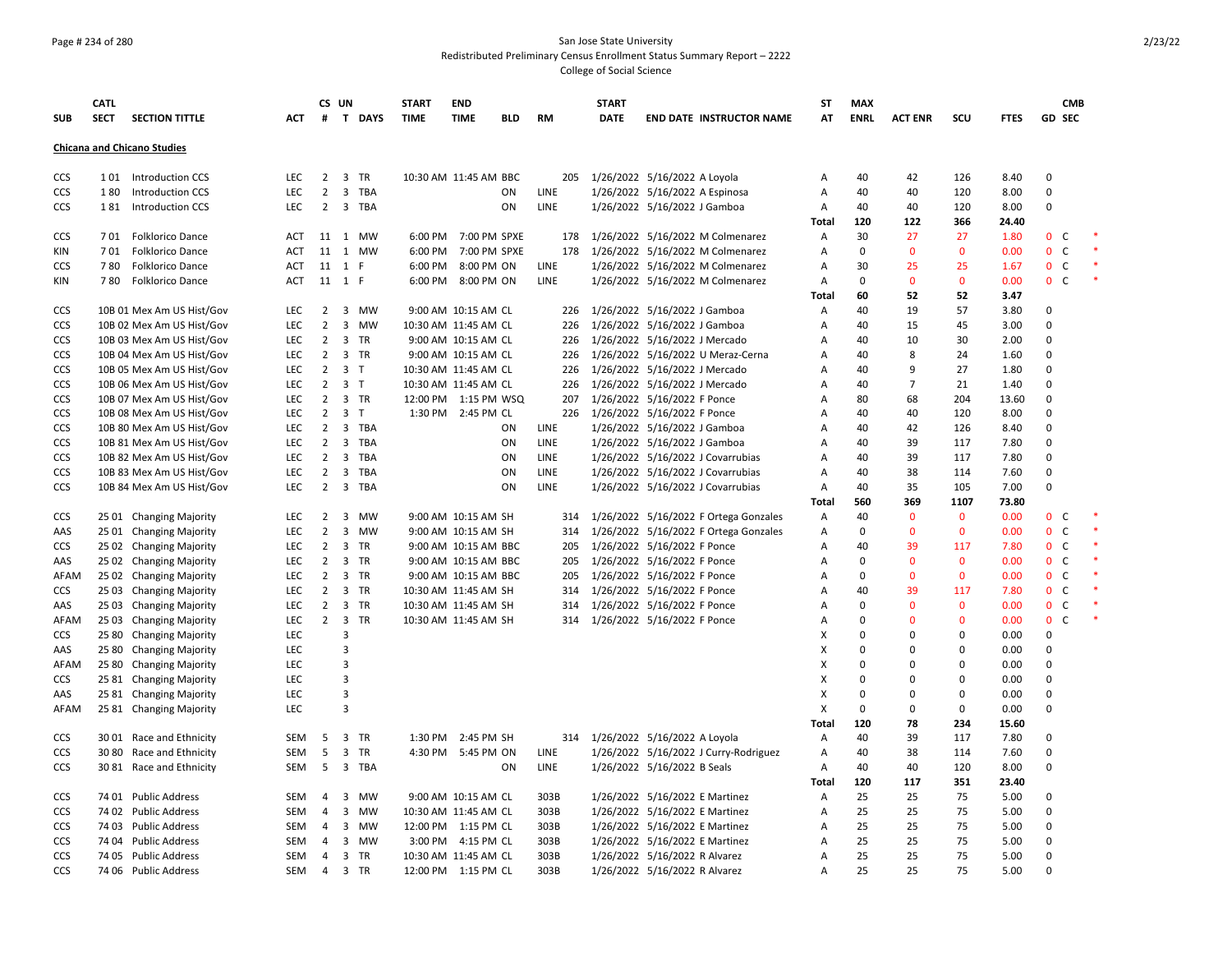### Page # 235 of 280 San Jose State University Redistributed Preliminary Census Enrollment Status Summary Report – 2222 College of Social Science

| <b>SUB</b>        | <b>CATL</b><br><b>SECT</b> | <b>SECTION TITTLE</b>                                          | ACT        | #                                | CS UN          | T DAYS       | <b>START</b><br><b>TIME</b> | <b>END</b><br><b>TIME</b> | <b>BLD</b> | <b>RM</b>   | <b>START</b><br><b>DATE</b> | <b>END DATE INSTRUCTOR NAME</b>                                 | <b>ST</b><br>AT   | <b>MAX</b><br><b>ENRL</b> | <b>ACT ENR</b> | SCU               | <b>FTES</b>   | <b>CMB</b><br><b>GD SEC</b> |  |
|-------------------|----------------------------|----------------------------------------------------------------|------------|----------------------------------|----------------|--------------|-----------------------------|---------------------------|------------|-------------|-----------------------------|-----------------------------------------------------------------|-------------------|---------------------------|----------------|-------------------|---------------|-----------------------------|--|
| <b>CCS</b>        |                            | 74 07 Public Address                                           | <b>SEM</b> | 4                                |                | 3 TR         |                             | 1:30 PM 2:45 PM CL        |            | 303B        |                             | 1/26/2022 5/16/2022 C Herrera-Loera                             | Α                 | 25                        | 21             | 63                | 4.20          | 0                           |  |
| CCS               |                            | 74 08 Public Address                                           | <b>SEM</b> | $\overline{a}$                   |                | 3 TR         |                             | 3:00 PM 4:15 PM CL        |            | 303B        |                             | 1/26/2022 5/16/2022 C Herrera-Loera                             | A                 | 25                        | 24             | 72                | 4.80          | $\mathbf 0$                 |  |
|                   |                            |                                                                |            |                                  |                |              |                             |                           |            |             |                             |                                                                 | Total             | 200                       | 195            | 585               | 39.00         |                             |  |
| CCS               |                            | 120 01 Pol Econ & Chic Comm                                    | LEC        |                                  | 3              |              |                             |                           |            |             |                             |                                                                 | X                 | 0                         | $\mathbf 0$    | 0                 | 0.00          | 0                           |  |
|                   |                            |                                                                | LEC        | $\overline{2}$                   |                | $3 \, M$     | 12:00 PM 1:15 PM ON         |                           |            | LINE        |                             |                                                                 | Total             | 0<br>25                   | 0<br>5         | $\mathbf 0$<br>15 | 0.00          | 0                           |  |
| CCS<br><b>CCS</b> |                            | 125 02 CCS Community Capstone<br>125 80 CCS Community Capstone | LEC.       |                                  | $\overline{3}$ |              |                             |                           |            |             |                             | 1/26/2022 5/16/2022 C West                                      | Α<br>X            | $\mathbf 0$               | $\Omega$       | 0                 | 1.00<br>0.00  | 0                           |  |
|                   |                            |                                                                |            |                                  |                |              |                             |                           |            |             |                             |                                                                 | Total             | 25                        | 5              | 15                | 1.00          |                             |  |
| CCS               |                            | 127 02 Chic Crim Just Syst                                     | <b>LEC</b> | $\overline{2}$                   |                | 3 TR         | 12:00 PM 1:15 PM DMH        |                           |            | 359         |                             | 1/26/2022 5/16/2022 J Ramirez                                   | Α                 | 30                        | 18             | 54                | 3.60          | 0                           |  |
|                   |                            |                                                                |            |                                  |                |              |                             |                           |            |             |                             |                                                                 | Total             | 30                        | 18             | 54                | 3.60          |                             |  |
| <b>CCS</b>        |                            | 130 01 Chicna/o Amer Soc                                       | <b>LEC</b> | $\overline{2}$                   |                | 3 TR         | 10:30 AM 11:45 AM CL        |                           |            | 243         |                             | 1/26/2022 5/16/2022 C Vega                                      | Α                 | 30                        | 30             | 90                | 6.00          | 0                           |  |
| CCS               |                            | 130 02 Chicna/o Amer Soc                                       | LEC        | $\overline{2}$                   |                | 3 TR         |                             | 1:30 PM 2:45 PM CL        |            | 224         |                             | 1/26/2022 5/16/2022 C Vega                                      | А                 | 30                        | 24             | 72                | 4.80          | 0                           |  |
| <b>CCS</b>        |                            | 130 03 Chicna/o Amer Soc                                       | <b>LEC</b> | $\overline{2}$                   |                | 3 MW         |                             | 9:00 AM 10:15 AM CL       |            | 243         |                             | 1/26/2022 5/16/2022 J Barajas Hernandez                         | Α                 | 30                        | 22             | 66                | 4.40          | 0                           |  |
|                   |                            |                                                                |            |                                  |                |              |                             |                           |            |             |                             |                                                                 | Total             | 90                        | 76             | 228               | 15.20         |                             |  |
| CCS               |                            | 144 01 Chicana/o Lit                                           | LEC        |                                  | 3              |              |                             |                           |            |             |                             |                                                                 | X                 | $\mathbf 0$               | $\Omega$       | 0                 | 0.00          | 0                           |  |
|                   |                            |                                                                |            |                                  |                |              |                             |                           |            |             |                             |                                                                 | Total             | 0                         | 0              | 0                 | 0.00          |                             |  |
| <b>CCS</b>        |                            | 147 80 Music Mexican Amer                                      | LEC.       | $\overline{2}$                   |                | 3 M          |                             | 1:30 PM 2:45 PM ON        |            | <b>LINE</b> |                             | 1/26/2022 5/16/2022                                             | Α                 | 25                        | 22             | 66                | 4.50          | $\overline{2}$              |  |
|                   |                            |                                                                |            |                                  |                |              |                             |                           |            |             |                             |                                                                 | Total             | 25                        | 22             | 66                | 4.50          |                             |  |
| CCS               |                            | 150 01 Survey Res Methods                                      | SEM        | 4                                |                | 3 TR         |                             | 1:30 PM 2:45 PM DMH       |            | 359         |                             | 1/26/2022 5/16/2022 J Ramirez                                   | Α                 | 30                        | 11             | 33                | 2.20          | 0                           |  |
|                   |                            |                                                                |            |                                  |                |              |                             |                           |            |             |                             |                                                                 | <b>Total</b>      | 30                        | 11             | 33                | 2.20          |                             |  |
| CCS               |                            | 152 01 Chicano Spanish                                         | LEC        | $\overline{2}$                   |                | 3 MW         |                             | 1:30 PM 2:45 PM CL        |            | 303B        |                             | 1/26/2022 5/16/2022 G Mora-Torres                               | Α                 | 25                        | 8              | 24                | 1.60          | 0                           |  |
|                   |                            |                                                                |            |                                  |                |              |                             | 6:00 PM 8:45 PM DMH       |            |             |                             |                                                                 | Total             | 25<br>35                  | 8              | 24                | 1.60          | 1                           |  |
| <b>CCS</b><br>CCS |                            | 160 01 Gender and Sexuality<br>160 80 Gender and Sexuality     | LEC<br>LEC | $\overline{2}$<br>$\overline{2}$ |                | 3 W<br>3 TBA |                             |                           | ON         | 164<br>LINE |                             | 1/26/2022 5/16/2022 M Martinez<br>1/26/2022 5/16/2022 R Alvarez | Α<br>Α            | 80                        | 16<br>79       | 48<br>237         | 3.25<br>15.80 | $\mathsf 0$                 |  |
|                   |                            |                                                                |            |                                  |                |              |                             |                           |            |             |                             |                                                                 | Total             | 115                       | 95             | 285               | 19.05         |                             |  |
| <b>CCS</b>        |                            | 170 01 Chicana/Chicano Film                                    | <b>LEC</b> | 2                                |                | 3 W          |                             | 3:00 PM 5:45 PM CL        |            | 243         |                             | 1/26/2022 5/16/2022 S Azcona                                    | Α                 | 30                        | 12             | 36                | 2.40          | 0                           |  |
|                   |                            |                                                                |            |                                  |                |              |                             |                           |            |             |                             |                                                                 | Total             | 30                        | 12             | 36                | 2.40          |                             |  |
| <b>CCS</b>        |                            | 180 01 Indiv Studies                                           | <b>SUP</b> | 36                               |                | 3 TBA        |                             |                           |            |             |                             | 1/26/2022 5/16/2022 M Alaniz                                    | Α                 | 30                        | 0              | $\mathbf 0$       | 0.00          | 0                           |  |
| CCS               |                            | 180 02 Indiv Studies                                           | <b>SUP</b> |                                  |                | 36 1 MW      |                             | 7:00 PM 8:00 PM           |            |             |                             | 1/26/2022 5/16/2022 M Colmenarez                                | Α                 | 30                        | $\Omega$       | $\mathbf 0$       | 0.00          | $\mathsf 0$                 |  |
|                   |                            |                                                                |            |                                  |                |              |                             |                           |            |             |                             |                                                                 | Total             | 60                        | 0              | 0                 | 0.00          |                             |  |
| CCS               |                            | 185 01 Teaching in Diverse Society                             | LEC        | $\overline{2}$                   | 3 <sub>1</sub> |              |                             | 3:00 PM 5:45 PM CL        |            | 324         |                             | 1/26/2022 5/16/2022 M Pizarro                                   | Α                 | 30                        | 31             | 93                | 6.20          | $\mathbf{0}$<br>C           |  |
| SOCS              |                            | 185 01 Teaching in Diverse Society                             | LEC        | $\overline{2}$                   | 3 <sub>1</sub> |              |                             | 3:00 PM 5:45 PM CL        |            | 324         |                             | 1/26/2022 5/16/2022 M Pizarro                                   | Α                 | $\mathbf 0$               | 0              | $\mathbf 0$       | 0.00          | $0\quad C$                  |  |
|                   |                            |                                                                |            |                                  |                |              |                             |                           |            |             |                             |                                                                 | Total             | 30                        | 31             | 93                | 6.20          |                             |  |
| CCS               |                            | 215 02 Chicanas/os & Educ                                      | SEM        | 5                                | 3 <sub>1</sub> |              |                             | 6:00 PM 8:45 PM CL        |            |             |                             | 306 1/26/2022 5/16/2022 C Vega                                  | Α                 | 15                        | 6              | 18                | 1.50          | 6                           |  |
| CCS               |                            | 215 80 Chicanas/os & Educ                                      | <b>SEM</b> |                                  | $\overline{3}$ |              |                             |                           |            |             |                             |                                                                 | X                 | $\Omega$                  | $\Omega$       | $\mathbf 0$       | 0.00          | 0                           |  |
|                   |                            |                                                                |            |                                  |                |              |                             |                           |            |             |                             |                                                                 | Total             | 15                        | 6              | 18                | 1.50          |                             |  |
| CCS               |                            | 225 81 Am Inst & Ch Comm                                       | <b>SEM</b> |                                  | 6 3 R          |              |                             | 6:00 PM 8:45 PM ON        |            | LINE        |                             | 1/26/2022 5/16/2022 M Cruz                                      | Α                 | 15                        | 6              | 18                | 1.50          | 6                           |  |
|                   |                            |                                                                |            |                                  |                |              |                             |                           |            |             |                             |                                                                 | Total             | 15                        | 6              | 18                | 1.50          |                             |  |
| CCS               |                            | 252 01 Comp Ethnic Studies                                     | SEM        |                                  | 5 3 W          |              |                             | 6:00 PM 8:45 PM DMH       |            | 359         |                             | 1/26/2022 5/16/2022 J Ramirez                                   | Α                 | 15                        | 10             | 30                | 2.50          | 10                          |  |
|                   |                            |                                                                |            |                                  |                |              |                             |                           |            |             |                             |                                                                 | <b>Total</b>      | 15                        | 10             | 30                | 2.50          |                             |  |
| CCS               |                            | 275 01 Research Methods                                        | <b>SEM</b> |                                  | 5 3 S          |              | 10:30 AM 3:00 PM CL         |                           |            | 238         |                             | 1/26/2022 5/16/2022 J Curry-Rodriguez                           | Α<br><b>Total</b> | 15<br>15                  | 5<br>5         | 15<br>15          | 1.25<br>1.25  | 5                           |  |
|                   |                            |                                                                | <b>SUP</b> |                                  |                | 25 3 TBA     |                             |                           |            |             |                             |                                                                 |                   | 25                        | 6              | 18                |               | 6                           |  |
| CCS               |                            | 298 01 Special Studies                                         |            |                                  |                |              |                             |                           |            |             |                             | 1/26/2022 5/16/2022 S Azcona                                    | Α<br><b>Total</b> | 25                        | 6              | 18                | 1.50<br>1.50  |                             |  |
| CCS               |                            | 299 01 MA Thesis                                               | <b>SUP</b> |                                  |                | 25 3 TBA     |                             |                           |            |             |                             | 1/26/2022 5/16/2022 S Azcona                                    | A                 | 5                         | $\Omega$       | $\mathbf 0$       | 0.00          | $\Omega$                    |  |
|                   |                            |                                                                |            |                                  |                |              |                             |                           |            |             |                             |                                                                 | <b>Total</b>      | 5                         | $\mathbf 0$    | $\mathbf 0$       | 0.00          |                             |  |
|                   |                            |                                                                |            |                                  |                |              |                             |                           |            |             |                             | <b>Chicana and Chicano Studies Total</b>                        |                   | 1730                      | 1244           | 3628              | 243.67        |                             |  |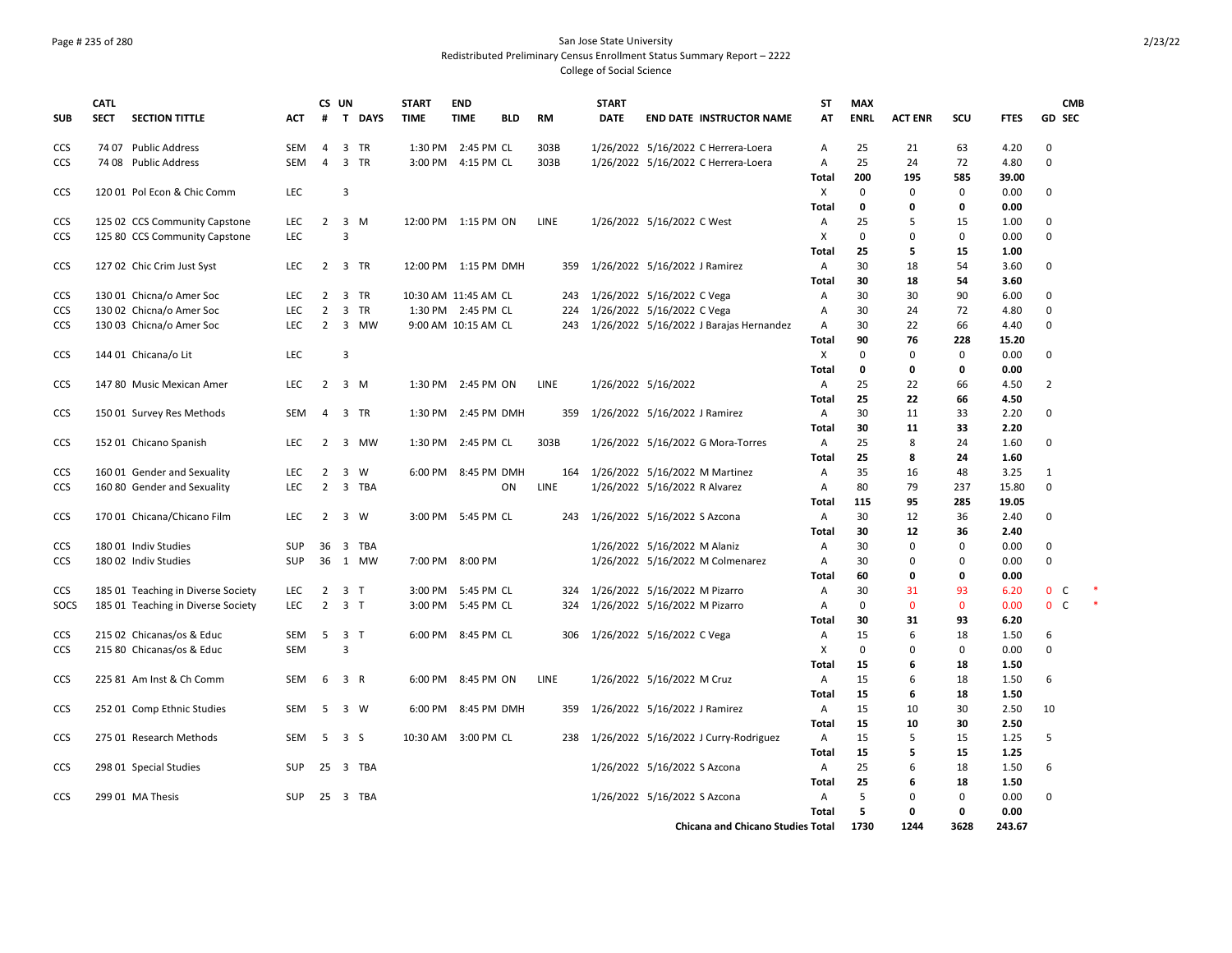### Page # 236 of 280 San Jose State University Redistributed Preliminary Census Enrollment Status Summary Report – 2222 College of Social Science

|                              | <b>CATL</b> |                           |            |                | CS UN          |             | <b>START</b> | <b>END</b>            |     |             |     | <b>START</b> |                                       | <b>ST</b> | <b>MAX</b>  |                |             |       |                  | <b>CMB</b>    |
|------------------------------|-------------|---------------------------|------------|----------------|----------------|-------------|--------------|-----------------------|-----|-------------|-----|--------------|---------------------------------------|-----------|-------------|----------------|-------------|-------|------------------|---------------|
| <b>SUB</b>                   | <b>SECT</b> | <b>SECTION TITTLE</b>     | АСТ        | #              |                | T DAYS      | <b>TIME</b>  | <b>TIME</b>           | BLD | RM          |     | <b>DATE</b>  | <b>END DATE INSTRUCTOR NAME</b>       | AT        | <b>ENRL</b> | <b>ACT ENR</b> | scu         | FTES  |                  | <b>GD SEC</b> |
|                              |             |                           |            |                |                |             |              |                       |     |             |     |              |                                       |           |             |                |             |       |                  |               |
| <b>Communication Studies</b> |             |                           |            |                |                |             |              |                       |     |             |     |              |                                       |           |             |                |             |       |                  |               |
|                              |             |                           |            |                |                |             |              |                       |     |             |     |              |                                       |           |             |                |             |       |                  |               |
| COMM                         |             | 1001 Comm and Relations   | LEC        | 1              |                | 3 MW        |              | 9:00 AM 10:15 AM BBC  |     |             | 205 |              | 1/26/2022 5/16/2022 A Iyengar         | Α         | 30          | 30             | 90          | 6.00  | $\Omega$         |               |
| COMM                         |             | 1002 Comm and Relations   | <b>LEC</b> |                | 3              |             |              |                       |     |             |     |              |                                       | x         | $\mathbf 0$ | $\mathbf 0$    | $\mathbf 0$ | 0.00  | $\Omega$         |               |
| COMM                         |             | 1003 Comm and Relations   | <b>LEC</b> | 1              | 3              | TR          |              | 9:00 AM 10:15 AM HGH  |     |             | 219 |              | 1/26/2022 5/16/2022 K Raiff           | A         | 30          | 27             | 81          | 5.40  | 0                |               |
| COMM                         | 1004        | <b>Comm and Relations</b> | <b>LEC</b> | 1              |                | 3 TR        |              | 10:30 AM 11:45 AM HGH |     |             | 219 |              | 1/26/2022 5/16/2022 K Raiff           | A         | 30          | 29             | 87          | 5.80  | 0                |               |
| COMM                         |             | 1080 Comm and Relations   | <b>LEC</b> | 1              |                | 3 MW        |              | 10:30 AM 11:45 AM ON  |     | LINE        |     |              | 1/26/2022 5/16/2022 P Bair            | Α         | 30          | 28             | 84          | 5.60  | $\Omega$         |               |
| COMM                         |             | 1081 Comm and Relations   | LEC        | 1              | 3              | MW          |              | 9:00 AM 10:15 AM ON   |     | LINE        |     |              | 1/26/2022 5/16/2022 P Daley- Harms    | Α         | 30          | 29             | 87          | 5.80  | $\mathbf 0$      |               |
| COMM                         |             | 1082 Comm and Relations   | LEC        | $\mathbf{1}$   |                | 3 TR        |              | 1:30 PM 2:45 PM ON    |     | LINE        |     |              | 1/26/2022 5/16/2022 S Sequeira        | A         | 30          | 25             | 75          | 5.00  | $\Omega$         |               |
|                              |             |                           |            |                |                |             |              |                       |     |             |     |              |                                       | Total     | 180         | 168            | 504         | 33.60 |                  |               |
| COMM                         |             | 2001 Public Speaking      | LEC        | 4              |                | $3 \quad W$ |              | 10:30 AM 11:45 AM HGH |     |             |     |              | 231 1/26/2022 5/16/2022 P Antonellis  | Α         | 27          | 27             | 81          | 5.40  | 0                |               |
| COMM                         |             | 2002 Public Speaking      | <b>LEC</b> | 4              |                | $3 \quad W$ |              | 12:00 PM 1:15 PM HGH  |     |             | 225 |              | 1/26/2022 5/16/2022 P Antonellis      | A         | 27          | 26             | 78          | 5.20  | 0                |               |
| COMM                         |             | 2003 Public Speaking      | LEC        | 4              |                | 3 W         |              | 9:00 AM 10:15 AM HGH  |     |             | 229 |              | 1/26/2022 5/16/2022 R Cnudde          | Α         | 27          | 27             | 81          | 5.40  | $\Omega$         |               |
| COMM                         |             | 20 04 Public Speaking     | <b>LEC</b> | 4              |                | 3 MW        |              | 9:00 AM 10:15 AM BBC  |     |             | 223 |              | 1/26/2022 5/16/2022 S Eckstone        | A         | 27          | 27             | 81          | 5.40  | $\Omega$         |               |
| COMM                         |             | 2005 Public Speaking      | <b>LEC</b> | $\overline{a}$ | 3              | MW          |              | 10:30 AM 11:45 AM BBC |     |             | 223 |              | 1/26/2022 5/16/2022 S Eckstone        | A         | 27          | 28             | 84          | 5.60  | $\Omega$         |               |
| COMM                         |             | 20 06 Public Speaking     | <b>LEC</b> | 4              | 3              | W           |              | 12:00 PM 1:15 PM CL   |     |             | 318 |              | 1/26/2022 5/16/2022 E Harris          | Α         | 25          | 25             | 75          | 5.00  | 0                |               |
| COMM                         |             | 20 07 Public Speaking     | <b>LEC</b> | 4              |                | 3 M         |              | 9:00 AM 10:15 AM HGH  |     |             | 225 |              | 1/26/2022 5/16/2022 K Ward            | A         | 27          | 27             | 81          | 5.40  | $\Omega$         |               |
| COMM                         |             | 2008 Public Speaking      | <b>LEC</b> | 4              |                | 3 M         |              | 12:00 PM 1:15 PM HGH  |     |             | 225 |              | 1/26/2022 5/16/2022 K Ward            | A         | 27          | 27             | 81          | 5.40  | $\Omega$         |               |
| COMM                         |             | 20 09 Public Speaking     | LEC        | 4              |                | 3 TR        |              | 10:30 AM 11:45 AM BBC |     |             | 223 |              | 1/26/2022 5/16/2022 J Capurso         | Α         | 27          | 27             | 81          | 5.40  | $\Omega$         |               |
| COMM                         |             | 20 10 Public Speaking     | LEC        | 4              |                | 3 TR        |              | 12:00 PM 1:15 PM BBC  |     |             | 223 |              | 1/26/2022 5/16/2022 J Capurso         | A         | 27          | 27             | 81          | 5.40  | $\Omega$         |               |
| COMM                         |             | 2011 Public Speaking      | <b>LEC</b> | 4              |                | 3 TR        |              | 3:00 PM 4:15 PM BBC   |     |             | 223 |              | 1/26/2022 5/16/2022 A Mendoza         | A         | 27          | 27             | 81          | 5.40  | $\Omega$         |               |
| COMM                         |             | 2012 Public Speaking      | <b>LEC</b> | 4              | 3              | MW          | 7:30 AM      | 8:45 AM HGH           |     |             | 225 |              | 1/26/2022 5/16/2022 K Ward            | A         | 27          | 25             | 75          | 5.00  | $\Omega$         |               |
| COMM                         |             | 2013 Public Speaking      | <b>LEC</b> | 4              | 3              | TR          |              | 1:30 PM 2:45 PM HGH   |     |             | 231 |              | 1/26/2022 5/16/2022 M Conti           | Α         | 27          | 26             | 78          | 5.20  | 0                |               |
| COMM                         |             | 2014 Public Speaking      | <b>LEC</b> | 4              |                | 3 MW        |              | 1:30 PM 2:45 PM HGH   |     |             | 231 |              | 1/26/2022 5/16/2022 S Maciel          | Α         | 27          | 26             | 78          | 5.20  | $\mathbf 0$      |               |
| COMM                         |             | 2015 Public Speaking      | <b>LEC</b> | 4              |                | 3 TR        |              | 12:00 PM 1:15 PM HGH  |     |             | 231 |              | 1/26/2022 5/16/2022 D Carrillo-Miguel | A         | 27          | 27             | 81          | 5.40  | $\Omega$         |               |
| COMM                         |             | 2016 Public Speaking      | <b>LEC</b> | 4              |                | 3 TR        |              | 9:00 AM 10:15 AM HGH  |     |             | 229 |              | 1/26/2022 5/16/2022 S Choate          | A         | 27          | 27             | 81          | 5.40  | $\Omega$         |               |
| COMM                         |             | 2017 Public Speaking      | LEC        | 4              |                | 3 TR        |              | 9:00 AM 10:15 AM BBC  |     |             | 223 |              | 1/26/2022 5/16/2022 S Laczko          | Α         | 27          | 28             | 84          | 5.60  | $\mathbf 0$      |               |
| COMM                         |             | 2018 Public Speaking      | LEC        | 4              |                | 3 TR        |              | 1:30 PM 2:45 PM BBC   |     |             | 223 |              | 1/26/2022 5/16/2022 K Raiff           | A         | 27          | 27             | 81          | 5.40  | 0                |               |
| COMM                         |             | 2019 Public Speaking      | <b>LEC</b> | 4              |                | 3 TR        |              | 9:00 AM 10:15 AM HGH  |     |             | 231 |              | 1/26/2022 5/16/2022 R Pashtunyar      | A         | 27          | 27             | 81          | 5.40  | $\Omega$         |               |
| COMM                         |             | 20 20 Public Speaking     | <b>LEC</b> | 4              | 3              | MW          |              | 7:30 AM 8:45 AM HGH   |     |             | 118 |              | 1/26/2022 5/16/2022 Z Hasan           | A         | 27          | 26             | 78          | 5.20  | $\Omega$         |               |
| COMM                         |             | 20 21 Public Speaking     | LEC        | $\overline{4}$ |                | 3 MW        |              | 7:30 AM 8:45 AM BBC   |     |             | 223 |              | 1/26/2022 5/16/2022 A Iyengar         | A         | 27          | 27             | 81          | 5.40  | $\Omega$         |               |
|                              |             |                           |            |                |                |             |              |                       |     |             |     |              |                                       | A         | 27          |                |             |       | 0                |               |
| COMM                         |             | 20 22 Public Speaking     | LEC        | $\overline{a}$ | 3              | MW          |              | 12:00 PM 1:15 PM HGH  |     |             | 219 |              | 1/26/2022 5/16/2022 A Mathews         |           | 27          | 27<br>27       | 81<br>81    | 5.40  | $\Omega$         |               |
| COMM                         |             | 20 23 Public Speaking     | <b>LEC</b> | 4              | 3              | MW          | 1:30 PM      | 2:45 PM HGH           |     |             | 219 |              | 1/26/2022 5/16/2022 A Mathews         | A         |             |                |             | 5.40  |                  |               |
| COMM                         |             | 20 24 Public Speaking     | <b>LEC</b> | 4              |                | 3 TR        |              | 12:00 PM 1:15 PM HGH  |     |             | 223 |              | 1/26/2022 5/16/2022 A Mathews         | A         | 27          | 26             | 78          | 5.20  | 0<br>$\mathbf 0$ |               |
| COMM                         |             | 20 25 Public Speaking     | <b>LEC</b> | 4              |                | 3 TR        |              | 1:30 PM 2:45 PM HGH   |     |             | 223 |              | 1/26/2022 5/16/2022 A Mathews         | Α         | 27          | 25             | 75          | 5.00  |                  |               |
| COMM                         |             | 20 26 Public Speaking     | <b>LEC</b> | 4              |                | 3 TR        |              | 3:00 PM 4:15 PM HGH   |     |             | 223 |              | 1/26/2022 5/16/2022 A Mathews         | A         | 27          | 26             | 78          | 5.20  | 0                |               |
| <b>COMM</b>                  |             | 20 27 Public Speaking     | <b>LEC</b> | $\overline{a}$ | 3              | MW          |              | 9:00 AM 10:15 AM HGH  |     |             | 231 |              | 1/26/2022 5/16/2022 D Ramos           | A         | 27          | 27             | 81          | 5.40  | $\Omega$         |               |
| COMM                         |             | 20 28 Public Speaking     | LEC        | 4              | 3              | TR          |              | 3:00 PM 4:15 PM CL    |     |             | 318 |              | 1/26/2022 5/16/2022 A Ahmed           | A         | 25          | 25             | 75          | 5.00  | $\Omega$         |               |
| COMM                         |             | 20 29 Public Speaking     | LEC        | 4              |                | 3 TR        | 4:30 PM      | 5:45 PM CL            |     |             | 318 |              | 1/26/2022 5/16/2022 A Ahmed           | A         | 25          | 25             | 75          | 5.00  | $\mathbf 0$      |               |
| COMM                         |             | 20 30 Public Speaking     | <b>LEC</b> | 4              | 3              | MW          |              | 12:00 PM 1:15 PM BBC  |     |             | 223 |              | 1/26/2022 5/16/2022 L Walsh           | Α         | 27          | 27             | 81          | 5.40  | 0                |               |
| COMM                         |             | 20 31 Public Speaking     | <b>LEC</b> | 4              |                | 3 MW        |              | 1:30 PM 2:45 PM BBC   |     |             | 223 |              | 1/26/2022 5/16/2022 L Walsh           | A         | 27          | 27             | 81          | 5.40  | $\Omega$         |               |
| COMM                         |             | 20 32 Public Speaking     | <b>LEC</b> | 4              | 3              | MW          |              | 3:00 PM 4:15 PM BBC   |     |             | 223 |              | 1/26/2022 5/16/2022 L Walsh           | Α         | 27          | 26             | 78          | 5.20  | $\Omega$         |               |
| COMM                         |             | 20 33 Public Speaking     | LEC        | $\overline{4}$ |                | 3 TR        |              | 7:30 AM 8:45 AM HGH   |     |             | 219 |              | 1/26/2022 5/16/2022 K Yee             | A         | 27          | 27             | 81          | 5.40  | $\Omega$         |               |
| COMM                         |             | 20 34 Public Speaking     | <b>LEC</b> | 4              |                | 3 TR        |              | 9:00 AM 10:15 AM HGH  |     |             | 223 |              | 1/26/2022 5/16/2022 K Yee             | Α         | 27          | 25             | 75          | 5.00  | $\Omega$         |               |
| COMM                         |             | 20 35 Public Speaking     | <b>LEC</b> | 4              |                | 3 M         |              | 6:00 PM 8:45 PM HGH   |     |             | 225 |              | 1/26/2022 5/16/2022 R Pashtunyar      | A         | 25          | 25             | 75          | 5.00  | 0                |               |
| COMM                         |             | 20 80 Public Speaking     | <b>LEC</b> | 4              |                | 3 TBA       |              |                       | ΟN  | <b>LINE</b> |     |              | 1/26/2022 5/16/2022 E McMurray        | Α         | 27          | 27             | 81          | 5.40  | $\Omega$         |               |
| COMM                         |             | 20 81 Public Speaking     | LEC        | 4              | 3              | MW          |              | 12:00 PM 1:15 PM ON   |     | LINE        |     |              | 1/26/2022 5/16/2022 P Bair            | A         | 27          | 27             | 81          | 5.40  | $\mathbf 0$      |               |
| COMM                         |             | 2082 Public Speaking      | LEC        | 4              |                | 3 MW        |              | 1:30 PM 2:45 PM ON    |     | LINE        |     |              | 1/26/2022 5/16/2022 P Bair            | A         | 27          | 27             | 81          | 5.40  | $\Omega$         |               |
| <b>COMM</b>                  |             | 2083 Public Speaking      | <b>LEC</b> | $\overline{4}$ | 3              | MW          |              | 10:30 AM 11:45 AM ON  |     | LINE        |     |              | 1/26/2022 5/16/2022 P Daley- Harms    | A         | 27          | 27             | 81          | 5.40  | $\Omega$         |               |
| COMM                         |             | 20 84 Public Speaking     | <b>LEC</b> | $\overline{4}$ | $\overline{3}$ | <b>MW</b>   |              | 12:00 PM 1:15 PM ON   |     | LINE        |     |              | 1/26/2022 5/16/2022 P Daley- Harms    | A         | 27          | 26             | 78          | 5.20  | $\Omega$         |               |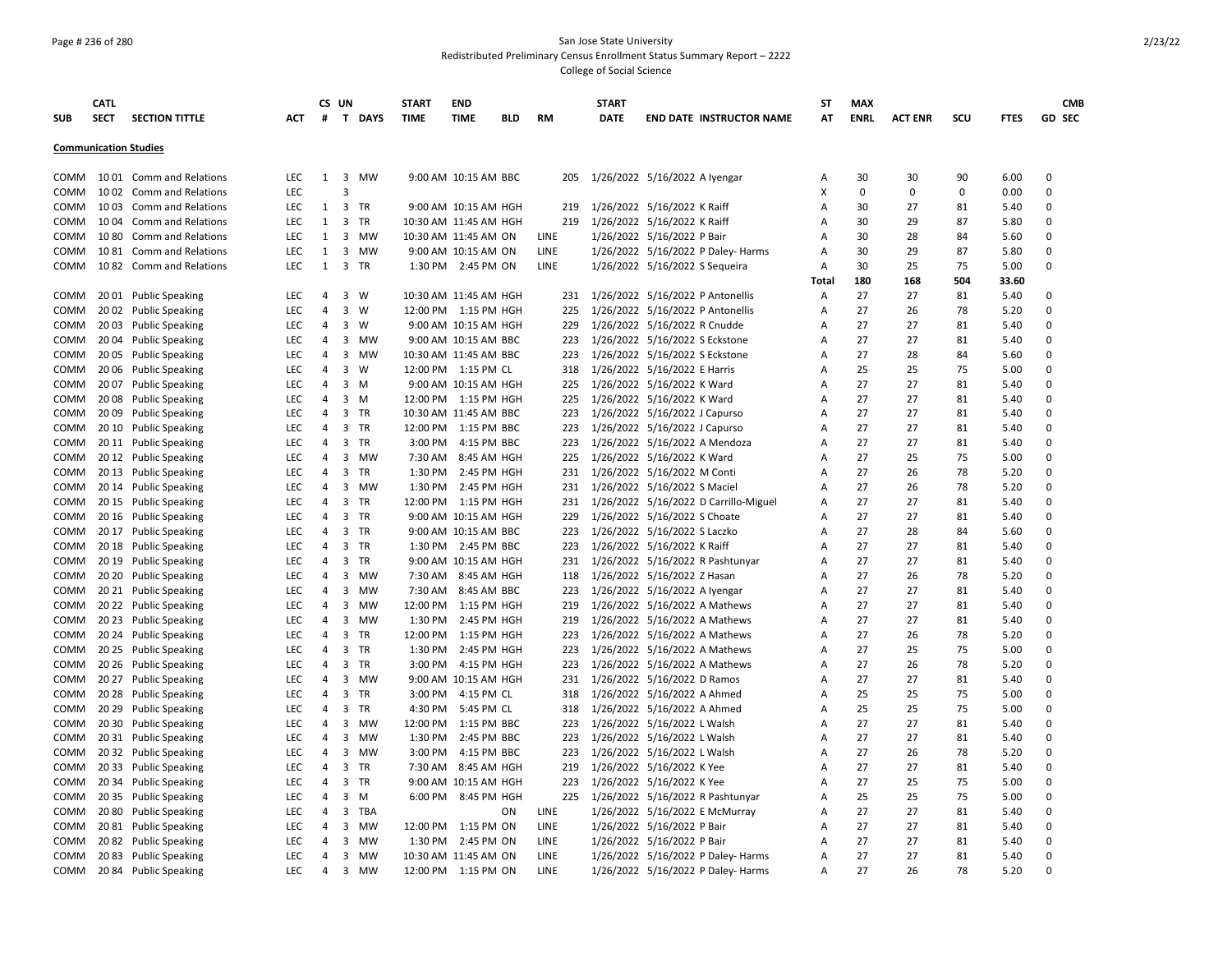### Page # 237 of 280 San Jose State University Redistributed Preliminary Census Enrollment Status Summary Report – 2222 College of Social Science

|             | <b>CATL</b> |                                          |                          | CS UN               |                |             | <b>START</b>         | <b>END</b>           |            |             | <b>START</b> |                                     | ST         | <b>MAX</b>  |                |             |               | <b>CMB</b>    |
|-------------|-------------|------------------------------------------|--------------------------|---------------------|----------------|-------------|----------------------|----------------------|------------|-------------|--------------|-------------------------------------|------------|-------------|----------------|-------------|---------------|---------------|
| <b>SUB</b>  | <b>SECT</b> | <b>SECTION TITTLE</b>                    | ACT                      | #                   | $\mathbf{T}$   | <b>DAYS</b> | <b>TIME</b>          | <b>TIME</b>          | <b>BLD</b> | <b>RM</b>   | <b>DATE</b>  | <b>END DATE INSTRUCTOR NAME</b>     | AT         | <b>ENRL</b> | <b>ACT ENR</b> | SCU         | <b>FTES</b>   | <b>GD SEC</b> |
| COMM        |             | 2085 Public Speaking                     | LEC.                     | 4                   |                | 3 TR        |                      | 7:30 AM 8:45 AM ON   |            | <b>LINE</b> |              | 1/26/2022 5/16/2022 S McGaffey      | A          | 27          | 28             | 84          | 5.60          | $\Omega$      |
| COMM        |             | 2086 Public Speaking                     | <b>LEC</b>               | 4                   |                | 3 TR        |                      | 9:00 AM 10:15 AM ON  |            | <b>LINE</b> |              | 1/26/2022 5/16/2022 S McGaffey      | A          | 27          | 28             | 84          | 5.60          | $\Omega$      |
| COMM        | 2087        | <b>Public Speaking</b>                   | <b>LEC</b>               | 4                   | 3              | M           | 12:00 PM 1:15 PM ON  |                      |            | LINE        |              | 1/26/2022 5/16/2022 A Buxi          | A          | 27          | 26             | 78          | 5.20          | $\Omega$      |
| COMM        |             | 2088 Public Speaking                     | <b>LEC</b>               | 4                   | $\mathbf{3}$   | M           |                      | 1:30 PM 2:45 PM ON   |            | <b>LINE</b> |              | 1/26/2022 5/16/2022 A Buxi          | А          | 27          | 27             | 81          | 5.40          | $\Omega$      |
| COMM        | 2089        | <b>Public Speaking</b>                   | <b>LEC</b>               | 4                   | 3              | TBA         |                      |                      | ON         | LINE        |              | 1/26/2022 5/16/2022 S Sequeira      | Α          | 25          | 25             | 75          | 5.00          | $\mathbf 0$   |
| COMM        | 20 90       | <b>Public Speaking</b>                   | LEC                      | 4                   | 3              | TBA         |                      |                      | ON         | LINE        |              | 1/26/2022 5/16/2022 K Ward          | A          | 27          | 26             | 78          | 5.20          | 0             |
| COMM        |             | 2091 Public Speaking                     | <b>LEC</b>               | 4                   | 3              | TBA         |                      |                      | ON         | LINE        |              | 1/26/2022 5/16/2022 K Ward          | А          | 27          | 25             | 75          | 5.00          | 0             |
| COMM        |             | 20 92 Public Speaking                    | <b>LEC</b>               | 4                   | 3              | TBA         |                      |                      | ON         | LINE        |              | 1/26/2022 5/16/2022 R Pashtunyar    | А          | 27          | 24             | 72          | 4.80          | $\Omega$      |
|             |             |                                          |                          |                     |                |             |                      |                      |            |             |              |                                     | Total      | 1286        | 1269           | 3807        | 253.80        |               |
| COMM        |             | 20N 01 Pub Sp Nonn Spks                  | <b>LEC</b>               | 2                   | 3              | M           | 12:00 PM             | 1:15 PM CL           |            | 318         |              | 1/26/2022 5/16/2022 E Harris        | A          | 25          | 25             | 75          | 5.00          | $\Omega$      |
| COMM        |             | 20N 02 Pub Sp Nonn Spks                  | <b>LEC</b>               | $\overline{2}$      |                | 3 F         | 10:30 AM             | 1:15 PM HGH          |            | 225         |              | 1/26/2022 5/16/2022 X Tan           | А          | 25          | 24             | 72          | 4.85          | 1             |
| COMM        |             | 20N 80 Pub Sp Nonn Spks                  | <b>LEC</b>               | $\overline{2}$      |                | 3 TR        | 3:00 PM              | 4:15 PM ON           |            | <b>LINE</b> |              | 1/26/2022 5/16/2022 D Mejia Salinas | Α          | 25          | 24             | 72          | 4.80          | $\Omega$      |
|             |             |                                          |                          |                     |                |             |                      |                      |            |             |              |                                     | Total      | 75          | 73             | 219         | 14.65         |               |
| COMM        |             | 21 80 Performing Culture and Society LEC |                          |                     | 3              |             |                      |                      |            |             |              |                                     | Х          | $\mathbf 0$ | $\mathbf 0$    | $\mathbf 0$ | 0.00          | $\Omega$      |
|             |             |                                          |                          |                     |                |             |                      |                      |            |             |              |                                     | Total      | 0           | 0              | 0           | 0.00          |               |
| COMM        |             | 40 01 Argmnt/Advocacy                    | SEM                      | 4                   |                | 3 MW        |                      | 7:30 AM 8:45 AM CL   |            | 318         |              | 1/26/2022 5/16/2022 E Harris        | Α          | 25          | 22             | 66          | 4.40          | 0             |
| COMM        |             | 40 02 Argmnt/Advocacy                    | <b>SEM</b>               | 4                   |                | 3 MW        |                      | 9:00 AM 10:15 AM CL  |            | 318         |              | 1/26/2022 5/16/2022 E Harris        | Α          | 25          | 22             | 66          | 4.40          | $\Omega$      |
| COMM        |             | 40 03 Argmnt/Advocacy                    | <b>SEM</b>               | 4                   | 3              | <b>MW</b>   | 10:30 AM 11:45 AM CL |                      |            | 318         |              | 1/26/2022 5/16/2022 E Harris        | Α          | 25          | 23             | 69          | 4.60          | $\Omega$      |
| COMM        |             | 40 04 Argmnt/Advocacy                    | <b>SEM</b>               |                     | 3              |             |                      |                      |            |             |              |                                     | X          | $\Omega$    | $\Omega$       | $\mathbf 0$ | 0.00          | $\Omega$      |
| COMM        | 40 05       | Argmnt/Advocacy                          | <b>SEM</b>               | 4                   | 3              | TR          |                      | 9:00 AM 10:15 AM CL  |            | 318         |              | 1/26/2022 5/16/2022 S Sequeira      | A          | 25          | 24             | 72          | 4.80          | $\Omega$      |
| COMM        |             | 40 06 Argmnt/Advocacy                    | <b>SEM</b>               | 4                   | 3              | TR          | 10:30 AM 11:45 AM CL |                      |            | 318         |              | 1/26/2022 5/16/2022 S Sequeira      | A          | 25          | 23             | 69          | 4.60          | 0             |
| COMM        |             | 4080 Argmnt/Advocacy                     | <b>SEM</b>               | 4                   |                | 3 MW        |                      | 1:30 PM 2:45 PM ON   |            | <b>LINE</b> |              | 1/26/2022 5/16/2022 P Daley- Harms  | А          | 27          | 23             | 69          | 4.60          | $\Omega$      |
| COMM        |             | 40 81 Argmnt/Advocacy                    | SEM                      | 4                   | 3              | MW          |                      | 3:00 PM 4:15 PM ON   |            | LINE        |              | 1/26/2022 5/16/2022 P Daley- Harms  | А          | 27          | 26             | 78          | 5.20          | $\mathbf 0$   |
| COMM        |             | 4082 Argmnt/Advocacy                     | SEM                      | 4                   | 3              | TR          |                      | 9:00 AM 10:15 AM ON  |            | <b>LINE</b> |              | 1/26/2022 5/16/2022 K Johnson       | A          | 27          | 27             | 81          | 5.40          | $\Omega$      |
| COMM        |             | 4083 Argmnt/Advocacy                     | SEM                      | 4                   | 3              | TR          | 10:30 AM 11:45 AM ON |                      |            | LINE        |              | 1/26/2022 5/16/2022 K Johnson       | A<br>Total | 27<br>233   | 26<br>216      | 78<br>648   | 5.20<br>43.20 | 0             |
|             |             |                                          | SEM                      | 4                   | 3              | - F         |                      | 9:00 AM 11:45 AM HGH |            | 223         |              |                                     |            | 25          | 25             | 75          | 5.00          | $\Omega$      |
| COMM        |             | 4101 Crit Dec Making                     | <b>SEM</b>               | 4                   | 3              | TBA         |                      |                      | ON         | LINE        |              | 1/26/2022 5/16/2022 M McKnight      | Α          | 25          | 24             |             |               | $\Omega$      |
| COMM        |             | 41 80 Crit Dec Making                    |                          |                     |                |             |                      |                      |            |             |              | 1/26/2022 5/16/2022 D Pozzi         | Α          |             |                | 72          | 4.80          | $\Omega$      |
| COMM        |             | 4181 Crit Dec Making                     | <b>SEM</b>               | 4                   | $\overline{3}$ | TR          | 12:00 PM 1:15 PM ON  |                      |            | <b>LINE</b> |              | 1/26/2022 5/16/2022 D Mejia Salinas | Α          | 25          | 24             | 72          | 4.80          | $\Omega$      |
| COMM        |             | 4182 Crit Dec Making                     | SEM                      | 4                   | 3              | TR          | 1:30 PM              | 2:45 PM ON           |            | <b>LINE</b> |              | 1/26/2022 5/16/2022 D Mejia Salinas | Α<br>Total | 25<br>100   | 25<br>98       | 75<br>294   | 5.00<br>19.60 |               |
|             |             | 45 01 Media and Culture                  |                          |                     | 3              | <b>TR</b>   | 12:00 PM 1:15 PM CL  |                      |            |             |              |                                     |            | 25          | 19             | 57          | 3.80          | $\Omega$      |
| <b>COMM</b> | 45 80       |                                          | LEC<br>LEC               | 4<br>$\overline{4}$ | 3              | TBA         |                      |                      | ON         | 318<br>LINE |              | 1/26/2022 5/16/2022 S Sequeira      | Α          | 25          | 25             | 75          | 5.00          | $\Omega$      |
| COMM        |             | <b>Media and Culture</b>                 |                          | 4                   |                | TBA         |                      |                      |            | LINE        |              | 1/26/2022 5/16/2022 G Firenzi       | A          | 25          | 23             | 69          |               | $\Omega$      |
| COMM        |             | 45 81 Media and Culture                  | <b>LEC</b><br><b>LEC</b> |                     | 3<br>3         | TBA         |                      |                      | ON<br>ON   | LINE        |              | 1/26/2022 5/16/2022 D Pozzi         | А          | 25          | 25             | 75          | 4.60          | 0             |
| COMM        |             | 45 82 Media and Culture                  |                          | 4                   |                |             |                      |                      |            |             |              | 1/26/2022 5/16/2022 K Werking       | А          | 100         | 92             | 276         | 5.00          |               |
| COMM        |             | 74 01 Fund Intrcult Comm                 | <b>LEC</b>               | 4                   | 3              | W           | 12:00 PM 1:15 PM HGH |                      |            | 231         |              | 1/26/2022 5/16/2022 D Ramos         | Total      | 25          | 18             | 54          | 18.40<br>3.60 | $\Omega$      |
| COMM        |             | 74 02 Fund Intrcult Comm                 | <b>LEC</b>               |                     | 3              |             |                      |                      |            |             |              |                                     | Α<br>х     | 0           | $\Omega$       | $\Omega$    | 0.00          | $\Omega$      |
|             |             |                                          | <b>LEC</b>               |                     | 3              |             |                      |                      |            |             |              |                                     |            | $\Omega$    | $\Omega$       | 0           |               | $\Omega$      |
| COMM        |             | 74 03 Fund Intrcult Comm                 |                          |                     |                |             |                      |                      |            |             |              |                                     | X          |             | 23             | 69          | 0.00          | $\Omega$      |
| COMM        | 74 80       | <b>Fund Intrcult Comm</b>                | LEC                      | 4                   | 3              | TBA         |                      |                      | ΟN         | LINE        |              | 1/26/2022 5/16/2022 E McMurray      | Α          | 25<br>50    | 41             | 123         | 4.60<br>8.20  |               |
| COMM        |             |                                          | <b>ACT</b>               | 15                  | 1              | TBA         |                      |                      | ON         | LINE        |              | 1/26/2022 5/16/2022 R Cnudde        | Total      | 25          | 24             | 24          | 1.60          | 0             |
|             |             | 80 80 Communication Wrkshp               |                          |                     |                |             |                      |                      |            |             |              |                                     | A          |             |                |             |               | $\mathbf{1}$  |
| COMM        |             | 80 81 Communication Wrkshp               | <b>ACT</b>               | 15                  | 1              | TBA         |                      |                      | ON         | LINE        |              | 1/26/2022 5/16/2022 R Cnudde        | A          | 25          | 25             | 25          | 1.68          | $\Omega$      |
| COMM        |             | 80 82 Communication Wrkshp               | ACT                      | 15                  | 1              | TBA         |                      |                      | ON         | LINE        |              | 1/26/2022 5/16/2022 S McGaffey      | A          | 25<br>25    | 24<br>25       | 24<br>25    | 1.60          | $\Omega$      |
| COMM        | 8083        | <b>Communication Wrkshp</b>              | <b>ACT</b>               | 15                  | 1              | TBA         |                      |                      | ON         | LINE        |              | 1/26/2022 5/16/2022 S McGaffey      | А          |             |                |             | 1.67          |               |
| COMM        | 8084        | <b>Communication Wrkshp</b>              | <b>ACT</b>               | 15 1                |                | TBA         |                      |                      | ON         | LINE        |              | 1/26/2022 5/16/2022 S McGaffey      | Α          | 25          | 11<br>9        | 11<br>9     | 0.73          | 0<br>$\Omega$ |
| COMM        | 8085        | <b>Communication Wrkshp</b>              | <b>ACT</b>               | 15                  | $\mathbf{1}$   | TBA         |                      |                      | ON         | <b>LINE</b> |              | 1/26/2022 5/16/2022 S McGaffey      | A          | 25          | $\Omega$       | $\Omega$    | 0.60          | $\Omega$      |
| COMM        | 8086        | <b>Communication Wrkshp</b>              | <b>ACT</b>               |                     | 1              |             |                      |                      |            |             |              |                                     | х          | 0           |                |             | 0.00          |               |
| COMM        | 8087        | <b>Communication Wrkshp</b>              | <b>ACT</b>               |                     | 1              |             |                      |                      |            |             |              |                                     | х          | $\Omega$    | $\Omega$       | $\Omega$    | 0.00          | $\Omega$      |
| COMM        | 8088        | <b>Communication Wrkshp</b>              | ACT                      |                     | 1              |             |                      |                      |            |             |              |                                     | X          | $\Omega$    | $\Omega$       | $\Omega$    | 0.00          | $\Omega$      |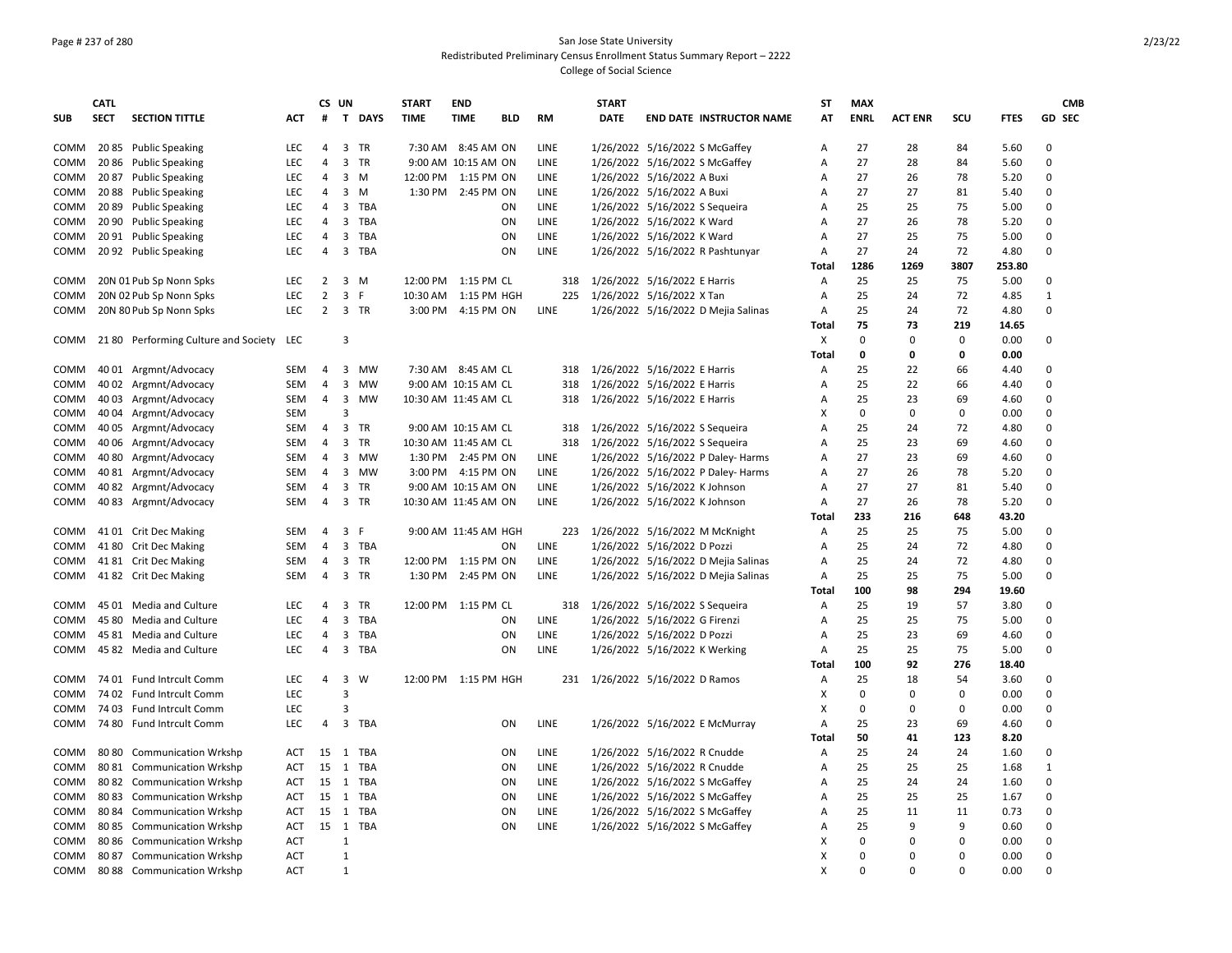## Page # 238 of 280 San Jose State University Redistributed Preliminary Census Enrollment Status Summary Report – 2222

College of Social Science

|             | <b>CATL</b> |                                  |            |                | CS UN          |          | <b>START</b> | <b>END</b>           |     |             | <b>START</b> |                                 | <b>ST</b>    | <b>MAX</b>  |                |             |             |               | <b>CMB</b> |
|-------------|-------------|----------------------------------|------------|----------------|----------------|----------|--------------|----------------------|-----|-------------|--------------|---------------------------------|--------------|-------------|----------------|-------------|-------------|---------------|------------|
| <b>SUB</b>  | <b>SECT</b> | <b>SECTION TITTLE</b>            | ACT        | #              |                | T DAYS   | <b>TIME</b>  | <b>TIME</b>          | BLD | RM          | <b>DATE</b>  | <b>END DATE INSTRUCTOR NAME</b> | AT           | <b>ENRL</b> | <b>ACT ENR</b> | SCU         | <b>FTES</b> | <b>GD SEC</b> |            |
|             |             |                                  |            |                |                |          |              |                      |     |             |              |                                 |              |             |                |             |             |               |            |
|             |             |                                  |            |                |                |          |              |                      |     |             |              |                                 | Total        | 150         | 118            | 118         | 7.88        |               |            |
| COMM        |             | 80A 80 Success Online            | LEC        |                | $\mathbf{1}$   |          |              |                      |     |             |              |                                 | Х            | $\mathbf 0$ | $\mathbf 0$    | 0           | 0.00        | $\Omega$      |            |
| <b>COMM</b> |             | 80A 81 Success Online            | <b>LEC</b> |                | $\mathbf{1}$   |          |              |                      |     |             |              |                                 | X            | $\Omega$    | $\Omega$       | $\Omega$    | 0.00        | $\Omega$      |            |
|             |             |                                  |            |                |                |          |              |                      |     |             |              |                                 | Total        | 0           | 0              | 0           | 0.00        |               |            |
| COMM        |             | 91A 80 Foren Act Debate          | SUP        |                |                | 36 1 TBA |              |                      | ΟN  | LINE        |              | 1/26/2022 5/16/2022 T Lim       | Α            | 15          | 4              | 4           | 0.27        | 0             |            |
|             |             |                                  |            |                |                |          |              |                      |     |             |              |                                 | Total        | 15          | 4              | 4           | 0.27        |               |            |
| COMM        |             | 91J 80 Judge Training            | ACT        |                | 12 1           | TBA      |              |                      | ON  | LINE        |              | 1/26/2022 5/16/2022 S Laczko    | Α            | 45          | 11             | 11          | 0.73        | $\Omega$      |            |
| COMM        |             | 91J 81 Judge Training            | ACT        |                | 12 1           | TBA      |              |                      | ON  | <b>LINE</b> |              | 1/26/2022 5/16/2022 T Lim       | A            | 30          | 9              | 9           | 0.60        | $\Omega$      |            |
|             |             |                                  |            |                |                |          |              |                      |     |             |              |                                 | Total        | 75          | 20             | 20          | 1.33        |               |            |
| COMM        |             | 100W 0 Writing Workshop          | <b>SEM</b> |                | 3              |          |              |                      |     |             |              |                                 | х            | $\mathbf 0$ | 0              | $\mathbf 0$ | 0.00        | 0             |            |
| COMM        |             | 100W 0 Writing Workshop          | SEM        |                | $\overline{3}$ |          |              |                      |     |             |              |                                 | X            | $\mathbf 0$ | $\mathbf 0$    | $\Omega$    | 0.00        | $\Omega$      |            |
| COMM        |             | 100W 0 Writing Workshop          | SEM        | 4              |                | 3 TR     | 12:00 PM     | 1:15 PM HGH          |     | 219         |              | 1/26/2022 5/16/2022 L Rogers    | Α            | 25          | 25             | 75          | 5.00        | $\mathbf 0$   |            |
| COMM        |             | 100W 0 Writing Workshop          | <b>SEM</b> | 4              |                | 3 TR     | 1:30 PM      | 2:45 PM HGH          |     | 219         |              | 1/26/2022 5/16/2022 L Rogers    | A            | 25          | 25             | 75          | 5.00        | $\Omega$      |            |
| COMM        |             | 100W 0 Writing Workshop          | <b>SEM</b> | 4              |                | 3 TR     | 3:00 PM      | 4:15 PM HGH          |     | 219         |              | 1/26/2022 5/16/2022 L Rogers    | A            | 25          | 25             | 75          | 5.00        | $\Omega$      |            |
| COMM        |             | 100W 0 Writing Workshop          | SEM        | 4              | 3              | M        |              | 6:00 PM 8:45 PM CL   |     | 318         |              | 1/26/2022 5/16/2022 D Galan     | Α            | 25          | 24             | 72          | 4.80        | $\mathbf 0$   |            |
| COMM        |             | 100W 0 Writing Workshop          | <b>SEM</b> |                | 3              |          |              |                      |     |             |              |                                 | Χ            | 0           | 0              | 0           | 0.00        | $\Omega$      |            |
| <b>COMM</b> |             | 100W 0 Writing Workshop          | <b>SEM</b> |                | 3              |          |              |                      |     |             |              |                                 | x            | 0           | 0              | $\Omega$    | 0.00        | $\Omega$      |            |
| СОММ        |             | 100W 0 Writing Workshop          | <b>SEM</b> | 4              | 3              | MW       |              | 12:00 PM 1:15 PM HGH |     | 223         |              | 1/26/2022 5/16/2022 M Peck      | A            | 25          | 26             | 78          | 5.20        | $\mathbf 0$   |            |
| COMM        |             | 100W 1 Writing Workshop          | <b>SEM</b> |                | $\mathbf{a}$   |          |              |                      |     |             |              |                                 | x            | $\Omega$    | $\Omega$       | 0           | 0.00        | $\Omega$      |            |
| COMM        |             | 100W 1 Writing Workshop          | <b>SEM</b> | 4              | 3              | TR       |              | 1:30 PM 2:45 PM CL   |     | 318         |              | 1/26/2022 5/16/2022 K Yee       | A            | 25          | 23             | 69          | 4.60        | $\Omega$      |            |
| COMM        |             | 100W 8 Writing Workshop          | SEM        | 4              | 3              | TBA      |              |                      | ΟN  | LINE        |              | 1/26/2022 5/16/2022 J Biagini   | A            | 25          | 25             | 75          | 5.00        | $\mathbf 0$   |            |
|             |             | COMM 100W 8 Writing Workshop     | <b>SEM</b> | 4              | 3              | TBA      |              |                      | ON  | LINE        |              | 1/26/2022 5/16/2022 J Biagini   | A            | 25          | 25             | 75          | 5.00        | 0             |            |
|             |             | COMM 100W 8 Writing Workshop     | <b>SEM</b> | $\overline{4}$ | 3              | TBA      |              |                      | ON  | <b>LINE</b> |              | 1/26/2022 5/16/2022 K Cannava   | A            | 25          | 24             | 72          | 4.80        | $\Omega$      |            |
| COMM        |             | 100W 8 Writing Workshop          | SEM        | 4              | 3              | TBA      |              |                      | ON  | LINE        |              | 1/26/2022 5/16/2022 K Cannava   | A            | 25          | 23             | 69          | 4.60        | $\Omega$      |            |
| COMM        |             | 100W 8 Writing Workshop          | SEM        | $\overline{4}$ | 3              | TBA      |              |                      | ON  | LINE        |              | 1/26/2022 5/16/2022 K Cannava   | A            | 25          | 25             | 75          | 5.00        | $\Omega$      |            |
| <b>COMM</b> |             | 100W 8 Writing Workshop          | <b>SEM</b> | 4              | 3              | TBA      |              |                      | ON  | <b>LINE</b> |              | 1/26/2022 5/16/2022 J Lacrampe  | A            | 25          | 24             | 72          | 4.80        | $\Omega$      |            |
| COMM        |             | 100W 8 Writing Workshop          | SEM        | 4              | 3              | TBA      |              |                      | ON  | LINE        |              | 1/26/2022 5/16/2022 J Lacrampe  | A            | 25          | 24             | 72          | 4.80        | 0             |            |
|             |             | COMM 100W 8 Writing Workshop     | <b>SEM</b> | $\overline{4}$ |                | 3 TBA    |              |                      | ON  | LINE        |              | 1/26/2022 5/16/2022 E McMurray  | Α            | 25          | 25             | 75          | 5.00        | 0             |            |
| COMM        |             | 100W 8 Writing Workshop          | SEM        | 4              |                | 3 TBA    |              |                      | ON  | LINE        |              | 1/26/2022 5/16/2022 E McMurray  | Α            | 25          | 25             | 75          | 5.00        | $\Omega$      |            |
| COMM        |             | 100W 8 Writing Workshop          | <b>SEM</b> | 4              | 3              | M        |              | 9:00 AM 10:15 AM ON  |     | LINE        |              | 1/26/2022 5/16/2022 C Burks     | A            | 25          | 25             | 75          | 5.00        | $\Omega$      |            |
| COMM        |             | 100W 9 Writing Workshop          | <b>SEM</b> | 4              | 3              | M        |              | 10:30 AM 11:45 AM ON |     | <b>LINE</b> |              | 1/26/2022 5/16/2022 C Burks     | A            | 25          | 25             | 75          | 5.00        | $\Omega$      |            |
| COMM        |             |                                  | SEM        | 4              | 3              | M        |              | 12:00 PM 1:15 PM ON  |     | LINE        |              |                                 |              | 25          | 23             | 69          | 4.60        | 0             |            |
|             |             | 100W 9 Writing Workshop          |            |                |                |          |              |                      |     |             |              | 1/26/2022 5/16/2022 C Burks     | Α            | 450         | 441            | 1323        | 88.20       |               |            |
|             |             |                                  | <b>LEC</b> |                |                | 4 M      |              | 9:00 AM 10:15 AM HGH |     | 219         |              | 1/26/2022 5/16/2022 K Williams  | Total        | 25          | 24             | 96          | 6.40        | $\Omega$      |            |
|             |             | COMM 101C 01 Theorizing Comm     | <b>LEC</b> | 3              | 4              |          |              |                      |     |             |              |                                 | Α<br>х       | $\mathbf 0$ | $\mathbf 0$    | 0           | 0.00        | 0             |            |
| COMM        |             | 101C 02 Theorizing Comm          |            |                |                |          |              |                      |     |             |              |                                 |              |             |                |             |             | $\Omega$      |            |
| COMM        |             | 101C 8(Theorizing Comm           | <b>LEC</b> | 3              | 4              | TBA      |              |                      | ΟN  | LINE        |              | 1/26/2022 5/16/2022 B Brockmann | A            | 25          | 23             | 92          | 6.13        |               |            |
| COMM        |             | 101C 81 Theorizing Comm          | <b>LEC</b> | 3              | 4              | TBA      |              |                      | ON  | <b>LINE</b> |              | 1/26/2022 5/16/2022 K Cannava   | A            | 25          | 23             | 92          | 6.13        | $\Omega$      |            |
| COMM        |             | 101C 82 Theorizing Comm          | <b>LEC</b> | 3              | 4              | TBA      |              |                      | ON  | LINE        |              | 1/26/2022 5/16/2022 J Morrison  | A            | 25          | 24             | 96          | 6.40        | 0             |            |
| COMM        |             | 101C 8: Theorizing Comm          | <b>LEC</b> | 3              | 4              | TBA      |              |                      | ON  | LINE        |              | 1/26/2022 5/16/2022 J Morrison  | A            | 25          | 22             | 88          | 5.87        | 0             |            |
|             |             | COMM 101C 84 Theorizing Comm     | <b>LEC</b> | 3              | 4              | TBA      |              |                      | ΟN  | LINE        |              | 1/26/2022 5/16/2022 M Sunseri   | A            | 25          | 25             | 100         | 6.67        | $\Omega$      |            |
|             |             |                                  |            |                |                |          |              |                      |     |             |              |                                 | Total        | 150         | 141            | 564         | 37.60       |               |            |
|             |             | COMM 110F 8C Interpersonal Comm  | <b>SEM</b> | 3              | 4              | TBA      |              |                      | ON  | <b>LINE</b> |              | 1/26/2022 5/16/2022 K Werking   | A            | 25          | 24             | 96          | 6.47        | $\mathbf{1}$  |            |
| COMM        |             | 110F 81 Interpersonal Comm       | <b>SEM</b> | 3              | 4              | M        | 1:30 PM      | 2:45 PM ON           |     | LINE        |              | 1/26/2022 5/16/2022 X Tan       | A            | 25          | 25             | 100         | 6.67        | $\Omega$      |            |
| COMM        |             | 110F 82 Interpersonal Comm       | SEM        | 3              | 4              | M        | 3:00 PM      | 4:15 PM ON           |     | LINE        |              | 1/26/2022 5/16/2022 X Tan       | Α            | 25          | 26             | 104         | 6.93        | $\mathbf 0$   |            |
|             |             |                                  |            |                |                |          |              |                      |     |             |              |                                 | Total        | 75          | 75             | 300         | 20.07       |               |            |
|             |             | COMM 111P 01 Interviewing        | <b>LEC</b> | 3              | 4              | MW       |              | 3:00 PM 4:15 PM CL   |     | 318         |              | 1/26/2022 5/16/2022 J Ulate     | Α            | 25          | 20             | 80          | 5.33        | $\Omega$      |            |
|             |             |                                  |            |                |                |          |              |                      |     |             |              |                                 | Total        | 25          | 20             | 80          | 5.33        |               |            |
|             |             | COMM 112P 8(Communicate at Work  | <b>LEC</b> | $\overline{2}$ |                | 4 TBA    |              |                      | ON  | LINE        |              | 1/26/2022 5/16/2022 G Firenzi   | Α            | 25          | 26             | 104         | 6.93        | 0             |            |
|             |             |                                  |            |                |                |          |              |                      |     |             |              |                                 | <b>Total</b> | 25          | 26             | 104         | 6.93        |               |            |
|             |             | COMM 113P 8C Games Everyday Life | <b>LEC</b> |                | 4              |          |              |                      |     |             |              |                                 | Х            | $\Omega$    | $\Omega$       | $\Omega$    | 0.00        | $\Omega$      |            |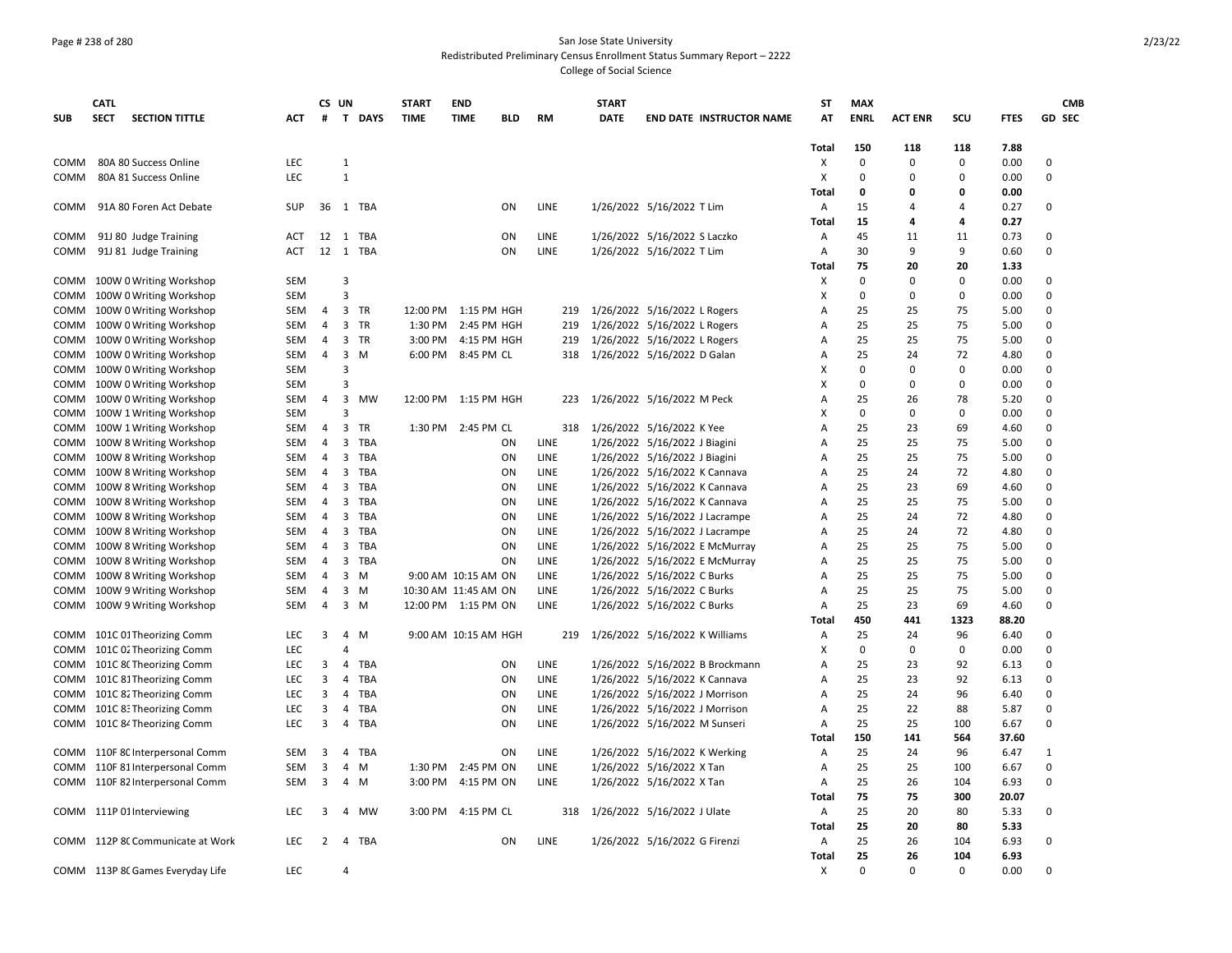### Page # 239 of 280 San Jose State University Redistributed Preliminary Census Enrollment Status Summary Report – 2222 College of Social Science

|             | <b>CATL</b> |                                  |            |                | CS UN          |        | <b>START</b>          | <b>END</b>           |            |      | <b>START</b> |                                    | ST           | <b>MAX</b>  |                |             |              | <b>CMB</b>                   |        |
|-------------|-------------|----------------------------------|------------|----------------|----------------|--------|-----------------------|----------------------|------------|------|--------------|------------------------------------|--------------|-------------|----------------|-------------|--------------|------------------------------|--------|
| <b>SUB</b>  | <b>SECT</b> | <b>SECTION TITTLE</b>            | ACT        | #              |                | T DAYS | <b>TIME</b>           | <b>TIME</b>          | <b>BLD</b> | RM   | <b>DATE</b>  | <b>END DATE INSTRUCTOR NAME</b>    | AT           | <b>ENRL</b> | <b>ACT ENR</b> | scu         | <b>FTES</b>  | <b>GD SEC</b>                |        |
|             |             |                                  |            |                |                |        |                       |                      |            |      |              |                                    | Total        | 0           | 0              | 0           | 0.00         |                              |        |
|             |             | COMM 114P 01 Bus & Prof Spking   | LEC        | 3              |                | 4 M    |                       | 7:30 AM 8:45 AM HGH  |            | 219  |              | 1/26/2022 5/16/2022 K Williams     | A            | 25          | 25             | 100         | 6.67         | 0                            |        |
|             |             |                                  |            |                |                |        |                       |                      |            |      |              |                                    | Total        | 25          | 25             | 100         | 6.67         |                              |        |
|             |             | COMM 115P 8C Comm and Conflict   | <b>LEC</b> | 3              |                | 4 TBA  |                       |                      | ΟN         | LINE |              | 1/26/2022 5/16/2022 C Perez        | Α            | 25          | 25             | 100         | 6.67         | 0                            |        |
|             |             |                                  |            |                |                |        |                       |                      |            |      |              |                                    | Total        | 25          | 25             | 100         | 6.67         |                              |        |
|             |             | COMM 116P 8C Mediation           | <b>LEC</b> | 3              |                | 4 TBA  |                       |                      | ON         | LINE |              | 1/26/2022 5/16/2022 B Lawhorne     | A            | 25          | 26             | 104         | 6.93         | 0                            |        |
|             |             |                                  |            |                |                |        |                       |                      |            |      |              |                                    | Total        | 25          | 26             | 104         | 6.93         |                              |        |
|             |             | COMM 119 80 Researching Games    | LEC        | 3              |                | 4 TBA  |                       |                      | ON         | LINE |              | 1/26/2022 5/16/2022 S Coopman      | A            | 25          | 27             | 108         | 7.20         | $\Omega$                     |        |
|             |             |                                  |            |                |                |        |                       |                      |            |      |              |                                    | Total        | 25          | 27             | 108         | 7.20         |                              |        |
|             |             | COMM 120P 8C Pers & Pres Skills  | LEC        | 3              |                | 4 TBA  |                       |                      | ΟN         | LINE |              | 1/26/2022 5/16/2022 N Coburn-Palo  | A            | 25          | 24             | 96          | 6.40         | 0                            |        |
|             |             |                                  |            |                |                |        |                       |                      |            |      |              |                                    | Total        | 25          | 24             | 96          | 6.40         |                              |        |
|             |             | COMM 121P 01 Perf as Practice    | LEC        |                | 4              |        |                       |                      |            |      |              |                                    | X            | 0           | $\mathbf 0$    | 0           | 0.00         | 0                            |        |
|             |             |                                  |            |                |                |        |                       |                      |            |      |              |                                    | Total        | 0           | 0              | 0           | 0.00         |                              |        |
|             |             | COMM 122F 01 Perform Studies     | LEC        |                | 4              |        |                       |                      |            |      |              |                                    | X            | 0           | 0              | $\Omega$    | 0.00         | 0                            |        |
|             |             |                                  |            |                |                |        |                       |                      |            |      |              |                                    | Total        | 0           | 0              | 0           | 0.00         |                              |        |
|             |             | COMM 123I 01 Performance Ethno   | SEM        | 3              |                | 4 W    |                       | 12:30 PM 1:45 PM HGH |            | 103  |              | 1/26/2022 5/16/2022 R Simpson      | A            | 25          | 27             | 108         | 7.20         | 0                            |        |
| COMM        |             | 123I 02 Performance Ethno        | SEM        | 3              |                | 4 TR   | 10:30 AM 11:45 AM HGH |                      |            | 231  |              | 1/26/2022 5/16/2022 O Hatton       | A            | 25          | 26             | 104         | 6.93         | $\mathbf 0$                  |        |
|             |             |                                  |            |                |                |        |                       |                      |            |      |              |                                    | Total        | 50          | 53             | 212         | 14.13        |                              |        |
|             |             | COMM 124P 01 Comm Training & Dev | <b>LEC</b> | 3              |                | 4 M    | 12:00 PM 1:15 PM HGH  |                      |            |      |              | 231 1/26/2022 5/16/2022 K Williams | A            | 25          | 25             | 100         | 6.67         | 0                            |        |
|             |             |                                  |            |                |                |        |                       |                      |            |      |              |                                    | Total        | 25          | 25             | 100         | 6.67         |                              |        |
|             |             | COMM 125P 01 Ensemble Perf       | LEC        |                | 4              |        |                       |                      |            |      |              |                                    | X            | $\mathbf 0$ | $\mathbf 0$    | $\mathbf 0$ | 0.00         | 0                            |        |
|             |             |                                  |            |                |                |        |                       |                      |            |      |              |                                    | <b>Total</b> | 0           | 0              | $\mathbf 0$ | 0.00         |                              |        |
| COMM        |             | 126F 01 Race & Performance       | <b>LEC</b> | 3              |                | 4 W    | 10:30 AM 11:45 AM HGH |                      |            |      |              | 223 1/26/2022 5/16/2022 R Simpson  | A<br>Total   | 25<br>25    | 23<br>23       | 92<br>92    | 6.13<br>6.13 | 0                            |        |
|             |             | COMM 131P 8C New/You Media       | LEC        | 4              |                | 4 TBA  |                       |                      | ON         | LINE |              | 1/26/2022 5/16/2022 K Momary       | A            | 25          | 23             | 92          | 6.27         | $\overline{2}$               |        |
|             |             | COMM 131P 81 New/You Media       | LEC        | $\overline{4}$ |                | 4 TBA  |                       |                      | ON         | LINE |              | 1/26/2022 5/16/2022 K Momary       | A            | 25          | 24             | 96          | 6.40         | $\mathbf 0$                  |        |
|             |             |                                  |            |                |                |        |                       |                      |            |      |              |                                    | <b>Total</b> | 50          | 47             | 188         | 12.67        |                              |        |
|             |             | COMM 133F 8C Ethical Prob Comm   | LEC        |                | 4              |        |                       |                      |            |      |              |                                    | Χ            | 0           | 0              | 0           | 0.00         | 0                            |        |
|             |             |                                  |            |                |                |        |                       |                      |            |      |              |                                    | Total        | 0           | 0              | 0           | 0.00         |                              |        |
|             |             | COMM 140P 01 Argument & Debate   | LEC        |                | 4              |        |                       |                      |            |      |              |                                    | X            | $\Omega$    | 0              | $\Omega$    | 0.00         | $\Omega$                     |        |
|             |             | COMM 140P 02 Argument & Debate   | LEC        |                | $\overline{4}$ |        |                       |                      |            |      |              |                                    | X            | 0           | $\mathbf 0$    | 0           | 0.00         | 0                            |        |
|             |             |                                  |            |                |                |        |                       |                      |            |      |              |                                    | Total        | $\mathbf 0$ | 0              | 0           | 0.00         |                              |        |
|             |             | COMM 141P 01 Small Group Comm    | LEC        | 3              |                | 4 T    |                       | 6:00 PM 8:45 PM CL   |            | 318  |              | 1/26/2022 5/16/2022 D Galan        | A            | 25          | 21             | 84          | 5.60         | 0                            |        |
|             |             |                                  |            |                |                |        |                       |                      |            |      |              |                                    | Total        | 25          | 21             | 84          | 5.60         |                              |        |
|             |             | COMM 144F 8C Org Comm            | <b>LEC</b> | 3              |                | 4 TBA  |                       |                      | ΟN         | LINE |              | 1/26/2022 5/16/2022 J Loos         | A            | 27          | 27             | 108         | 7.27         | 1                            |        |
|             |             | COMM 144F 81 Org Comm            | <b>LEC</b> | 3              |                | 4 T    | 10:30 AM 11:45 AM ON  |                      |            | LINE |              | 1/26/2022 5/16/2022 J Loos         | A            | 27          | 27             | 108         | 7.20         | $\mathbf 0$                  |        |
|             |             |                                  |            |                |                |        |                       |                      |            |      |              |                                    | Total        | 54          | 54             | 216         | 14.47        |                              |        |
| <b>COMM</b> |             | 145I 80 Rhet Criticism           | LEC        | 3              |                | 4 TBA  |                       |                      | ON         | LINE |              | 1/26/2022 5/16/2022 G Firenzi      | $\mathsf{A}$ | 25          | 25             | 100         | 6.67         | 0                            |        |
| COMM        |             | 145I 81 Rhet Criticism           | <b>LEC</b> | 3              |                | 4 TBA  |                       |                      | ON         | LINE |              | 1/26/2022 5/16/2022 G Firenzi      | A            | 25          | 25             | 100         | 6.67         | 0                            |        |
|             |             |                                  |            |                |                |        |                       |                      |            |      |              |                                    | Total        | 50          | 50             | 200         | 13.33        |                              |        |
| COMM        |             | 146F 01 Comm & Environment       | LEC        | 3              | 4              | MW     | 1:30 PM               | 2:45 PM HGH          |            | 223  |              | 1/26/2022 5/16/2022 M Peck         | Α            | 25          | 25             | 100         | 6.67         | $\mathbf 0$<br>C             |        |
| <b>ENVS</b> |             | 146F 01 Comm & Environment       | LEC        | 3              | $\overline{4}$ | MW     |                       | 1:30 PM 2:45 PM HGH  |            | 223  |              | 1/26/2022 5/16/2022 M Peck         | A            | $\mathbf 0$ | $\mathbf 0$    | $\mathbf 0$ | 0.00         | $\mathbf{0}$<br>$\mathsf{C}$ | $\ast$ |
|             |             |                                  |            |                |                |        |                       |                      |            |      |              |                                    | <b>Total</b> | 25          | 25             | 100         | 6.67         |                              |        |
| COMM        |             | 149F 8C Rhet Public Life         | LEC        |                | 4              |        |                       |                      |            |      |              |                                    | Χ            | 0           | 0              | 0           | 0.00         | 0                            |        |
|             |             | COMM 149F 81 Rhet Public Life    | LEC        |                | $\overline{4}$ |        |                       |                      |            |      |              |                                    | X            | 0           | $\mathbf 0$    | 0           | 0.00         | $\mathbf 0$                  |        |
|             |             |                                  |            |                |                |        |                       |                      |            |      |              |                                    | Total        | 0           | 0              | $\mathbf 0$ | 0.00         |                              |        |
| COMM        |             | 151I 01 New Media/Methods        | LEC        |                | 4              |        |                       |                      |            |      |              |                                    | X            | 0           | O              | 0           | 0.00         | $\mathbf 0$                  |        |
|             |             |                                  |            |                |                |        |                       |                      |            |      |              |                                    | Total        | 0           | 0              | 0           | 0.00         |                              |        |
|             |             | COMM 152180 Comm in Wrld Cultr   | <b>LEC</b> |                | 4              |        |                       |                      |            |      |              |                                    | X            | 0           | 0              | $\Omega$    | 0.00         | $\Omega$                     |        |
|             |             |                                  |            |                |                |        |                       |                      |            |      |              |                                    | Total        | O           | $\mathbf{0}$   | $\Omega$    | 0.00         |                              |        |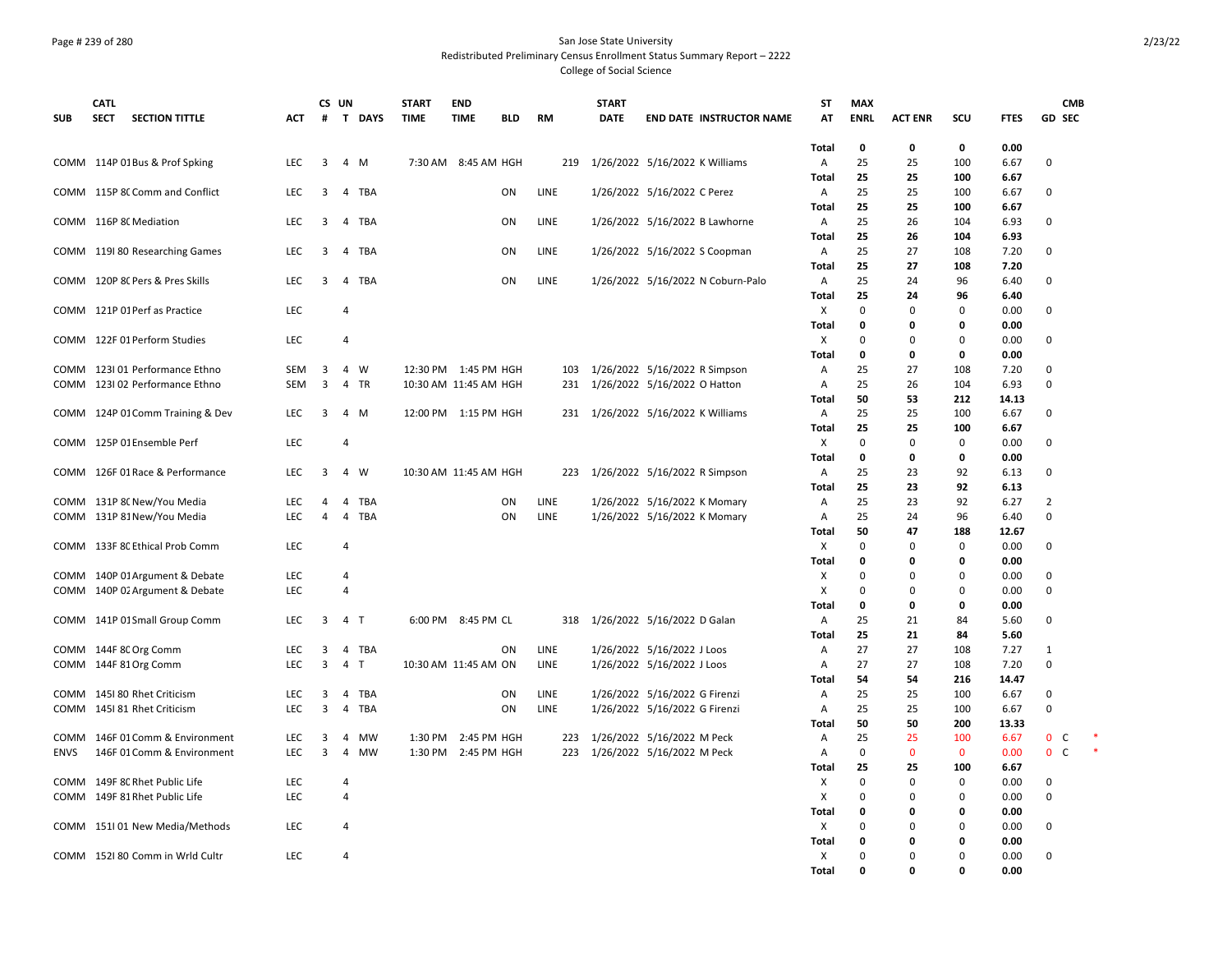### Page # 240 of 280 San Jose State University Redistributed Preliminary Census Enrollment Status Summary Report – 2222 College of Social Science

|             | <b>CATL</b> |                                  |            |                | CS UN          |             | <b>START</b>         | <b>END</b>          |            |      | <b>START</b> |                                   | <b>ST</b>      | <b>MAX</b>  |                |              |             | <b>CMB</b>                   |  |
|-------------|-------------|----------------------------------|------------|----------------|----------------|-------------|----------------------|---------------------|------------|------|--------------|-----------------------------------|----------------|-------------|----------------|--------------|-------------|------------------------------|--|
| <b>SUB</b>  | <b>SECT</b> | <b>SECTION TITTLE</b>            | ACT.       | #              |                | T DAYS      | <b>TIME</b>          | <b>TIME</b>         | <b>BLD</b> | RM   | <b>DATE</b>  | <b>END DATE INSTRUCTOR NAME</b>   | AT             | <b>ENRL</b> | <b>ACT ENR</b> | scu          | <b>FTES</b> | <b>GD SEC</b>                |  |
|             |             | COMM 155I 80 Quantitative Comm   | <b>LEC</b> | 3              |                | 4 TBA       |                      |                     | ON         | LINE |              | 1/26/2022 5/16/2022 G Gao         | A              | 25          | 25             | 100          | 6.67        | $\Omega$                     |  |
|             |             |                                  |            |                |                |             |                      |                     |            |      |              |                                   | <b>Total</b>   | 25          | 25             | 100          | 6.67        |                              |  |
|             |             | COMM 156I 80 Observe/Interview   | LEC        | 3              | 4              | TBA         |                      |                     | ON         | LINE |              | 1/26/2022 5/16/2022 K Werking     | Α              | 25          | 25             | 100          | 6.67        | $\Omega$                     |  |
|             |             | COMM 156I 81 Observe/Interview   | LEC.       | 3              |                | 4 TBA       |                      |                     | ON         | LINE |              | 1/26/2022 5/16/2022 K Werking     | Α              | 25          | 25             | 100          | 6.67        | $\Omega$                     |  |
|             |             |                                  |            |                |                |             |                      |                     |            |      |              |                                   | Total          | 50          | 50             | 200          | 13.33       |                              |  |
|             |             | COMM 157SL 0 Comm Action & Serv  | LEC        |                | 3              |             |                      |                     |            |      |              |                                   | Х              | $\mathbf 0$ | $\mathbf 0$    | 0            | 0.00        | 0                            |  |
| <b>EDUC</b> |             | 157SL 0 Comm Action & Serv       | <b>LEC</b> |                | 3              |             |                      |                     |            |      |              |                                   | X              | $\Omega$    | $\Omega$       | $\Omega$     | 0.00        | $\Omega$                     |  |
| ENGR        |             | 157SL 0 Comm Action & Serv       | LEC        |                | $\overline{3}$ |             |                      |                     |            |      |              |                                   | X              | $\mathbf 0$ | $\mathbf 0$    | 0            | 0.00        | $\Omega$                     |  |
| HA          |             | 157SL 0 Comm Action & Serv       | LEC        |                | 3              |             |                      |                     |            |      |              |                                   | х              | $\mathbf 0$ | $\mathbf 0$    | $\mathbf 0$  | 0.00        | $\Omega$                     |  |
| SCI         |             | 157SL 0 Comm Action & Serv       | <b>LEC</b> |                | $\overline{3}$ |             |                      |                     |            |      |              |                                   | x              | $\Omega$    | $\Omega$       | $\mathbf 0$  | 0.00        | $\Omega$                     |  |
|             |             | COMM 157SL 0 Comm Action & Serv  | LEC        | 2              |                | $3 \, M$    |                      | 3:00 PM 5:45 PM WSQ |            | 207  |              | 1/26/2022 5/16/2022 L Hatton      | Α              | 25          | 25             | 75           | 5.00        | 0<br>C                       |  |
| <b>EDUC</b> |             | 157SL 0 Comm Action & Serv       | <b>LEC</b> | $\overline{2}$ |                | $3 \, M$    |                      | 3:00 PM 5:45 PM WSQ |            | 207  |              | 1/26/2022 5/16/2022 L Hatton      | Α              | $\mathbf 0$ | $\mathbf 0$    | $\mathbf 0$  | 0.00        | C<br>$\mathbf{0}$            |  |
| ENGR        |             | 157SL 0 Comm Action & Serv       | LEC        | $\overline{2}$ |                | $3 \, M$    | 3:00 PM              | 5:45 PM WSQ         |            | 207  |              | 1/26/2022 5/16/2022 L Hatton      | Α              | $\mathbf 0$ | $\mathbf{0}$   | $\mathbf{0}$ | 0.00        | $\mathsf{C}$<br>$\mathbf{0}$ |  |
| HA          |             | 157SL 0 Comm Action & Serv       | LEC        | $\overline{2}$ |                | $3 \, M$    | 3:00 PM              | 5:45 PM WSQ         |            | 207  |              | 1/26/2022 5/16/2022 L Hatton      | Α              | $\mathbf 0$ | $\mathbf 0$    | $\mathbf 0$  | 0.00        | $\mathsf{C}$<br>$\mathbf{0}$ |  |
| SCI         |             | 157SL 0 Comm Action & Serv       | <b>LEC</b> | $\overline{2}$ | $\mathbf{3}$   | M           | 3:00 PM              | 5:45 PM WSQ         |            | 207  |              | 1/26/2022 5/16/2022 L Hatton      | A              | 0           | $\mathbf 0$    | $\mathbf 0$  | 0.00        | $\mathbf{0}$<br>C            |  |
|             |             | COMM 157SL 0 Comm Action & Serv  | <b>LEC</b> | $\overline{2}$ |                | $3 \, M$    | 3:00 PM              | 5:45 PM WSQ         |            | 207  |              | 1/26/2022 5/16/2022 L Hatton      | A              | 25          | 25             | 75           | 5.00        | $\mathbf{0}$<br>C            |  |
| <b>EDUC</b> |             | 157SL 0 Comm Action & Serv       | <b>LEC</b> | $\overline{2}$ |                | $3 \, M$    | 3:00 PM              | 5:45 PM WSQ         |            | 207  |              | 1/26/2022 5/16/2022 L Hatton      | Α              | $\mathbf 0$ | $\mathbf 0$    | $\mathbf{0}$ | 0.00        | C<br>$\Omega$                |  |
| ENGR        |             | 157SL 0 Comm Action & Serv       | LEC        | 2              |                | 3 M         | 3:00 PM              | 5:45 PM WSQ         |            | 207  |              | 1/26/2022 5/16/2022 L Hatton      | Α              | $\mathsf 0$ | $\mathbf{0}$   | $\mathbf{0}$ | 0.00        | $\mathsf{C}$<br>$\mathbf{0}$ |  |
| HA          |             | 157SL 0 Comm Action & Serv       | LEC        | $\overline{2}$ |                | $3 \, M$    | 3:00 PM              | 5:45 PM WSQ         |            | 207  |              | 1/26/2022 5/16/2022 L Hatton      | A              | $\mathbf 0$ | $\mathbf 0$    | $\mathbf{0}$ | 0.00        | $\mathsf{C}$<br>$\mathbf{0}$ |  |
| SCI         |             | 157SL 0 Comm Action & Serv       | <b>LEC</b> | $\overline{2}$ | 3              | M           | 3:00 PM              | 5:45 PM WSQ         |            | 207  |              | 1/26/2022 5/16/2022 L Hatton      | A              | $\mathbf 0$ | $\mathbf 0$    | $\mathbf{0}$ | 0.00        | $\mathbf{0}$<br>C            |  |
|             |             | COMM 157SL 0 Comm Action & Serv  | LEC        | $\overline{2}$ | 3              | W           | 3:00 PM              | 5:45 PM HGH         |            | 229  |              | 1/26/2022 5/16/2022 C Burks       | Α              | 25          | 25             | 75           | 5.00        | 0<br>C                       |  |
| <b>EDUC</b> |             | 157SL 0 Comm Action & Serv       | LEC        | $\overline{2}$ |                | $3 \quad W$ | 3:00 PM              | 5:45 PM HGH         |            | 229  |              | 1/26/2022 5/16/2022 C Burks       | Α              | $\mathbf 0$ | $\Omega$       | $\mathbf{0}$ | 0.00        | $\mathbf{0}$<br>C            |  |
| ENGR        |             | 157SL 0 Comm Action & Serv       | <b>LEC</b> | $\overline{2}$ | $\mathbf{3}$   | W           | 3:00 PM              | 5:45 PM HGH         |            | 229  |              | 1/26/2022 5/16/2022 C Burks       | A              | $\Omega$    | $\mathbf 0$    | $\mathbf{0}$ | 0.00        | C<br>$\mathbf{0}$            |  |
| HA          |             | 157SL 0 Comm Action & Serv       | LEC        | $\overline{2}$ |                | $3 \quad W$ | 3:00 PM              | 5:45 PM HGH         |            | 229  |              | 1/26/2022 5/16/2022 C Burks       | Α              | $\mathbf 0$ | $\mathbf 0$    | $\mathbf{0}$ | 0.00        | $\mathsf{C}$<br>$\mathbf{0}$ |  |
| SCI         |             | 157SL 0 Comm Action & Serv       | <b>LEC</b> | $\overline{2}$ | $\mathbf{3}$   | W           |                      | 3:00 PM 5:45 PM HGH |            | 229  |              | 1/26/2022 5/16/2022 C Burks       | $\overline{A}$ | $\mathbf 0$ | $\mathbf 0$    | $\mathbf{0}$ | 0.00        | $\mathbf{0}$<br>C            |  |
|             |             |                                  |            |                |                |             |                      |                     |            |      |              |                                   | Total          | 75          | 75             | 225          | 15.00       |                              |  |
| COMM        |             | 161F 8C Comm & Culture           | LEC        |                | $\overline{4}$ |             |                      |                     |            |      |              |                                   | X              | $\mathsf 0$ | $\Omega$       | $\mathbf 0$  | 0.00        | $\Omega$                     |  |
| COMM        |             | 161F 81 Comm & Culture           | <b>LEC</b> |                | $\overline{4}$ |             |                      |                     |            |      |              |                                   | X              | $\Omega$    | 0              | $\mathbf 0$  | 0.00        | $\Omega$                     |  |
|             |             |                                  |            |                |                |             |                      |                     |            |      |              |                                   | Total          | $\mathbf 0$ | $\mathbf 0$    | $\mathbf 0$  | 0.00        |                              |  |
|             |             | COMM 164F 8C Comm & Global Orgs  | <b>LEC</b> | 3              |                | 4 TBA       |                      |                     | ON         | LINE |              | 1/26/2022 5/16/2022 N Coburn-Palo | A              | 25          | 27             | 108          | 7.20        | $\Omega$                     |  |
|             |             |                                  |            |                |                |             |                      |                     |            |      |              |                                   | Total          | 25          | 27             | 108          | 7.20        |                              |  |
|             |             | COMM 165P 01Comm&Philanthropy    | LEC        |                | $\overline{4}$ |             |                      |                     |            |      |              |                                   | Х              | $\mathsf 0$ | $\mathbf 0$    | $\mathbf 0$  | 0.00        | $\mathbf 0$                  |  |
|             |             |                                  |            |                |                |             |                      |                     |            |      |              |                                   | Total          | 0           | $\mathbf{0}$   | 0            | 0.00        |                              |  |
| COMM        |             | 168B 01 Global Climate Change II | LEC        |                | 3              |             |                      |                     |            |      |              |                                   | Х              | $\Omega$    | $\Omega$       | $\mathbf 0$  | 0.00        | $\Omega$                     |  |
| <b>ENVS</b> |             | 168B 01 Global Climate Change II | LEC        |                | 3              |             |                      |                     |            |      |              |                                   | Χ              | $\mathbf 0$ | $\Omega$       | 0            | 0.00        | $\Omega$                     |  |
| GEOL        |             | 168B 01 Global Climate Change II | LEC        |                | $\overline{3}$ |             |                      |                     |            |      |              |                                   | X              | $\Omega$    | $\Omega$       | $\Omega$     | 0.00        | $\Omega$                     |  |
| HUM         |             | 168B 01 Global Climate Change II | LEC        |                | 3              |             |                      |                     |            |      |              |                                   | X              | $\mathbf 0$ | $\mathbf 0$    | 0            | 0.00        | $\Omega$                     |  |
| <b>METR</b> |             | 168B 01 Global Climate Change II | LEC        |                | 3              |             |                      |                     |            |      |              |                                   | X              | $\mathbf 0$ | $\Omega$       | $\mathbf 0$  | 0.00        | $\Omega$                     |  |
| COMM        |             | 168B 02 Global Climate Change II | LEC        |                | 3              |             |                      |                     |            |      |              |                                   | Χ              | $\Omega$    | $\Omega$       | $\Omega$     | 0.00        | $\Omega$                     |  |
| <b>ENVS</b> |             | 168B 02 Global Climate Change II | <b>LEC</b> |                | 3              |             |                      |                     |            |      |              |                                   | X              | $\Omega$    | $\Omega$       | $\mathbf 0$  | 0.00        | $\Omega$                     |  |
| GEOL        |             | 168B 02 Global Climate Change II | <b>LEC</b> |                | $\overline{3}$ |             |                      |                     |            |      |              |                                   | X              | $\Omega$    | $\Omega$       | $\Omega$     | 0.00        | $\Omega$                     |  |
| <b>HUM</b>  |             | 168B 02 Global Climate Change II | LEC        |                | 3              |             |                      |                     |            |      |              |                                   | X              | $\Omega$    | $\mathbf 0$    | 0            | 0.00        | $\Omega$                     |  |
| <b>METR</b> |             | 168B 02 Global Climate Change II | LEC        |                | 3              |             |                      |                     |            |      |              |                                   | X              | $\mathbf 0$ | $\mathbf 0$    | $\mathbf 0$  | 0.00        | $\Omega$                     |  |
| COMM        |             | 168B 0: Global Climate Change II | LEC        |                | 3              |             |                      |                     |            |      |              |                                   | Χ              | $\mathbf 0$ | $\mathbf 0$    | $\mathbf 0$  | 0.00        | $\Omega$                     |  |
| <b>ENVS</b> |             | 168B 0: Global Climate Change II | <b>LEC</b> |                | 3              |             |                      |                     |            |      |              |                                   | X              | $\mathbf 0$ | $\Omega$       | $\mathbf 0$  | 0.00        | $\Omega$                     |  |
| <b>GEOL</b> |             | 168B 0: Global Climate Change II | <b>LEC</b> |                | $\overline{3}$ |             |                      |                     |            |      |              |                                   | X              | $\mathbf 0$ | $\Omega$       | $\mathbf 0$  | 0.00        | $\Omega$                     |  |
| HUM         |             | 168B 0: Global Climate Change II | LEC        |                | 3              |             |                      |                     |            |      |              |                                   | х              | $\Omega$    | 0              | $\mathbf 0$  | 0.00        | $\Omega$                     |  |
| <b>METR</b> |             | 168B 0: Global Climate Change II | LEC        |                | $\overline{3}$ |             |                      |                     |            |      |              |                                   | X              | $\mathbf 0$ | $\mathbf 0$    | $\mathbf 0$  | 0.00        | $\Omega$                     |  |
| COMM        |             | 168B 8(Global Climate Change II  | LEC        | 1              |                | 3 TR        | 10:30 AM 11:45 AM ON |                     |            | LINE |              | 1/26/2022 5/16/2022 E Pulley      | Α              | 40          | 12             | 36           | 2.40        | $\mathbf{0}$<br>C            |  |
| GEOL        |             | 168B 8(Global Climate Change II  | LEC        | $\mathbf{1}$   |                | 3 TR        | 10:30 AM 11:45 AM ON |                     |            | LINE |              | 1/26/2022 5/16/2022 E Pulley      | Α              | $\Omega$    | $\Omega$       | $\Omega$     | 0.00        | $\mathsf{C}$<br>$\Omega$     |  |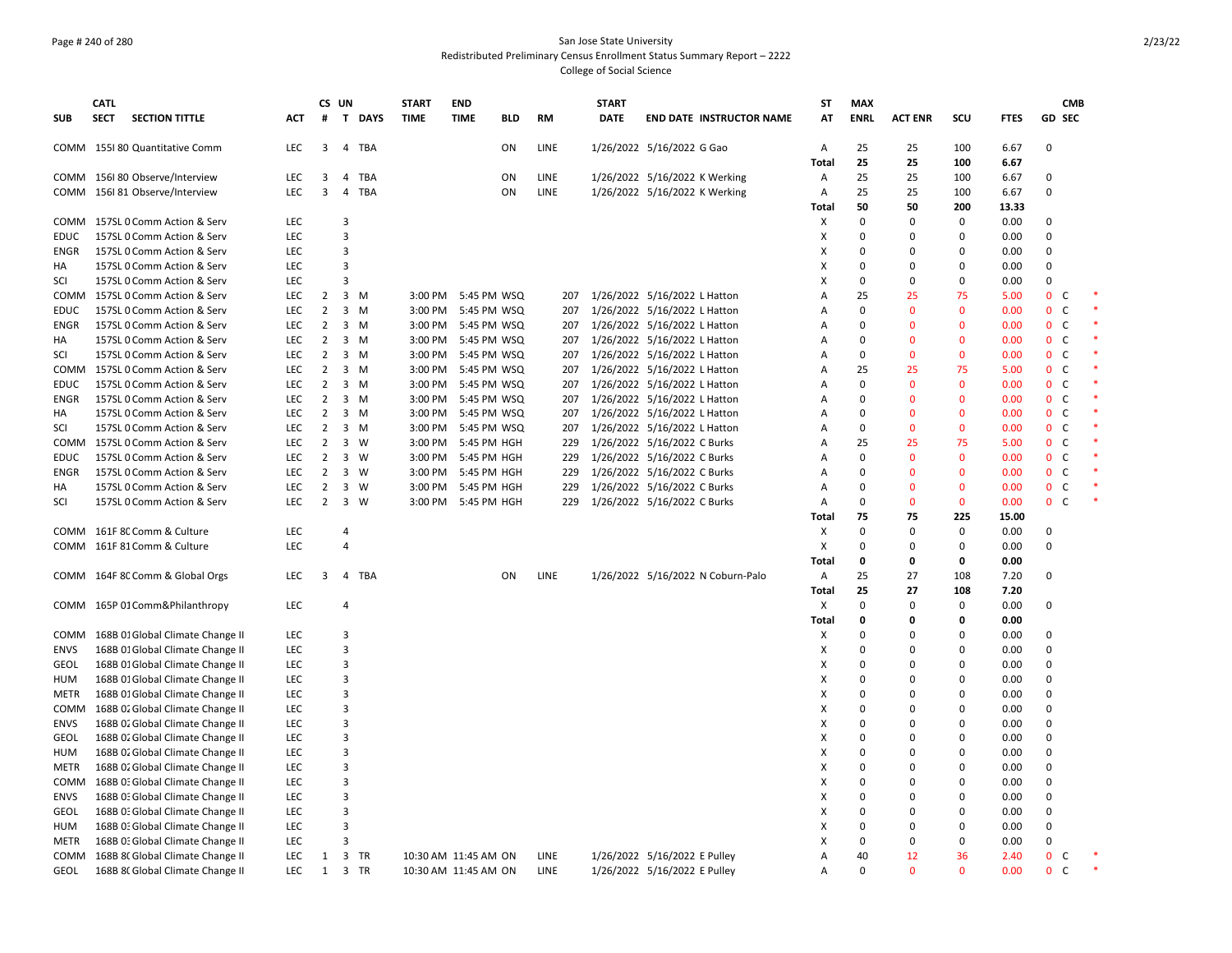### Page # 241 of 280 San Jose State University Redistributed Preliminary Census Enrollment Status Summary Report – 2222 College of Social Science

|             | <b>CATL</b> |                                          |            |                | CS UN |          | <b>START</b> | <b>END</b>           |     |             | <b>START</b> |                                       | SΤ           | <b>MAX</b>     |                |                |             |                              | <b>CMB</b> |  |
|-------------|-------------|------------------------------------------|------------|----------------|-------|----------|--------------|----------------------|-----|-------------|--------------|---------------------------------------|--------------|----------------|----------------|----------------|-------------|------------------------------|------------|--|
| <b>SUB</b>  | <b>SECT</b> | <b>SECTION TITTLE</b>                    | ACT        | #              |       | T DAYS   | <b>TIME</b>  | <b>TIME</b>          | BLD | RM          | <b>DATE</b>  | <b>END DATE INSTRUCTOR NAME</b>       | AT           | <b>ENRL</b>    | <b>ACT ENR</b> | scu            | <b>FTES</b> | GD SEC                       |            |  |
| HUM         |             | 168B 8(Global Climate Change II          | LEC        | 1              |       | 3 TR     |              | 10:30 AM 11:45 AM ON |     | LINE        |              | 1/26/2022 5/16/2022 E Pulley          | A            | $\mathbf 0$    | $\mathbf{0}$   | $\mathbf{0}$   | 0.00        | $\mathbf{0}$<br>- C          |            |  |
| COMM        |             | 168B 81 Global Climate Change II         | <b>LEC</b> | $\mathbf{1}$   |       | 3 TR     |              | 10:30 AM 11:45 AM ON |     | LINE        |              | 1/26/2022 5/16/2022 C Rampini         | А            | 40             | 8              | 24             | 1.60        | $\mathsf{C}$<br>$\mathbf{0}$ |            |  |
| <b>GEOL</b> |             | 168B 81 Global Climate Change II         | <b>LEC</b> | 1              |       | 3 TR     |              | 10:30 AM 11:45 AM ON |     | LINE        |              | 1/26/2022 5/16/2022 C Rampini         | Α            | 0              | $\Omega$       | $\mathbf{0}$   | 0.00        | $\mathsf{C}$<br>$\mathbf{0}$ |            |  |
| HUM         |             | 168B 81 Global Climate Change II         | <b>LEC</b> | 1              |       | 3 TR     |              | 10:30 AM 11:45 AM ON |     | LINE        |              | 1/26/2022 5/16/2022 C Rampini         | A            | $\mathbf 0$    | $\mathbf{0}$   | $\mathbf{0}$   | 0.00        | C<br>$\mathbf{0}$            |            |  |
| COMM        |             | 168B 82 Global Climate Change II         | <b>LEC</b> | 1              |       | 3 TR     |              | 10:30 AM 11:45 AM ON |     | LINE        |              | 1/26/2022 5/16/2022 P Brown           | A            | 40             | 6              | 18             | 1.20        | $\mathbf{0}$<br>C            |            |  |
| GEOL        |             | 168B 82 Global Climate Change II         | <b>LEC</b> | 1              |       | 3 TR     |              | 10:30 AM 11:45 AM ON |     | <b>LINE</b> |              | 1/26/2022 5/16/2022 P Brown           | A            | 0              | $\Omega$       | $\mathbf{0}$   | 0.00        | C<br>$\mathbf{0}$            |            |  |
| <b>HUM</b>  |             | 168B 82 Global Climate Change II         | LEC        | $\mathbf{1}$   |       | 3 TR     |              | 10:30 AM 11:45 AM ON |     | LINE        |              | 1/26/2022 5/16/2022 P Brown           | А            | $\mathbf 0$    | $\mathbf 0$    | 0              | 0.00        | $\mathbf{0}$<br>$\mathsf{C}$ |            |  |
|             |             |                                          |            |                |       |          |              |                      |     |             |              |                                       | Total        | 120            | 26             | 78             | 5.20        |                              |            |  |
|             |             | COMM 169180 Media Respns Crit            | <b>LEC</b> |                | 4     |          |              |                      |     |             |              |                                       | X            | $\mathbf 0$    | $\Omega$       | $\Omega$       | 0.00        | 0                            |            |  |
| COMM        |             | 1691 81 Media Respns Crit                | <b>LEC</b> |                | 4     |          |              |                      |     |             |              |                                       | X            | $\mathbf 0$    | $\Omega$       | 0              | 0.00        | $\mathbf 0$                  |            |  |
|             |             |                                          |            |                |       |          |              |                      |     |             |              |                                       | Total        | $\mathbf 0$    | 0              | 0              | 0.00        |                              |            |  |
|             |             | COMM 170F 8C Persuasion                  | <b>LEC</b> | 3              |       | 4 TBA    |              |                      | ON  | LINE        |              | 1/26/2022 5/16/2022 N Coburn-Palo     | $\mathsf{A}$ | 25             | 24             | 96             | 6.40        | 0                            |            |  |
|             |             |                                          |            |                |       |          |              |                      |     |             |              |                                       | Total        | 25             | 24             | 96             | 6.40        |                              |            |  |
|             |             | COMM 172F 01 Multicultural Comm          | <b>LEC</b> |                | 4     |          |              |                      |     |             |              |                                       | X            | $\mathbf 0$    | 0              | $\Omega$       | 0.00        | 0                            |            |  |
|             |             |                                          |            |                |       |          |              |                      |     |             |              |                                       | Total        | 0              | 0              | 0              | 0.00        |                              |            |  |
|             |             |                                          | LEC        | 3              |       | 4 TBA    |              |                      | ON  | LINE        |              | 1/26/2022 5/16/2022 G Gao             |              | 25             | 25             | 100            |             | $\Omega$                     |            |  |
|             |             | COMM 173F 8C Comm & Global Understanding |            |                |       |          |              |                      |     |             |              |                                       | A            |                |                |                | 6.67        |                              |            |  |
|             |             |                                          |            |                |       |          |              |                      |     |             |              |                                       | Total        | 25             | 25             | 100            | 6.67        |                              |            |  |
|             |             | COMM 174 01 Intercult & Inequal          | LEC        |                | 3     |          |              |                      |     |             |              |                                       | X            | $\mathbf 0$    | 0              | $\mathbf 0$    | 0.00        | $\Omega$                     |            |  |
|             |             | COMM 174 80 Intercult & Inequal          | <b>LEC</b> | 4              |       | 3 TBA    |              |                      | ON  | <b>LINE</b> |              | 1/26/2022 5/16/2022 F Gidney          | Α            | 30             | 32             | 96             | 6.40        | $\Omega$                     |            |  |
|             |             | COMM 174 81 Intercult & Inequal          | <b>LEC</b> | 4              |       | 3 TBA    |              |                      | ON  | LINE        |              | 1/26/2022 5/16/2022 R Halualani       | A            | 30             | 27             | 81             | 5.40        | 0                            |            |  |
|             |             | COMM 174 82 Intercult & Inequal          | LEC        | 4              |       | 3 TBA    |              |                      | ON  | LINE        |              | 1/26/2022 5/16/2022 R Halualani       | A            | 30             | 30             | 90             | 6.05        | 1                            |            |  |
|             |             | COMM 174 83 Intercult & Inequal          | <b>LEC</b> |                | 3     |          |              |                      |     |             |              |                                       | X            | $\Omega$       | 0              | $\mathbf 0$    | 0.00        | $\mathbf 0$                  |            |  |
|             |             |                                          |            |                |       |          |              |                      |     |             |              |                                       | Total        | 90             | 89             | 267            | 17.85       |                              |            |  |
|             |             | COMM 175F 8C Nonverbal Comm              | <b>LEC</b> | 3              |       | 4 TBA    |              |                      | ON  | <b>LINE</b> |              | 1/26/2022 5/16/2022 G Gao             | $\mathsf{A}$ | 25             | 25             | 100            | 6.67        | 0                            |            |  |
|             |             |                                          |            |                |       |          |              |                      |     |             |              |                                       | Total        | 25             | 25             | 100            | 6.67        |                              |            |  |
|             |             | COMM 176P 01 Comm & Gender               | LEC        | 3              |       | 4 MW     |              | 3:00 PM 4:15 PM HGH  |     | 223         |              | 1/26/2022 5/16/2022 M Peck            | A            | 25             | 24             | 96             | 6.40        | $\mathbf 0$                  |            |  |
|             |             |                                          |            |                |       |          |              |                      |     |             |              |                                       | <b>Total</b> | 25             | 24             | 96             | 6.40        |                              |            |  |
|             |             | COMM 178F 8C Crit IC Comm                | <b>LEC</b> | $\overline{a}$ |       | 4 TBA    |              |                      | ON  | LINE        |              | 1/26/2022 5/16/2022 R Halualani       | Α            | 25             | 23             | 92             | 6.20        | 1                            |            |  |
|             |             |                                          |            |                |       |          |              |                      |     |             |              |                                       | <b>Total</b> | 25             | 23             | 92             | 6.20        |                              |            |  |
|             |             | COMM 179 80 Media & Resistance           | <b>LEC</b> | 4              | 3     | TBA      |              |                      | ON  | LINE        |              | 1/26/2022 5/16/2022 N Coburn-Palo     | A            | 30             | 31             | 93             | 6.20        | 0                            |            |  |
| COMM        |             | 179 81 Media & Resistance                | <b>LEC</b> | 4              |       | 3 TBA    |              |                      | ON  | LINE        |              | 1/26/2022 5/16/2022 C Perez           | А            | 30             | 30             | 90             | 6.00        | $\mathbf 0$                  |            |  |
|             |             |                                          |            |                |       |          |              |                      |     |             |              |                                       | Total        | 60             | 61             | 183            | 12.20       |                              |            |  |
| COMM        |             | 18001 Individual Study                   | <b>SUP</b> | 36             |       | 1 TBA    |              |                      | ON  | LINE        |              | 1/26/2022 5/16/2022                   | Α            | 5              | 0              | 0              | 0.00        | $\Omega$                     |            |  |
| COMM        |             | 180 02 Individual Study                  | SUP        | 36             |       | 2 TBA    |              |                      | ON  | LINE        |              | 1/26/2022 5/16/2022 O Hatton          | Α            | 3              | 1              | $\overline{2}$ | 0.13        | $\Omega$                     |            |  |
|             |             | COMM 180 03 Individual Study             | <b>SUP</b> | 36             |       | 3 TBA    |              |                      | 0N  | LINE        |              | 1/26/2022 5/16/2022                   | A            | $\overline{3}$ | 0              | 0              | 0.00        | $\Omega$                     |            |  |
|             |             |                                          |            |                |       |          |              |                      |     |             |              |                                       |              |                |                |                |             |                              |            |  |
|             |             |                                          |            |                |       |          |              |                      |     |             |              |                                       | Total        | 11             | 1              | $\mathbf{2}$   | 0.13        |                              |            |  |
| COMM        |             | 181F 8C New Media/World                  | <b>LEC</b> | 3              | 4     | TR       |              | 3:00 PM 4:15 PM ON   |     | LINE        |              | 1/26/2022 5/16/2022 A Rahmani Shirazi | $\mathsf{A}$ | 25             | 25             | 100            | 6.67        | $\mathbf 0$                  |            |  |
|             |             |                                          |            |                |       |          |              |                      |     |             |              |                                       | Total        | 25             | 25             | 100            | 6.67        |                              |            |  |
| COMM        |             | 182P 8C Comm in Class Rm                 | <b>LEC</b> | 3              | 4     | TBA      |              |                      | ON  | LINE        |              | 1/26/2022 5/16/2022 M Sunseri         | $\mathsf{A}$ | 25             | 25             | 100            | 6.67        | 0                            |            |  |
|             |             |                                          |            |                |       |          |              |                      |     |             |              |                                       | Total        | 25             | 25             | 100            | 6.67        |                              |            |  |
| COMM        |             | 184 01 Directed Reading                  | <b>SUP</b> | 36             |       | 1 TBA    |              |                      | ON  | LINE        |              | 1/26/2022 5/16/2022                   | Α            | 5              | $\Omega$       | $\mathbf 0$    | 0.00        | 0                            |            |  |
|             |             | COMM 184 02 Directed Reading             | SUP        | 36             |       | 2 TBA    |              |                      | ON  | LINE        |              | 1/26/2022 5/16/2022                   | Α            | 5              | $\Omega$       | 0              | 0.00        | $\mathbf 0$                  |            |  |
|             |             |                                          |            |                |       |          |              |                      |     |             |              |                                       | Total        | 10             | $\mathbf{0}$   | $\mathbf{0}$   | 0.00        |                              |            |  |
| COMM        |             | 185F 8C Health Communication             | LEC        | 2              | 4     | TBA      |              |                      | ON  | LINE        |              | 1/26/2022 5/16/2022 A Buxi            | A            | 25             | 26             | 104            | 6.93        | 0                            |            |  |
|             |             |                                          |            |                |       |          |              |                      |     |             |              |                                       | Total        | 25             | 26             | 104            | 6.93        |                              |            |  |
|             |             | COMM 190 01 Act Proj in Speech           | <b>SUP</b> | 36             |       | 1 TBA    |              |                      | ON  | <b>LINE</b> |              | 1/26/2022 5/16/2022                   | A            | 5              | $\mathbf 0$    | $\mathbf 0$    | 0.00        | 0                            |            |  |
| COMM        |             | 190 02 Act Proj in Speech                | <b>SUP</b> | 36             |       | 2 TBA    |              |                      | ON  | LINE        |              | 1/26/2022 5/16/2022                   | Α            | 5              | n              | 0              | 0.00        | $\mathbf 0$                  |            |  |
| COMM        |             | 190 03 Act Proj in Speech                | <b>SUP</b> | 36             |       | 3 TBA    |              |                      | ON  | <b>LINE</b> |              | 1/26/2022 5/16/2022                   | A            | 5              | n              | $\Omega$       | 0.00        | $\Omega$                     |            |  |
|             |             | COMM 190 04 Act Proj in Speech           | <b>SUP</b> | 36             |       | 4 TBA    |              |                      | ON  | LINE        |              | 1/26/2022 5/16/2022                   | A            | 5              | $\Omega$       | $\Omega$       | 0.00        | $\Omega$                     |            |  |
|             |             | COMM 190 05 Act Proj in Speech           | <b>SUP</b> |                |       | 36 5 TBA |              |                      | ON  | LINE        |              | 1/26/2022 5/16/2022                   | A            | 5              | $\Omega$       | $\Omega$       | 0.00        | $\Omega$                     |            |  |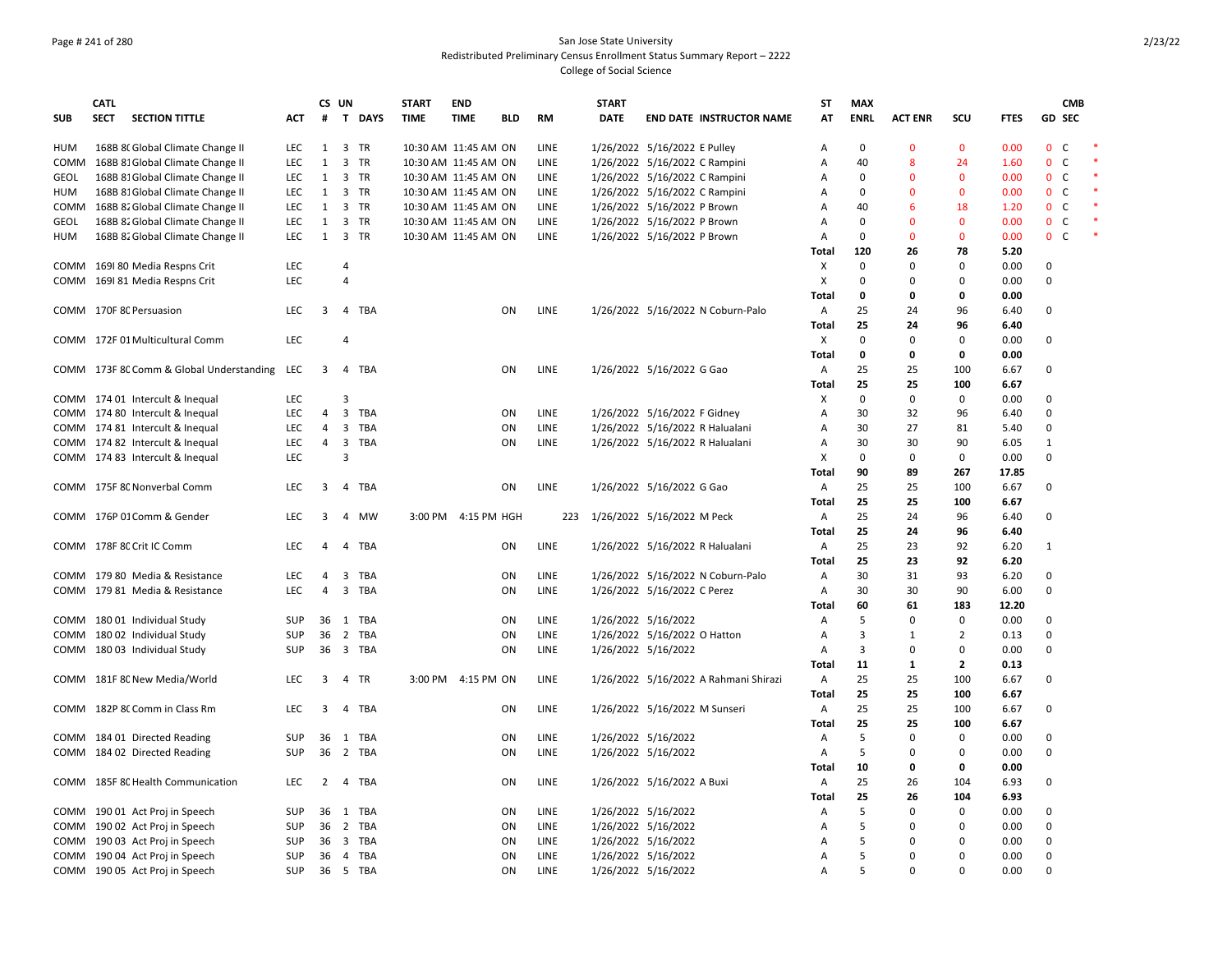### Page # 242 of 280 San Jose State University Redistributed Preliminary Census Enrollment Status Summary Report – 2222 College of Social Science

|            | <b>CATL</b> |                                 |            |      | CS UN                   |          | <b>START</b> | <b>END</b>                |             | <b>START</b> |                                  | ST                        | <b>MAX</b>  |                |                |             | <b>CMB</b>    |
|------------|-------------|---------------------------------|------------|------|-------------------------|----------|--------------|---------------------------|-------------|--------------|----------------------------------|---------------------------|-------------|----------------|----------------|-------------|---------------|
| <b>SUB</b> | <b>SECT</b> | <b>SECTION TITTLE</b>           | ACT        | #    |                         | T DAYS   | <b>TIME</b>  | <b>TIME</b><br><b>BLD</b> | <b>RM</b>   | <b>DATE</b>  | <b>END DATE INSTRUCTOR NAME</b>  | AT                        | <b>ENRL</b> | <b>ACT ENR</b> | SCU            | <b>FTES</b> | <b>GD SEC</b> |
|            |             |                                 |            |      |                         |          |              |                           |             |              |                                  |                           |             |                |                |             |               |
|            |             | COMM 190 06 Act Proj in Speech  | <b>SUP</b> | 36   |                         | 6 TBA    |              | ON                        | <b>LINE</b> |              | 1/26/2022 5/16/2022              | A                         | 5           | 0              | 0              | 0.00        | $\Omega$      |
| COMM       |             | 190 80 Act Proj in Speech       | <b>SUP</b> | 36   | 1                       | TBA      |              | ON                        | LINE        |              | 1/26/2022 5/16/2022 J Morrison   | A                         | 25          | 1              | 1              | 0.07        | $\Omega$      |
| COMM       |             | 190 81 Act Proj in Speech       | <b>SUP</b> | 36   | $\overline{2}$          | TBA      |              | ON                        | LINE        |              | 1/26/2022 5/16/2022 J Morrison   | Α                         | 25          | 3              | 6              | 0.40        | 0             |
| COMM       |             | 190 82 Act Proj in Speech       | <b>SUP</b> | 36   | $\overline{\mathbf{3}}$ | TBA      |              | ON                        | LINE        |              | 1/26/2022 5/16/2022 J Morrison   | Α                         | 25          | 0              | $\Omega$       | 0.00        | $\mathbf 0$   |
| COMM       |             | 190 83 Act Proj in Speech       | <b>SUP</b> | 36   | 4                       | TBA      |              | ON                        | LINE        |              | 1/26/2022 5/16/2022 J Morrison   | Α                         | 25          | 1              | 4              | 0.27        | 0             |
| COMM       |             | 190 84 Act Proj in Speech       | <b>SUP</b> | 36   | 5                       | TBA      |              | ON                        | <b>LINE</b> |              | 1/26/2022 5/16/2022 J Morrison   | A                         | 25          | $\Omega$       | $\Omega$       | 0.00        | $\Omega$      |
| COMM       |             | 190 85 Act Proj in Speech       | <b>SUP</b> | 36   | 6                       | TBA      |              | ON                        | LINE        |              | 1/26/2022 5/16/2022 J Morrison   | Α                         | 25          | 0              | $\Omega$       | 0.00        | $\Omega$      |
|            |             |                                 |            |      |                         |          |              |                           |             |              |                                  | Total                     | 180         | 5              | 11             | 0.73        |               |
|            |             | COMM 191A 8(Foren Act Debate    | <b>SUP</b> | 36   |                         | 1 TBA    |              | ON                        | <b>LINE</b> |              | 1/26/2022 5/16/2022 K Yee        | Α                         | 45          | 29             | 29             | 1.93        | 0             |
|            |             |                                 |            |      |                         |          |              |                           |             |              |                                  | Total                     | 45          | 29             | 29             | 1.93        |               |
|            |             | COMM 191B 8( Ind Evnts Plat Spk | <b>SUP</b> |      |                         | 36 1 TBA |              | ON                        | <b>LINE</b> |              | 1/26/2022 5/16/2022 K Yee        | Α                         | 90          | 46             | 46             | 3.07        | $\Omega$      |
|            |             |                                 |            |      |                         |          |              |                           |             |              |                                  | Total                     | 90          | 46             | 46             | 3.07        |               |
| COMM       |             | 191C 8( Ind Evnts Oral Int      | <b>SUP</b> | 36   |                         | 1 TBA    |              | ΟN                        | LINE        |              | 1/26/2022 5/16/2022 S Laczko     | Α                         | 30          | 14             | 14             | 0.93        | 0             |
|            |             |                                 |            |      |                         |          |              |                           |             |              |                                  | Total                     | 30          | 14             | 14             | 0.93        |               |
|            |             |                                 |            |      |                         |          |              |                           |             |              |                                  |                           |             |                |                |             | 0             |
|            |             | COMM 191J 80 Speech Judging     | <b>SUP</b> | 36   |                         | 1 TBA    |              | ON                        | LINE        |              | 1/26/2022 5/16/2022 T Lim        | Α                         | 30          | 15             | 15             | 1.00        |               |
|            |             |                                 |            |      |                         |          |              |                           |             |              |                                  | Total                     | 30          | 15             | 15             | 1.00        |               |
| COMM       |             | 198 80 Comm Applied Activity    | <b>SUP</b> | 36   | 1                       | TBA      |              | ON                        | <b>LINE</b> |              | 1/26/2022 5/16/2022 R Cnudde     | A                         | 5           | 26             | 26             | 1.73        | $\Omega$      |
| COMM       |             | 198 81 Comm Applied Activity    | <b>SUP</b> | 36   |                         | 2 TBA    |              | ΟN                        | LINE        |              | 1/26/2022 5/16/2022 R Cnudde     | A                         | 5           | 4              | 8              | 0.53        | $\mathbf 0$   |
| COMM       |             | 198 82 Comm Applied Activity    | <b>SUP</b> | 36   |                         | 2 TBA    |              | ON                        | LINE        |              | 1/26/2022 5/16/2022 M Holopainen | Α                         | 10          | 18             | 36             | 2.40        | 0             |
| COMM       |             | 198 83 Comm Applied Activity    | <b>SUP</b> | 36 1 |                         | TBA      |              | ON                        | <b>LINE</b> |              | 1/26/2022 5/16/2022 M Holopainen | Α                         | 10          | 9              | 9              | 0.60        | 0             |
| COMM       |             | 198 84 Comm Applied Activity    | <b>SUP</b> |      |                         | 36 1 TBA |              | ON                        | LINE        |              | 1/26/2022 5/16/2022 M Holopainen | Α                         | 10          | 9              | 9              | 0.60        | $\Omega$      |
| COMM       |             | 198 85 Comm Applied Activity    | <b>SUP</b> | 36 1 |                         | TBA      |              | ON                        | <b>LINE</b> |              | 1/26/2022 5/16/2022 M Holopainen | A                         | 10          | 11             | 11             | 0.73        | $\Omega$      |
| COMM       |             | 198 86 Comm Applied Activity    | <b>SUP</b> | 36   | 1                       | TBA      |              | ΟN                        | <b>LINE</b> |              | 1/26/2022 5/16/2022 M Holopainen | A                         | 10          | 10             | 10             | 0.67        | $\Omega$      |
| COMM       |             | 198 87 Comm Applied Activity    | <b>SUP</b> | 36   |                         | 1 TBA    |              | ON                        | LINE        |              | 1/26/2022 5/16/2022 S Laczko     | Α                         | 15          | 19             | 19             | 1.27        | 0             |
| COMM       |             | 198 88 Comm Applied Activity    | <b>SUP</b> | 36 2 |                         | TBA      |              | ON                        | <b>LINE</b> |              | 1/26/2022 5/16/2022 S Laczko     | Α                         | 20          | 11             | 22             | 1.47        | 0             |
| COMM       |             | 198 89 Comm Applied Activity    | <b>SUP</b> |      |                         | 36 1 TBA |              | ON                        | LINE        |              | 1/26/2022 5/16/2022 J Morrison   | Α                         | 5           | $\overline{2}$ | $\overline{2}$ | 0.13        | 0             |
| COMM       |             | 198 90 Comm Applied Activity    | <b>SUP</b> |      | 1                       |          |              |                           |             |              |                                  | x                         | $\Omega$    | $\Omega$       | $\Omega$       | 0.00        | $\Omega$      |
| COMM       |             | 198 91 Comm Applied Activity    | <b>SUP</b> |      |                         | 36 2 TBA |              | ΟN                        | LINE        |              | 1/26/2022 5/16/2022 J Morrison   | A                         | 10          | 14             | 28             | 1.87        | $\Omega$      |
| COMM       |             | 198 92 Comm Applied Activity    | <b>SUP</b> | 36   |                         | 2 TBA    |              | ON                        | LINE        |              | 1/26/2022 5/16/2022 S McGaffey   | Α                         | 10          | 0              | 0              | 0.00        | $\mathbf 0$   |
| COMM       |             | 198 93 Comm Applied Activity    | <b>SUP</b> | 36   |                         | 1 TBA    |              | ON                        | LINE        |              | 1/26/2022 5/16/2022 S McGaffey   | Α                         | 5           | $\mathbf 0$    | $\Omega$       | 0.00        | $\Omega$      |
|            |             |                                 |            |      |                         |          |              |                           |             |              |                                  | Total                     | 125         | 133            | 180            | 12.00       |               |
|            |             | COMM 199C 01 Senior Seminar     | LEC        | 3    | $\overline{4}$          | W        |              | 6:00 PM 8:45 PM HGH       | 223         |              | 1/26/2022 5/16/2022 M Holopainen | Α                         | 25          | 18             | 72             | 4.80        | $\Omega$      |
| COMM       |             | 199C 8C Senior Seminar          | <b>LEC</b> | 3    | $\overline{a}$          | TBA      |              | ON                        | <b>LINE</b> |              | 1/26/2022 5/16/2022 B Brockmann  | A                         | 25          | 24             | 96             | 6.40        | $\Omega$      |
| COMM       |             | 199C 81 Senior Seminar          | <b>LEC</b> | 3    | 4                       | TBA      |              | ON                        | <b>LINE</b> |              | 1/26/2022 5/16/2022 B Brockmann  | Α                         | 25          | 25             | 100            | 6.67        | 0             |
|            |             | COMM 199C 82 Senior Seminar     | <b>LEC</b> | 3    | 4                       | TBA      |              | ON                        | <b>LINE</b> |              | 1/26/2022 5/16/2022 S Coopman    | Α                         | 25          | 24             | 96             | 6.40        | $\Omega$      |
| COMM       |             | 199C 8: Senior Seminar          | LEC        |      | 4                       |          |              |                           |             |              |                                  | x                         | $\Omega$    | $\mathbf 0$    | 0              | 0.00        | $\mathbf 0$   |
| COMM       |             | 199C 84 Senior Seminar          | LEC        | 3    | 4                       | TBA      |              | ON                        | LINE        |              | 1/26/2022 5/16/2022 C Perez      | Α                         | 25          | 25             | 100            | 6.67        | $\Omega$      |
| COMM       |             | 199C 85 Senior Seminar          | <b>LEC</b> | 3    | $\overline{4}$          | TBA      |              | ON                        | <b>LINE</b> |              | 1/26/2022 5/16/2022 C Perez      | A                         | 25          | 25             | 100            | 6.67        | $\Omega$      |
| COMM       |             | 199C 86 Senior Seminar          | <b>LEC</b> | 3    | 4                       | TBA      |              | ON                        | LINE        |              | 1/26/2022 5/16/2022 S Coopman    | Α                         | 25          | 26             | 104            | 6.93        | $\Omega$      |
|            |             |                                 |            |      |                         |          |              |                           |             |              |                                  | Total                     | 175         | 167            | 668            | 44.53       |               |
| COMM       |             | 201 01 Comm Methodologies       | <b>SEM</b> | 5    |                         | 3 R      |              | 6:00 PM 8:45 PM HGH       | 225         |              | 1/26/2022 5/16/2022 M Haverfield | Α                         | 15          | 14             | 42             | 3.50        | 14            |
|            |             |                                 |            |      |                         |          |              |                           |             |              |                                  |                           | 15          |                | 42             |             |               |
|            |             |                                 |            |      |                         |          |              |                           |             |              |                                  | Total                     |             | 14             |                | 3.50        |               |
|            |             | COMM 210R 01Sem Interpers Comm  | <b>SEM</b> |      | $\overline{4}$          |          |              |                           |             |              |                                  | х                         | $\Omega$    | $\Omega$       | $\Omega$       | 0.00        | $\Omega$      |
|            |             |                                 |            |      |                         |          |              |                           |             |              |                                  | Total                     | 0           | 0              | 0              | 0.00        |               |
|            |             | COMM 240R 01Sem Argmnt/Debate   | SEM        |      | 4                       |          |              |                           |             |              |                                  | $\boldsymbol{\mathsf{x}}$ | $\mathbf 0$ | 0              | 0              | 0.00        | 0             |
|            |             |                                 |            |      |                         |          |              |                           |             |              |                                  | Total                     | 0           | 0              | 0              | 0.00        |               |
| COMM       |             | 241R 01 Sem in Sm Gp Com        | SEM        | 5    |                         | 4 W      | 3:00 PM      | 5:45 PM HGH               | 225         |              | 1/26/2022 5/16/2022 S Spano      | А                         | 15          | 16             | 64             | 5.27        | 15            |
|            |             |                                 |            |      |                         |          |              |                           |             |              |                                  | Total                     | 15          | 16             | 64             | 5.27        |               |
|            |             | COMM 244R 01Sem in Org Comm     | <b>SEM</b> | -5   |                         | 4 T      |              | 6:00 PM 8:45 PM HGH       |             |              | 229 1/26/2022 5/16/2022 L Gomez  | A                         | 15          | 15             | 60             | 4.87        | 13            |
|            |             |                                 |            |      |                         |          |              |                           |             |              |                                  | Total                     | 15          | 15             | 60             | 4.87        |               |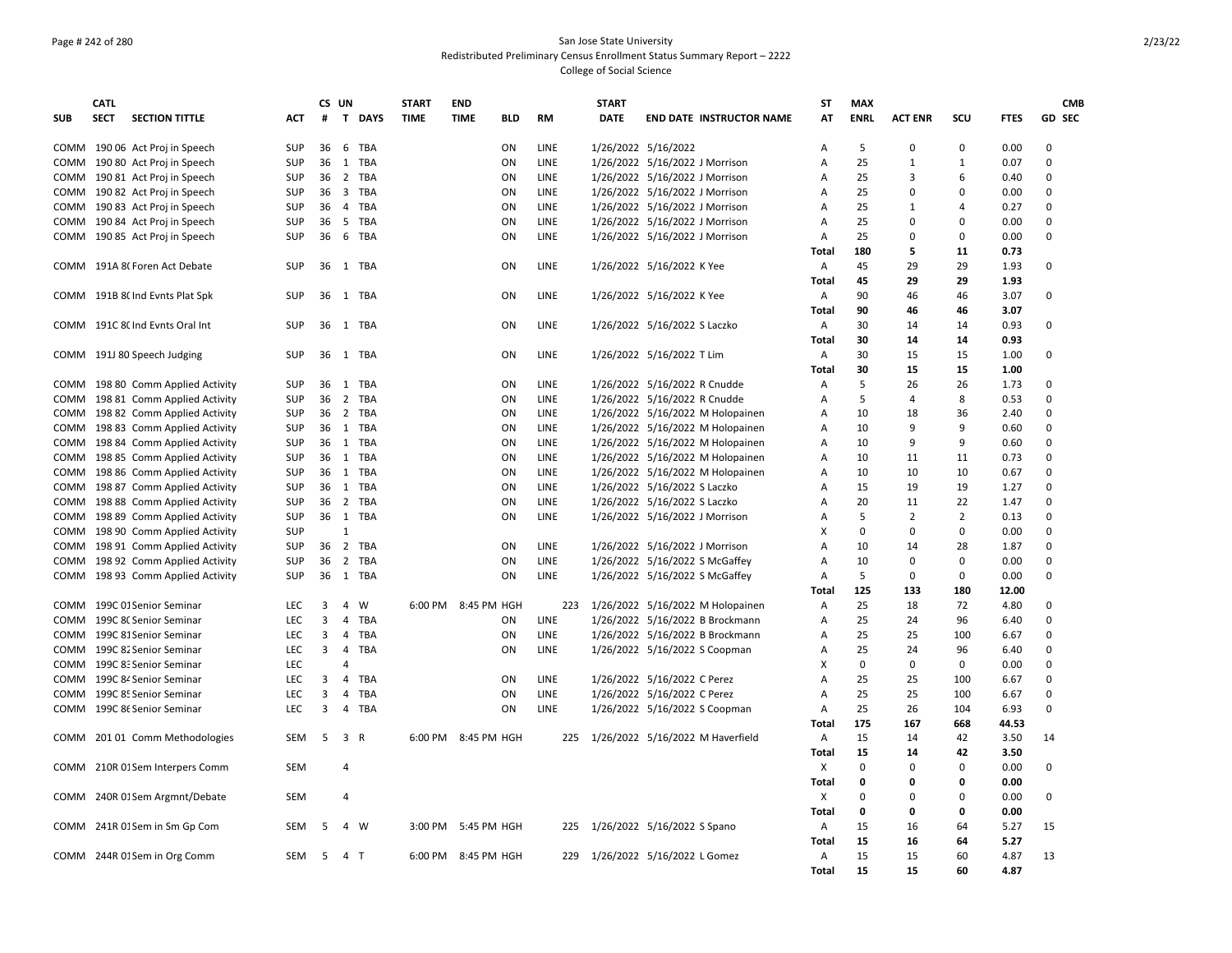### Page # 243 of 280 San Jose State University Redistributed Preliminary Census Enrollment Status Summary Report – 2222 College of Social Science

| <b>SUB</b>  | <b>CATL</b><br><b>SECT</b> | <b>SECTION TITTLE</b>      | ACT        | #  | CS UN<br>$\mathbf{T}$ | <b>DAYS</b> | <b>START</b><br><b>TIME</b> | <b>END</b><br><b>TIME</b> | <b>BLD</b> | <b>RM</b>   | <b>START</b><br><b>DATE</b> |                                | <b>END DATE INSTRUCTOR NAME</b>    | SΤ<br>AT | <b>MAX</b><br><b>ENRL</b> | <b>ACT ENR</b> | scu      | <b>FTES</b> | <b>GD SEC</b>  | <b>CMB</b> |
|-------------|----------------------------|----------------------------|------------|----|-----------------------|-------------|-----------------------------|---------------------------|------------|-------------|-----------------------------|--------------------------------|------------------------------------|----------|---------------------------|----------------|----------|-------------|----------------|------------|
| COMM        |                            | 280 01 Independent Study   | <b>SUP</b> | 25 | 1                     | TBA         |                             |                           | ON         | LINE        |                             | 1/26/2022 5/16/2022            |                                    | Α        | -5                        | 0              | 0        | 0.00        | 0              |            |
| COMM        |                            | 280 02 Independent Study   | SUP        | 25 | $\overline{2}$        | TBA         |                             |                           | ON         | LINE        |                             | 1/26/2022 5/16/2022            |                                    | A        | 5                         | $\Omega$       | $\Omega$ | 0.00        | $\Omega$       |            |
| COMM        |                            | 280 03 Independent Study   | SUP        | 25 | $\overline{3}$        | TBA         |                             |                           | ON         | <b>LINE</b> |                             | 1/26/2022 5/16/2022            |                                    | А        | 5                         | $\Omega$       | $\Omega$ | 0.00        | $\Omega$       |            |
| COMM        |                            | 280 04 Independent Study   | <b>SUP</b> | 25 | $\overline{4}$        | TBA         |                             |                           | ON         | <b>LINE</b> |                             | 1/26/2022 5/16/2022            |                                    | А        | .5                        | $\Omega$       | $\Omega$ | 0.00        | 0              |            |
| COMM        |                            | 280 05 Independent Study   | SUP        | 25 | $\overline{4}$        | TBA         |                             |                           | ON         | LINE        |                             | 1/26/2022 5/16/2022            |                                    | А        | 5                         | $\Omega$       | $\Omega$ | 0.00        | $\Omega$       |            |
| <b>COMM</b> |                            | 280 06 Independent Study   | SUP        | 25 | 3                     | <b>TBA</b>  |                             |                           | ON         | LINE        |                             | 1/26/2022 5/16/2022            |                                    | А        | .5                        | 0              | 0        | 0.00        | $\Omega$       |            |
|             |                            |                            |            |    |                       |             |                             |                           |            |             |                             |                                |                                    | Total    | 30                        | 0              | 0        | 0.00        |                |            |
| COMM        |                            | 285B 8(TA Practicum II     | SUP        | 25 | 1                     | TBA         |                             |                           | ON         | LINE        |                             | 1/26/2022 5/16/2022 T Hart     |                                    | A        | 5                         | $\Omega$       | 0        | 0.00        | 0              |            |
| <b>COMM</b> |                            | 285B 81TA Practicum II     | <b>SUP</b> | 25 | 2                     | TBA         |                             |                           | ON         | LINE        |                             | 1/26/2022 5/16/2022 T Hart     |                                    | A        | -5                        | 4              | 8        | 0.67        | 4              |            |
|             |                            |                            |            |    |                       |             |                             |                           |            |             |                             |                                |                                    | Total    | 10                        | 4              | 8        | 0.67        |                |            |
| <b>COMM</b> |                            | 29101 Grad Internship      | <b>SUP</b> | 25 | 1                     | TBA         |                             |                           | ON         | <b>LINE</b> |                             | 1/26/2022 5/16/2022            |                                    | А        | .5                        | $\Omega$       | $\Omega$ | 0.00        | 0              |            |
| COMM        |                            | 291 02 Grad Internship     | <b>SUP</b> | 25 | 2                     | TBA         |                             |                           | ON         | <b>LINE</b> |                             | 1/26/2022 5/16/2022            |                                    | A        | .5                        | $\Omega$       | 0        | 0.00        | 0              |            |
| <b>COMM</b> |                            | 291 03 Grad Internship     | SUP        | 25 | 3                     | TBA         |                             |                           | ON         | LINE        |                             | 1/26/2022 5/16/2022            |                                    | А        | -5                        | 0              | 0        | 0.00        | $\Omega$       |            |
| COMM        |                            | 291 04 Grad Internship     | SUP        | 25 | $\overline{a}$        | <b>TBA</b>  |                             |                           | ON         | <b>LINE</b> |                             | 1/26/2022 5/16/2022            |                                    | А        | .5                        | $\Omega$       | $\Omega$ | 0.00        | $\Omega$       |            |
| COMM        |                            | 291 80 Grad Internship     | <b>SUP</b> | 25 | 1                     | TBA         |                             |                           | <b>ON</b>  | <b>LINE</b> |                             | 1/26/2022 5/16/2022 J Morrison |                                    | A        | .5                        | $\Omega$       | $\Omega$ | 0.00        | $\Omega$       |            |
| COMM        |                            | 291 81 Grad Internship     | <b>SUP</b> | 25 | 2                     | <b>TBA</b>  |                             |                           | <b>ON</b>  | LINE        |                             | 1/26/2022 5/16/2022 J Morrison |                                    | A        | .5                        | $\overline{2}$ | 4        | 0.33        | $\overline{2}$ |            |
| <b>COMM</b> |                            | 291 82 Grad Internship     | SUP        | 25 | $\overline{3}$        | <b>TBA</b>  |                             |                           | ON         | LINE        |                             | 1/26/2022 5/16/2022 J Morrison |                                    |          | .5                        | $\Omega$       | $\Omega$ | 0.00        | $\Omega$       |            |
| COMM        |                            | 291 83 Grad Internship     | <b>SUP</b> | 25 | 4                     | <b>TBA</b>  |                             |                           | <b>ON</b>  | <b>LINE</b> |                             | 1/26/2022 5/16/2022 J Morrison |                                    | A        | 5                         | 2              | 8        | 0.67        | 2              |            |
|             |                            |                            |            |    |                       |             |                             |                           |            |             |                             |                                |                                    | Total    | 40                        | 4              | 12       | 1.00        |                |            |
| COMM        |                            | 295R 01 Top in Comm Studie | LEC        | 3  | 4                     | M           |                             | 6:00 PM 8:45 PM HGH       |            | 229         |                             | 1/26/2022 5/16/2022 K Cole     |                                    | A        | 15                        | 13             | 52       | 4.20        | 11             |            |
|             |                            |                            |            |    |                       |             |                             |                           |            |             |                             |                                |                                    | Total    | 15                        | 13             | 52       | 4.20        |                |            |
| COMM.       |                            | 298 01 Master's Project    | SUP        | 25 | 1                     | TBA         |                             |                           | ON         | <b>LINE</b> |                             | 1/26/2022 5/16/2022            |                                    | A        | .5                        | $\Omega$       | 0        | 0.00        | $\Omega$       |            |
| COMM        |                            | 298 02 Master's Project    | <b>SUP</b> | 25 | 2                     | TBA         |                             |                           | ON         | <b>LINE</b> |                             | 1/26/2022 5/16/2022            |                                    | А        | .5                        | O              | $\Omega$ | 0.00        | $\Omega$       |            |
| <b>COMM</b> |                            | 298 03 Master's Project    | SUP        | 25 | 3                     | <b>TBA</b>  |                             |                           | ON         | LINE        |                             | 1/26/2022 5/16/2022            |                                    |          | -5                        | 0              | O        | 0.00        | $\Omega$       |            |
| <b>COMM</b> |                            | 298 04 Master's Project    | <b>SUP</b> | 25 | 4                     | TBA         |                             |                           | ON         | <b>LINE</b> |                             |                                | 1/26/2022 5/16/2022 M Haverfield   | А        | 5                         | $\overline{2}$ | 8        | 0.67        | $\overline{2}$ |            |
|             |                            |                            |            |    |                       |             |                             |                           |            |             |                             |                                |                                    | Total    | 20                        | $\overline{2}$ | 8        | 0.67        |                |            |
| <b>COMM</b> |                            | 299 01 Master's Thesis     | <b>SUP</b> | 25 | 1                     | TBA         |                             |                           | <b>ON</b>  | LINE        |                             | 1/26/2022 5/16/2022            |                                    | A        | 5                         | $\Omega$       | $\Omega$ | 0.00        | 0              |            |
| COMM        |                            | 299 02 Master's Thesis     | SUP        | 25 | 2                     | TBA         |                             |                           | ON         | LINE        |                             | 1/26/2022 5/16/2022            |                                    | А        | -5                        | 0              | O        | 0.00        | 0              |            |
| <b>COMM</b> |                            | 299 03 Master's Thesis     | <b>SUP</b> | 25 | 3                     | <b>TBA</b>  |                             |                           | ON         | <b>LINE</b> |                             |                                | 1/26/2022 5/16/2022 M Haverfield   | А        | .5                        | $\overline{2}$ | 6        | 0.50        | $\overline{2}$ |            |
| COMM        |                            | 299 04 Master's Thesis     | <b>SUP</b> | 25 | 4                     | TBA         |                             |                           | ON         | <b>LINE</b> |                             | 1/26/2022 5/16/2022            |                                    | А        | -5                        | $\Omega$       | $\Omega$ | 0.00        | 0              |            |
| COMM        |                            | 299 05 Master's Thesis     | SUP        | 25 | 6                     | <b>TBA</b>  |                             |                           | ON         | LINE        |                             |                                | 1/26/2022 5/16/2022 M Haverfield   | А        | -5                        | $\overline{2}$ | 12       | 1.00        | $\overline{2}$ |            |
|             |                            |                            |            |    |                       |             |                             |                           |            |             |                             |                                |                                    | Total    | 25                        | 4              | 18       | 1.50        |                |            |
|             |                            |                            |            |    |                       |             |                             |                           |            |             |                             |                                | <b>Communication Studies Total</b> |          | 4944                      | 4259           | 13262    | 888.65      |                |            |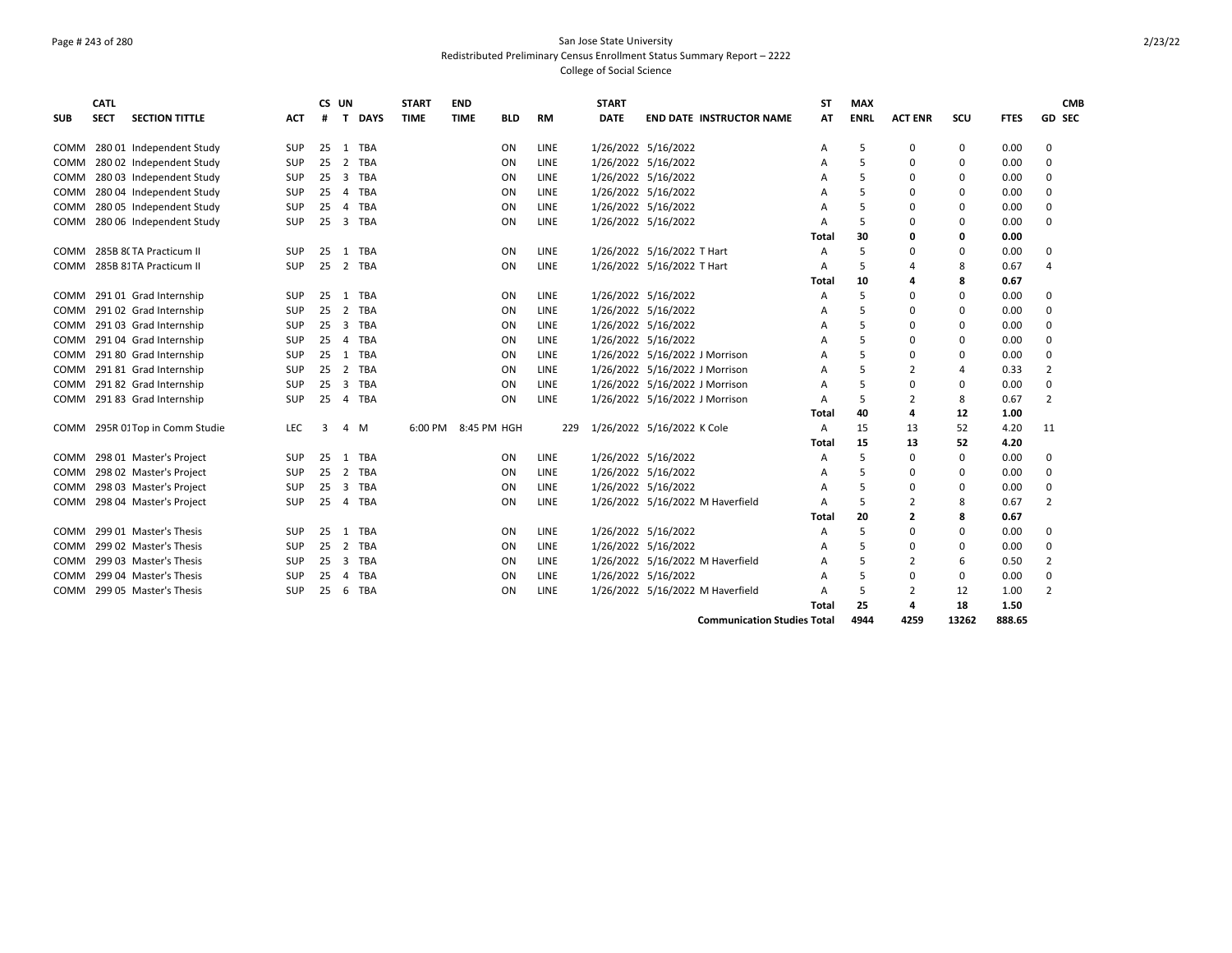### Page # 244 of 280 San Jose State University Redistributed Preliminary Census Enrollment Status Summary Report – 2222 College of Social Science

|                  | CATL        |                           |            | CS UN                            |                         |           | <b>START</b>          | <b>END</b>           |            |               | <b>START</b> |                                 |                                  | <b>ST</b>      | <b>MAX</b>        |                |             |              |                | <b>CMB</b>    |
|------------------|-------------|---------------------------|------------|----------------------------------|-------------------------|-----------|-----------------------|----------------------|------------|---------------|--------------|---------------------------------|----------------------------------|----------------|-------------------|----------------|-------------|--------------|----------------|---------------|
| <b>SUB</b>       | <b>SECT</b> | <b>SECTION TITTLE</b>     | ACT        | #                                |                         | T DAYS    | <b>TIME</b>           | <b>TIME</b>          | BLD        | <b>RM</b>     | <b>DATE</b>  |                                 | <b>END DATE INSTRUCTOR NAME</b>  | AT             | <b>ENRL</b>       | <b>ACT ENR</b> | scu         | <b>FTES</b>  |                | <b>GD SEC</b> |
|                  |             |                           |            |                                  |                         |           |                       |                      |            |               |              |                                 |                                  |                |                   |                |             |              |                |               |
| <b>Economics</b> |             |                           |            |                                  |                         |           |                       |                      |            |               |              |                                 |                                  |                |                   |                |             |              |                |               |
| <b>ECON</b>      |             | 1A 01 Prin of Econ        | <b>LEC</b> | $\overline{2}$                   | 3 F                     |           | 10:00 AM 12:45 PM SH  |                      |            | 100           |              | 1/26/2022 5/16/2022 G Hanle     |                                  | A              | 35                | 34             | 102         | 6.80         | $\Omega$       |               |
| <b>ECON</b>      |             | 1A 02 Prin of Econ        | LEC        | $\overline{2}$                   |                         | 3 W       | 10:30 AM 1:15 PM DMH  |                      |            | 165           |              | 1/26/2022 5/16/2022 G Hanle     |                                  | A              | 35                | 34             | 102         | 6.80         | $\Omega$       |               |
| <b>ECON</b>      |             | 1A 03 Prin of Econ        | <b>LEC</b> | $\overline{2}$                   | $\overline{3}$          | <b>MW</b> |                       | 1:30 PM 2:45 PM DMH  |            | 166           |              | 1/26/2022 5/16/2022 M Aziz      |                                  | A              | 35                | 37             | 111         | 7.40         | $\Omega$       |               |
| <b>ECON</b>      |             | 1A 04 Prin of Econ        | LEC        | $\overline{2}$                   | $\overline{3}$          | MW        |                       | 3:00 PM 4:15 PM DMH  |            | 166           |              | 1/26/2022 5/16/2022 M Aziz      |                                  | Α              | 35                | 38             | 114         | 7.60         | $\Omega$       |               |
| <b>ECON</b>      |             | 1A 05 Prin of Econ        | <b>LEC</b> | $\overline{2}$                   | $\overline{3}$          | MW        |                       | 4:30 PM 5:45 PM DMH  |            | 166           |              | 1/26/2022 5/16/2022 M Aziz      |                                  | A              | 35                | 39             | 117         | 7.80         | $\Omega$       |               |
| <b>ECON</b>      |             | 1A 06 Prin of Econ        | <b>LEC</b> | $\overline{2}$                   |                         | 3 TR      | 10:30 AM 11:45 AM DMH |                      |            | 165           |              | 1/26/2022 5/16/2022 G Lang      |                                  | A              | 35                | 37             | 111         | 7.40         | $\Omega$       |               |
| <b>ECON</b>      |             | 1A 07 Prin of Econ        | LEC        | $2^{\circ}$                      |                         | 3 TR      |                       | 9:00 AM 10:15 AM DMH |            | 166           |              | 1/26/2022 5/16/2022 J O'Brien   |                                  | Α              | 35                | 39             | 117         | 7.80         | $\Omega$       |               |
| <b>ECON</b>      |             | 1A 08 Prin of Econ        | <b>LEC</b> | $\overline{2}$                   | $\overline{3}$          | <b>TR</b> | 10:30 AM 11:45 AM DMH |                      |            | 166           |              | 1/26/2022 5/16/2022 J O'Brien   |                                  | A              | 35                | 41             | 123         | 8.20         | $\Omega$       |               |
| <b>ECON</b>      |             | 1A 09 Prin of Econ        | <b>LEC</b> | $\overline{2}$                   |                         | 3 MW      |                       | 9:00 AM 10:15 AM DMH |            | 165           |              | 1/26/2022 5/16/2022 M Brady     |                                  | A              | 35                | 35             | 105         | 7.00         | $\Omega$       |               |
| <b>ECON</b>      |             | 1A 10 Prin of Econ        | <b>LEC</b> | $\overline{2}$                   |                         | 3 TR      | 10:30 AM 11:45 AM DMH |                      |            | 161           |              | 1/26/2022 5/16/2022 M Brady     |                                  | A              | 35                | 34             | 102         | 6.80         | 0              |               |
| <b>ECON</b>      |             | 1A 11 Prin of Econ        | <b>LEC</b> | $\overline{2}$                   | 3 <sub>1</sub>          |           |                       | 6:00 PM 8:45 PM DMH  |            | 166           |              | 1/26/2022 5/16/2022 D Crooks    |                                  | A              | 35                | 26             | 78          | 5.25         | $\mathbf{1}$   |               |
| <b>ECON</b>      |             | 1A 40 Prin of Econ        | LEC        | $\overline{2}$                   |                         | 3 TBA     |                       |                      | <b>OFF</b> | <b>CAMPUS</b> |              | 1/26/2022 5/16/2022 J O'Brien   |                                  | Α              | 200               | 0              | 0           | 0.00         | $\mathbf 0$    |               |
| ECON             |             | 1A 80 Prin of Econ        | <b>LEC</b> | $\overline{2}$                   |                         | 3 TBA     |                       |                      | ON         | <b>LINE</b>   |              | 1/26/2022 5/16/2022 N Norton    |                                  | A              | 40                | 38             | 114         | 7.60         | $\Omega$       |               |
| <b>ECON</b>      |             | 1A 81 Prin of Econ        | <b>LEC</b> |                                  | $\overline{3}$          |           |                       |                      |            |               |              |                                 |                                  | X              | $\mathbf 0$       | 0              | $\mathbf 0$ | 0.00         | $\Omega$       |               |
| <b>ECON</b>      |             | 1A 82 Prin of Econ        | LEC        | $\overline{2}$                   | $\overline{3}$          | F.        | 10:00 AM 12:45 PM ON  |                      |            | LINE          |              | 1/26/2022 5/16/2022 G Hanle     |                                  | $\overline{A}$ | 40                | 39             | 117         | 7.80         | $\mathbf 0$    |               |
| <b>ECON</b>      |             | 1A 83 Prin of Econ        | <b>LEC</b> | $\overline{2}$                   |                         | 3 TR      | 10:30 AM 11:45 AM ON  |                      |            | LINE          |              | 1/26/2022 5/16/2022 J O'Brien   |                                  | A              | 40                | 43             | 129         | 8.60         | 0              |               |
| <b>ECON</b>      |             | 1A 84 Prin of Econ        | <b>LEC</b> | $2^{\circ}$                      |                         | 3 W       | 10:30 AM 1:15 PM ON   |                      |            | <b>LINE</b>   |              | 1/26/2022 5/16/2022 G Hanle     |                                  | Α              | 40                | 35             | 105         | 7.00         | $\Omega$       |               |
| <b>ECON</b>      |             | 1B 01 Prin of Econ        | <b>LEC</b> |                                  | 3                       |           |                       |                      |            |               |              |                                 |                                  | х              | $\Omega$          | 0              | $\Omega$    | 0.00         | $\Omega$       |               |
| <b>ECON</b>      |             | 1B 02 Prin of Econ        | <b>LEC</b> |                                  | $\overline{3}$          |           |                       |                      |            |               |              |                                 |                                  | X              | $\mathbf 0$       | 0              | $\Omega$    | 0.00         | $\Omega$       |               |
| <b>ECON</b>      |             | 1B 03 Prin of Econ        | LEC        |                                  | 3                       |           |                       |                      |            |               |              |                                 |                                  | X              | $\mathbf 0$       | $\Omega$       | $\Omega$    | 0.00         | $\mathbf 0$    |               |
|                  |             |                           | LEC        |                                  |                         |           |                       |                      |            |               |              |                                 |                                  |                | 40                |                | 117         |              | $\Omega$       |               |
| ECON             |             | 1B 04 Prin of Econ        |            | $\overline{2}$<br>$\overline{2}$ | $\overline{3}$          | 3 TR      |                       | 3:00 PM 4:15 PM DMH  |            | 166           |              | 1/26/2022 5/16/2022 D Crooks    |                                  | Α              |                   | 39<br>39       |             | 7.80         | $\Omega$       |               |
| <b>ECON</b>      |             | 1B 05 Prin of Econ        | LEC<br>LEC |                                  | 3                       | TR        |                       | 4:30 PM 5:45 PM DMH  |            | 166           |              | 1/26/2022 5/16/2022 D Crooks    |                                  | A              | 40<br>$\mathbf 0$ | 0              | 117<br>0    | 7.80<br>0.00 | $\Omega$       |               |
| <b>ECON</b>      |             | 1B 06 Prin of Econ        |            |                                  |                         |           |                       |                      |            |               |              |                                 |                                  | X              |                   |                |             |              |                |               |
| <b>ECON</b>      |             | 1B 07 Prin of Econ        | <b>LEC</b> | $2^{\circ}$                      |                         | 3 TR      | 12:00 PM 1:15 PM DMH  |                      |            | 165           |              | 1/26/2022 5/16/2022 G Lang      |                                  | A              | 40                | 40             | 120         | 8.00         | $\Omega$       |               |
| <b>ECON</b>      |             | 1B 08 Prin of Econ        | LEC        | $\overline{2}$                   | $\overline{\mathbf{3}}$ | TR        | 1:30 PM               | 2:45 PM DMH          |            | 165           |              | 1/26/2022 5/16/2022 G Lang      |                                  | Α              | 40                | 37             | 111         | 7.40         | $\Omega$       |               |
| <b>ECON</b>      |             | 1B 09 Prin of Econ        | <b>LEC</b> | $\overline{2}$                   |                         | 3 MW      | 12:00 PM 1:15 PM DMH  |                      |            | 166           |              | 1/26/2022 5/16/2022 D Clarke    |                                  | A              | 40                | 35             | 105         | 7.00         | 0              |               |
| <b>ECON</b>      |             | 1B 10 Prin of Econ        | <b>LEC</b> | $2^{\circ}$                      | $\overline{\mathbf{3}}$ | $\top$    |                       | 6:30 PM 9:15 PM WSQ  |            | 207           |              | 1/26/2022 5/16/2022 N Malek     |                                  | A              | 125               | 113            | 339         | 22.65        | 1              |               |
| <b>ECON</b>      |             | 1B 11 Prin of Econ        | LEC        |                                  | 3                       |           |                       |                      |            |               |              |                                 |                                  | X              | $\mathbf 0$       | $\mathbf 0$    | 0           | 0.00         | $\mathbf 0$    |               |
| ECON             |             | 1B 80 Prin of Econ        | LEC        | $\overline{2}$                   |                         | 3 TBA     |                       |                      | ON         | LINE          |              | 1/26/2022 5/16/2022 M Orang     |                                  | Α              | 40                | 39             | 117         | 7.80         | $\Omega$       |               |
| <b>ECON</b>      |             | 1B 81 Prin of Econ        | <b>LEC</b> | $\overline{2}$                   | $\overline{3}$          | TBA       |                       |                      | <b>ON</b>  | <b>LINE</b>   |              | 1/26/2022 5/16/2022 M Orang     |                                  | A              | 40                | 40             | 120         | 8.00         | $\Omega$       |               |
| <b>ECON</b>      |             | 1B 82 Prin of Econ        | <b>LEC</b> | $\overline{2}$                   | $\overline{\mathbf{3}}$ | TBA       |                       |                      | ON         | <b>LINE</b>   |              | 1/26/2022 5/16/2022 N Norton    |                                  | A              | 40                | 40             | 120         | 8.00         | $\Omega$       |               |
| <b>ECON</b>      |             | 1B 83 Prin of Econ        | LEC        | $\overline{2}$                   | $\overline{3}$          | TBA       |                       |                      | ON         | LINE          |              | 1/26/2022 5/16/2022 N Norton    |                                  | Α              | 40                | 40             | 120         | 8.00         | 0              |               |
| <b>ECON</b>      |             | 1B 84 Prin of Econ        | LEC        | $\overline{2}$                   |                         | 3 TR      | 10:30 AM 11:45 AM ON  |                      |            | LINE          |              |                                 | 1/26/2022 5/16/2022 F Fakhruddin | Α              | 40                | 40             | 120         | 8.00         | $\Omega$       |               |
|                  |             |                           |            |                                  |                         |           |                       |                      |            |               |              |                                 |                                  | Total          | 1270              | 1051           | 3153        | 210.30       |                |               |
| <b>ECON</b>      |             | 301 Econ Statistics       | <b>SEM</b> |                                  | 4                       |           |                       |                      |            |               |              |                                 |                                  | х              | $\Omega$          | 0              | $\Omega$    | 0.00         | $\Omega$       |               |
| <b>ECON</b>      |             | 302 Econ Statistics       | LAB        |                                  | 0                       |           |                       |                      |            |               |              |                                 |                                  | X              | $\mathbf 0$       | 0              | $\Omega$    | 0.00         | $\mathbf 0$    |               |
|                  |             |                           |            |                                  |                         |           |                       |                      |            |               |              |                                 |                                  | Total          | $\mathbf 0$       | 0              | 0           | 0.00         |                |               |
| ECON             |             | 100W 0 Wrtg Wsh/Econ Reps | <b>SEM</b> | $\overline{4}$                   | $\overline{4}$          | MW        |                       | 9:00 AM 10:15 AM DMH |            | 166           |              | 1/26/2022 5/16/2022 D Clarke    |                                  | Α              | 25                | 12             | 48          | 3.20         | $\Omega$       |               |
| ECON             |             | 100W 0 Wrtg Wsh/Econ Reps | <b>SEM</b> | $\overline{a}$                   | 4                       | <b>MW</b> | 10:30 AM 11:45 AM DMH |                      |            | 166           |              | 1/26/2022 5/16/2022 D Clarke    |                                  | Α              | 25                | 14             | 56          | 3.73         | $\Omega$       |               |
| ECON             |             | 100W 8 Wrtg Wsh/Econ Reps | <b>SEM</b> | $\overline{4}$                   | $\overline{4}$          | TBA       |                       |                      | ON         | LINE          |              | 1/26/2022 5/16/2022 T Seshadri  |                                  | Α              | 25                | 28             | 112         | 7.47         | $\Omega$       |               |
| ECON             |             | 100W 8 Wrtg Wsh/Econ Reps | <b>SEM</b> |                                  | 4                       |           |                       |                      |            |               |              |                                 |                                  | Х              | $\mathbf 0$       | $\mathbf 0$    | $\mathsf 0$ | 0.00         | $\Omega$       |               |
|                  |             |                           |            |                                  |                         |           |                       |                      |            |               |              |                                 |                                  | Total          | 75                | 54             | 216         | 14.40        |                |               |
| <b>ECON</b>      |             | 101 01 Micr-Econ Analysis | <b>SEM</b> | 5                                | $\overline{4}$          | R         |                       | 9:00 AM 10:15 AM DMH |            | 165           |              | 1/26/2022 5/16/2022 P Ukil      |                                  | Α              | 40                | 21             | 84          | 5.80         | 3              |               |
| ECON             |             | 101 80 Micr-Econ Analysis | <b>SEM</b> | 5                                |                         | 4 TBA     |                       |                      | ON         | <b>LINE</b>   |              | 1/26/2022 5/16/2022 N Malek     |                                  | A              | 26                | 28             | 112         | 7.47         | $\mathbf 0$    |               |
|                  |             |                           |            |                                  |                         |           |                       |                      |            |               |              |                                 |                                  | Total          | 66                | 49             | 196         | 13.27        |                |               |
| <b>ECON</b>      |             | 102 01 Macr-Econ Analysis | <b>SEM</b> | 5                                |                         | 4 TR      |                       | 1:30 PM 2:45 PM DMH  |            | 166           |              | 1/26/2022 5/16/2022 J Rietz     |                                  | A              | 27                | 26             | 104         | 7.07         | $\overline{2}$ |               |
| <b>ECON</b>      |             | 102 02 Macr-Econ Analysis | <b>SEM</b> | 5                                |                         | 4 TR      |                       | 9:00 AM 10:15 AM DMH |            |               |              | 161 1/26/2022 5/16/2022 M Brady |                                  | A              | 40                | 18             | 72          | 4.80         | $\Omega$       |               |
|                  |             |                           |            |                                  |                         |           |                       |                      |            |               |              |                                 |                                  | Total          | 67                | 44             | 176         | 11.87        |                |               |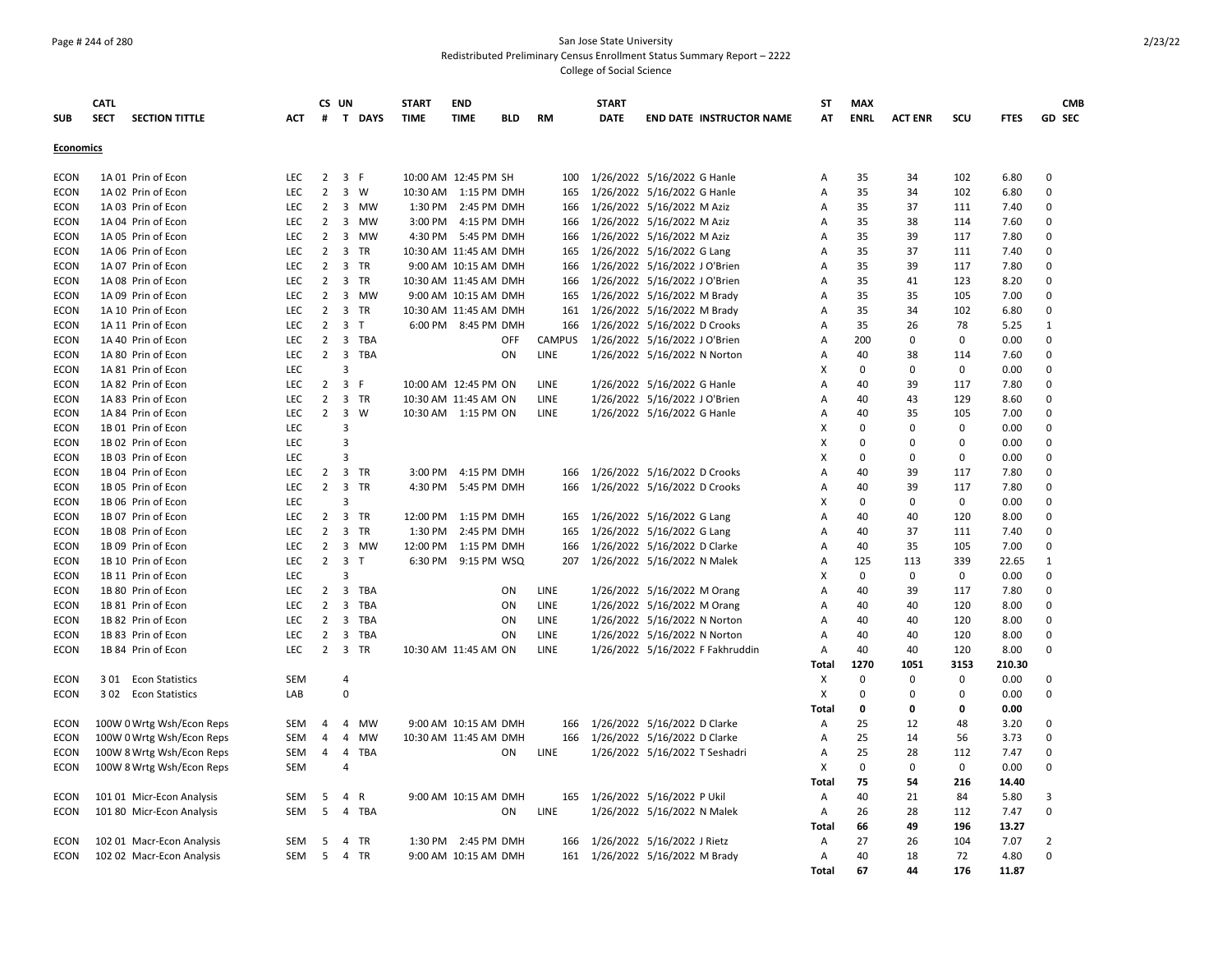### Page # 245 of 280 San Jose State University Redistributed Preliminary Census Enrollment Status Summary Report – 2222 College of Social Science

|             | <b>CATL</b>                                              |            |                | CS UN          |          | <b>START</b>          | <b>END</b>           |            |             |     | <b>START</b>        |                                    | <b>ST</b>  | <b>MAX</b>  |                         |                         |              | <b>CMB</b>                  |  |
|-------------|----------------------------------------------------------|------------|----------------|----------------|----------|-----------------------|----------------------|------------|-------------|-----|---------------------|------------------------------------|------------|-------------|-------------------------|-------------------------|--------------|-----------------------------|--|
| <b>SUB</b>  | <b>SECTION TITTLE</b><br><b>SECT</b>                     | <b>ACT</b> | #              |                | T DAYS   | <b>TIME</b>           | <b>TIME</b>          | <b>BLD</b> | <b>RM</b>   |     | <b>DATE</b>         | <b>END DATE INSTRUCTOR NAME</b>    | AT         | <b>ENRL</b> | <b>ACT ENR</b>          | scu                     | <b>FTES</b>  | <b>GD SEC</b>               |  |
| <b>ECON</b> | 103A 01 Intro to Econometrics & RM                       | LEC        |                | $\overline{4}$ |          |                       |                      |            |             |     |                     |                                    | X          | 0           | $\mathbf 0$             | $\mathsf 0$             | 0.00         | $\Omega$                    |  |
| <b>ECON</b> | 103A 0. Intro to Econometrics & RM                       | LEC        | $\overline{2}$ |                | 4 MW     |                       | 9:00 AM 10:15 AM DMH |            |             | 348 |                     | 1/26/2022 5/16/2022 S Mukherjee    | Α          | 35          | 35                      | 140                     | 9.47         | $\overline{2}$              |  |
| <b>ECON</b> | 103A 8(Intro to Econometrics & RM                        | LEC        | $\overline{2}$ |                | 4 TBA    |                       |                      | ON         | LINE        |     |                     | 1/26/2022 5/16/2022 M Orang        | Α          | 35          | 38                      | 152                     | 10.20        | 1                           |  |
|             |                                                          |            |                |                |          |                       |                      |            |             |     |                     |                                    | Total      | 70          | 73                      | 292                     | 19.67        |                             |  |
| <b>ECON</b> | 103B 01 Econometric Methods                              | LEC.       | 2              | 4 R            |          |                       | 12:00 PM 1:15 PM DMH |            |             |     |                     | 161 1/26/2022 5/16/2022 P Lombardi | Α<br>Total | 40<br>40    | 26<br>26                | 104<br>104              | 6.93<br>6.93 | $\Omega$                    |  |
| <b>ECON</b> | 104 01 Math Meth for Econ                                | SEM        | 5              |                | 4 M      | 10:30 AM 1:15 PM DMH  |                      |            |             | 165 |                     | 1/26/2022 5/16/2022 A Hajikhameneh | Α          | 40          | 12                      | 48                      | 3.20         | $\Omega$                    |  |
| <b>ECON</b> | 104 80 Math Meth for Econ                                | <b>SEM</b> | -5             |                | 4 TBA    |                       |                      | ON         | LINE        |     |                     | 1/26/2022 5/16/2022 A Hajikhameneh | Α          | 27          | 30                      | 120                     | 8.13         | $\overline{2}$              |  |
|             |                                                          |            |                |                |          |                       |                      |            |             |     |                     |                                    | Total      | 67          | 42                      | 168                     | 11.33        |                             |  |
| <b>ECON</b> | 109 01 Econ for Teachers                                 | LEC        | $\overline{2}$ |                | 3 TR     |                       | 12:00 PM 1:15 PM DMH |            |             | 166 |                     | 1/26/2022 5/16/2022 J O'Brien      | А          | 40          | 26                      | 78                      | 5.20         | $\Omega$                    |  |
|             |                                                          |            |                |                |          |                       |                      |            |             |     |                     |                                    | Total      | 40          | 26                      | 78                      | 5.20         |                             |  |
| ECON        | 112 01 Econ Development                                  | SEM        | -5             |                | 4 MW     | 1:30 PM               | 2:45 PM DMH          |            |             | 165 |                     | 1/26/2022 5/16/2022 M Brady        | Α          | 40          | 32                      | 128                     | 8.53         | $\Omega$                    |  |
|             |                                                          |            |                |                |          |                       |                      |            |             |     |                     |                                    | Total      | 40          | 32                      | 128                     | 8.53         |                             |  |
| ECON        | 113A 01 Econ Hist of US                                  | SEM        | 5              |                | 4 R      | 1:30 PM               | 2:45 PM DMH          |            |             | 161 |                     | 1/26/2022 5/16/2022 P Lombardi     | Α          | 35          | 39                      | 156                     | 10.47        | $\mathbf{1}$<br>C           |  |
| <b>HIST</b> | 113A 01 Econ Hist of US                                  | SEM        | 5              |                | 4 R      | 1:30 PM               | 2:45 PM DMH          |            |             | 161 |                     | 1/26/2022 5/16/2022 P Lombardi     | А          | 0           | $\mathbf 0$             | $\mathbf 0$             | 0.00         | $\mathbf 0$<br>$\mathsf{C}$ |  |
|             |                                                          |            |                |                |          |                       |                      |            |             |     |                     |                                    | Total      | 35          | 39                      | 156                     | 10.47        |                             |  |
| ECON        | 133 01 Public Choice                                     | SEM        | -5             |                | 4 M      |                       | 3:00 PM 4:15 PM      |            |             |     | 1/26/2022 5/16/2022 |                                    | А          | 40          | 38                      | 152                     | 10.13        | $\mathbf 0$                 |  |
|             |                                                          |            |                |                |          |                       |                      |            |             |     |                     |                                    | Total      | 40          | 38                      | 152                     | 10.13        |                             |  |
| ECON        | 136 01 Internatl Econ                                    | SEM        | 5              |                | 4 MW     | 10:30 AM 11:45 AM DMH |                      |            |             | 348 |                     | 1/26/2022 5/16/2022 S Mukherjee    | Α          | 40          | 39                      | 156                     | 10.40        | 0                           |  |
|             |                                                          |            |                |                |          |                       |                      |            |             |     |                     |                                    | Total      | 40          | 39                      | 156                     | 10.40        |                             |  |
| <b>ECON</b> | 137A 01 Fund Corp Finance                                | <b>SEM</b> | -5             |                | 4 MW     |                       | 7:30 AM 8:45 AM DMH  |            |             | 161 |                     | 1/26/2022 5/16/2022 N Nguyen       | Α          | 40          | 37                      | 148                     | 10.00        | $\overline{2}$              |  |
|             |                                                          |            |                |                |          |                       |                      |            |             |     |                     |                                    | Total      | 40          | 37                      | 148                     | 10.00        |                             |  |
| ECON        | 137B 01 Topic Corp Finance                               | SEM        | -5             |                | 4 MW     |                       | 9:00 AM 10:15 AM DMH |            |             | 161 |                     | 1/26/2022 5/16/2022 N Nguyen       | А          | 40          | 19                      | 76                      | 5.07         | $\mathbf 0$                 |  |
|             |                                                          |            |                |                |          |                       |                      |            |             |     |                     |                                    | Total      | 40          | 19                      | 76                      | 5.07         |                             |  |
| ECON        | 138 01 Bus Econ Forecastg                                | SEM        | 5              |                | 4 MW     |                       | 12:00 PM 1:15 PM DMH |            |             | 348 |                     | 1/26/2022 5/16/2022 S Mukherjee    | Α          | 40          | 40                      | 160                     | 11.07        | 6                           |  |
|             |                                                          |            |                |                |          |                       |                      |            |             |     |                     |                                    | Total      | 40          | 40                      | 160                     | 11.07        |                             |  |
| ECON        | 139 01 Prin of Invest                                    | <b>SEM</b> | 5              | 4              | MW       | 10:30 AM 11:45 AM DMH |                      |            |             | 161 |                     | 1/26/2022 5/16/2022 N Nguyen       | A          | 35          | 40                      | 160                     | 10.67        | 0                           |  |
|             |                                                          |            |                |                |          |                       |                      |            |             |     |                     |                                    | Total      | 35          | 40                      | 160                     | 10.67        |                             |  |
| <b>ECON</b> | 151 01 Labor Economics                                   | SEM        | 5              | 4 T            |          |                       | 12:00 PM 1:15 PM DMH |            |             | 161 |                     | 1/26/2022 5/16/2022 D Deyo         | Α          | 30          | 11                      | 44                      | 2.93         | 0                           |  |
|             |                                                          |            |                |                |          |                       |                      |            |             |     |                     |                                    | Total      | 30          | 11                      | 44                      | 2.93         |                             |  |
| <b>ECON</b> | 170 80 Health Economics                                  | <b>LEC</b> | 5              |                | 4 TR     |                       | 12:00 PM 1:15 PM ON  |            | LINE        |     |                     | 1/26/2022 5/16/2022 F Fakhruddin   | А          | 35          | 33                      | 132                     | 8.80         | 0                           |  |
|             |                                                          |            |                |                |          |                       |                      |            |             |     |                     |                                    | Total      | 35          | 33                      | 132                     | 8.80         |                             |  |
| <b>ECON</b> | 18001 Indiv Studies                                      | SUP        |                | $\mathbf{1}$   |          |                       |                      |            |             |     |                     |                                    | X          | 0           | $\Omega$                | $\mathsf 0$             | 0.00         | 0                           |  |
| <b>ECON</b> | 180 02 Indiv Studies                                     | SUP        |                | $\overline{2}$ |          |                       |                      |            |             |     |                     |                                    | X          | 0           | $\Omega$                | 0                       | 0.00         | $\Omega$                    |  |
| ECON        | 180 03 Indiv Studies                                     | <b>SUP</b> |                | $\overline{3}$ |          |                       |                      |            |             |     |                     |                                    | X          | $\mathbf 0$ | $\Omega$                | $\Omega$                | 0.00         | $\Omega$                    |  |
| ECON        | 180 04 Indiv Studies                                     | SUP        |                |                | 36 1 TBA |                       |                      | ON         | LINE        |     |                     | 1/26/2022 5/16/2022 G Lang         | А          | 5           | 3                       | 3                       | 0.20         | $\Omega$                    |  |
| <b>ECON</b> | 180 05 Indiv Studies                                     | SUP        | 36             |                | 1 TBA    |                       |                      | ON         | LINE        |     |                     | 1/26/2022 5/16/2022 S Mukherjee    | A          | 5           | $\mathbf{1}$            | $\mathbf{1}$            | 0.07         | $\Omega$                    |  |
| <b>ECON</b> | 180 06 Indiv Studies                                     | SUP        | 36             |                | 1 TBA    |                       |                      | ON         | LINE        |     |                     | 1/26/2022 5/16/2022 J O'Brien      | Α          | 5           | $\mathbf 0$             | $\mathbf 0$             | 0.00         | 0                           |  |
| ECON        | 180 07 Indiv Studies                                     | SUP        | 36             |                | 4 TBA    |                       |                      | ON         | LINE        |     |                     | 1/26/2022 5/16/2022 M Holian       | Α          | 5           | $\mathbf{1}$            | 4                       | 0.27         | $\Omega$<br>$\Omega$        |  |
| <b>ECON</b> | 180 08 Indiv Studies                                     | SUP        |                |                | 36 1 TBA |                       |                      | ON         | LINE        |     |                     | 1/26/2022 5/16/2022 M Holian       | Α          | 5<br>25     | 1<br>6                  | 1<br>9                  | 0.07         |                             |  |
| <b>ECON</b> |                                                          | SUP        |                | 1              |          |                       |                      |            |             |     |                     |                                    | Total      | $\mathbf 0$ | $\Omega$                | $\Omega$                | 0.60<br>0.00 | $\Omega$                    |  |
| <b>ECON</b> | 185 01 Applied Econ Intern<br>185 02 Applied Econ Intern | SUP        |                | $\overline{2}$ |          |                       |                      |            |             |     |                     |                                    | Х<br>х     | $\mathbf 0$ | $\Omega$                | $\Omega$                | 0.00         | $\Omega$                    |  |
| <b>ECON</b> | 185 03 Applied Econ Intern                               | SUP        |                | 3              |          |                       |                      |            |             |     |                     |                                    | X          | $\mathbf 0$ | $\Omega$                | $\Omega$                | 0.00         | $\Omega$                    |  |
| <b>ECON</b> | 185 04 Applied Econ Intern                               | SUP        |                | 4              |          |                       |                      |            |             |     |                     |                                    | х          | 0           | $\Omega$                | 0                       | 0.00         | $\Omega$                    |  |
| ECON        | 185 05 Applied Econ Intern                               | SUP        | 36             |                | 1 TBA    |                       |                      | ON         | LINE        |     |                     | 1/26/2022 5/16/2022 M Holian       | A          | 5           | $\mathbf{1}$            | $\mathbf{1}$            | 0.07         | $\Omega$                    |  |
| <b>ECON</b> | 185 06 Applied Econ Intern                               | SUP        | 36             |                | 2 TBA    |                       |                      | ON         | LINE        |     |                     | 1/26/2022 5/16/2022 M Holian       | Α          | 5           | 1                       | $\overline{2}$          | 0.17         | $\mathbf{1}$                |  |
| <b>ECON</b> | 185 07 Applied Econ Intern                               | <b>SUP</b> | 36             |                | 3 TBA    |                       |                      | ON         | LINE        |     |                     | 1/26/2022 5/16/2022 M Holian       | A          | 5           | $\Omega$                | $\Omega$                | 0.00         | $\Omega$                    |  |
| ECON        | 185 08 Applied Econ Intern                               | <b>SUP</b> | 36             |                | 4 TBA    |                       |                      | ON         | <b>LINE</b> |     |                     | 1/26/2022 5/16/2022 M Holian       | A          | 5           | $\Omega$                | $\Omega$                | 0.00         | $\Omega$                    |  |
|             |                                                          |            |                |                |          |                       |                      |            |             |     |                     |                                    | Total      | 20          | $\overline{\mathbf{z}}$ | $\overline{\mathbf{3}}$ | 0.23         |                             |  |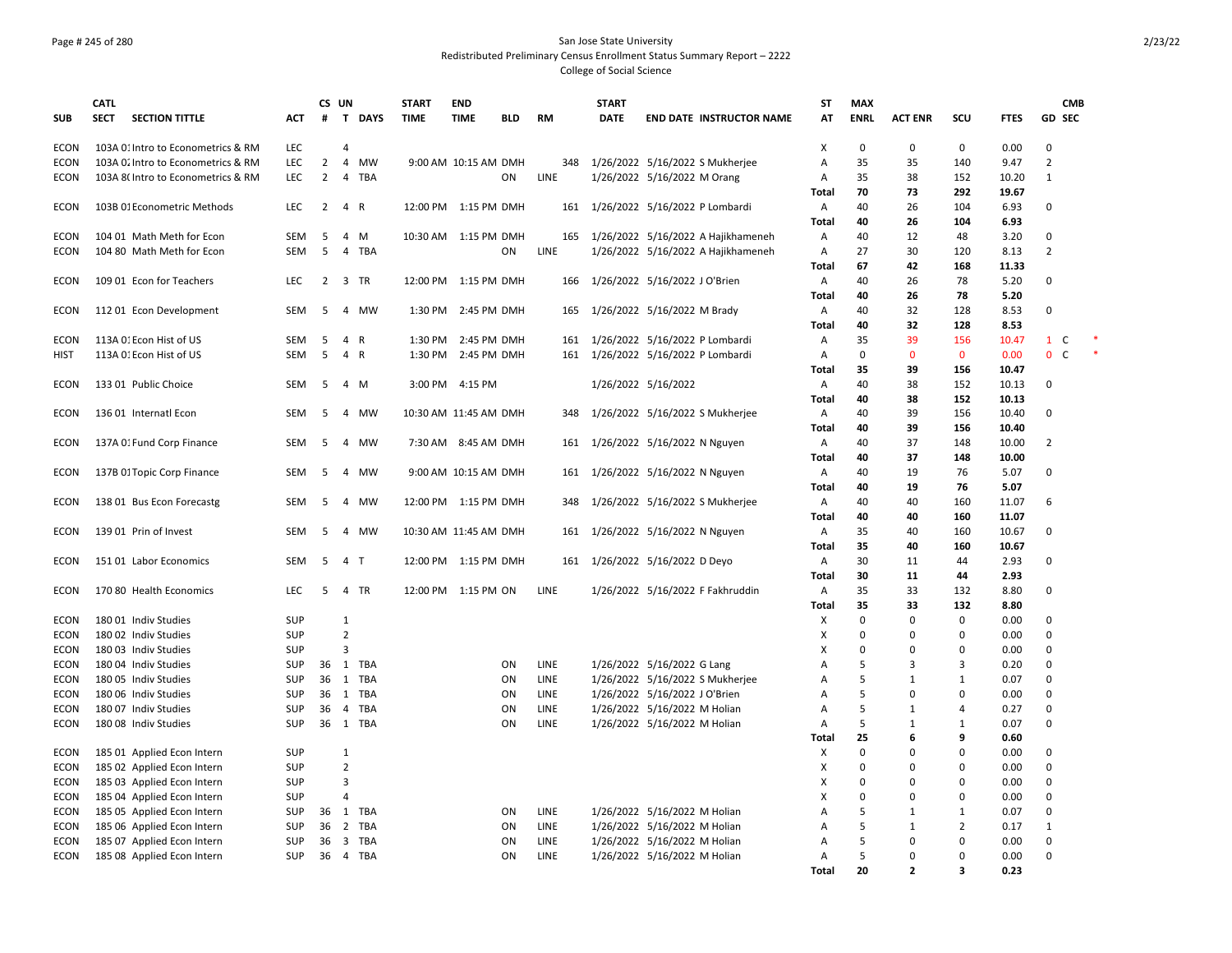### Page # 246 of 280 San Jose State University Redistributed Preliminary Census Enrollment Status Summary Report – 2222 College of Social Science

| <b>SUB</b>  | <b>CATL</b><br><b>SECT</b> | <b>SECTION TITTLE</b>      | <b>ACT</b> | CS UN<br># |                | <b>DAYS</b>    | <b>START</b><br><b>TIME</b> | <b>END</b><br><b>TIME</b> | <b>BLD</b> | <b>RM</b> |     | <b>START</b><br><b>DATE</b> |                              | <b>END DATE INSTRUCTOR NAME</b>    |                        | <b>ST</b><br>AT | <b>MAX</b><br><b>ENRL</b> | <b>ACT ENR</b> | SCU  | <b>FTES</b> | <b>CMB</b><br><b>GD SEC</b> |
|-------------|----------------------------|----------------------------|------------|------------|----------------|----------------|-----------------------------|---------------------------|------------|-----------|-----|-----------------------------|------------------------------|------------------------------------|------------------------|-----------------|---------------------------|----------------|------|-------------|-----------------------------|
| <b>ECON</b> |                            | 191 01 Nobel Prize Econ    | LEC        | 2          |                | 4 T            |                             | 1:30 PM 2:45 PM DMH       |            |           | 161 |                             | 1/26/2022 5/16/2022 D Deyo   |                                    | Α                      |                 | 40                        | 15             | 60   | 4.07        | $\mathbf{1}$                |
|             |                            |                            |            |            |                |                |                             |                           |            |           |     |                             |                              |                                    | Total                  |                 | 40                        | 15             | 60   | 4.07        |                             |
| <b>ECON</b> |                            | 203B 01Sem Econometr Meth  | <b>SEM</b> | 5          |                | 3 W            |                             | 6:00 PM 8:45 PM DMH       |            |           | 165 |                             | 1/26/2022 5/16/2022 R Liu    |                                    | А                      |                 | 40                        | 11             | 33   | 2.75        | 11                          |
|             |                            |                            |            |            |                |                |                             |                           |            |           |     |                             |                              |                                    | Total                  |                 | 40                        | 11             | 33   | 2.75        |                             |
| <b>ECON</b> |                            | 205 80 Econ Analysis Wkshp | <b>SEM</b> | 5          | 3              | R              | 5:45 PM                     | 7:00 PM ON                |            | LINE      |     |                             | 1/26/2022 5/16/2022 R Liu    |                                    | А                      |                 | 40                        | 17             | 51   | 4.25        | 17                          |
|             |                            |                            |            |            |                |                |                             |                           |            |           |     |                             |                              |                                    | Total                  |                 | 40                        | 17             | 51   | 4.25        |                             |
| <b>ECON</b> |                            | 235 01 Monet Theor & Pol   | <b>SEM</b> | 5          |                | 3 <sub>1</sub> |                             | 6:00 PM 8:45 PM DMH       |            |           | 165 |                             | 1/26/2022 5/16/2022 J Rietz  |                                    | А                      |                 | 40                        | 17             | 51   | 4.20        | 16                          |
|             |                            |                            |            |            |                |                |                             |                           |            |           |     |                             |                              |                                    | Total                  |                 | 40                        | 17             | 51   | 4.20        |                             |
| ECON        |                            | 251 01 Labor Economics     | <b>SEM</b> | 5          |                | 3 <sub>1</sub> | 12:00 PM 1:15 PM DMH        |                           |            |           | 161 |                             | 1/26/2022 5/16/2022 D Deyo   |                                    | А                      |                 | 17                        | 7              | 21   | 1.75        | 7                           |
|             |                            |                            |            |            |                |                |                             |                           |            |           |     |                             |                              |                                    | Total                  |                 | 17                        | 7              | 21   | 1.75        |                             |
| ECON        |                            | 297 80 Experimental Econ   | <b>SEM</b> | 5          |                | 3 M            | 6:00 PM                     | 8:45 PM ON                |            | LINE      |     |                             |                              | 1/26/2022 5/16/2022 A Hajikhameneh | A                      |                 | 15                        | 8              | 24   | 1.90        | 6                           |
|             |                            |                            |            |            |                |                |                             |                           |            |           |     |                             |                              |                                    | Total                  |                 | 15                        | 8              | 24   | 1.90        |                             |
| <b>ECON</b> |                            | 298 01 Spec Study          | <b>SUP</b> | 25         | $\overline{3}$ | TBA            |                             |                           |            |           |     |                             | 1/26/2022 5/16/2022 M Holian |                                    | A                      |                 | .5                        | 1              | 3    | 0.25        | 1                           |
| <b>ECON</b> |                            | 298 02 Spec Study          | <b>SUP</b> | 25         | 3              | TBA            |                             |                           |            |           |     |                             | 1/26/2022 5/16/2022 J Rietz  |                                    | А                      |                 | -5                        | 1              | 3    | 0.25        |                             |
|             |                            |                            |            |            |                |                |                             |                           |            |           |     |                             |                              |                                    | Total                  |                 | 10                        | $\overline{2}$ | 6    | 0.50        |                             |
| ECON        |                            | 298E 01 Comp Exam          | <b>SUP</b> | 25         |                | 1 TBA          |                             |                           |            |           |     |                             | 1/26/2022 5/16/2022 R Liu    |                                    | A                      |                 | 25                        | 5              | 5    | 0.42        | 5                           |
| <b>ECON</b> |                            | 298E 02 Comp Exam          | SUP        | 25         | 1              | TBA            |                             |                           |            |           |     |                             | 1/26/2022 5/16/2022 J Rietz  |                                    | А                      |                 | 25                        | $\overline{7}$ |      | 0.58        | 7                           |
| ECON        |                            | 298E 8C Comp Exam          | SUP        |            |                |                |                             |                           |            |           |     |                             |                              |                                    |                        |                 | 0                         | 0              | 0    | 0.00        | 0                           |
|             |                            |                            |            |            |                |                |                             |                           |            |           |     |                             |                              |                                    | Total                  |                 | 50                        | 12             | 12   | 1.00        |                             |
| <b>ECON</b> |                            | 299 01 MA Thesis Project   | <b>SUP</b> | 25         |                | 1 TBA          |                             |                           |            |           |     |                             | 1/26/2022 5/16/2022 D Deyo   |                                    | A                      |                 | 3                         | 0              | 0    | 0.00        | 0                           |
|             |                            |                            |            |            |                |                |                             |                           |            |           |     |                             |                              |                                    | Total                  |                 | 3                         | 0              | 0    | 0.00        |                             |
|             |                            |                            |            |            |                |                |                             |                           |            |           |     |                             |                              |                                    | <b>Economics Total</b> |                 | 2370                      | 1790           | 5965 | 402.28      |                             |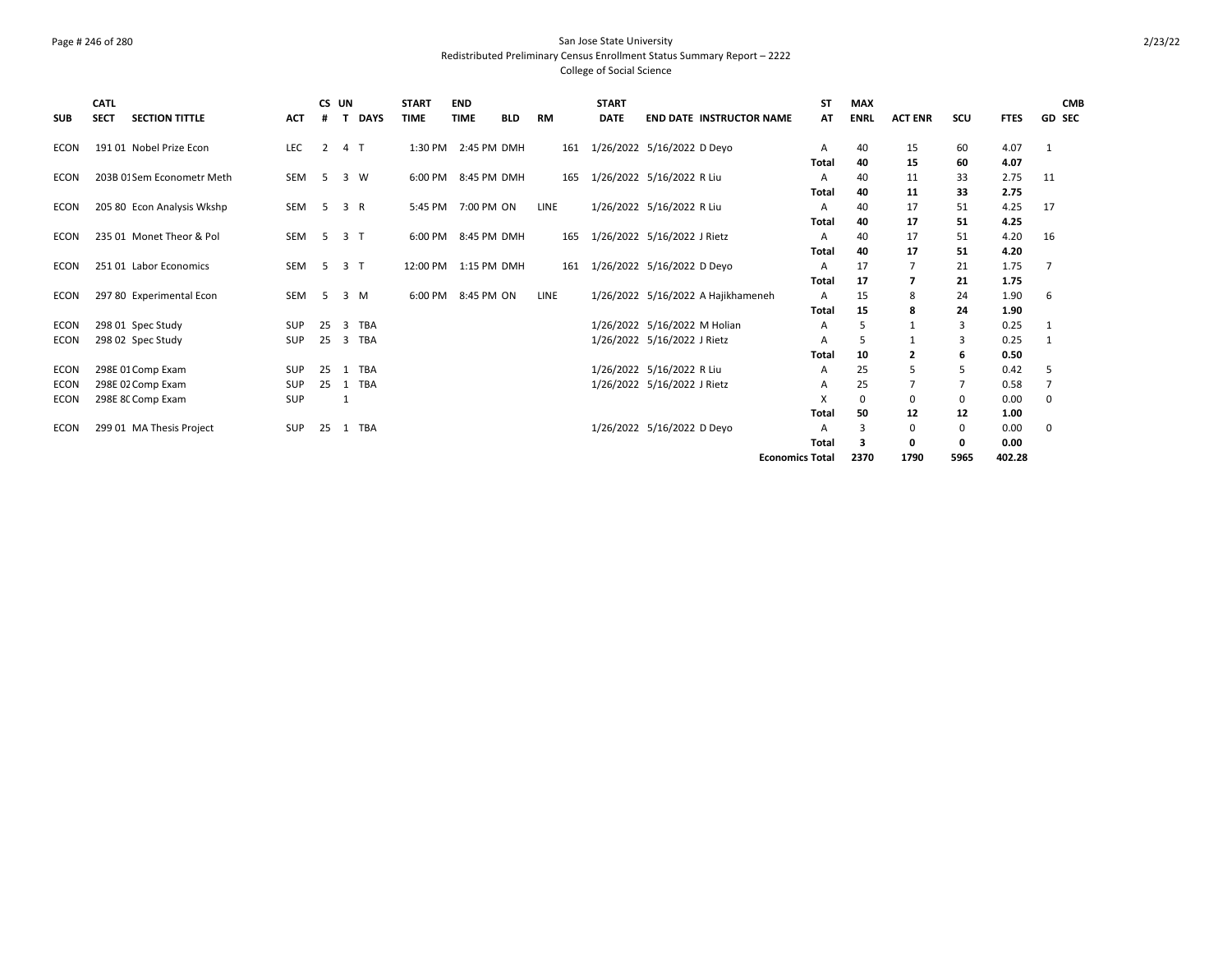### Page # 247 of 280 San Jose State University Redistributed Preliminary Census Enrollment Status Summary Report – 2222 College of Social Science

|             | <b>CATL</b>                  |                           |            | CS UN          |                                      | <b>START</b> | <b>END</b>            |            |             | <b>START</b> |                                               | <b>ST</b>    | <b>MAX</b>  |                |              |             | <b>CMB</b>                   |        |
|-------------|------------------------------|---------------------------|------------|----------------|--------------------------------------|--------------|-----------------------|------------|-------------|--------------|-----------------------------------------------|--------------|-------------|----------------|--------------|-------------|------------------------------|--------|
| <b>SUB</b>  | <b>SECT</b>                  | <b>SECTION TITTLE</b>     | ACT        | #              | T DAYS                               | <b>TIME</b>  | <b>TIME</b>           | <b>BLD</b> | RM          | <b>DATE</b>  | <b>END DATE INSTRUCTOR NAME</b>               | AT           | <b>ENRL</b> | <b>ACT ENR</b> | scu          | <b>FTES</b> | <b>GD SEC</b>                |        |
|             | <b>Environmental Studies</b> |                           |            |                |                                      |              |                       |            |             |              |                                               |              |             |                |              |             |                              |        |
|             |                              |                           |            |                |                                      |              |                       |            |             |              |                                               |              |             |                |              |             |                              |        |
| <b>ENVS</b> |                              | 101 Intro Envir Issues    | <b>LEC</b> |                | $\overline{3}$                       |              |                       |            |             |              |                                               | X            | $\mathbf 0$ | 0              | $\mathbf 0$  | 0.00        | $\mathbf 0$                  |        |
| <b>ENVS</b> | 105                          | Intro Envir Issues        | LEC        | $\mathbf{1}$   | 3 TR                                 |              | 10:30 AM 11:45 AM DMH |            | 226B        |              | 1/26/2022 5/16/2022 P lyer                    | Α            | 35          | 30             | 90           | 6.00        | $\mathbf 0$                  |        |
| <b>ENVS</b> | 180                          | Intro Envir Issues        | LEC        | 1              | 3 MW                                 |              | 9:00 AM 10:15 AM ON   |            | LINE        |              | 1/26/2022 5/16/2022 S Redondo                 | Α            | 35          | 35             | 105          | 7.00        | $\mathbf 0$                  |        |
| <b>ENVS</b> | 181                          | Intro Envir Issues        | <b>LEC</b> | 1              | 3 MW                                 |              | 10:30 AM 11:45 AM ON  |            | <b>LINE</b> |              | 1/26/2022 5/16/2022 S Redondo                 | Α            | 35          | 35             | 105          | 7.00        | $\Omega$                     |        |
|             |                              |                           |            |                |                                      |              |                       |            |             |              |                                               | Total        | 105         | 100            | 300          | 20.00       |                              |        |
| <b>ENVS</b> |                              | 1001 Life Chang Planet    | LEC        | $\mathbf{1}$   | 3 TR                                 |              | 1:30 PM 2:45 PM DMH   |            | 164         |              | 1/26/2022 5/16/2022 C Siegel                  | A            | 35          | 32             | 96           | 6.40        | $\mathbf 0$                  |        |
| <b>ENVS</b> |                              | 1002 Life Chang Planet    | <b>LEC</b> | $\mathbf{1}$   | 3<br><b>TR</b>                       |              | 3:00 PM 4:15 PM DMH   |            | 164         |              | 1/26/2022 5/16/2022 C Siegel                  | Α            | 35          | 24             | 72           | 4.80        | $\mathbf 0$                  |        |
| <b>ENVS</b> |                              | 1080 Life Chang Planet    | LEC        |                | 3                                    |              |                       |            |             |              |                                               | X            | 0           | 0              | 0            | 0.00        | $\mathbf 0$                  |        |
| <b>ENVS</b> |                              | 1081 Life Chang Planet    | <b>LEC</b> |                | $\overline{3}$                       |              |                       |            |             |              |                                               | Х            | $\Omega$    | $\Omega$       | $\Omega$     | 0.00        | $\Omega$                     |        |
| <b>ENVS</b> |                              | 1082 Life Chang Planet    | <b>LEC</b> |                | 3                                    |              |                       |            |             |              |                                               | X            | $\Omega$    | $\Omega$       | $\Omega$     | 0.00        | $\Omega$                     |        |
| <b>ENVS</b> |                              | 1083 Life Chang Planet    | LEC        |                | 3                                    |              |                       |            |             |              |                                               | х            | 0           | $\Omega$       | 0            | 0.00        | $\mathbf 0$                  |        |
| <b>ENVS</b> |                              | 10 84 Life Chang Planet   | <b>LEC</b> |                | $\overline{3}$                       |              |                       |            |             |              |                                               | Χ            | $\mathbf 0$ | $\Omega$       | $\Omega$     | 0.00        | $\mathbf 0$                  |        |
| <b>ENVS</b> |                              | 1085 Life Chang Planet    | LEC        |                | 3                                    |              |                       |            |             |              |                                               | X            | 0           | $\Omega$       | 0            | 0.00        | $\mathbf 0$                  |        |
| <b>ENVS</b> |                              | 1086 Life Chang Planet    | LEC        | 1              | 3 TBA                                |              |                       | ON         | LINE        |              | 1/26/2022 5/16/2022 R Desilva                 | Α            | 35          | 36             | 108          | 7.20        | $\Omega$                     |        |
|             |                              |                           |            |                |                                      |              |                       |            |             |              |                                               | Total        | 105         | 92             | 276          | 18.40       |                              |        |
| <b>ENVS</b> |                              | 100W 0 Env Res and Writ   | SEM        | 4              | 3 TR                                 |              | 12:00 PM 1:15 PM DMH  |            | 164         |              | 1/26/2022 5/16/2022 A Petersen                | Α            | 22          | 13             | 39           | 2.60        | 0                            |        |
| <b>ENVS</b> |                              | 100W 8 Env Res and Writ   | <b>SEM</b> | 4              | 3 TR                                 |              | 3:00 PM 4:15 PM ON    |            | LINE        |              | 1/26/2022 5/16/2022 A Petersen                | A            | 22          | 18             | 54           | 3.60        | $\mathbf 0$                  |        |
|             |                              |                           |            |                |                                      |              |                       |            |             |              |                                               | Total        | 44          | 31             | 93           | 6.20        |                              |        |
| <b>ENVS</b> |                              | 106 01 Ocean Environments | LEC        |                | 3 3 TR                               |              | 12:00 PM 1:15 PM CL   |            | 224         |              | 1/26/2022 5/16/2022 R Lazzeri-Aerts           | Α            | 30          | 12             | 36           | 2.40        | 0                            |        |
|             |                              |                           |            |                |                                      |              |                       |            |             |              |                                               | <b>Total</b> | 30          | 12             | 36           | 2.40        |                              |        |
| <b>ENVS</b> |                              | 107 01 Env Econ & Policy  | LEC        | 1              | 3<br>MW                              | 12:00 PM     | 1:15 PM DMH           |            | 164         |              | 1/26/2022 5/16/2022 C Su                      | Α            | 30          | 21             | 63           | 4.20        | 0 <sup>o</sup>               |        |
| ECON        |                              | 107 01 Env Econ & Policy  | <b>LEC</b> | $\mathbf{1}$   | 3 MW                                 |              | 12:00 PM 1:15 PM DMH  |            | 164         |              | 1/26/2022 5/16/2022 C Su                      | A            | $\mathbf 0$ | $\mathbf 0$    | $\mathbf 0$  | 0.00        | $\mathbf 0$<br>C             | $\ast$ |
| <b>ENVS</b> |                              | 107 02 Env Econ & Policy  | LEC        | 1              | 3 MW                                 |              | 1:30 PM 2:45 PM DMH   |            | 164         |              | 1/26/2022 5/16/2022 C Su                      | Α            | 30          | 12             | 36           | 2.45        | $1\quad C$                   | $\ast$ |
| ECON        |                              | 107 02 Env Econ & Policy  | LEC        | 1              | 3 MW                                 |              | 1:30 PM 2:45 PM DMH   |            | 164         |              | 1/26/2022 5/16/2022 C Su                      | Α            | $\mathbf 0$ | $\mathbf 0$    | $\mathbf 0$  | 0.00        | 0 <sup>o</sup>               | $\ast$ |
|             |                              |                           |            |                |                                      |              |                       |            |             |              |                                               | Total        | 60          | 33             | 99           | 6.65        |                              |        |
| <b>ENVS</b> |                              | 110 10 Resource Analysis  | LAB        | 16             | $0$ TR                               |              | 9:00 AM 10:15 AM WSQ  |            | 113         |              | 1/26/2022 5/16/2022 R Lazzeri-Aerts           | A            | 20          | 13             | 13           | 0.00        | $\Omega$                     |        |
| <b>ENVS</b> |                              | 110 11 Resource Analysis  | LAB        | 16             | 0<br>TR                              |              | 10:30 AM 11:45 AM WSQ |            | 113         |              | 1/26/2022 5/16/2022 R Lazzeri-Aerts           | Α            | 20          | 14             | 14           | 0.00        | $\mathbf 0$                  |        |
| <b>ENVS</b> |                              | 110 80 Resource Analysis  | <b>LEC</b> | $\overline{2}$ | 4 MW                                 |              | 1:30 PM 2:45 PM ON    |            | LINE        |              | 1/26/2022 5/16/2022 R Lazzeri-Aerts           | A            | 40          | 27             | 81           | 7.20        | $\mathbf 0$                  |        |
|             |                              |                           |            |                |                                      |              |                       |            |             |              |                                               | Total        | 80          | 54             | 108          | 7.20        |                              |        |
| <b>ENVS</b> |                              | 117 01 Human Ecology      | SEM        |                | $\overline{3}$                       |              |                       |            |             |              |                                               | X            | $\Omega$    | $\Omega$       | 0            | 0.00        | $\Omega$                     |        |
| <b>ENVS</b> |                              | 117 02 Human Ecology      | SEM        |                | $\overline{3}$                       |              |                       |            |             |              |                                               | X            | 0           | $\Omega$       | $\Omega$     | 0.00        | $\Omega$                     |        |
| <b>ENVS</b> |                              | 117 80 Human Ecology      | SEM        |                | 3                                    |              |                       |            |             |              |                                               | X            | $\mathbf 0$ | 0              | 0            | 0.00        | $\pmb{0}$                    |        |
| <b>ENVS</b> |                              | 117 81 Human Ecology      | SEM        | 5              | 3 MW                                 |              | 12:00 PM 1:15 PM ON   |            | LINE        |              | 1/26/2022 5/16/2022 S Ou                      | Α            | 20          | 25             | 75           | 5.00        | $\mathbf 0$                  |        |
|             |                              |                           |            |                |                                      |              |                       |            |             |              |                                               | Total        | 20          | 25             | 75           | 5.00        |                              |        |
| <b>ENVS</b> |                              | 119 80 Energy & Environ   | LEC        | 2              | 3<br><b>TR</b>                       |              | 9:00 AM 10:15 AM ON   |            | LINE        |              | 1/26/2022 5/16/2022 B Delaveau                | Α            | 35          | 32             | 96           | 6.40        | 0 <sub>c</sub>               |        |
| ENGR        |                              |                           | <b>LEC</b> | $\overline{2}$ | 3 TR                                 |              | 9:00 AM 10:15 AM ON   |            | LINE        |              |                                               | Α            | 0           | $\mathbf{0}$   | $\mathbf{0}$ | 0.00        | $\mathbf{0}$<br><sub>c</sub> | $\ast$ |
|             |                              | 119 80 Energy & Environ   |            |                |                                      |              |                       |            |             |              | 1/26/2022 5/16/2022 B Delaveau                |              |             |                |              |             |                              |        |
| <b>ENVS</b> |                              | 119 81 Energy & Environ   | LEC        | $\overline{2}$ | 3<br>TR                              |              | 12:00 PM 1:15 PM ON   |            | LINE        |              | 1/26/2022 5/16/2022 B Delaveau                | Α            | 35          | 30             | 90           | 6.00        | $\mathbf 0$<br><sub>c</sub>  |        |
| ENGR        |                              | 119 81 Energy & Environ   | LEC        | $\overline{2}$ | 3 TR                                 |              | 12:00 PM 1:15 PM ON   |            | LINE        |              | 1/26/2022 5/16/2022 B Delaveau                | A            | $\mathbf 0$ | $\mathbf 0$    | $\mathbf 0$  | 0.00        | 0 <sup>o</sup>               |        |
|             |                              |                           |            |                |                                      |              |                       |            |             |              |                                               | Total        | 70          | 62             | 186          | 12.40       |                              |        |
| <b>ENVS</b> |                              | 124 01 Intro Env Law      | LEC        | 1              | 3 TR                                 |              | 10:30 AM 11:45 AM DMH |            | 164         |              | 1/26/2022 5/16/2022 A Stasiewicz              | Α            | 30          | 31             | 93           | 6.25        | $1\quad C$                   |        |
| <b>POLS</b> |                              | 124 01 Intro Env Law      | <b>LEC</b> | $\mathbf{1}$   | $\overline{\mathbf{3}}$<br><b>TR</b> |              | 10:30 AM 11:45 AM DMH |            | 164         |              | 1/26/2022 5/16/2022 A Stasiewicz              | Α            | $\Omega$    | $\mathbf{0}$   | $\mathbf{0}$ | 0.00        | $\mathbf{0}$<br>$\mathsf{C}$ |        |
| <b>ENVS</b> |                              | 124 02 Intro Env Law      | LEC        |                | 3                                    |              |                       |            |             |              |                                               | X            | 0           | $\Omega$       | 0            | 0.00        | $\mathbf 0$                  |        |
| <b>POLS</b> |                              | 124 02 Intro Env Law      | <b>LEC</b> |                | 3                                    |              |                       |            |             |              |                                               | X            | $\mathbf 0$ | 0              | 0            | 0.00        | $\mathbf 0$                  |        |
|             |                              |                           |            |                |                                      |              |                       |            |             |              |                                               | Total        | 30          | 31             | 93           | 6.25        |                              |        |
| <b>ENVS</b> |                              | 127 01 Comm Based Rsrch   | LEC        | 2              | 3 TR                                 | 3:00 PM      | 4:15 PM DMH           |            | 359         |              | 1/26/2022 5/16/2022 M Santos Rocha Da Silva A |              | 30          | 15             | 45           | 3.25        | 5 <sup>C</sup>               |        |
| SOCI        |                              | 127 01 Comm Based Rsrch   | <b>LEC</b> | $\overline{2}$ | 3 TR                                 |              | 3:00 PM 4:15 PM DMH   |            | 359         |              | 1/26/2022 5/16/2022 M Santos Rocha Da Silva A |              | $\Omega$    | $\mathbf{0}$   | $\mathbf{0}$ | 0.00        | 0 <sup>o</sup>               | $\ast$ |
|             |                              |                           |            |                |                                      |              |                       |            |             |              |                                               | Total        | 30          | 15             | 45           | 3.25        |                              |        |
| <b>ENVS</b> |                              | 128 80 Water Res Mgt      | LEC        |                | 2 3 MW                               |              | 10:30 AM 11:45 AM ON  |            | LINE        |              | 1/26/2022 5/16/2022 P Ferraro                 | A            | 30          | 11             | 33           | 2.25        | $\mathbf{1}$                 |        |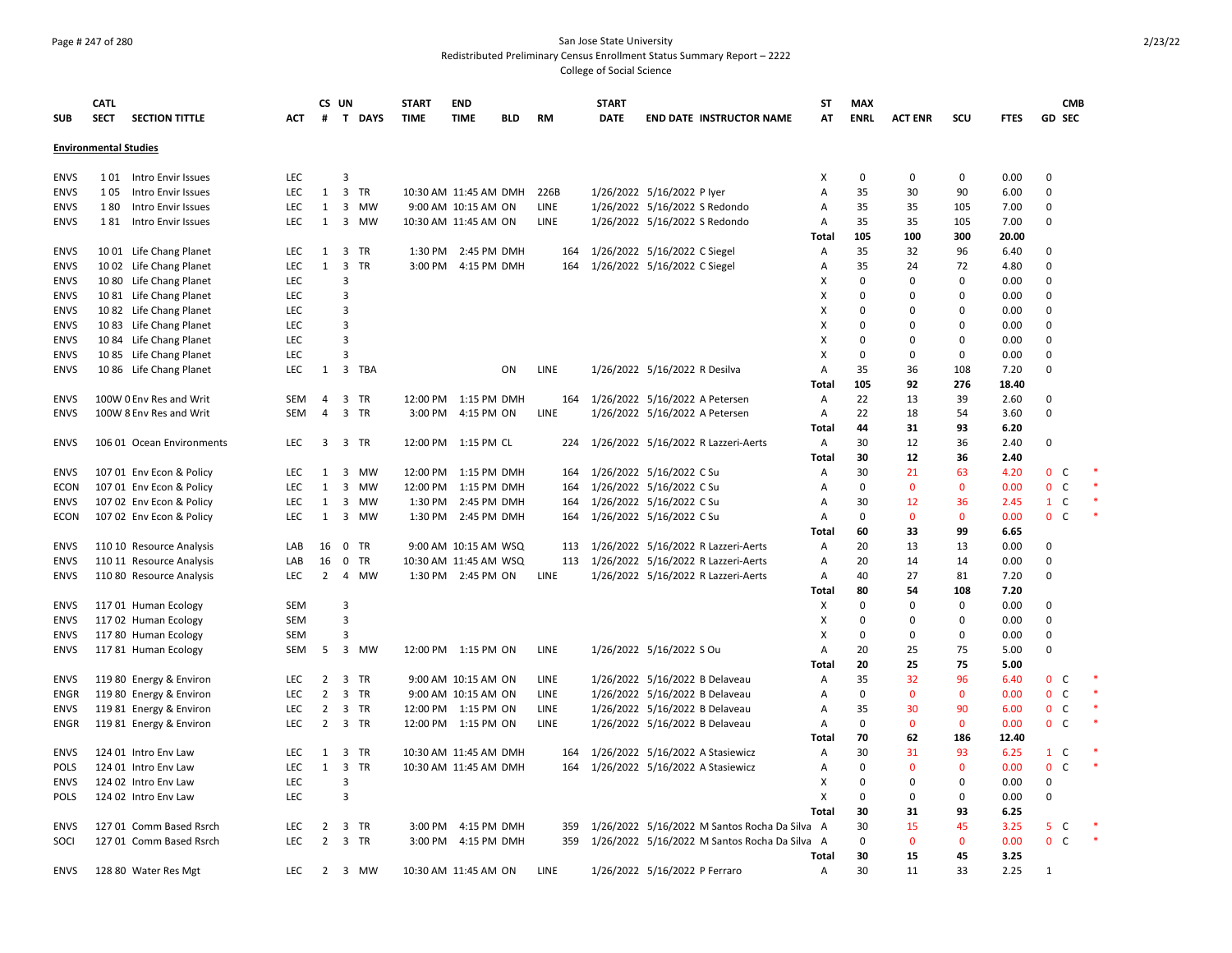### Page # 248 of 280 San Jose State University Redistributed Preliminary Census Enrollment Status Summary Report – 2222 College of Social Science

| <b>SUB</b>          | <b>CATL</b><br><b>SECT</b> | <b>SECTION TITTLE</b>            | <b>ACT</b>               | #              | CS UN          | T DAYS     | <b>START</b><br><b>TIME</b> | <b>END</b><br><b>TIME</b>                | <b>BLD</b> | <b>RM</b>             | <b>START</b><br><b>DATE</b> | <b>END DATE INSTRUCTOR NAME</b>      | ST<br>AT                  | <b>MAX</b><br><b>ENRL</b> | <b>ACT ENR</b> | SCU            | <b>FTES</b>  |                                | <b>CMB</b><br><b>GD SEC</b> |  |
|---------------------|----------------------------|----------------------------------|--------------------------|----------------|----------------|------------|-----------------------------|------------------------------------------|------------|-----------------------|-----------------------------|--------------------------------------|---------------------------|---------------------------|----------------|----------------|--------------|--------------------------------|-----------------------------|--|
|                     |                            |                                  |                          |                |                |            |                             |                                          |            |                       |                             |                                      | <b>Total</b>              | 30                        | 11             | 33             | 2.25         |                                |                             |  |
| <b>ENVS</b>         |                            | 132 01 Solar Home Design         | LEC                      | $\overline{2}$ |                | 3 R        |                             | 3:00 PM 5:45 PM CL                       |            | 224                   |                             | 1/26/2022 5/16/2022 B Delaveau       | A                         | 30                        | 14             | 42             | 2.80         | 0                              | C                           |  |
| <b>DSIT</b>         |                            | 132 01 Solar Home Design         | <b>LEC</b>               | $\overline{2}$ |                | 3 R        |                             | 3:00 PM 5:45 PM CL                       |            | 224                   |                             | 1/26/2022 5/16/2022 B Delaveau       | Α                         | 0                         | $\mathbf{0}$   | $\mathbf{0}$   | 0.00         | $\mathbf{0}$                   | C                           |  |
|                     |                            |                                  |                          |                |                |            |                             |                                          |            |                       |                             |                                      | Total                     | 30                        | 14             | 42             | 2.80         |                                |                             |  |
| <b>ENVS</b>         |                            | 133 80 Sustainable Energy        | <b>LEC</b>               |                | 3              |            |                             |                                          |            |                       |                             |                                      | X                         | 0                         | 0              | $\Omega$       | 0.00         | 0                              |                             |  |
| <b>ENVS</b>         |                            | 133 81 Sustainable Energy        | LEC                      | $\overline{2}$ |                | 3 W        |                             | 3:00 PM 5:45 PM ON                       |            | LINE                  |                             | 1/26/2022 5/16/2022 D Mulvaney       | Α                         | 30                        | 18             | 54             | 3.60         | 0                              |                             |  |
|                     |                            |                                  |                          |                |                |            |                             |                                          |            |                       |                             |                                      | Total                     | 30                        | 18             | 54             | 3.60         |                                |                             |  |
| <b>ENVS</b>         |                            | 144 10 Calif Wetland Controv     | <b>ACT</b>               | 13             |                | 0 TBA      |                             |                                          | ON         | LINE                  |                             | 1/26/2022 5/16/2022 G Klee           | Α                         | 25                        | 17             | 34             | 0.00         | 0                              |                             |  |
| <b>ENVS</b>         |                            | 144 80 Calif Wetland Controv     | <b>LEC</b>               | $\overline{2}$ | $\overline{4}$ | W          |                             | 1:30 PM 4:15 PM ON                       |            | LINE                  |                             | 1/26/2022 5/16/2022 G Klee           | Α                         | 25                        | 17             | 34             | 4.53         | $\mathbf 0$                    |                             |  |
|                     |                            |                                  |                          |                |                |            |                             |                                          |            |                       |                             |                                      | Total                     | 50                        | 34             | 68             | 4.53         |                                |                             |  |
| <b>ENVS</b>         |                            | 148 10 Sustain Mat Manage        | <b>ACT</b>               | 8              |                | 0 TBA      |                             |                                          | ON         | LINE                  |                             | 1/26/2022 5/16/2022 B Olszewski      | Α                         | 25                        | 13             | 13             | 0.00         | 1                              |                             |  |
| <b>ENVS</b>         |                            | 148 80 Sustain Mat Manage        | <b>LEC</b>               | 3              |                | 4 TR       |                             | 1:30 PM 2:45 PM ON                       |            | LINE                  |                             | 1/26/2022 5/16/2022 B Olszewski      | A                         | 25                        | 12             | 36             | 3.20         | $\mathbf 0$                    |                             |  |
|                     |                            |                                  |                          |                |                |            |                             |                                          |            |                       |                             |                                      | Total                     | 50                        | 25             | 49             | 3.20         |                                |                             |  |
| <b>ENVS</b>         |                            | 150 80 Intro Env Thought         | SEM                      | 5              |                | 3 TBA      |                             |                                          | ON         | LINE                  |                             | 1/26/2022 5/16/2022 W Russell        | Α                         | 20                        | 20             | 60             | 4.00         | 0                              |                             |  |
| <b>ENVS</b>         |                            | 150 81 Intro Env Thought         | SEM                      | 5              |                | 3 TBA      |                             |                                          | ON         | LINE                  |                             | 1/26/2022 5/16/2022 W Russell        | Α                         | 20                        | 20             | 60             | 4.00         | O                              |                             |  |
|                     |                            |                                  |                          |                |                |            |                             |                                          |            |                       |                             |                                      | Total                     | 40                        | 40             | 120            | 8.00         |                                |                             |  |
| <b>ENVS</b>         |                            | 152 80 Global Environment        | <b>LEC</b>               | $\overline{2}$ | 3              | TBA        |                             |                                          | ON         | <b>LINE</b>           |                             | 1/26/2022 5/16/2022 B Olszewski      | A                         | 35                        | 35             | 105            | 7.00         | $\mathbf{0}$                   | C                           |  |
| PKG                 |                            | 152 80 Global Environment        | LEC                      | $\overline{2}$ |                | 3 TBA      |                             |                                          | ON         | LINE                  |                             | 1/26/2022 5/16/2022 B Olszewski      | Α                         | 0                         | $\mathbf 0$    | $\mathbf 0$    | 0.00         | $\mathbf 0$                    | $\mathsf{C}$                |  |
| <b>ENVS</b>         |                            | 152 81 Global Environment        | LEC                      | $\overline{2}$ |                | 3 TBA      |                             |                                          | ON         | LINE                  |                             | 1/26/2022 5/16/2022 B Olszewski      | Α                         | 35                        | 34             | 102            | 6.85         | $\mathbf{1}$                   | $\mathsf{C}$                |  |
| <b>PKG</b>          |                            | 152 81 Global Environment        | <b>LEC</b>               | $\overline{2}$ |                | 3 TBA      |                             |                                          | ON         | LINE                  |                             | 1/26/2022 5/16/2022 B Olszewski      | Α                         | 0                         | $\mathbf{0}$   | $\mathbf{0}$   | 0.00         | 0                              | $\mathsf{C}$                |  |
|                     |                            |                                  |                          |                |                |            |                             |                                          |            |                       |                             |                                      | Total                     | 70                        | 69             | 207            | 13.85        |                                |                             |  |
| <b>ENVS</b>         |                            | 154 01 Sustainable Agriculture   | <b>LEC</b>               | 3              |                | 4 TR       |                             | 1:30 PM 2:45 PM WSQ                      |            | GRDN                  |                             | 1/26/2022 5/16/2022 R O'Malley       | Α                         | 25                        | 26             | 78             | 7.07         | $\overline{2}$                 |                             |  |
| <b>ENVS</b>         |                            | 154 10 Sustainable Agriculture   | <b>ACT</b>               | $\overline{7}$ |                | 0 R        |                             | 3:00 PM 5:45 PM WSQ                      |            | GRDN                  |                             | 1/26/2022 5/16/2022 R O'Malley       | $\overline{A}$            | 25                        | 26             | 26             | 0.00         | $\overline{2}$                 |                             |  |
|                     |                            |                                  |                          |                |                |            |                             |                                          |            |                       |                             |                                      | Total                     | 50                        | 52             | 104            | 7.07         |                                |                             |  |
| <b>ENVS</b>         |                            | 158 01 Environmental Education   | LEC                      | $\overline{2}$ |                | 3 MW       |                             | 3:00 PM 4:15 PM DMH                      |            |                       |                             | 164 1/26/2022 5/16/2022 R Foran      | A                         | 30                        | 28             | 84             | 5.60         | 0                              |                             |  |
| <b>ENVS</b>         |                            | 158 02 Environmental Education   | LEC                      |                | $\overline{3}$ |            |                             |                                          |            |                       |                             |                                      | X                         | 0                         | $\mathbf 0$    | $\mathbf 0$    | 0.00         | 0                              |                             |  |
|                     |                            |                                  |                          |                |                |            |                             |                                          |            |                       |                             |                                      | <b>Total</b>              | 30                        | 28             | 84             | 5.60         |                                |                             |  |
| <b>ENVS</b>         |                            | 166 10 Nature Photography        | ACT                      | 13             |                | 0 TBA      |                             |                                          | <b>OFF</b> | CAMPUS                |                             | 1/26/2022 5/16/2022 G Klee           | A                         | 25                        | 16             | 32             | 0.00         | 0                              |                             |  |
|                     |                            |                                  | <b>LEC</b>               | $\overline{2}$ |                | 4 W        |                             |                                          |            | LINE                  |                             |                                      |                           | 25                        |                | 32             |              | $\mathbf 0$                    |                             |  |
| <b>ENVS</b>         |                            | 166 80 Nature Photography        |                          |                |                |            |                             | 9:00 AM 10:45 AM ON                      |            |                       |                             | 1/26/2022 5/16/2022 G Klee           | Α<br>Total                | 50                        | 16<br>32       | 64             | 4.27<br>4.27 |                                |                             |  |
| <b>ENVS</b>         |                            | 168B 8(Global Climate Change II  | LEC                      | 1              |                | 3 TR       | 10:30 AM 11:45 AM ON        |                                          |            | LINE                  |                             | 1/26/2022 5/16/2022 E Pulley         | Α                         | 0                         | 12             | 36             | 2.40         | $\mathbf 0$                    | C                           |  |
| <b>ENVS</b>         |                            | 168B 81 Global Climate Change II | LEC                      | $\mathbf{1}$   |                | 3 TR       | 10:30 AM 11:45 AM ON        |                                          |            | LINE                  |                             | 1/26/2022 5/16/2022 C Rampini        | Α                         | $\mathbf 0$               | 7              | 21             | 1.40         | $\mathbf 0$                    | $\mathsf{C}$                |  |
| <b>ENVS</b>         |                            | 168B 82 Global Climate Change II | <b>LEC</b>               | $\mathbf{1}$   |                | 3 TR       | 10:30 AM 11:45 AM ON        |                                          |            | LINE                  |                             | 1/26/2022 5/16/2022 P Brown          | Α                         | 0                         | 6              | 18             | 1.20         | 0                              | $\mathsf{C}$                |  |
|                     |                            |                                  |                          |                |                |            |                             |                                          |            |                       |                             |                                      | Total                     | 0                         | 25             | 75             | 5.00         |                                |                             |  |
| <b>ENVS</b>         |                            | 175 01 Wildfire Policy           | <b>LEC</b>               |                | 2 3 TR         |            |                             | 9:00 AM 10:15 AM DMH                     |            |                       |                             | 164 1/26/2022 5/16/2022 A Stasiewicz | A                         | 30                        | 18             | 54             | 3.70         | 2                              |                             |  |
|                     |                            |                                  |                          |                |                |            |                             |                                          |            |                       |                             |                                      | Total                     | 30                        | 18             | 54             | 3.70         |                                |                             |  |
| <b>ENVS</b>         |                            | 18101 Envir Res Center           | SUP                      |                | $\mathbf{1}$   |            |                             |                                          |            |                       |                             |                                      | X                         | $\Omega$                  | $\mathbf 0$    | $\Omega$       | 0.00         | $\mathbf 0$                    |                             |  |
| <b>ENVS</b>         |                            | 181 02 Envir Res Center          | <b>SUP</b>               |                | $\overline{2}$ |            |                             |                                          |            |                       |                             |                                      | $\boldsymbol{\mathsf{X}}$ | $\Omega$                  | $\mathbf 0$    | $\Omega$       | 0.00         | $\mathbf 0$                    |                             |  |
| <b>ENVS</b>         |                            | 18103 Envir Res Center           | <b>SUP</b>               |                | $\overline{3}$ |            |                             |                                          |            |                       |                             |                                      | X                         | 0                         | 0              | $\mathbf 0$    | 0.00         | 0                              |                             |  |
| <b>ENVS</b>         |                            | 181 04 Envir Res Center          | <b>SUP</b>               | 25             |                | 1 MW       |                             | 1:30 PM 2:45 PM WSQ                      |            |                       |                             | 111 1/26/2022 5/16/2022 C Rampini    | Α                         | 10                        | $\overline{2}$ | $\overline{2}$ | 0.13         | 0                              |                             |  |
| <b>ENVS</b>         |                            | 181 05 Envir Res Center          | <b>SUP</b>               | 25             |                | 2 MW       |                             | 1:30 PM 2:45 PM WSQ                      |            |                       |                             | 111 1/26/2022 5/16/2022 C Rampini    | A                         | 10                        | $\overline{2}$ | 4              | 0.27         | 0                              |                             |  |
| <b>ENVS</b>         |                            | 181 06 Envir Res Center          | <b>SUP</b>               | 25             |                | 3 MW       |                             | 1:30 PM 2:45 PM WSQ                      |            |                       |                             | 111 1/26/2022 5/16/2022 C Rampini    | Α                         | 10                        | 3              | 9              | 0.60         | $\mathbf 0$                    |                             |  |
|                     |                            |                                  |                          |                |                |            |                             |                                          |            |                       |                             |                                      | Total                     | 30                        | 7              | 15             | 1.00         |                                |                             |  |
| <b>ENVS</b>         |                            | 185 10 Envir Impact Anal         | ACT                      | 13             | 0              | TBA        |                             |                                          | OFF        | <b>CAMPUS</b>         |                             | 1/26/2022 5/16/2022 P Higgins        | Α                         | 25                        | 22             | 22             | 0.00         | $\mathbf{1}$                   | C                           |  |
| <b>URBP</b>         |                            | 185 10 Envir Impact Anal         | <b>ACT</b>               | 13             | $\mathbf 0$    | TBA        |                             |                                          | OFF        | CAMPUS                |                             | 1/26/2022 5/16/2022 P Higgins        | Α                         | 0                         | $\mathbf 0$    | $\mathbf 0$    | 0.00         | $\mathbf 0$                    | C                           |  |
|                     |                            |                                  |                          |                |                |            |                             |                                          | OFF        | CAMPUS                |                             |                                      |                           | 25                        | 23             | 23             |              | 3                              | $\mathsf{C}$                |  |
| <b>ENVS</b>         |                            | 185 11 Envir Impact Anal         | <b>ACT</b>               | 13             | $\mathbf 0$    | TBA        |                             |                                          |            |                       |                             | 1/26/2022 5/16/2022 P Higgins        | Α                         | 0                         | $\mathbf 0$    | $\mathbf 0$    | 0.00         | $\mathbf 0$                    |                             |  |
| URBP<br><b>ENVS</b> |                            | 185 11 Envir Impact Anal         | <b>ACT</b><br><b>LEC</b> | 13<br>2        | $\mathbf{0}$   | TBA<br>4 M |                             | 4:30 PM 7:15 PM ON                       | <b>OFF</b> | CAMPUS<br><b>LINE</b> |                             | 1/26/2022 5/16/2022 P Higgins        | Α<br>A                    | 25                        | 22             | 66             | 0.00<br>5.93 | $1 \quad C$                    | C                           |  |
|                     |                            | 185 80 Envir Impact Anal         |                          | 2              |                |            |                             |                                          |            | <b>LINE</b>           |                             | 1/26/2022 5/16/2022 A Marquez        |                           |                           | $\mathbf{0}$   | $\Omega$       |              |                                | C                           |  |
| <b>URBP</b>         |                            | 185 80 Envir Impact Anal         | <b>LEC</b><br>LEC        | $2^{\circ}$    |                | 4 M<br>4 W |                             | 4:30 PM 7:15 PM ON<br>4:30 PM 7:15 PM ON |            | <b>LINE</b>           |                             | 1/26/2022 5/16/2022 A Marquez        | A                         | 0<br>25                   | 23             | 69             | 0.00         | $\mathbf{0}$<br>$\overline{3}$ | $\mathsf{C}$                |  |
| <b>ENVS</b>         |                            | 185 81 Envir Impact Anal         |                          |                |                |            |                             |                                          |            |                       |                             | 1/26/2022 5/16/2022 A Marquez        | A                         |                           |                |                | 6.33         |                                |                             |  |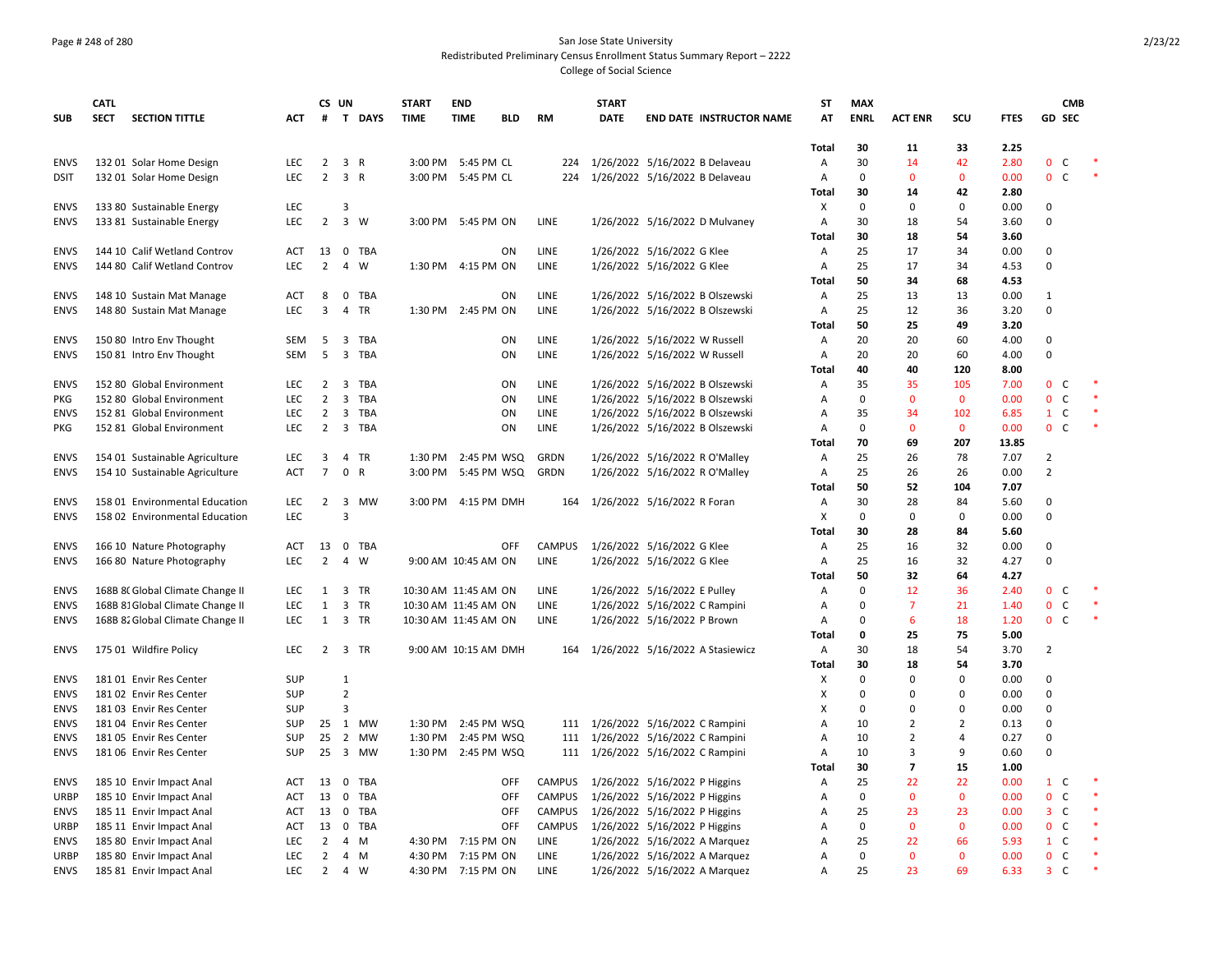### Page # 249 of 280 San Jose State University Redistributed Preliminary Census Enrollment Status Summary Report – 2222 College of Social Science

|             | <b>CATL</b> |                             |            |                | CS UN          |                | <b>START</b>          | <b>END</b>           |            |             | <b>START</b> |                                     | SΤ           | <b>MAX</b>  |                |                |             | <b>CMB</b>                   |  |
|-------------|-------------|-----------------------------|------------|----------------|----------------|----------------|-----------------------|----------------------|------------|-------------|--------------|-------------------------------------|--------------|-------------|----------------|----------------|-------------|------------------------------|--|
| <b>SUB</b>  | <b>SECT</b> | <b>SECTION TITTLE</b>       | ACT        | #              |                | <b>T DAYS</b>  | <b>TIME</b>           | <b>TIME</b>          | BLD        | <b>RM</b>   | <b>DATE</b>  | <b>END DATE INSTRUCTOR NAME</b>     | AT           | <b>ENRL</b> | <b>ACT ENR</b> | scu            | <b>FTES</b> | GD SEC                       |  |
| URBP        |             | 185 81 Envir Impact Anal    | LEC        | $\overline{2}$ |                | 4 W            |                       | 4:30 PM 7:15 PM ON   |            | LINE        |              | 1/26/2022 5/16/2022 A Marquez       | А            | $\mathbf 0$ | $\Omega$       | $\mathbf{0}$   | 0.00        | 0 <sup>o</sup>               |  |
|             |             |                             |            |                |                |                |                       |                      |            |             |              |                                     | Total        | 100         | 90             | 180            | 12.27       |                              |  |
| <b>ENVS</b> |             | 187 01 Environ Restor       | LEC        | $\overline{2}$ |                | 4 MW           |                       | 9:00 AM 10:15 AM DMH |            | 164         |              | 1/26/2022 5/16/2022 K Ross          | Α            | 25          | 20             | 60             | 5.33        | 0                            |  |
| <b>ENVS</b> |             | 187 10 Environ Restor       | ACT        | 13             |                | $0 \quad M$    | 12:00 PM 2:45 PM CL   |                      |            |             |              | 224 1/26/2022 5/16/2022 K Ross      | Α            | 25          | 20             | 20             | 0.00        | 0                            |  |
|             |             |                             |            |                |                |                |                       |                      |            |             |              |                                     | <b>Total</b> | 50          | 40             | 80             | 5.33        |                              |  |
| <b>ENVS</b> |             | 189 01 Field Studies        | <b>LEC</b> | 3              |                | 4 F            |                       | 9:30 AM 12:15 PM CL  |            | 225A        |              | 1/26/2022 5/16/2022 R Lazzeri-Aerts | А            | 25          | 25             | 75             | 6.67        | 0                            |  |
| <b>ENVS</b> |             | 189 10 Field Studies        | <b>ACT</b> | $\overline{7}$ |                | 0 F            | 12:30 PM 3:15 PM OFF  |                      |            | CAMPUS      |              | 1/26/2022 5/16/2022 R Lazzeri-Aerts | А            | 25          | 25             | 25             | 0.00        | 0                            |  |
|             |             |                             |            |                |                |                |                       |                      |            |             |              |                                     | <b>Total</b> | 50          | 50             | 100            | 6.67        |                              |  |
| <b>ENVS</b> |             | 190 01 Adv EIA              | LEC        | $\overline{2}$ | 4 R            |                |                       | 4:30 PM 7:15 PM DMH  |            | 164         |              | 1/26/2022 5/16/2022 A Marquez       | Α            | 25          | 10             | 30             | 2.80        | $2\degree$ C                 |  |
| <b>URBP</b> |             | 190 01 Adv EIA              | <b>LEC</b> | $\overline{2}$ |                | 4 R            |                       | 4:30 PM 7:15 PM DMH  |            | 164         |              | 1/26/2022 5/16/2022 A Marquez       | A            | $\mathbf 0$ | $\mathbf{0}$   | $\mathbf{0}$   | 0.00        | 0<br>C                       |  |
| <b>ENVS</b> |             | 190 10 Adv EIA              | ACT        | 13             |                | 0 TBA          |                       |                      | <b>OFF</b> | CAMPUS      |              | 1/26/2022 5/16/2022 P Higgins       | A            | 25          | 10             | 10             | 0.00        | $2\degree$ C                 |  |
| URBP        |             | 190 10 Adv EIA              | <b>ACT</b> | 13             |                | 0 TBA          |                       |                      | <b>OFF</b> | CAMPUS      |              | 1/26/2022 5/16/2022 P Higgins       | Α            | $\mathbf 0$ | $\Omega$       | $\mathbf{0}$   | 0.00        | $\mathbf{0}$<br><sub>c</sub> |  |
|             |             |                             |            |                |                |                |                       |                      |            |             |              |                                     | Total        | 50          | 20             | 40             | 2.80        |                              |  |
| <b>ENVS</b> |             | 191 01 Adv Environ Restor   | LEC        | 2              |                | 4 MW           | 10:30 AM 11:45 AM DMH |                      |            | 164         |              | 1/26/2022 5/16/2022 K Ross          | А            | 25          | 14             | 42             | 3.73        | 0                            |  |
| <b>ENVS</b> |             | 191 10 Adv Environ Restor   | <b>ACT</b> |                | $\mathbf 0$    |                |                       |                      |            |             |              |                                     | X            | $\mathbf 0$ | $\Omega$       | $\mathbf 0$    | 0.00        | 0                            |  |
| <b>ENVS</b> |             | 191 11 Adv Environ Restor   | <b>ACT</b> | 13 0 S         |                |                | 10:00 AM 12:45 PM WSQ |                      |            |             |              | 111 1/26/2022 5/16/2022 K Ross      | A            | 25          | 14             | 14             | 0.00        | 0                            |  |
|             |             |                             |            |                |                |                |                       |                      |            |             |              |                                     | <b>Total</b> | 50          | 28             | 56             | 3.73        |                              |  |
| ENVS        |             | 193 01 Supr Proj & Res      | <b>SUP</b> |                |                | 36 1 TBA       |                       |                      | ON         | LINE        |              | 1/26/2022 5/16/2022 B Olszewski     | А            | 10          | 3              | 3              | 0.22        | 1                            |  |
| <b>ENVS</b> |             | 193 02 Supr Proj & Res      | SUP        |                |                | 36 2 TBA       |                       |                      | ON         | LINE        |              | 1/26/2022 5/16/2022 B Olszewski     | Α            | 10          | 2              | 4              | 0.27        | 0                            |  |
| <b>ENVS</b> |             | 193 03 Supr Proj & Res      | SUP        | 36             |                | 3 TBA          |                       |                      | ON         | LINE        |              | 1/26/2022 5/16/2022 B Olszewski     | Α            | 10          | 4              | 12             | 0.80        | $\Omega$                     |  |
| <b>ENVS</b> |             | 193 04 Supr Proj & Res      | <b>SUP</b> | 36             |                | 4 TBA          |                       |                      | ON         | LINE        |              | 1/26/2022 5/16/2022 B Olszewski     | Α            | 10          | 6              | 24             | 1.60        | 0                            |  |
| <b>ENVS</b> |             | 193 05 Supr Proj & Res      | <b>SUP</b> | 36             |                | 5 TBA          |                       |                      | ON         | LINE        |              | 1/26/2022 5/16/2022 B Olszewski     | Α            | 10          | 1              | 5              | 0.33        | 0                            |  |
|             |             |                             |            |                |                |                |                       |                      |            |             |              |                                     | Total        | 50          | 16             | 48             | 3.22        |                              |  |
| ENVS        |             | 194 80 Environment Intern   | SUP        |                |                | 36 1 TBA       |                       |                      | ON         | LINE        |              | 1/26/2022 5/16/2022 M Klock         | Α            | 10          | 1              | 1              | 0.07        | 0                            |  |
| <b>ENVS</b> |             | 194 81 Environment Intern   | <b>SUP</b> | 36             |                | 2 TBA          |                       |                      | ON         | LINE        |              | 1/26/2022 5/16/2022 M Klock         | Α            | 10          | 1              | $\overline{2}$ | 0.13        | $\Omega$                     |  |
| <b>ENVS</b> |             | 194 82 Environment Intern   | <b>SUP</b> | 36             |                | 3 TBA          |                       |                      | ON         | LINE        |              | 1/26/2022 5/16/2022 M Klock         | Α            | 10          | 6              | 18             | 1.20        | $\Omega$                     |  |
| <b>ENVS</b> |             | 194 83 Environment Intern   | <b>SUP</b> | 36             |                | 4 TBA          |                       |                      | ON         | LINE        |              | 1/26/2022 5/16/2022 M Klock         | Α            | 10          | $\overline{2}$ | 8              | 0.53        | 0                            |  |
| <b>ENVS</b> |             | 194 84 Environment Intern   | <b>SUP</b> | 36             |                | 5 TBA          |                       |                      | ON         | <b>LINE</b> |              | 1/26/2022 5/16/2022 M Klock         | A            | 10          | 4              | 20             | 1.33        | 0                            |  |
|             |             |                             |            |                |                |                |                       |                      |            |             |              |                                     | Total        | 50          | 14             | 49             | 3.27        |                              |  |
| ENVS        |             | 198 01 Sr Sem               | <b>SEM</b> | 5              |                | 4 <sub>1</sub> | 10:30 AM  1:15 PM WSQ |                      |            | GRDN        |              | 1/26/2022 5/16/2022 R O'Malley      | А            | 15          | 14             | 56             | 3.73        | $\Omega$                     |  |
| <b>ENVS</b> |             | 198 02 Sr Sem               | SEM        | 5              |                | 4 M            |                       | 1:30 PM 4:15 PM WSQ  |            | GRDN        |              | 1/26/2022 5/16/2022 L Trulio        | Α            | 15          | 22             | 88             | 5.87        | 0                            |  |
|             |             |                             |            |                |                |                |                       |                      |            |             |              |                                     |              | 30          | 36             | 144            | 9.60        |                              |  |
| <b>ENVS</b> |             | 200 01 Sem Env Methods      | SEM        | 5              |                | 3 W            |                       | 9:00 AM 11:45 AM WSQ |            |             |              |                                     | Total        | 15          | 17             | 51             | 4.25        | 17                           |  |
|             |             |                             |            |                |                |                |                       |                      |            |             |              | 111 1/26/2022 5/16/2022 C Rampini   | Α            | 15          | 17             | 51             | 4.25        |                              |  |
| <b>ENVS</b> |             |                             | <b>SUP</b> |                |                | 25 1 MW        | 12:00 PM 1:15 PM ON   |                      |            | <b>LINE</b> |              |                                     | Total        | 10          | 1              | 1              | 0.08        |                              |  |
|             |             | 210 80 Environ Topics       |            |                | $\overline{2}$ |                |                       |                      |            |             |              | 1/26/2022 5/16/2022 R O'Malley      | А            | $\mathbf 0$ | $\Omega$       | $\mathbf 0$    |             | 1<br>$\Omega$                |  |
| ENVS        |             | 210 81 Environ Topics       | SUP        |                |                |                |                       |                      |            |             |              |                                     | X            |             |                | $\Omega$       | 0.00        |                              |  |
| <b>ENVS</b> |             | 210 82 Environ Topics       | SUP        |                | 3              |                |                       |                      |            |             |              |                                     | X            | 0           | $\Omega$       |                | 0.00        | 0                            |  |
| <b>ENVS</b> |             | 210 83 Environ Topics       | <b>SUP</b> |                |                | 25 2 MW        | 12:00 PM 1:15 PM ON   |                      |            | LINE        |              | 1/26/2022 5/16/2022 R O'Malley      | Α            | 10          | $\Omega$       | $\Omega$       | 0.00        | 0                            |  |
| <b>ENVS</b> |             | 210 84 Environ Topics       | <b>SUP</b> | 25             |                | 3 MW           | 12:00 PM 1:15 PM ON   |                      |            | LINE        |              | 1/26/2022 5/16/2022 R O'Malley      | Α            | 10          | 1              | 3              | 0.25        | $\mathbf{1}$                 |  |
|             |             |                             |            |                |                |                |                       |                      |            |             |              |                                     | <b>Total</b> | 30          | $\overline{2}$ | 4              | 0.33        |                              |  |
| <b>ENVS</b> |             | 295 01 Grad Teach Asst      | <b>SUP</b> | 25 3 TR        |                |                | 10:30 AM 11:45 AM     |                      |            |             |              | 1/26/2022 5/16/2022 R O'Malley      | Α            | 5           | 3              | 9              | 0.75        | 3                            |  |
|             |             |                             |            |                |                |                |                       |                      |            |             |              |                                     | Total        | 5           | 3              | 9              | 0.75        |                              |  |
| <b>ENVS</b> |             | 297 01 Research & Proposals | SEM        | 5              |                | 3 M            | 10:30 AM 1:15 PM HGH  |                      |            |             |              | 221 1/26/2022 5/16/2022 W Russell   | Α            | 15          | 18             | 54             | 4.50        | 18                           |  |
|             |             |                             |            |                |                |                |                       |                      |            |             |              |                                     | <b>Total</b> | 15          | 18             | 54             | 4.50        |                              |  |
| <b>ENVS</b> |             | 299 80 MS Thesis/Project    | <b>SUP</b> |                |                | 25 1 TBA       |                       |                      | ON         | LINE        |              | 1/26/2022 5/16/2022 R O'Malley      | Α            | 3           | $\Omega$       | $\Omega$       | 0.00        | 0                            |  |
| <b>ENVS</b> |             | 299 81 MS Thesis/Project    | <b>SUP</b> |                |                | 25 2 TBA       |                       |                      | ON         | LINE        |              | 1/26/2022 5/16/2022 R O'Malley      | Α            | 3           | <sup>0</sup>   | 0              | 0.00        | 0                            |  |
| <b>ENVS</b> |             | 299 83 MS Thesis/Project    | <b>SUP</b> | 25             |                | 3 TBA          |                       |                      | ON         | LINE        |              | 1/26/2022 5/16/2022 R O'Malley      | Α            | 3           | 0              | $\Omega$       | 0.00        | 0                            |  |
| <b>ENVS</b> |             | 299 84 MS Thesis/Project    | SUP        |                |                | 25 4 TBA       |                       |                      | ON         | LINE        |              | 1/26/2022 5/16/2022 R O'Malley      | Α            | 3           | 0              | $\Omega$       | 0.00        | 0                            |  |
| <b>ENVS</b> |             | 299 85 MS Thesis/Project    | <b>SUP</b> | 25             |                | 5 TBA          |                       |                      | ON         | LINE        |              | 1/26/2022 5/16/2022 R O'Malley      | Α            | 3           | $\Omega$       | $\Omega$       | 0.00        | 0                            |  |
| <b>ENVS</b> |             | 299 86 MS Thesis/Project    | SUP        |                |                | 25 6 TBA       |                       |                      | ON         | LINE        |              | 1/26/2022 5/16/2022 R O'Malley      | Α            | 6           | 6              | 36             | 3.00        | 6                            |  |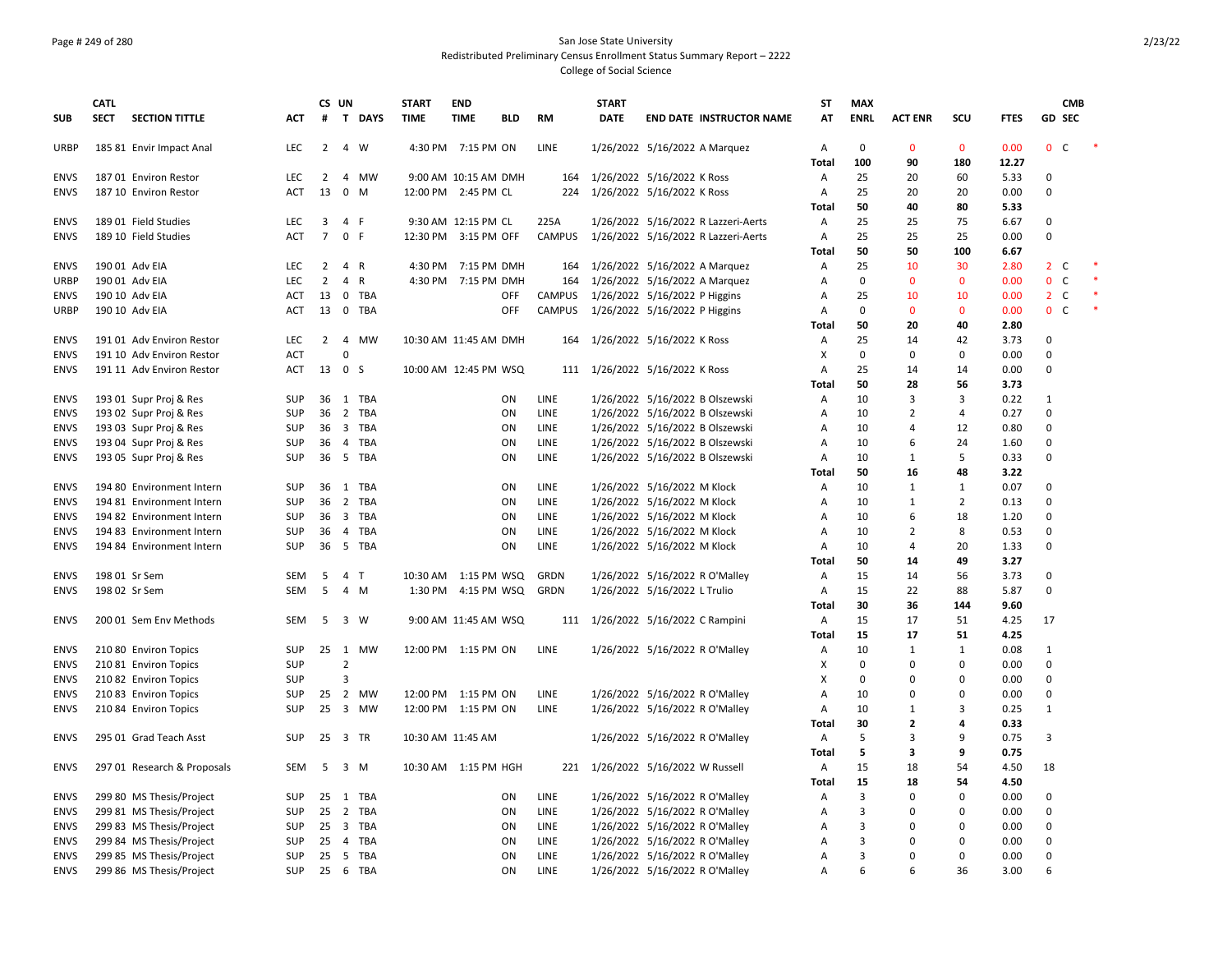### Page # 250 of 280 San Jose State University Redistributed Preliminary Census Enrollment Status Summary Report – 2222 College of Social Science

| <b>SUB</b>  | <b>CATL</b><br><b>SECT</b> | <b>SECTION TITTLE</b>           | <b>ACT</b> | CS UN<br>#     |    | <b>DAYS</b>    | <b>START</b><br><b>TIME</b> | <b>END</b><br><b>TIME</b> | <b>BLD</b> | <b>RM</b>   | <b>START</b><br><b>DATE</b> |                               | <b>END DATE INSTRUCTOR NAME</b>               | SΤ<br>AT | <b>MAX</b><br><b>ENRL</b> | <b>ACT ENR</b> | SCU            | <b>FTES</b> | <b>CMB</b><br><b>GD SEC</b> |
|-------------|----------------------------|---------------------------------|------------|----------------|----|----------------|-----------------------------|---------------------------|------------|-------------|-----------------------------|-------------------------------|-----------------------------------------------|----------|---------------------------|----------------|----------------|-------------|-----------------------------|
|             |                            |                                 |            |                |    |                |                             |                           |            |             |                             |                               |                                               | Total    | 21                        |                | 36             | 3.00        |                             |
|             |                            |                                 |            |                |    |                |                             |                           |            |             |                             |                               |                                               |          |                           | 6              |                |             |                             |
| <b>GLST</b> |                            | 1B 01 Intro to Global Studies   | LEC.       | 3              | 3  | <b>TR</b>      | 1:30 PM                     | 2:45 PM DMH               |            | 226B        |                             |                               | 1/26/2022 5/16/2022 M Santos Rocha Da Silva A |          | 35                        | 18             | 54             | 3.60        | 0                           |
| <b>GLST</b> |                            | 1B 80 Intro to Global Studies   | LEC        | 3              | 3  | <b>TBA</b>     |                             |                           | <b>ON</b>  | <b>LINE</b> |                             |                               | 1/26/2022 5/16/2022 M Poffenroth              | A        | 35                        | 35             | 105            | 7.00        | 0                           |
| <b>GLST</b> |                            | 1B 81 Intro to Global Studies   | LEC        |                | 3  | <b>TBA</b>     |                             |                           | ON         | LINE        |                             |                               | 1/26/2022 5/16/2022 M Poffenroth              | A        | 35                        | 35             | 105            | 7.00        | 0                           |
|             |                            |                                 |            |                |    |                |                             |                           |            |             |                             |                               |                                               | Total    | 105                       | 88             | 264            | 17.60       |                             |
| <b>GLST</b> |                            | 143 01 Gender, Power, Intnl Dev | <b>LEC</b> | $\overline{2}$ | 3  | <b>MW</b>      | 1:30 PM                     | 2:45 PM DMH               |            | 354         |                             | 1/26/2022 5/16/2022 N Skinner |                                               | А        | 30                        | 23             | 69             | 4.60        | 0                           |
|             |                            |                                 |            |                |    |                |                             |                           |            |             |                             |                               |                                               | Total    | 30                        | 23             | 69             | 4.60        |                             |
| <b>GLST</b> |                            | 156 80 TechofModern World       | LEC        |                | 3  |                |                             |                           |            |             |                             |                               |                                               | X        | 0                         | 0              | 0              | 0.00        | 0                           |
|             |                            |                                 |            |                |    |                |                             |                           |            |             |                             |                               |                                               | Total    | 0                         | 0              | 0              | 0.00        |                             |
| <b>GLST</b> |                            | 164 01 Global Citizenship       | SEM        | -5             | 3  | MW             | 3:00 PM                     | 4:15 PM DMH               |            | 149A        |                             | 1/26/2022 5/16/2022 N Skinner |                                               | А        | 30                        | 13             | 39             | 2.60        | 0                           |
|             |                            |                                 |            |                |    |                |                             |                           |            |             |                             |                               |                                               | Total    | 30                        | 13             | 39             | 2.60        |                             |
| <b>GLST</b> |                            | 167 80 Changing Ecologies       | LEC        | $\overline{4}$ | 3  | <b>TR</b>      | 3:00 PM                     | 4:15 PM ON                |            | LINE        |                             |                               | 1/26/2022 5/16/2022 M Poffenroth              | A        | 30                        | 24             | 72             | 4.80        | 0                           |
|             |                            |                                 |            |                |    |                |                             |                           |            |             |                             |                               |                                               | Total    | 30                        | 24             | 72             | 4.80        |                             |
| <b>GLST</b> |                            | 179 01 Seminar Global Studies   | LEC        | 3              |    | 3 <sub>1</sub> | 4:30 PM                     | 7:15 PM DMH               |            | 164         |                             | 1/26/2022 5/16/2022 B White   |                                               | А        | 30                        | 9              | 27             | 1.80        | 0                           |
|             |                            |                                 |            |                |    |                |                             |                           |            |             |                             |                               |                                               | Total    | 30                        | 9              | 27             | 1.80        |                             |
| GLST        |                            | 189 80 Global Experience        | <b>SUP</b> | 48             | 2  | <b>TBA</b>     |                             |                           | <b>ON</b>  | LINE        |                             | 1/26/2022 5/16/2022 K Cushing |                                               | A        | 10                        |                | $\overline{2}$ | 0.13        | 0                           |
| <b>GLST</b> |                            | 189 81 Global Experience        | <b>SUP</b> | 48             | -3 | <b>TBA</b>     |                             |                           | ON         | LINE        |                             | 1/26/2022 5/16/2022 K Cushing |                                               | А        | 10                        | 0              | 0              | 0.00        | 0                           |
|             |                            |                                 |            |                |    |                |                             |                           |            |             |                             |                               |                                               | Total    | 20                        | 1              | $\mathbf{2}$   | 0.13        |                             |
|             |                            |                                 |            |                |    |                |                             |                           |            |             |                             |                               | <b>Environmental Studies Total</b>            |          | 1825                      | 1326           | 3604           | 243.87      |                             |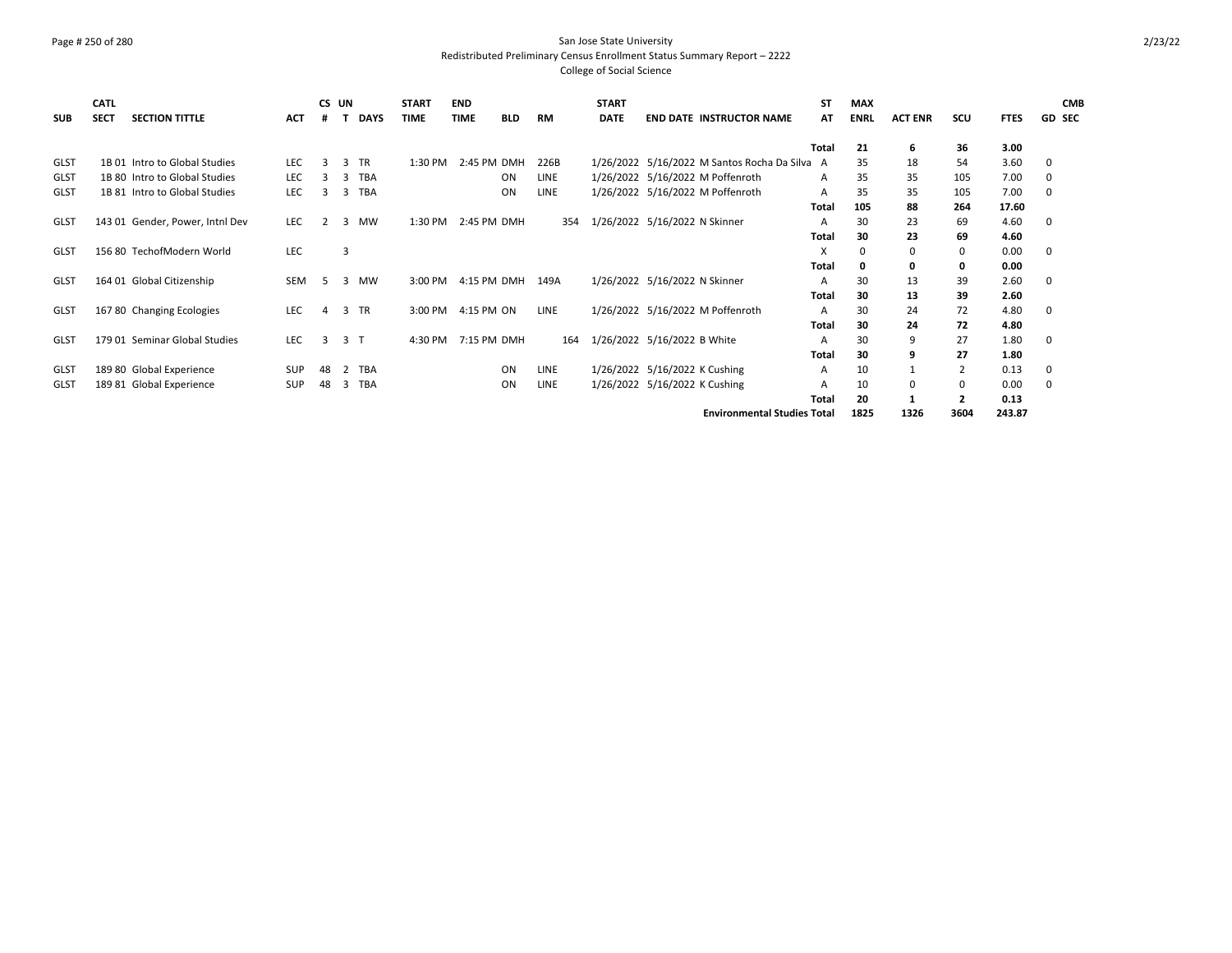# Page # 251 of 280 San Jose State University Redistributed Preliminary Census Enrollment Status Summary Report – 2222

College of Social Science

| <b>SUB</b>  | <b>CATL</b><br><b>SECT</b> | <b>SECTION TITTLE</b>            | <b>ACT</b> | #              | CS UN          | T DAYS | <b>START</b><br><b>TIME</b> | <b>END</b><br><b>TIME</b> | <b>BLD</b> | RM          | <b>START</b><br><b>DATE</b> | <b>END DATE INSTRUCTOR NAME</b>     | ST<br>AT       | <b>MAX</b><br><b>ENRL</b> | <b>ACT ENR</b> | SCU         | <b>FTES</b> | <b>GD SEC</b>  | <b>CMB</b> |
|-------------|----------------------------|----------------------------------|------------|----------------|----------------|--------|-----------------------------|---------------------------|------------|-------------|-----------------------------|-------------------------------------|----------------|---------------------------|----------------|-------------|-------------|----------------|------------|
| History     |                            |                                  |            |                |                |        |                             |                           |            |             |                             |                                     |                |                           |                |             |             |                |            |
| <b>HIST</b> |                            | 1B 01 World History from 1500    | <b>LEC</b> |                | 3              |        |                             |                           |            |             |                             |                                     | Х              | $\mathbf 0$               | $\mathbf 0$    | 0           | 0.00        | $\Omega$       |            |
|             |                            |                                  |            |                |                |        |                             |                           |            |             |                             |                                     | <b>Total</b>   | $\mathbf 0$               | $\mathbf 0$    | 0           | 0.00        |                |            |
| <b>HIST</b> |                            | 10A 01 Western Civilizatn        | LEC        | $\overline{2}$ |                | 3 MW   |                             | 1:30 PM 2:45 PM DMH       |            |             |                             | 163 1/26/2022 5/16/2022 A Katsev    | Α              | 33                        | 27             | 81          | 5.40        | $\mathbf 0$    |            |
| <b>HIST</b> |                            | 10B 01 Western Civilizatn        | LEC        |                | $\overline{3}$ |        |                             |                           |            |             |                             |                                     | Χ              | $\mathbf 0$               | $\mathbf 0$    | 0           | 0.00        | $\mathbf 0$    |            |
|             |                            |                                  |            |                |                |        |                             |                           |            |             |                             |                                     | Total          | 33                        | 27             | 81          | 5.40        |                |            |
| <b>HIST</b> |                            | 15 01 Esntl US History           | LEC        | 1              |                | 3 TR   |                             | 3:00 PM 4:15 PM WSQ       |            | 207         |                             | 1/26/2022 5/16/2022 R Cirivilleri   | Α              | 100                       | 96             | 288         | 19.20       | $\Omega$       |            |
| <b>HIST</b> |                            | 15 02 Esntl US History           | <b>LEC</b> | $\mathbf{1}$   |                | 3 TR   |                             | 7:30 AM 8:45 AM DMH       |            | 150         |                             | 1/26/2022 5/16/2022 R Cirivilleri   | Α              | 48                        | 44             | 132         | 8.80        | $\Omega$       |            |
| HIST        |                            | 15 03 Esntl US History           | <b>LEC</b> | 1              |                | 3 TR   |                             | 9:00 AM 10:15 AM DMH      |            | 150         |                             | 1/26/2022 5/16/2022 R Cirivilleri   | Α              | 48                        | 45             | 135         | 9.00        | $\Omega$       |            |
| <b>HIST</b> |                            | 15 04 Esntl US History           | LEC        | 1              |                | 3 MW   |                             | 10:30 AM 11:45 AM DMH     |            | 150         |                             | 1/26/2022 5/16/2022 R Buyco         | Α              | 48                        | 49             | 147         | 9.80        | $\Omega$       |            |
| <b>HIST</b> |                            | 15 05 Esntl US History           | <b>LEC</b> | 1              |                | 3 MW   |                             | 12:00 PM 1:15 PM DMH      |            | 150         |                             | 1/26/2022 5/16/2022 R Buyco         | Α              | 48                        | 49             | 147         | 9.80        | $\Omega$       |            |
| HIST        |                            | 15 06 Esntl US History           | LEC        | $\mathbf{1}$   |                | 3 TR   |                             | 10:30 AM 11:45 AM DMH     |            | 150         |                             | 1/26/2022 5/16/2022 R Buyco         | Α              | 48                        | 50             | 150         | 10.00       | 0              |            |
| <b>HIST</b> |                            | 15 07 Esntl US History           | LEC        | $\mathbf{1}$   |                | 3 TR   |                             | 12:00 PM 1:15 PM DMH      |            | 150         |                             | 1/26/2022 5/16/2022 R Buyco         | Α              | 48                        | 48             | 144         | 9.60        | $\mathbf 0$    |            |
| <b>HIST</b> |                            | 15 08 Esntl US History           | <b>LEC</b> | $\mathbf{1}$   |                | 3 TR   |                             | 1:30 PM 2:45 PM DMH       |            | 150         |                             | 1/26/2022 5/16/2022 R Cirivilleri   | Α              | 48                        | 44             | 132         | 8.80        | $\Omega$       |            |
| <b>HIST</b> |                            | 15 09 Esntl US History           | LEC        | $\mathbf{1}$   |                | 3 M    |                             | 9:00 AM 10:15 AM ON       |            | LINE        |                             | 1/26/2022 5/16/2022 U Meraz-Cerna   | Α              | 48                        | 48             | 144         | 9.60        | $\Omega$       |            |
| <b>HIST</b> |                            | 15 10 Esntl US History           | LEC        | 1              |                | 3 W    |                             | 9:00 AM 10:15 AM ON       |            | LINE        |                             | 1/26/2022 5/16/2022 U Meraz-Cerna   | Α              | 100                       | 100            | 300         | 20.00       | $\Omega$       |            |
| <b>HIST</b> |                            | 15 80 Esntl US History           | LEC        | $\mathbf{1}$   |                | 3 TBA  |                             |                           | ON         | LINE        |                             | 1/26/2022 5/16/2022 L Corona        | Α              | 48                        | 47             | 141         | 9.40        | $\Omega$       |            |
| <b>HIST</b> |                            | 15 81 Esntl US History           | LEC        | $\mathbf{1}$   |                | 3 TBA  |                             |                           | ON         | LINE        |                             | 1/26/2022 5/16/2022 L Corona        | Α              | 48                        | 47             | 141         | 9.40        | $\Omega$       |            |
| <b>HIST</b> |                            | 15 82 Esntl US History           | <b>LEC</b> | 1              |                | 3 TBA  |                             |                           | ON         | <b>LINE</b> |                             | 1/26/2022 5/16/2022 L Corona        | A              | 48                        | 48             | 144         | 9.60        | $\Omega$       |            |
| <b>HIST</b> |                            | 15 83 Esntl US History           | LEC        | 1              |                | 3 TBA  |                             |                           | ON         | LINE        |                             | 1/26/2022 5/16/2022 L Corona        | Α              | 48                        | 48             | 144         | 9.60        | $\Omega$       |            |
| <b>HIST</b> |                            | 15 84 Esntl US History           | <b>LEC</b> | 1              |                | 3 MW   |                             | 10:30 AM 11:45 AM ON      |            | LINE        |                             | 1/26/2022 5/16/2022 M Wilson        | A              | 48                        | 48             | 144         | 9.60        | $\Omega$       |            |
| HIST        |                            | 15 85 Esntl US History           | LEC        | 1              |                | 3 TBA  |                             |                           | ON         | LINE        |                             | 1/26/2022 5/16/2022 L Corona        | A              | 48                        | 43             | 129         | 8.60        | $\Omega$       |            |
|             |                            |                                  |            |                |                |        |                             |                           |            |             |                             |                                     | Total          | 872                       | 854            | 2562        | 170.80      |                |            |
| <b>HIST</b> |                            | 20A 80 Hist of Amer Peopl        | LEC        | 2              |                | 3 TBA  |                             |                           | ON         | LINE        |                             | 1/26/2022 5/16/2022 L Guardino      | A              | 28                        | 27             | 81          | 5.40        | $\Omega$       |            |
| <b>HIST</b> |                            | 20B 80 Hist of Amer Peopl        | LEC        | $\overline{2}$ |                | 3 TBA  |                             |                           | ON         | LINE        |                             | 1/26/2022 5/16/2022 L Guardino      | Α              | 28                        | 27             | 81          | 5.40        | $\Omega$       |            |
|             |                            |                                  |            |                |                |        |                             |                           |            |             |                             |                                     | Total          | 56                        | 54             | 162         | 10.80       |                |            |
| <b>HIST</b> |                            | 50 01 Historical Process         | SEM        | $\overline{4}$ | 3 W            |        |                             | 6:00 PM 8:45 PM DMH       |            | 163         |                             | 1/26/2022 5/16/2022 E Narveson      | Α              | 25                        | 25             | 75          | 5.00        | $\Omega$       |            |
|             |                            |                                  |            |                |                |        |                             |                           |            |             |                             |                                     | Total          | 25                        | 25             | 75          | 5.00        |                |            |
| <b>HIST</b> |                            | 99 01 History Fundamentals       | <b>SEM</b> | 5              | 3 <sub>T</sub> |        |                             | 10:30 AM 11:45 AM DMH     |            | 234         |                             | 1/26/2022 5/16/2022 K Chilton       | $\overline{A}$ | 28                        | 28             | 84          | 5.60        | $\Omega$       |            |
|             |                            |                                  |            |                |                |        |                             |                           |            |             |                             |                                     | Total          | 28                        | 28             | 84          | 5.60        |                |            |
| <b>HIST</b> |                            | 100W 0 History Writers' Workshop | <b>SEM</b> | $\overline{4}$ |                | 3 MW   |                             | 12:00 PM 1:15 PM DMH      |            | 354         |                             | 1/26/2022 5/16/2022 M Wilson        | $\overline{A}$ | 25                        | 21             | 63          | 4.20        | $\Omega$       |            |
| HIST        |                            | 100W 0 History Writers' Workshop | SEM        | 4              |                | 3 TR   |                             | 1:30 PM 2:45 PM DMH       |            | 354         |                             | 1/26/2022 5/16/2022 M Wilson        | A              | 25                        | 25             | 75          | 5.05        | 1              |            |
|             |                            |                                  |            |                |                |        |                             |                           |            |             |                             |                                     | <b>Total</b>   | 50                        | 46             | 138         | 9.25        |                |            |
| <b>HIST</b> |                            | 102 01 Historiography            | LEC        | 2              |                | 4 MW   |                             | 1:30 PM 2:45 PM DMH       |            | 167         |                             | 1/26/2022 5/16/2022 J Roth          | A              | 25                        | 17             | 68          | 4.53        | $\mathbf 0$    |            |
| <b>HIST</b> |                            | 102 02 Historiography            | <b>LEC</b> | $\overline{2}$ |                | 4 TR   |                             | 10:30 AM 11:45 AM DMH     |            | 167         |                             | 1/26/2022 5/16/2022 M Pickering     | Α              | 25                        | 12             | 48          | 3.27        | $\mathbf{1}$   |            |
|             |                            |                                  |            |                |                |        |                             |                           |            |             |                             |                                     | Total          | 50                        | 29             | 116         | 7.80        |                |            |
| <b>HIST</b> |                            | 109B 01 Hist China Fr 1800       | LEC        | $\overline{2}$ |                | 4 TR   | 10:30 AM 11:45 AM DMH       |                           |            | 163         |                             | 1/26/2022 5/16/2022 X Hou           | Α              | 25                        | 16             | 64          | 4.27        | 0 <sup>o</sup> |            |
| <b>ASIA</b> |                            | 109B 01 Hist China Fr 1800       | <b>LEC</b> | $\overline{2}$ |                | 4 TR   |                             | 10:30 AM 11:45 AM DMH     |            | 163         |                             | 1/26/2022 5/16/2022 X Hou           | Α              | $\mathbf 0$               | $\mathbf 0$    | $\mathbf 0$ | 0.00        | $0-$           |            |
|             |                            |                                  |            |                |                |        |                             |                           |            |             |                             |                                     | <b>Total</b>   | 25                        | 16             | 64          | 4.27        |                |            |
| <b>HIST</b> |                            | 114 01 Ancient West              | <b>LEC</b> | $\overline{2}$ |                | 4 TR   |                             | 3:00 PM 4:15 PM DMH       |            | 354         |                             | 1/26/2022 5/16/2022 M Wilson        | Α              | 25                        | 25             | 100         | 6.73        | 1              |            |
|             |                            |                                  |            |                |                |        |                             |                           |            |             |                             |                                     | <b>Total</b>   | 25                        | 25             | 100         | 6.73        |                |            |
| HIST        |                            | 124 80 Early Modern Europe       | LEC        | 2              |                | 4 TBA  |                             |                           | ON         | LINE        |                             | 1/26/2022 5/16/2022 K Olson         | A              | 25                        | 27             | 108         | 7.27        | 1              |            |
|             |                            |                                  |            |                |                |        |                             |                           |            |             |                             |                                     | Total          | 25                        | 27             | 108         | 7.27        |                |            |
| HIST        |                            | 126 01 Adv Topic Medieval        | <b>LEC</b> | 2              |                | 4 MW   |                             | 1:30 PM 2:45 PM ON        |            | LINE        |                             | 1/26/2022 5/16/2022 K Olson         | A              | 25                        | 31             | 124         | 8.27        | 0              |            |
|             |                            |                                  |            |                |                |        |                             |                           |            |             |                             |                                     | Total          | 25                        | 31             | 124         | 8.27        |                |            |
| <b>HIST</b> |                            | 132 01 Adv Top World Hist        | LEC        | $\overline{2}$ | $\overline{4}$ | MW     |                             | 10:30 AM 11:45 AM DMH     |            | 167         |                             | 1/26/2022 5/16/2022 J Roth          | A              | 25                        | 21             | 84          | 5.67        | 1              |            |
| <b>HIST</b> |                            | 132 02 Adv Top World Hist        | LEC        |                | $\overline{4}$ |        |                             |                           |            |             |                             |                                     | X              | $\mathbf 0$               | $\mathbf 0$    | $\mathbf 0$ | 0.00        | $\mathbf 0$    |            |
|             |                            |                                  |            |                |                |        |                             |                           |            |             |                             |                                     | Total          | 25                        | 21             | 84          | 5.67        |                |            |
| <b>HIST</b> |                            | 144 01 Europe 1900-1945          | LEC        |                | 2 4 TR         |        |                             | 1:30 PM 2:45 PM DMH       |            |             |                             | 167 1/26/2022 5/16/2022 M Pickering | Α              | 25                        | 24             | 96          | 6.67        | 4              |            |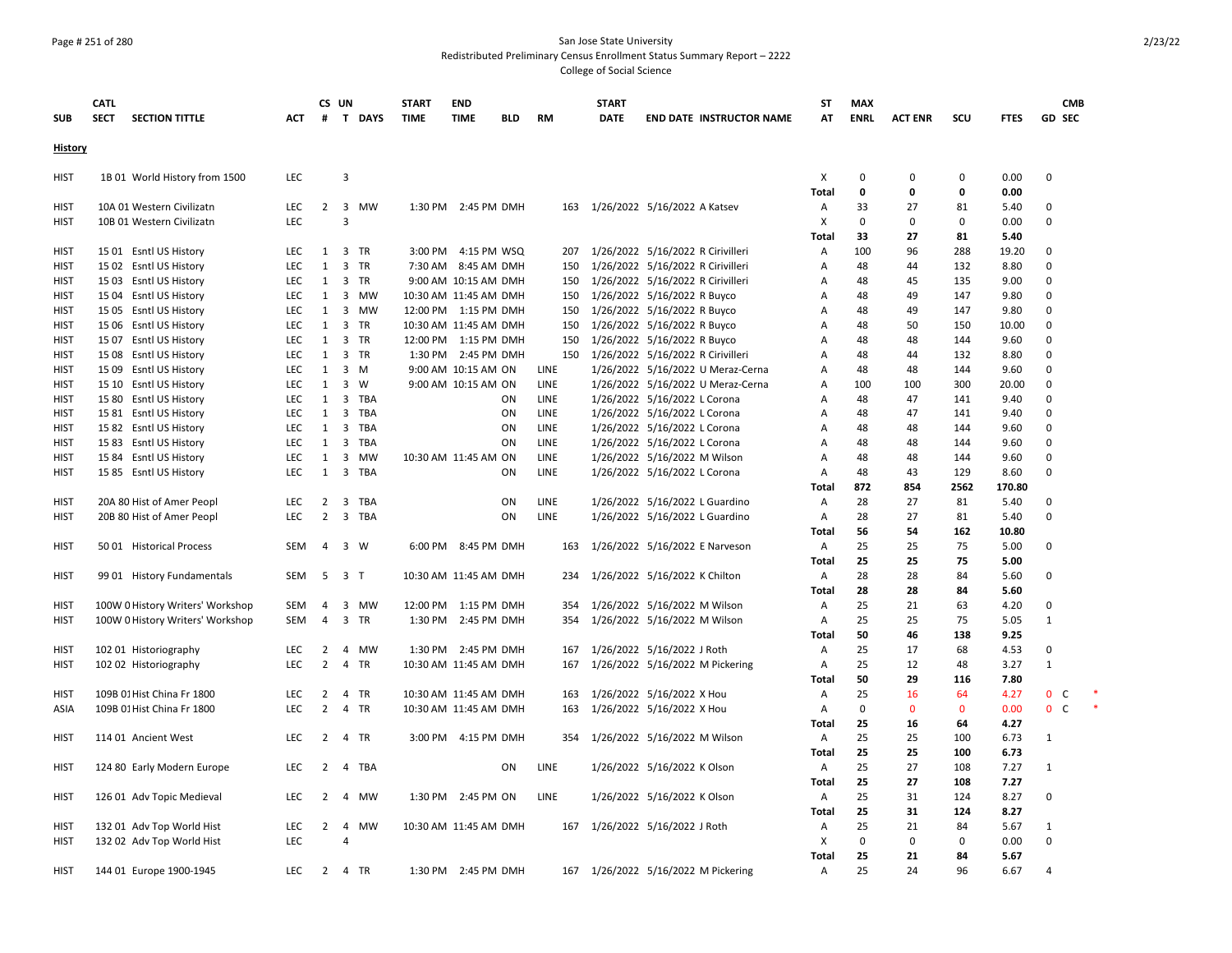### Page # 252 of 280 San Jose State University Redistributed Preliminary Census Enrollment Status Summary Report – 2222 College of Social Science

| 25<br>96<br>Total<br>24<br>6.67<br>25<br>3.73<br>$\overline{2}$<br>TR<br>12:00 PM 1:15 PM DMH<br>1/26/2022 5/16/2022 X Hou<br>56<br>0<br>146 01 Adv Topic Euro Hist<br><b>LEC</b><br>Α<br>14<br>HIST<br>4<br>163<br>25<br>56<br>3.73<br>Total<br>14<br><b>LEC</b><br>1/26/2022 5/16/2022 A Katsev<br>33<br>25<br>75<br>5.00<br>0<br><b>HIST</b><br>153 01 Hist Women Europe<br>2<br>3<br>MW<br>10:30 AM 11:45 AM DMH<br>$\overline{A}$<br>163<br>33<br>25<br>75<br>5.00<br>Total<br>33<br>18<br>54<br>0<br><b>HIST</b><br>155 01 20th Century World<br><b>LEC</b><br>2<br>9:00 AM 10:15 AM DMH<br>1/26/2022 5/16/2022 A Katsev<br>3.60<br>3<br>MW<br>163<br>A<br>LEC<br>$\overline{2}$<br>$\overline{3}$<br>3:00 PM 4:15 PM DMH<br>1/26/2022 5/16/2022 A Katsev<br>33<br>20<br>4.05<br><b>HIST</b><br>155 02 20th Century World<br><b>MW</b><br>163<br>A<br>60<br>1<br>38<br>Total<br>66<br>114<br>7.65<br>170S 8C Topics Am History<br><b>TBA</b><br><b>LINE</b><br>1/26/2022 5/16/2022 K Chilton<br>33<br>31<br>93<br>6.20<br>0<br><b>HIST</b><br><b>LEC</b><br>3<br>3<br>ON<br>A<br>3<br>33<br>0<br>LEC<br>3<br>TBA<br><b>LINE</b><br>1/26/2022 5/16/2022 K Chilton<br>34<br>102<br>6.80<br><b>HIST</b><br>170S 81 Topics Am History<br>ON<br>A<br>$\Omega$<br><b>LEC</b><br>$\overline{3}$<br><b>LINE</b><br>1/26/2022 5/16/2022 V Rodriguez II<br>33<br>36<br>108<br>7.20<br><b>HIST</b><br>170S 82 Topics Am History<br>$\overline{\mathbf{3}}$<br>TBA<br>ON<br>A<br>99<br>303<br>20.20<br>101<br>Total<br>176 01 Civil War & Recon<br>25<br>96<br>6.60<br>3<br><b>HIST</b><br><b>LEC</b><br>2<br><b>MW</b><br>12:00 PM 1:15 PM DMH<br>1/26/2022 5/16/2022 L Hilde<br>A<br>24<br>4<br>167<br>Total<br>25<br>24<br>96<br>6.60<br>$\overline{2}$<br>1/26/2022 5/16/2022 K Chilton<br>25<br>72<br>4.87<br><b>HIST</b><br>181 01 Adv Topics Am Hist<br><b>LEC</b><br>4 T<br>9:00 AM 10:15 AM HGH<br>Α<br>18<br>1<br>225<br>25<br>72<br>18<br>4.87<br>Total<br>210C 01 Collog 20th C Am<br><b>SEM</b><br>6:00 PM 8:45 PM DMH<br>1/26/2022 5/16/2022 A Garcia<br>$\overline{A}$<br>15<br>13<br>52<br>4.33<br>13<br><b>HIST</b><br>-5<br>4 T<br>167<br>15<br>13<br>52<br>4.33<br>Total<br>15<br>32<br>8<br>211 01 Adv Coll Mod Euro<br><b>SEM</b><br>6:00 PM<br>8:45 PM ON<br><b>LINE</b><br>1/26/2022 5/16/2022 M Pickering<br>8<br>2.67<br><b>HIST</b><br>-5<br>4 M<br>A<br>15<br>8<br>32<br>2.67<br>Total<br>8:45 PM ON<br><b>LINE</b><br>1/26/2022 5/16/2022 J Roth<br>9<br>36<br>3.00<br>9<br><b>HIST</b><br>230 01 Sem Anc Med Europe<br><b>SEM</b><br>-5<br>4 R<br>6:00 PM<br>Α<br>15<br>15<br>9<br>36<br>3.00<br>Total<br>15<br>8:45 PM DMH<br>1/26/2022 5/16/2022 G Gendzel<br>8<br>32<br>2.67<br>8<br><b>HIST</b><br>280 01 Recent Amer Hist<br><b>SEM</b><br>-5<br>4 W<br>6:00 PM<br>A<br>167<br>8<br>32<br>2.67<br>Total<br>15<br>0.08<br>1 TBA<br>LINE<br>1/26/2022 5/16/2022 L Hilde<br>10<br>$\mathbf{1}$<br>$\mathbf{1}$<br>$\mathbf{1}$<br><b>HIST</b><br>298 01 Spec Studies<br><b>SUP</b><br>25<br><b>ON</b><br>A<br>1<br>0.08<br>10<br>1<br>Total<br>0.33<br><b>HIST</b><br>299 01 Masters Thesis<br><b>SUP</b><br>25<br>TBA<br>ON<br>LINE<br>1/26/2022 5/16/2022 K Olson<br>A<br>10<br>1<br>4<br>1<br>4<br>0.33<br>Total<br>10<br>1<br>4<br>196 01 Israel Film & Soc.<br>1/26/2022 5/16/2022 A Balint<br>25<br>3<br>0.65<br><b>JWSS</b><br><b>LEC</b><br>2<br>3 <sub>T</sub><br>3:00 PM<br>5:45 PM ON<br>LINE<br>A<br>9<br>1<br>25<br>3<br>9<br>0.65<br>Total<br>SOCS<br>138 01 US Hist Teachers<br><b>LEC</b><br>$2^{\circ}$<br>3 <sub>1</sub><br>4:30 PM 7:15 PM ON<br><b>LINE</b><br>1/26/2022 5/16/2022 W Thowdis<br>35<br>35<br>105<br>7.00<br>0<br>A<br>105<br><b>Total</b><br>35<br>35<br>7.00<br>35<br>35<br>SOCS<br>139 01 World History for Teachers<br><b>LEC</b><br>3<br>3 <sub>1</sub><br>4:30 PM<br>7:15 PM DMH<br>1/26/2022 5/16/2022 J Narveson<br>105<br>7.00<br>0<br>163<br>A<br>139 02 World History for Teachers<br><b>LEC</b><br>$\overline{3}$<br>1/26/2022 5/16/2022 J Narveson<br>33<br>99<br>$\Omega$<br>SOCS<br>3 R<br>4:30 PM 7:15 PM DMH<br>35<br>6.60<br>163<br>Α<br>70<br>68<br>204<br>13.60<br>Total<br>184Y 01 Stdt Tchg II<br>6:30 PM ON<br><b>LINE</b><br>1/26/2022 5/16/2022 W Thowdis<br>30<br>15<br>60<br>4.93<br>SSED<br><b>SUP</b><br>25<br>4 R<br>4:30 PM<br>A<br>14<br>30<br>15<br>4.93<br>Total<br>60<br>184Z 01 Stdt Tchg III<br>$\Omega$<br>$\mathbf 0$<br>0<br>0.00<br>0<br>SSED<br><b>SUP</b><br>Х<br>4<br>184Z 02 Stdt Tchg III<br>25<br><b>SSED</b><br><b>SUP</b><br>TBA<br>ON<br><b>LINE</b><br>1/26/2022 5/16/2022 W Thowdis<br>16<br>15<br>60<br>4.93<br>14<br>$\overline{4}$<br>A<br>16<br>15<br>60<br>4.93<br>Total | <b>SUB</b> | <b>CATL</b><br><b>SECT</b> | <b>SECTION TITTLE</b> | ACT | CS UN<br># | T DAYS | <b>START</b><br>TIME | <b>END</b><br><b>TIME</b> | <b>BLD</b> | <b>RM</b> | <b>START</b><br><b>DATE</b> | <b>END DATE INSTRUCTOR NAME</b> | <b>ST</b><br>AT      | <b>MAX</b><br><b>ENRL</b> | <b>ACT ENR</b> | scu  | <b>FTES</b> | <b>GD SEC</b> | <b>CMB</b> |
|----------------------------------------------------------------------------------------------------------------------------------------------------------------------------------------------------------------------------------------------------------------------------------------------------------------------------------------------------------------------------------------------------------------------------------------------------------------------------------------------------------------------------------------------------------------------------------------------------------------------------------------------------------------------------------------------------------------------------------------------------------------------------------------------------------------------------------------------------------------------------------------------------------------------------------------------------------------------------------------------------------------------------------------------------------------------------------------------------------------------------------------------------------------------------------------------------------------------------------------------------------------------------------------------------------------------------------------------------------------------------------------------------------------------------------------------------------------------------------------------------------------------------------------------------------------------------------------------------------------------------------------------------------------------------------------------------------------------------------------------------------------------------------------------------------------------------------------------------------------------------------------------------------------------------------------------------------------------------------------------------------------------------------------------------------------------------------------------------------------------------------------------------------------------------------------------------------------------------------------------------------------------------------------------------------------------------------------------------------------------------------------------------------------------------------------------------------------------------------------------------------------------------------------------------------------------------------------------------------------------------------------------------------------------------------------------------------------------------------------------------------------------------------------------------------------------------------------------------------------------------------------------------------------------------------------------------------------------------------------------------------------------------------------------------------------------------------------------------------------------------------------------------------------------------------------------------------------------------------------------------------------------------------------------------------------------------------------------------------------------------------------------------------------------------------------------------------------------------------------------------------------------------------------------------------------------------------------------------------------------------------------------------------------------------------------------------------------------------------------------------------------------------------------------------------------------------------------------------------------------------------------------------------------------------------------------------------------------------------------------------------------------------------------------------------------------------------------------------------------------------------------------------------------------------------------------------------------------------------------------------------------------------------------------------------------------------------------------------------------------------------------------------------------------------------------------------------------------------------------------------------------------------------------------------------------------------------------------------------------------------------------------------------------------------------------------|------------|----------------------------|-----------------------|-----|------------|--------|----------------------|---------------------------|------------|-----------|-----------------------------|---------------------------------|----------------------|---------------------------|----------------|------|-------------|---------------|------------|
|                                                                                                                                                                                                                                                                                                                                                                                                                                                                                                                                                                                                                                                                                                                                                                                                                                                                                                                                                                                                                                                                                                                                                                                                                                                                                                                                                                                                                                                                                                                                                                                                                                                                                                                                                                                                                                                                                                                                                                                                                                                                                                                                                                                                                                                                                                                                                                                                                                                                                                                                                                                                                                                                                                                                                                                                                                                                                                                                                                                                                                                                                                                                                                                                                                                                                                                                                                                                                                                                                                                                                                                                                                                                                                                                                                                                                                                                                                                                                                                                                                                                                                                                                                                                                                                                                                                                                                                                                                                                                                                                                                                                                                                                                              |            |                            |                       |     |            |        |                      |                           |            |           |                             |                                 |                      |                           |                |      |             |               |            |
|                                                                                                                                                                                                                                                                                                                                                                                                                                                                                                                                                                                                                                                                                                                                                                                                                                                                                                                                                                                                                                                                                                                                                                                                                                                                                                                                                                                                                                                                                                                                                                                                                                                                                                                                                                                                                                                                                                                                                                                                                                                                                                                                                                                                                                                                                                                                                                                                                                                                                                                                                                                                                                                                                                                                                                                                                                                                                                                                                                                                                                                                                                                                                                                                                                                                                                                                                                                                                                                                                                                                                                                                                                                                                                                                                                                                                                                                                                                                                                                                                                                                                                                                                                                                                                                                                                                                                                                                                                                                                                                                                                                                                                                                                              |            |                            |                       |     |            |        |                      |                           |            |           |                             |                                 |                      |                           |                |      |             |               |            |
|                                                                                                                                                                                                                                                                                                                                                                                                                                                                                                                                                                                                                                                                                                                                                                                                                                                                                                                                                                                                                                                                                                                                                                                                                                                                                                                                                                                                                                                                                                                                                                                                                                                                                                                                                                                                                                                                                                                                                                                                                                                                                                                                                                                                                                                                                                                                                                                                                                                                                                                                                                                                                                                                                                                                                                                                                                                                                                                                                                                                                                                                                                                                                                                                                                                                                                                                                                                                                                                                                                                                                                                                                                                                                                                                                                                                                                                                                                                                                                                                                                                                                                                                                                                                                                                                                                                                                                                                                                                                                                                                                                                                                                                                                              |            |                            |                       |     |            |        |                      |                           |            |           |                             |                                 |                      |                           |                |      |             |               |            |
|                                                                                                                                                                                                                                                                                                                                                                                                                                                                                                                                                                                                                                                                                                                                                                                                                                                                                                                                                                                                                                                                                                                                                                                                                                                                                                                                                                                                                                                                                                                                                                                                                                                                                                                                                                                                                                                                                                                                                                                                                                                                                                                                                                                                                                                                                                                                                                                                                                                                                                                                                                                                                                                                                                                                                                                                                                                                                                                                                                                                                                                                                                                                                                                                                                                                                                                                                                                                                                                                                                                                                                                                                                                                                                                                                                                                                                                                                                                                                                                                                                                                                                                                                                                                                                                                                                                                                                                                                                                                                                                                                                                                                                                                                              |            |                            |                       |     |            |        |                      |                           |            |           |                             |                                 |                      |                           |                |      |             |               |            |
|                                                                                                                                                                                                                                                                                                                                                                                                                                                                                                                                                                                                                                                                                                                                                                                                                                                                                                                                                                                                                                                                                                                                                                                                                                                                                                                                                                                                                                                                                                                                                                                                                                                                                                                                                                                                                                                                                                                                                                                                                                                                                                                                                                                                                                                                                                                                                                                                                                                                                                                                                                                                                                                                                                                                                                                                                                                                                                                                                                                                                                                                                                                                                                                                                                                                                                                                                                                                                                                                                                                                                                                                                                                                                                                                                                                                                                                                                                                                                                                                                                                                                                                                                                                                                                                                                                                                                                                                                                                                                                                                                                                                                                                                                              |            |                            |                       |     |            |        |                      |                           |            |           |                             |                                 |                      |                           |                |      |             |               |            |
|                                                                                                                                                                                                                                                                                                                                                                                                                                                                                                                                                                                                                                                                                                                                                                                                                                                                                                                                                                                                                                                                                                                                                                                                                                                                                                                                                                                                                                                                                                                                                                                                                                                                                                                                                                                                                                                                                                                                                                                                                                                                                                                                                                                                                                                                                                                                                                                                                                                                                                                                                                                                                                                                                                                                                                                                                                                                                                                                                                                                                                                                                                                                                                                                                                                                                                                                                                                                                                                                                                                                                                                                                                                                                                                                                                                                                                                                                                                                                                                                                                                                                                                                                                                                                                                                                                                                                                                                                                                                                                                                                                                                                                                                                              |            |                            |                       |     |            |        |                      |                           |            |           |                             |                                 |                      |                           |                |      |             |               |            |
|                                                                                                                                                                                                                                                                                                                                                                                                                                                                                                                                                                                                                                                                                                                                                                                                                                                                                                                                                                                                                                                                                                                                                                                                                                                                                                                                                                                                                                                                                                                                                                                                                                                                                                                                                                                                                                                                                                                                                                                                                                                                                                                                                                                                                                                                                                                                                                                                                                                                                                                                                                                                                                                                                                                                                                                                                                                                                                                                                                                                                                                                                                                                                                                                                                                                                                                                                                                                                                                                                                                                                                                                                                                                                                                                                                                                                                                                                                                                                                                                                                                                                                                                                                                                                                                                                                                                                                                                                                                                                                                                                                                                                                                                                              |            |                            |                       |     |            |        |                      |                           |            |           |                             |                                 |                      |                           |                |      |             |               |            |
|                                                                                                                                                                                                                                                                                                                                                                                                                                                                                                                                                                                                                                                                                                                                                                                                                                                                                                                                                                                                                                                                                                                                                                                                                                                                                                                                                                                                                                                                                                                                                                                                                                                                                                                                                                                                                                                                                                                                                                                                                                                                                                                                                                                                                                                                                                                                                                                                                                                                                                                                                                                                                                                                                                                                                                                                                                                                                                                                                                                                                                                                                                                                                                                                                                                                                                                                                                                                                                                                                                                                                                                                                                                                                                                                                                                                                                                                                                                                                                                                                                                                                                                                                                                                                                                                                                                                                                                                                                                                                                                                                                                                                                                                                              |            |                            |                       |     |            |        |                      |                           |            |           |                             |                                 |                      |                           |                |      |             |               |            |
|                                                                                                                                                                                                                                                                                                                                                                                                                                                                                                                                                                                                                                                                                                                                                                                                                                                                                                                                                                                                                                                                                                                                                                                                                                                                                                                                                                                                                                                                                                                                                                                                                                                                                                                                                                                                                                                                                                                                                                                                                                                                                                                                                                                                                                                                                                                                                                                                                                                                                                                                                                                                                                                                                                                                                                                                                                                                                                                                                                                                                                                                                                                                                                                                                                                                                                                                                                                                                                                                                                                                                                                                                                                                                                                                                                                                                                                                                                                                                                                                                                                                                                                                                                                                                                                                                                                                                                                                                                                                                                                                                                                                                                                                                              |            |                            |                       |     |            |        |                      |                           |            |           |                             |                                 |                      |                           |                |      |             |               |            |
|                                                                                                                                                                                                                                                                                                                                                                                                                                                                                                                                                                                                                                                                                                                                                                                                                                                                                                                                                                                                                                                                                                                                                                                                                                                                                                                                                                                                                                                                                                                                                                                                                                                                                                                                                                                                                                                                                                                                                                                                                                                                                                                                                                                                                                                                                                                                                                                                                                                                                                                                                                                                                                                                                                                                                                                                                                                                                                                                                                                                                                                                                                                                                                                                                                                                                                                                                                                                                                                                                                                                                                                                                                                                                                                                                                                                                                                                                                                                                                                                                                                                                                                                                                                                                                                                                                                                                                                                                                                                                                                                                                                                                                                                                              |            |                            |                       |     |            |        |                      |                           |            |           |                             |                                 |                      |                           |                |      |             |               |            |
|                                                                                                                                                                                                                                                                                                                                                                                                                                                                                                                                                                                                                                                                                                                                                                                                                                                                                                                                                                                                                                                                                                                                                                                                                                                                                                                                                                                                                                                                                                                                                                                                                                                                                                                                                                                                                                                                                                                                                                                                                                                                                                                                                                                                                                                                                                                                                                                                                                                                                                                                                                                                                                                                                                                                                                                                                                                                                                                                                                                                                                                                                                                                                                                                                                                                                                                                                                                                                                                                                                                                                                                                                                                                                                                                                                                                                                                                                                                                                                                                                                                                                                                                                                                                                                                                                                                                                                                                                                                                                                                                                                                                                                                                                              |            |                            |                       |     |            |        |                      |                           |            |           |                             |                                 |                      |                           |                |      |             |               |            |
|                                                                                                                                                                                                                                                                                                                                                                                                                                                                                                                                                                                                                                                                                                                                                                                                                                                                                                                                                                                                                                                                                                                                                                                                                                                                                                                                                                                                                                                                                                                                                                                                                                                                                                                                                                                                                                                                                                                                                                                                                                                                                                                                                                                                                                                                                                                                                                                                                                                                                                                                                                                                                                                                                                                                                                                                                                                                                                                                                                                                                                                                                                                                                                                                                                                                                                                                                                                                                                                                                                                                                                                                                                                                                                                                                                                                                                                                                                                                                                                                                                                                                                                                                                                                                                                                                                                                                                                                                                                                                                                                                                                                                                                                                              |            |                            |                       |     |            |        |                      |                           |            |           |                             |                                 |                      |                           |                |      |             |               |            |
|                                                                                                                                                                                                                                                                                                                                                                                                                                                                                                                                                                                                                                                                                                                                                                                                                                                                                                                                                                                                                                                                                                                                                                                                                                                                                                                                                                                                                                                                                                                                                                                                                                                                                                                                                                                                                                                                                                                                                                                                                                                                                                                                                                                                                                                                                                                                                                                                                                                                                                                                                                                                                                                                                                                                                                                                                                                                                                                                                                                                                                                                                                                                                                                                                                                                                                                                                                                                                                                                                                                                                                                                                                                                                                                                                                                                                                                                                                                                                                                                                                                                                                                                                                                                                                                                                                                                                                                                                                                                                                                                                                                                                                                                                              |            |                            |                       |     |            |        |                      |                           |            |           |                             |                                 |                      |                           |                |      |             |               |            |
|                                                                                                                                                                                                                                                                                                                                                                                                                                                                                                                                                                                                                                                                                                                                                                                                                                                                                                                                                                                                                                                                                                                                                                                                                                                                                                                                                                                                                                                                                                                                                                                                                                                                                                                                                                                                                                                                                                                                                                                                                                                                                                                                                                                                                                                                                                                                                                                                                                                                                                                                                                                                                                                                                                                                                                                                                                                                                                                                                                                                                                                                                                                                                                                                                                                                                                                                                                                                                                                                                                                                                                                                                                                                                                                                                                                                                                                                                                                                                                                                                                                                                                                                                                                                                                                                                                                                                                                                                                                                                                                                                                                                                                                                                              |            |                            |                       |     |            |        |                      |                           |            |           |                             |                                 |                      |                           |                |      |             |               |            |
|                                                                                                                                                                                                                                                                                                                                                                                                                                                                                                                                                                                                                                                                                                                                                                                                                                                                                                                                                                                                                                                                                                                                                                                                                                                                                                                                                                                                                                                                                                                                                                                                                                                                                                                                                                                                                                                                                                                                                                                                                                                                                                                                                                                                                                                                                                                                                                                                                                                                                                                                                                                                                                                                                                                                                                                                                                                                                                                                                                                                                                                                                                                                                                                                                                                                                                                                                                                                                                                                                                                                                                                                                                                                                                                                                                                                                                                                                                                                                                                                                                                                                                                                                                                                                                                                                                                                                                                                                                                                                                                                                                                                                                                                                              |            |                            |                       |     |            |        |                      |                           |            |           |                             |                                 |                      |                           |                |      |             |               |            |
|                                                                                                                                                                                                                                                                                                                                                                                                                                                                                                                                                                                                                                                                                                                                                                                                                                                                                                                                                                                                                                                                                                                                                                                                                                                                                                                                                                                                                                                                                                                                                                                                                                                                                                                                                                                                                                                                                                                                                                                                                                                                                                                                                                                                                                                                                                                                                                                                                                                                                                                                                                                                                                                                                                                                                                                                                                                                                                                                                                                                                                                                                                                                                                                                                                                                                                                                                                                                                                                                                                                                                                                                                                                                                                                                                                                                                                                                                                                                                                                                                                                                                                                                                                                                                                                                                                                                                                                                                                                                                                                                                                                                                                                                                              |            |                            |                       |     |            |        |                      |                           |            |           |                             |                                 |                      |                           |                |      |             |               |            |
|                                                                                                                                                                                                                                                                                                                                                                                                                                                                                                                                                                                                                                                                                                                                                                                                                                                                                                                                                                                                                                                                                                                                                                                                                                                                                                                                                                                                                                                                                                                                                                                                                                                                                                                                                                                                                                                                                                                                                                                                                                                                                                                                                                                                                                                                                                                                                                                                                                                                                                                                                                                                                                                                                                                                                                                                                                                                                                                                                                                                                                                                                                                                                                                                                                                                                                                                                                                                                                                                                                                                                                                                                                                                                                                                                                                                                                                                                                                                                                                                                                                                                                                                                                                                                                                                                                                                                                                                                                                                                                                                                                                                                                                                                              |            |                            |                       |     |            |        |                      |                           |            |           |                             |                                 |                      |                           |                |      |             |               |            |
|                                                                                                                                                                                                                                                                                                                                                                                                                                                                                                                                                                                                                                                                                                                                                                                                                                                                                                                                                                                                                                                                                                                                                                                                                                                                                                                                                                                                                                                                                                                                                                                                                                                                                                                                                                                                                                                                                                                                                                                                                                                                                                                                                                                                                                                                                                                                                                                                                                                                                                                                                                                                                                                                                                                                                                                                                                                                                                                                                                                                                                                                                                                                                                                                                                                                                                                                                                                                                                                                                                                                                                                                                                                                                                                                                                                                                                                                                                                                                                                                                                                                                                                                                                                                                                                                                                                                                                                                                                                                                                                                                                                                                                                                                              |            |                            |                       |     |            |        |                      |                           |            |           |                             |                                 |                      |                           |                |      |             |               |            |
|                                                                                                                                                                                                                                                                                                                                                                                                                                                                                                                                                                                                                                                                                                                                                                                                                                                                                                                                                                                                                                                                                                                                                                                                                                                                                                                                                                                                                                                                                                                                                                                                                                                                                                                                                                                                                                                                                                                                                                                                                                                                                                                                                                                                                                                                                                                                                                                                                                                                                                                                                                                                                                                                                                                                                                                                                                                                                                                                                                                                                                                                                                                                                                                                                                                                                                                                                                                                                                                                                                                                                                                                                                                                                                                                                                                                                                                                                                                                                                                                                                                                                                                                                                                                                                                                                                                                                                                                                                                                                                                                                                                                                                                                                              |            |                            |                       |     |            |        |                      |                           |            |           |                             |                                 |                      |                           |                |      |             |               |            |
|                                                                                                                                                                                                                                                                                                                                                                                                                                                                                                                                                                                                                                                                                                                                                                                                                                                                                                                                                                                                                                                                                                                                                                                                                                                                                                                                                                                                                                                                                                                                                                                                                                                                                                                                                                                                                                                                                                                                                                                                                                                                                                                                                                                                                                                                                                                                                                                                                                                                                                                                                                                                                                                                                                                                                                                                                                                                                                                                                                                                                                                                                                                                                                                                                                                                                                                                                                                                                                                                                                                                                                                                                                                                                                                                                                                                                                                                                                                                                                                                                                                                                                                                                                                                                                                                                                                                                                                                                                                                                                                                                                                                                                                                                              |            |                            |                       |     |            |        |                      |                           |            |           |                             |                                 |                      |                           |                |      |             |               |            |
|                                                                                                                                                                                                                                                                                                                                                                                                                                                                                                                                                                                                                                                                                                                                                                                                                                                                                                                                                                                                                                                                                                                                                                                                                                                                                                                                                                                                                                                                                                                                                                                                                                                                                                                                                                                                                                                                                                                                                                                                                                                                                                                                                                                                                                                                                                                                                                                                                                                                                                                                                                                                                                                                                                                                                                                                                                                                                                                                                                                                                                                                                                                                                                                                                                                                                                                                                                                                                                                                                                                                                                                                                                                                                                                                                                                                                                                                                                                                                                                                                                                                                                                                                                                                                                                                                                                                                                                                                                                                                                                                                                                                                                                                                              |            |                            |                       |     |            |        |                      |                           |            |           |                             |                                 |                      |                           |                |      |             |               |            |
|                                                                                                                                                                                                                                                                                                                                                                                                                                                                                                                                                                                                                                                                                                                                                                                                                                                                                                                                                                                                                                                                                                                                                                                                                                                                                                                                                                                                                                                                                                                                                                                                                                                                                                                                                                                                                                                                                                                                                                                                                                                                                                                                                                                                                                                                                                                                                                                                                                                                                                                                                                                                                                                                                                                                                                                                                                                                                                                                                                                                                                                                                                                                                                                                                                                                                                                                                                                                                                                                                                                                                                                                                                                                                                                                                                                                                                                                                                                                                                                                                                                                                                                                                                                                                                                                                                                                                                                                                                                                                                                                                                                                                                                                                              |            |                            |                       |     |            |        |                      |                           |            |           |                             |                                 |                      |                           |                |      |             |               |            |
|                                                                                                                                                                                                                                                                                                                                                                                                                                                                                                                                                                                                                                                                                                                                                                                                                                                                                                                                                                                                                                                                                                                                                                                                                                                                                                                                                                                                                                                                                                                                                                                                                                                                                                                                                                                                                                                                                                                                                                                                                                                                                                                                                                                                                                                                                                                                                                                                                                                                                                                                                                                                                                                                                                                                                                                                                                                                                                                                                                                                                                                                                                                                                                                                                                                                                                                                                                                                                                                                                                                                                                                                                                                                                                                                                                                                                                                                                                                                                                                                                                                                                                                                                                                                                                                                                                                                                                                                                                                                                                                                                                                                                                                                                              |            |                            |                       |     |            |        |                      |                           |            |           |                             |                                 |                      |                           |                |      |             |               |            |
|                                                                                                                                                                                                                                                                                                                                                                                                                                                                                                                                                                                                                                                                                                                                                                                                                                                                                                                                                                                                                                                                                                                                                                                                                                                                                                                                                                                                                                                                                                                                                                                                                                                                                                                                                                                                                                                                                                                                                                                                                                                                                                                                                                                                                                                                                                                                                                                                                                                                                                                                                                                                                                                                                                                                                                                                                                                                                                                                                                                                                                                                                                                                                                                                                                                                                                                                                                                                                                                                                                                                                                                                                                                                                                                                                                                                                                                                                                                                                                                                                                                                                                                                                                                                                                                                                                                                                                                                                                                                                                                                                                                                                                                                                              |            |                            |                       |     |            |        |                      |                           |            |           |                             |                                 |                      |                           |                |      |             |               |            |
|                                                                                                                                                                                                                                                                                                                                                                                                                                                                                                                                                                                                                                                                                                                                                                                                                                                                                                                                                                                                                                                                                                                                                                                                                                                                                                                                                                                                                                                                                                                                                                                                                                                                                                                                                                                                                                                                                                                                                                                                                                                                                                                                                                                                                                                                                                                                                                                                                                                                                                                                                                                                                                                                                                                                                                                                                                                                                                                                                                                                                                                                                                                                                                                                                                                                                                                                                                                                                                                                                                                                                                                                                                                                                                                                                                                                                                                                                                                                                                                                                                                                                                                                                                                                                                                                                                                                                                                                                                                                                                                                                                                                                                                                                              |            |                            |                       |     |            |        |                      |                           |            |           |                             |                                 |                      |                           |                |      |             |               |            |
|                                                                                                                                                                                                                                                                                                                                                                                                                                                                                                                                                                                                                                                                                                                                                                                                                                                                                                                                                                                                                                                                                                                                                                                                                                                                                                                                                                                                                                                                                                                                                                                                                                                                                                                                                                                                                                                                                                                                                                                                                                                                                                                                                                                                                                                                                                                                                                                                                                                                                                                                                                                                                                                                                                                                                                                                                                                                                                                                                                                                                                                                                                                                                                                                                                                                                                                                                                                                                                                                                                                                                                                                                                                                                                                                                                                                                                                                                                                                                                                                                                                                                                                                                                                                                                                                                                                                                                                                                                                                                                                                                                                                                                                                                              |            |                            |                       |     |            |        |                      |                           |            |           |                             |                                 |                      |                           |                |      |             |               |            |
|                                                                                                                                                                                                                                                                                                                                                                                                                                                                                                                                                                                                                                                                                                                                                                                                                                                                                                                                                                                                                                                                                                                                                                                                                                                                                                                                                                                                                                                                                                                                                                                                                                                                                                                                                                                                                                                                                                                                                                                                                                                                                                                                                                                                                                                                                                                                                                                                                                                                                                                                                                                                                                                                                                                                                                                                                                                                                                                                                                                                                                                                                                                                                                                                                                                                                                                                                                                                                                                                                                                                                                                                                                                                                                                                                                                                                                                                                                                                                                                                                                                                                                                                                                                                                                                                                                                                                                                                                                                                                                                                                                                                                                                                                              |            |                            |                       |     |            |        |                      |                           |            |           |                             |                                 |                      |                           |                |      |             |               |            |
|                                                                                                                                                                                                                                                                                                                                                                                                                                                                                                                                                                                                                                                                                                                                                                                                                                                                                                                                                                                                                                                                                                                                                                                                                                                                                                                                                                                                                                                                                                                                                                                                                                                                                                                                                                                                                                                                                                                                                                                                                                                                                                                                                                                                                                                                                                                                                                                                                                                                                                                                                                                                                                                                                                                                                                                                                                                                                                                                                                                                                                                                                                                                                                                                                                                                                                                                                                                                                                                                                                                                                                                                                                                                                                                                                                                                                                                                                                                                                                                                                                                                                                                                                                                                                                                                                                                                                                                                                                                                                                                                                                                                                                                                                              |            |                            |                       |     |            |        |                      |                           |            |           |                             |                                 |                      |                           |                |      |             |               |            |
|                                                                                                                                                                                                                                                                                                                                                                                                                                                                                                                                                                                                                                                                                                                                                                                                                                                                                                                                                                                                                                                                                                                                                                                                                                                                                                                                                                                                                                                                                                                                                                                                                                                                                                                                                                                                                                                                                                                                                                                                                                                                                                                                                                                                                                                                                                                                                                                                                                                                                                                                                                                                                                                                                                                                                                                                                                                                                                                                                                                                                                                                                                                                                                                                                                                                                                                                                                                                                                                                                                                                                                                                                                                                                                                                                                                                                                                                                                                                                                                                                                                                                                                                                                                                                                                                                                                                                                                                                                                                                                                                                                                                                                                                                              |            |                            |                       |     |            |        |                      |                           |            |           |                             |                                 |                      |                           |                |      |             |               |            |
|                                                                                                                                                                                                                                                                                                                                                                                                                                                                                                                                                                                                                                                                                                                                                                                                                                                                                                                                                                                                                                                                                                                                                                                                                                                                                                                                                                                                                                                                                                                                                                                                                                                                                                                                                                                                                                                                                                                                                                                                                                                                                                                                                                                                                                                                                                                                                                                                                                                                                                                                                                                                                                                                                                                                                                                                                                                                                                                                                                                                                                                                                                                                                                                                                                                                                                                                                                                                                                                                                                                                                                                                                                                                                                                                                                                                                                                                                                                                                                                                                                                                                                                                                                                                                                                                                                                                                                                                                                                                                                                                                                                                                                                                                              |            |                            |                       |     |            |        |                      |                           |            |           |                             |                                 |                      |                           |                |      |             |               |            |
|                                                                                                                                                                                                                                                                                                                                                                                                                                                                                                                                                                                                                                                                                                                                                                                                                                                                                                                                                                                                                                                                                                                                                                                                                                                                                                                                                                                                                                                                                                                                                                                                                                                                                                                                                                                                                                                                                                                                                                                                                                                                                                                                                                                                                                                                                                                                                                                                                                                                                                                                                                                                                                                                                                                                                                                                                                                                                                                                                                                                                                                                                                                                                                                                                                                                                                                                                                                                                                                                                                                                                                                                                                                                                                                                                                                                                                                                                                                                                                                                                                                                                                                                                                                                                                                                                                                                                                                                                                                                                                                                                                                                                                                                                              |            |                            |                       |     |            |        |                      |                           |            |           |                             |                                 |                      |                           |                |      |             |               |            |
|                                                                                                                                                                                                                                                                                                                                                                                                                                                                                                                                                                                                                                                                                                                                                                                                                                                                                                                                                                                                                                                                                                                                                                                                                                                                                                                                                                                                                                                                                                                                                                                                                                                                                                                                                                                                                                                                                                                                                                                                                                                                                                                                                                                                                                                                                                                                                                                                                                                                                                                                                                                                                                                                                                                                                                                                                                                                                                                                                                                                                                                                                                                                                                                                                                                                                                                                                                                                                                                                                                                                                                                                                                                                                                                                                                                                                                                                                                                                                                                                                                                                                                                                                                                                                                                                                                                                                                                                                                                                                                                                                                                                                                                                                              |            |                            |                       |     |            |        |                      |                           |            |           |                             |                                 |                      |                           |                |      |             |               |            |
|                                                                                                                                                                                                                                                                                                                                                                                                                                                                                                                                                                                                                                                                                                                                                                                                                                                                                                                                                                                                                                                                                                                                                                                                                                                                                                                                                                                                                                                                                                                                                                                                                                                                                                                                                                                                                                                                                                                                                                                                                                                                                                                                                                                                                                                                                                                                                                                                                                                                                                                                                                                                                                                                                                                                                                                                                                                                                                                                                                                                                                                                                                                                                                                                                                                                                                                                                                                                                                                                                                                                                                                                                                                                                                                                                                                                                                                                                                                                                                                                                                                                                                                                                                                                                                                                                                                                                                                                                                                                                                                                                                                                                                                                                              |            |                            |                       |     |            |        |                      |                           |            |           |                             |                                 |                      |                           |                |      |             |               |            |
|                                                                                                                                                                                                                                                                                                                                                                                                                                                                                                                                                                                                                                                                                                                                                                                                                                                                                                                                                                                                                                                                                                                                                                                                                                                                                                                                                                                                                                                                                                                                                                                                                                                                                                                                                                                                                                                                                                                                                                                                                                                                                                                                                                                                                                                                                                                                                                                                                                                                                                                                                                                                                                                                                                                                                                                                                                                                                                                                                                                                                                                                                                                                                                                                                                                                                                                                                                                                                                                                                                                                                                                                                                                                                                                                                                                                                                                                                                                                                                                                                                                                                                                                                                                                                                                                                                                                                                                                                                                                                                                                                                                                                                                                                              |            |                            |                       |     |            |        |                      |                           |            |           |                             |                                 |                      |                           |                |      |             |               |            |
|                                                                                                                                                                                                                                                                                                                                                                                                                                                                                                                                                                                                                                                                                                                                                                                                                                                                                                                                                                                                                                                                                                                                                                                                                                                                                                                                                                                                                                                                                                                                                                                                                                                                                                                                                                                                                                                                                                                                                                                                                                                                                                                                                                                                                                                                                                                                                                                                                                                                                                                                                                                                                                                                                                                                                                                                                                                                                                                                                                                                                                                                                                                                                                                                                                                                                                                                                                                                                                                                                                                                                                                                                                                                                                                                                                                                                                                                                                                                                                                                                                                                                                                                                                                                                                                                                                                                                                                                                                                                                                                                                                                                                                                                                              |            |                            |                       |     |            |        |                      |                           |            |           |                             |                                 |                      |                           |                |      |             |               |            |
|                                                                                                                                                                                                                                                                                                                                                                                                                                                                                                                                                                                                                                                                                                                                                                                                                                                                                                                                                                                                                                                                                                                                                                                                                                                                                                                                                                                                                                                                                                                                                                                                                                                                                                                                                                                                                                                                                                                                                                                                                                                                                                                                                                                                                                                                                                                                                                                                                                                                                                                                                                                                                                                                                                                                                                                                                                                                                                                                                                                                                                                                                                                                                                                                                                                                                                                                                                                                                                                                                                                                                                                                                                                                                                                                                                                                                                                                                                                                                                                                                                                                                                                                                                                                                                                                                                                                                                                                                                                                                                                                                                                                                                                                                              |            |                            |                       |     |            |        |                      |                           |            |           |                             |                                 |                      |                           |                |      |             |               |            |
|                                                                                                                                                                                                                                                                                                                                                                                                                                                                                                                                                                                                                                                                                                                                                                                                                                                                                                                                                                                                                                                                                                                                                                                                                                                                                                                                                                                                                                                                                                                                                                                                                                                                                                                                                                                                                                                                                                                                                                                                                                                                                                                                                                                                                                                                                                                                                                                                                                                                                                                                                                                                                                                                                                                                                                                                                                                                                                                                                                                                                                                                                                                                                                                                                                                                                                                                                                                                                                                                                                                                                                                                                                                                                                                                                                                                                                                                                                                                                                                                                                                                                                                                                                                                                                                                                                                                                                                                                                                                                                                                                                                                                                                                                              |            |                            |                       |     |            |        |                      |                           |            |           |                             |                                 |                      |                           |                |      |             |               |            |
|                                                                                                                                                                                                                                                                                                                                                                                                                                                                                                                                                                                                                                                                                                                                                                                                                                                                                                                                                                                                                                                                                                                                                                                                                                                                                                                                                                                                                                                                                                                                                                                                                                                                                                                                                                                                                                                                                                                                                                                                                                                                                                                                                                                                                                                                                                                                                                                                                                                                                                                                                                                                                                                                                                                                                                                                                                                                                                                                                                                                                                                                                                                                                                                                                                                                                                                                                                                                                                                                                                                                                                                                                                                                                                                                                                                                                                                                                                                                                                                                                                                                                                                                                                                                                                                                                                                                                                                                                                                                                                                                                                                                                                                                                              |            |                            |                       |     |            |        |                      |                           |            |           |                             |                                 |                      |                           |                |      |             |               |            |
|                                                                                                                                                                                                                                                                                                                                                                                                                                                                                                                                                                                                                                                                                                                                                                                                                                                                                                                                                                                                                                                                                                                                                                                                                                                                                                                                                                                                                                                                                                                                                                                                                                                                                                                                                                                                                                                                                                                                                                                                                                                                                                                                                                                                                                                                                                                                                                                                                                                                                                                                                                                                                                                                                                                                                                                                                                                                                                                                                                                                                                                                                                                                                                                                                                                                                                                                                                                                                                                                                                                                                                                                                                                                                                                                                                                                                                                                                                                                                                                                                                                                                                                                                                                                                                                                                                                                                                                                                                                                                                                                                                                                                                                                                              |            |                            |                       |     |            |        |                      |                           |            |           |                             |                                 | <b>History Total</b> | 1793                      | 1603           | 5105 | 345.77      |               |            |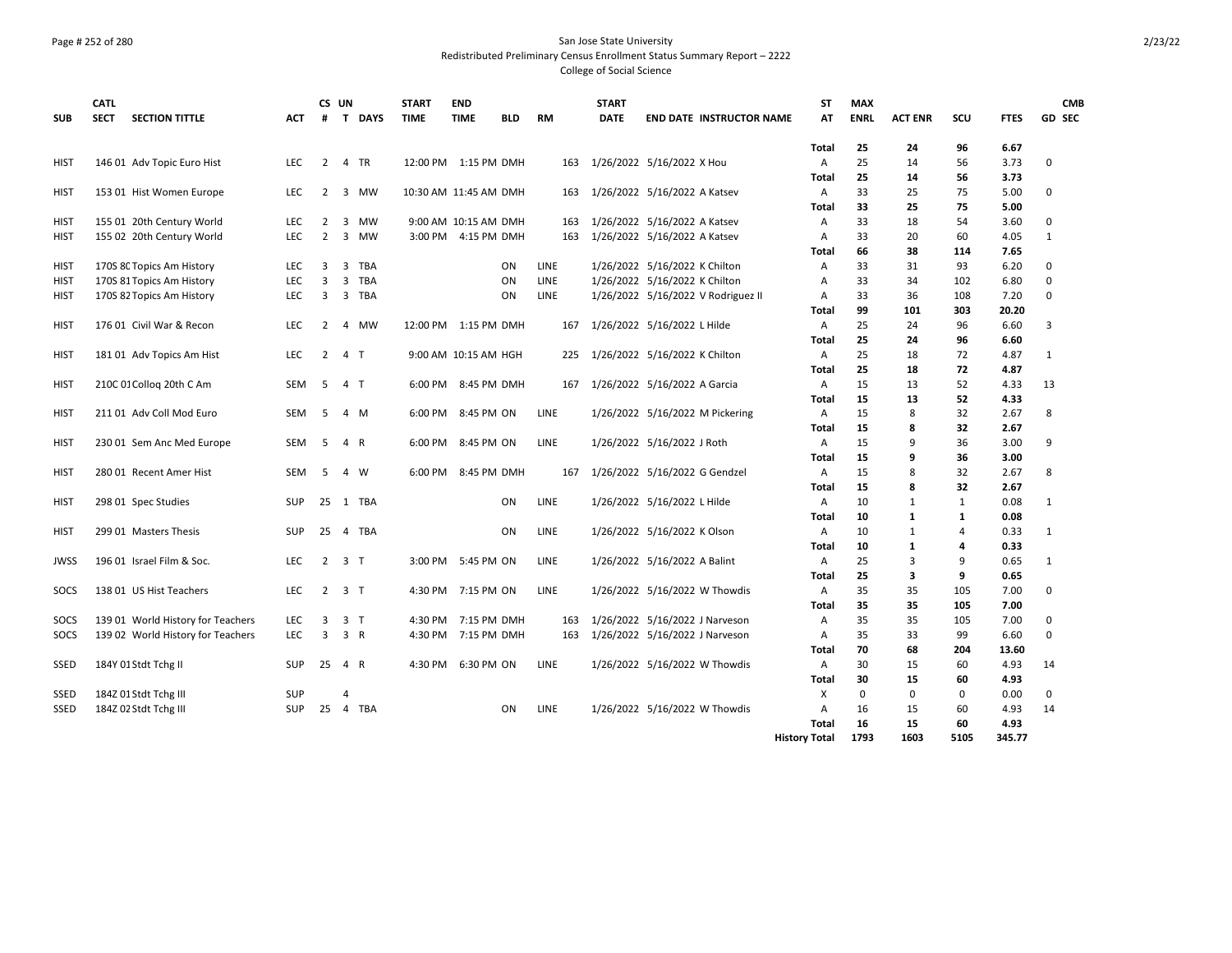### Page # 253 of 280 San Jose State University Redistributed Preliminary Census Enrollment Status Summary Report – 2222 College of Social Science

|            | <b>CATL</b>            |                                  |            | CS UN               |                     |             | <b>START</b> | <b>END</b>           |            |           | <b>START</b> |                                      | <b>ST</b>         | <b>MAX</b>  |                |             |              | <b>CMB</b>    |
|------------|------------------------|----------------------------------|------------|---------------------|---------------------|-------------|--------------|----------------------|------------|-----------|--------------|--------------------------------------|-------------------|-------------|----------------|-------------|--------------|---------------|
| <b>SUB</b> | <b>SECT</b>            | <b>SECTION TITTLE</b>            | ACT        | #                   |                     | T DAYS      | <b>TIME</b>  | <b>TIME</b>          | <b>BLD</b> | <b>RM</b> | <b>DATE</b>  | <b>END DATE INSTRUCTOR NAME</b>      | AT                | <b>ENRL</b> | <b>ACT ENR</b> | scu         | <b>FTES</b>  | <b>GD SEC</b> |
|            | <b>Justice Studies</b> |                                  |            |                     |                     |             |              |                      |            |           |              |                                      |                   |             |                |             |              |               |
| FS         |                        | 11 80 Survey For Sci             | LEC        | $\overline{2}$      |                     | 3 TBA       |              |                      | ON         | LINE      |              | 1/26/2022 5/16/2022 S Bolton         | Α                 | 45          | 36             | 108         | 7.20         | $\mathbf 0$   |
| FS         |                        | 1181 Survey For Sci              | LEC        | $\overline{2}$      | $\overline{3}$      | TBA         |              |                      | ON         | LINE      |              | 1/26/2022 5/16/2022 M Juno           | Α                 | 45          | 44             | 132         | 8.80         | 0             |
| FS         |                        | 1182 Survey For Sci              | LEC        | $\overline{2}$      |                     | 3 MW        |              | 3:00 PM 4:15 PM ON   |            | LINE      |              | 1/26/2022 5/16/2022 J Warren         | Α                 | 45          | 17             | 51          | 3.40         | 0             |
|            |                        |                                  |            |                     |                     |             |              |                      |            |           |              |                                      | Total             | 135         | 97             | 291         | 19.40        |               |
| FS         |                        | 130 02 Digital Forensic Analysis | LEC        | 2                   |                     | 3 M         |              | 2:00 PM 3:45 PM WSQ  |            | 113       |              | 1/26/2022 5/16/2022 T Arnold         | A                 | 28          | 6              | 12          | 1.20         | $\mathbf 0$   |
| FS         |                        | 130 12 Digital Forensic Analysis | <b>ACT</b> | 13                  |                     | $0 \quad W$ |              | 2:00 PM 3:45 PM WSQ  |            | 113       |              | 1/26/2022 5/16/2022 T Arnold         | Α                 | 28          | 6              | 6           | 0.00         | $\Omega$      |
|            |                        |                                  |            |                     |                     |             |              |                      |            |           |              |                                      | Total             | 56          | 12             | 18          | 1.20         |               |
| FS         |                        | 160 80 Spec Topics FS            | SEM        | 5                   |                     | 3 TBA       |              |                      | ON         | LINE      |              | 1/26/2022 5/16/2022 S Lee            | Α                 | 45          | 38             | 38          | 7.60         | 0             |
| FS         |                        | 160 82 Spec Topics FS            | <b>SEM</b> |                     | 3                   |             |              |                      |            |           |              |                                      | X                 | $\Omega$    | $\Omega$       | $\Omega$    | 0.00         | $\mathbf 0$   |
|            |                        |                                  |            |                     |                     |             |              |                      |            |           |              |                                      | <b>Total</b>      | 45          | 38             | 38          | 7.60         |               |
| FS         |                        | 161 01 Crime Scene Invest        | <b>LEC</b> | $\overline{2}$      |                     | 3 M         |              | 9:00 AM 11:00 AM HB  |            |           |              | 207 1/26/2022 5/16/2022 S Bolton     | Α                 | 28          | 27             | 54          | 5.40         | 0             |
| FS         |                        | 161 02 Crime Scene Invest        | LAB        | 16                  |                     | 0 W         |              | 9:00 AM 11:00 AM HB  |            | 207       |              | 1/26/2022 5/16/2022 S Bolton         | Α                 | 28          | 27             | 27          | 0.00         | $\mathbf 0$   |
| FS         |                        | 161 03 Crime Scene Invest        | LEC        | $\overline{2}$      |                     | 3 T         |              | 9:00 AM 11:00 AM ON  |            | LINE      |              | 1/26/2022 5/16/2022 M Juno           | Α                 | 28          | 24             | 48          | 4.80         | $\mathbf 0$   |
| FS         |                        | 161 04 Crime Scene Invest        | LAB        | 16                  | 0 R                 |             |              | 9:00 AM 11:00 AM HB  |            |           |              | 207 1/26/2022 5/16/2022 M Juno       | Α                 | 28          | 24             | 24          | 0.00         | 0             |
|            |                        |                                  |            |                     |                     |             |              |                      |            |           |              |                                      | Total             | 112         | 102            | 153         | 10.20        |               |
| FS         |                        | 162 01 FS Applications           | LEC        | $\overline{2}$      |                     | 3 T         |              | 2:30 PM 4:30 PM HB   |            |           |              | 207 1/26/2022 5/16/2022 E Kwong      | Α                 | 28          | 28             | 56          | 5.60         | 0             |
| FS         |                        | 162 06 FS Applications           | LEC        | $\overline{2}$      |                     | $3 \, M$    |              | 3:30 PM 5:30 PM HB   |            | 207       |              | 1/26/2022 5/16/2022 E Kwong          | Α                 | 24          | 24             | 48          | 4.80         | $\mathbf 0$   |
| FS         |                        | 162 11 FS Applications           | <b>ACT</b> | $\overline{7}$      |                     | 0 R         |              | 2:30 PM 4:30 PM HB   |            |           |              | 207 1/26/2022 5/16/2022 E Kwong      | Α                 | 28          | 28             | 28          | 0.00         | $\mathbf 0$   |
| FS         |                        | 162 16 FS Applications           | <b>ACT</b> | 7 <sup>7</sup>      |                     | $0 \quad W$ |              | 3:30 PM 5:30 PM HB   |            |           |              | 207 1/26/2022 5/16/2022 E Kwong      | Α                 | 24          | 24             | 24          | 0.00         | 0             |
|            |                        |                                  |            |                     |                     |             |              |                      |            |           |              |                                      | Total             | 104         | 104            | 156         | 10.40        |               |
| FS         |                        | 164 01 Crim Scene Ev Phot        | SEM        |                     | 3                   |             |              |                      |            |           |              |                                      | Х                 | 0           | 0              | $\Omega$    | 0.00         | 0             |
| FS         |                        | 164 11 Crim Scene Ev Phot        | <b>ACT</b> |                     | $\mathbf 0$         |             |              |                      |            |           |              |                                      | X                 | $\mathbf 0$ | 0              | $\Omega$    | 0.00         | 0             |
|            |                        |                                  |            |                     |                     |             |              |                      |            |           |              |                                      | Total             | $\mathbf 0$ | 0              | 0           | 0.00         |               |
| FS         |                        | 167 01 Forensic Mol Biol         | LEC        | 2                   |                     | 0 M         |              | 6:00 PM 9:40 PM HB   |            | 207       |              | 1/26/2022 5/16/2022 J Garrido        | Α                 | 24          | 24             | 96          | 0.00         | 0             |
| FS         |                        | 167 11 Forensic Mol Biol         | LAB        | 16                  | 5 T                 |             |              | 6:00 PM 8:00 PM HB   |            | 207       |              | 1/26/2022 5/16/2022 J Garrido        | A                 | 28          | 24             | 24          | 8.00         | $\mathbf 0$   |
|            |                        |                                  |            |                     |                     |             |              |                      |            |           |              |                                      | Total             | 52          | 48             | 120         | 8.00         |               |
| FS         |                        | 169 01 FS Senior Seminar         | SEM        | - 5                 |                     | 3 R         |              | 12:00 PM 2:30 PM HB  |            | 207       |              | 1/26/2022 5/16/2022 M Barash         | A                 | 24<br>24    | 21<br>21       | 63<br>63    | 4.20         | 0             |
|            |                        |                                  | LEC        | $2 \quad 3 \quad T$ |                     |             |              | 1:30 PM 4:15 PM ON   |            | LINE      |              | 1/26/2022 5/16/2022 M Juno           | <b>Total</b><br>Α | 45          | 44             | 132         | 4.20<br>8.80 | 0             |
| FS         |                        | 171 80 Forensic Crimnlogy        |            |                     |                     |             |              |                      |            |           |              |                                      | Total             | 45          | 44             | 132         | 8.80         |               |
| FS         |                        | 173 01 Death Investigation       | <b>LEC</b> |                     | $2 \quad 3 \quad R$ |             |              | 6:00 PM 8:30 PM HB   |            |           |              | 207 1/26/2022 5/16/2022 R Vega       | A                 | 24          | 17             | 51          | 3.45         | $\mathbf{1}$  |
|            |                        |                                  |            |                     |                     |             |              |                      |            |           |              |                                      | Total             | 24          | 17             | 51          | 3.45         |               |
| JS         |                        | 1001 Intro Just Stud             | LEC        | 1                   | $\overline{3}$      | MW          |              | 10:30 AM 11:45 AM MH |            |           |              | 520 1/26/2022 5/16/2022 G Woods      | Α                 | 45          | 12             | 36          | 2.40         | $\mathbf 0$   |
| JS         |                        | 1002 Intro Just Stud             | LEC        |                     | 3                   |             |              |                      |            |           |              |                                      | X                 | $\mathbf 0$ | 0              | $\mathbf 0$ | 0.00         | 0             |
|            |                        |                                  |            |                     |                     |             |              |                      |            |           |              |                                      | <b>Total</b>      | 45          | 12             | 36          | 2.40         |               |
| JS         |                        | 1201 Intro to Leg Studies        | LEC.       |                     | 3                   |             |              |                      |            |           |              |                                      | X                 | $\mathbf 0$ | 0              | $\Omega$    | 0.00         | $\Omega$      |
|            |                        |                                  |            |                     |                     |             |              |                      |            |           |              |                                      | Total             | $\mathbf 0$ | 0              | 0           | 0.00         |               |
| JS         |                        | 15 01 Intro Stat Justice         | LEC        | $\overline{2}$      | 3 F                 |             |              | 10:30 AM 1:15 PM MH  |            |           |              | 523 1/26/2022 5/16/2022 M Vallerga   | Α                 | 30          | 23             | 69          | 4.60         | 0             |
| JS         |                        | 15 02 Intro Stat Justice         | LEC        |                     | 3                   |             |              |                      |            |           |              |                                      | X                 | $\mathbf 0$ | 0              | $\Omega$    | 0.00         | $\mathbf 0$   |
|            |                        |                                  |            |                     |                     |             |              |                      |            |           |              |                                      | Total             | 30          | 23             | 69          | 4.60         |               |
| JS         |                        | 25 01 Intro HR & Justice         | LEC.       |                     |                     | 2 3 MW      |              | 1:30 PM 2:45 PM MH   |            |           |              | 520 1/26/2022 5/16/2022 N Birthelmer | A                 | 45          | 21             | 63          | 4.20         | $\Omega$      |
| JS         |                        | 25 02 Intro HR & Justice         | LEC        | $\overline{2}$      | $\overline{3}$      | <b>TR</b>   |              | 12:00 PM 1:15 PM DMH |            | 234       |              | 1/26/2022 5/16/2022 J Tolbert        | Α                 | 40          | 21             | 63          | 4.20         | $\Omega$      |
| JS         |                        | 25 80 Intro HR & Justice         | LEC        | $\overline{2}$      |                     | 3 TBA       |              |                      | ON         | LINE      |              | 1/26/2022 5/16/2022 R Abusaad        | Α                 | 40          | 39             | 117         | 7.80         | 0             |
|            |                        |                                  |            |                     |                     |             |              |                      |            |           |              |                                      | Total             | 125         | 81             | 243         | 16.20        |               |
| JS         |                        | 100W 0 Writing Workshop          | SEM        | 4                   |                     | 3 TR        |              | 12:00 PM 1:15 PM CL  |            | 117       |              | 1/26/2022 5/16/2022 J Randle         | Α                 | 27          | 21             | 63          | 4.20         | 0             |
| JS         |                        | 100W 0 Writing Workshop          | <b>SEM</b> | $\overline{4}$      |                     | 3 MW        |              | 6:00 PM 7:15 PM DMH  |            | 160       |              | 1/26/2022 5/16/2022 S Rivera         | A                 | 27          | 18             | 54          | 3.60         | $\mathbf 0$   |
| JS         |                        | 100W 0 Writing Workshop          | SEM        | $\overline{4}$      |                     | 3 MW        |              | 12:00 PM 1:15 PM MH  |            | 520       |              | 1/26/2022 5/16/2022 G Woods          | A                 | 27          | 16             | 48          | 3.20         | $\Omega$      |
| <b>JS</b>  |                        | 100W 0 Writing Workshop          | SEM        | $\overline{4}$      |                     | 3 TR        |              | 7:30 AM 8:45 AM MH   |            | 520       |              | 1/26/2022 5/16/2022 H Peterson       | A                 | 27          | 27             | 81          | 5.40         | $\Omega$      |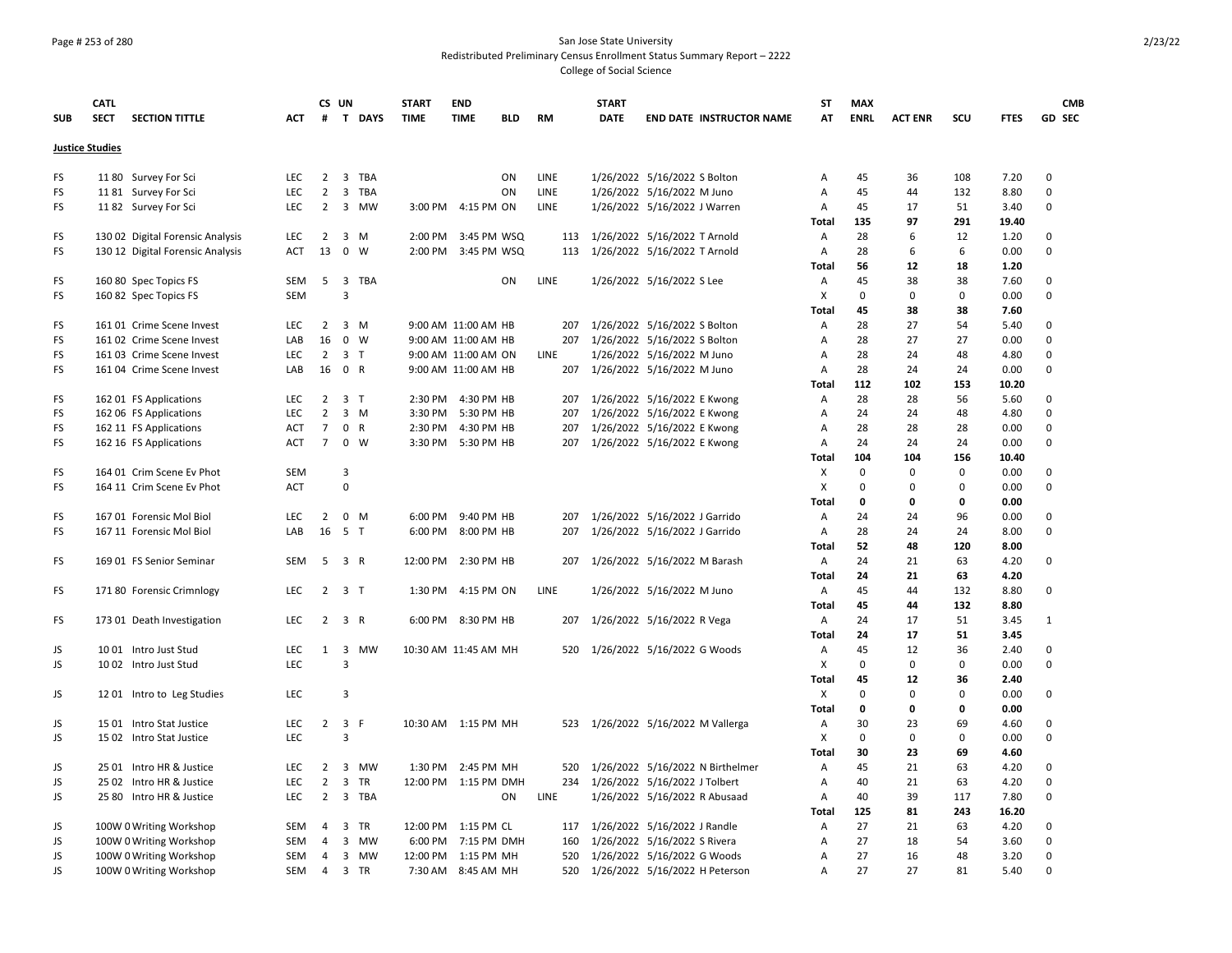### Page # 254 of 280 San Jose State University Redistributed Preliminary Census Enrollment Status Summary Report – 2222 College of Social Science

|            | <b>CATL</b>                          |            |                | CS UN                   |           | <b>START</b> | <b>END</b>           |             | <b>START</b> |                                     | <b>ST</b>      | <b>MAX</b>     |                |                |               | <b>CMB</b>    |
|------------|--------------------------------------|------------|----------------|-------------------------|-----------|--------------|----------------------|-------------|--------------|-------------------------------------|----------------|----------------|----------------|----------------|---------------|---------------|
| <b>SUB</b> | <b>SECT</b><br><b>SECTION TITTLE</b> | ACT        | #              |                         | T DAYS    | <b>TIME</b>  | <b>TIME</b><br>BLD   | RM          | <b>DATE</b>  | <b>END DATE INSTRUCTOR NAME</b>     | AT             | <b>ENRL</b>    | <b>ACT ENR</b> | SCU            | <b>FTES</b>   | <b>GD SEC</b> |
| JS         | 100W 8 Writing Workshop              | SEM        | $\overline{4}$ | $\overline{3}$          | <b>MW</b> |              | 10:30 AM 11:45 AM ON | LINE        |              | 1/26/2022 5/16/2022 M Lowell        | A              | 27             | 24             | 72             | 4.80          | $\Omega$      |
| JS         | 100W 8 Writing Workshop              | <b>SEM</b> | $\overline{4}$ | $\overline{3}$          | TBA       |              | ON                   | LINE        |              | 1/26/2022 5/16/2022 S Rivera        | Α              | 27             | 26             | 78             | 5.20          | $\Omega$      |
| JS.        | 100W 8 Writing Workshop              | <b>SEM</b> | $\overline{4}$ | $\overline{3}$          | TBA       |              | ON                   | LINE        |              | 1/26/2022 5/16/2022 K Lynch         | A              | 27             | 27             | 81             | 5.40          | $\mathbf 0$   |
|            |                                      |            |                |                         |           |              |                      |             |              |                                     | Total          | 189            | 159            | 477            | 31.80         |               |
| JS.        | 101 01 Critical Issues               | LEC        | $2^{\circ}$    | $\overline{\mathbf{3}}$ | <b>TR</b> |              | 4:30 PM 5:45 PM CL   |             |              | 204 1/26/2022 5/16/2022 K Lynch     | A              | 45             | 19             | 57             | 3.80          | $\Omega$      |
| JS         | 101 80 Critical Issues               | LEC        |                | 3                       |           |              |                      |             |              |                                     | X              | $\mathsf 0$    | 0              | $\mathsf 0$    | 0.00          | 0             |
| JS.        | 101 81 Critical Issues               | <b>LEC</b> | $\overline{2}$ |                         | 3 TBA     |              | ON                   | LINE        |              | 1/26/2022 5/16/2022 L Pedroni       | A              | 40             | 45             | 135            | 9.00          | $\mathbf 0$   |
|            |                                      |            |                |                         |           |              |                      |             |              |                                     | Total          | 85             | 64             | 192            | 12.80         |               |
| JS.        | 102 01 Police and Society            | LEC        | $2^{\circ}$    |                         | 3 R       |              | 5:30 PM 8:15 PM DMH  |             |              | 150 1/26/2022 5/16/2022 G Woods     | A              | 45             | 19             | 57             | 3.80          | 0             |
| JS         | 102 80 Police and Society            | <b>LEC</b> | $\overline{2}$ |                         | 3 TBA     |              | ON                   | LINE        |              | 1/26/2022 5/16/2022 D Sargent       | A              | 45             | 45             | 135            | 9.00          | $\mathbf 0$   |
|            |                                      |            |                |                         |           |              |                      |             |              |                                     | Total          | 90             | 64             | 192            | 12.80         |               |
| JS         | 103 01 Courts and Society            | LEC        | $\overline{2}$ |                         | 3 TR      | 3:00 PM      | 4:15 PM MH           |             |              | 520 1/26/2022 5/16/2022 H Peterson  | A              | 45             | 21             | 63             | 4.20          | $\mathbf 0$   |
| JS         | 103 02 Courts and Society            | <b>LEC</b> | $\overline{2}$ |                         | 3 TR      |              | 12:00 PM 1:15 PM DMH |             |              | 227 1/26/2022 5/16/2022 M Stevenson | A              | 45             | 16             | 48             | 3.20          | $\Omega$      |
| JS         | 103 80 Courts and Society            | LEC        |                |                         | 2 3 TBA   |              | ON                   | LINE        |              | 1/26/2022 5/16/2022 E Tejada        | Α              | 45             | 39             | 117            | 7.80          | 0             |
|            |                                      |            |                |                         |           |              |                      |             |              |                                     | Total          | 135            | 76             | 228            | 15.20         |               |
| JS         | 104 80 Penal Pol & Inst              | <b>LEC</b> | $\overline{2}$ |                         | 3 TBA     |              | ON                   | <b>LINE</b> |              | 1/26/2022 5/16/2022 D Kameda        | $\mathsf{A}$   | 45             | 37             | 111            | 7.40          | $\mathbf 0$   |
|            |                                      |            |                |                         |           |              |                      |             |              |                                     | Total          | 45             | 37             | 111            | 7.40          |               |
| JS         | 107 01 Justice Mgmt                  | LEC        |                |                         | 2 3 TR    |              | 3:00 PM 4:15 PM DMH  |             |              | 234 1/26/2022 5/16/2022 S Morewitz  | A              | 45             | 11             | 33             | 2.20          | $\mathbf 0$   |
|            |                                      |            |                |                         |           |              |                      |             |              |                                     | Total          | 45             | 11             | 33             | 2.20          |               |
| JS         | 114 01 Research Method JS            | <b>LEC</b> | $\overline{2}$ |                         | 3 TR      |              | 4:30 PM 5:45 PM MH   | 520         |              | 1/26/2022 5/16/2022 D Kameda        | A              | 30             | 24             | 72             | 4.80          | $\mathbf 0$   |
| JS.        | 114 02 Research Method JS            | <b>LEC</b> | $2^{\circ}$    |                         | 3 TR      |              | 10:30 AM 11:45 AM MH |             |              | 523 1/26/2022 5/16/2022 J Randle    | A              | 30             | 32             | 96             | 6.40          | $\Omega$      |
| <b>JS</b>  | 114 80 Research Method JS            | LEC        | $\overline{2}$ | $\overline{3}$          | TBA       |              | ON                   | LINE        |              | 1/26/2022 5/16/2022 Y Yuan          | А              | 30             | 29             | 87             | 5.80          | $\mathbf 0$   |
| JS         | 114 81 Research Method JS            | LEC        | $\overline{2}$ | $\overline{3}$          | TBA       |              | ON                   | LINE        |              | 1/26/2022 5/16/2022 S Ghatak        | А              | 30             | 30             | 90             | 6.00          | 0             |
| JS         | 114 82 Research Method JS            | <b>LEC</b> | $\overline{2}$ |                         | 3 TBA     |              | ON                   | LINE        |              | 1/26/2022 5/16/2022 D Kameda        | A              | 30             | 30             | 90             | 6.00          | $\mathbf 0$   |
|            |                                      |            |                |                         |           |              |                      |             |              |                                     | <b>Total</b>   | 150            | 145            | 435            | 29.00         |               |
| JS         | 117 03 QuaL Resrch Mds               | LEC        | $2^{\circ}$    | 3                       | 3 W       |              | 12:00 PM 2:45 PM DH  |             |              | 351 1/26/2022 5/16/2022 S Martinek  | Α              | 30<br>$\Omega$ | 29<br>$\Omega$ | 87<br>$\Omega$ | 5.80          | 0<br>$\Omega$ |
| JS         | 117 04 QuaL Resrch Mds               | LEC<br>LEC | $\overline{2}$ |                         | 3 TBA     |              | ON                   | LINE        |              |                                     | X<br>A         | 30             | 30             | 90             | 0.00<br>6.00  | $\mathbf 0$   |
| JS         | 117 80 QuaL Resrch Mds               | <b>LEC</b> | $\overline{2}$ |                         | 3 TBA     |              | ON                   | <b>LINE</b> |              | 1/26/2022 5/16/2022 J Halushka      | $\overline{A}$ | 30             | 28             | 84             |               | 0             |
| JS         | 117 81 QuaL Resrch Mds               |            |                |                         |           |              |                      |             |              | 1/26/2022 5/16/2022 A Martin        | <b>Total</b>   | 90             | 87             | 261            | 5.60<br>17.40 |               |
| JS         | 121 02 Media and Justice             | LEC        | $2^{\circ}$    |                         | 3 TR      |              | 3:00 PM 4:15 PM SH   |             |              | 435 1/26/2022 5/16/2022 G Zamora    | A              | 45             | 16             | 48             | 3.20          | 0             |
| JS         | 12103 Media and Justice              | <b>LEC</b> | $\overline{2}$ |                         | 3 TR      |              | 10:30 AM 11:45 AM SH | 434         |              | 1/26/2022 5/16/2022 K Lynch         | $\overline{A}$ | 45             | 17             | 51             | 3.40          | $\Omega$      |
|            |                                      |            |                |                         |           |              |                      |             |              |                                     | Total          | 90             | 33             | 99             | 6.60          |               |
| JS         | 123 01 Terrorism & Security          | LEC        | $2^{\circ}$    |                         | 3 TR      |              | 1:30 PM 2:45 PM DMH  |             |              | 234 1/26/2022 5/16/2022 S Morewitz  | A              | 45             | 42             | 126            | 8.40          | 0             |
|            |                                      |            |                |                         |           |              |                      |             |              |                                     | Total          | 45             | 42             | 126            | 8.40          |               |
| JS         | 127 01 Imm and Justice               | LEC        |                | 3                       |           |              |                      |             |              |                                     | X              | $\Omega$       | $\Omega$       | $\Omega$       | 0.00          | $\mathbf 0$   |
|            |                                      |            |                |                         |           |              |                      |             |              |                                     | Total          | $\mathbf{0}$   | 0              | $\mathbf{0}$   | 0.00          |               |
| JS.        | 128 01 Punishment, Cult and Society  | LEC        |                | $\overline{3}$          |           |              |                      |             |              |                                     | X              | $\mathbf 0$    | $\mathbf 0$    | $\mathbf 0$    | 0.00          | $\mathbf 0$   |
|            |                                      |            |                |                         |           |              |                      |             |              |                                     | Total          | $\mathbf 0$    | 0              | $\mathbf 0$    | 0.00          |               |
| JS         | 129 80 Intl Crime & Dev              | <b>LEC</b> | $\overline{2}$ |                         | 3 TBA     |              | ON                   | LINE        |              | 1/26/2022 5/16/2022 A Martin        | Α              | 45             | 42             | 126            | 8.40          | $\mathbf 0$   |
|            |                                      |            |                |                         |           |              |                      |             |              |                                     | Total          | 45             | 42             | 126            | 8.40          |               |
| JS         | 130 01 Sex & Justice                 | <b>LEC</b> | $\overline{2}$ |                         | 3 TR      |              | 1:30 PM 2:45 PM MH   |             |              | 523 1/26/2022 5/16/2022 G Howard    | $\overline{A}$ | 45             | 45             | 135            | 9.00          | 0             |
| JS.        | 130 02 Sex & Justice                 | <b>LEC</b> | $2^{\circ}$    |                         | 3 TR      |              | 6:00 PM 7:15 PM MH   |             |              | 520 1/26/2022 5/16/2022 K Lynch     | $\overline{A}$ | 45             | 24             | 72             | 4.80          | $\mathbf 0$   |
|            |                                      |            |                |                         |           |              |                      |             |              |                                     | Total          | 90             | 69             | 207            | 13.80         |               |
| JS         | 132 01 Race Gender Ineglt            | LEC.       | $\overline{2}$ |                         | 3 TR      |              | 1:30 PM 2:45 PM DMH  |             |              | 227 1/26/2022 5/16/2022 J DiSalvo   | Α              | 40             | 34             | 102            | 6.80          | 0             |
| JS         | 132 03 Race Gender Ineglt            | <b>LEC</b> |                | $\overline{3}$          |           |              |                      |             |              |                                     | X              | $\mathbf 0$    | $\mathbf 0$    | $\mathbf 0$    | 0.00          | $\Omega$      |
| JS.        | 132 04 Race Gender Ineglt            | LEC        | $2^{\circ}$    |                         | 3 TR      |              | 3:00 PM 4:15 PM CL   |             |              | 204 1/26/2022 5/16/2022 K Lynch     | Α              | 40             | 18             | 54             | 3.60          | 0             |
| JS         | 132 80 Race Gender Ineglt            | LEC.       | $\overline{2}$ |                         | 3 TBA     |              | ON                   | <b>LINE</b> |              | 1/26/2022 5/16/2022 D Kameda        | A              | 40             | 40             | 120            | 8.00          | $\mathbf 0$   |
| JS.        | 132 81 Race Gender Ineglt            | <b>LEC</b> | $\overline{2}$ |                         | 3 TBA     |              | ON                   | <b>LINE</b> |              | 1/26/2022 5/16/2022 M Lowell        | A              | 40             | 38             | 114            | 7.60          | $\Omega$      |
|            |                                      |            |                |                         |           |              |                      |             |              |                                     | Total          | 160            | 130            | 390            | 26.00         |               |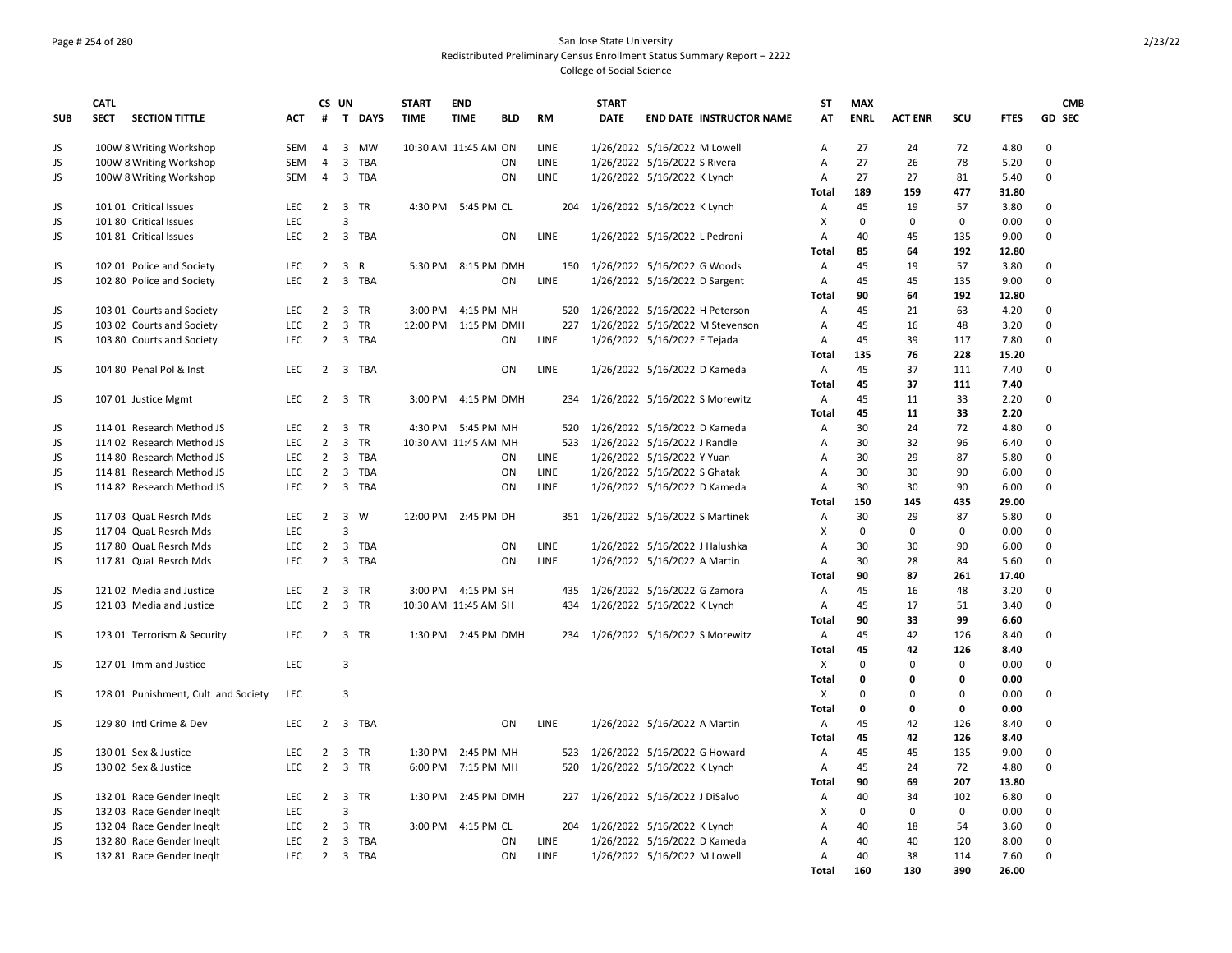### Page # 255 of 280 San Jose State University Redistributed Preliminary Census Enrollment Status Summary Report – 2222 College of Social Science

|            | <b>CATL</b> |                            |            |                | CS UN                   |                     | <b>START</b> | <b>END</b>                |             | <b>START</b> |                                      | <b>ST</b>      | <b>MAX</b>  |                |             |             | <b>CMB</b>    |
|------------|-------------|----------------------------|------------|----------------|-------------------------|---------------------|--------------|---------------------------|-------------|--------------|--------------------------------------|----------------|-------------|----------------|-------------|-------------|---------------|
| <b>SUB</b> | <b>SECT</b> | <b>SECTION TITTLE</b>      | ACT        | #              |                         | T DAYS              | <b>TIME</b>  | <b>TIME</b><br><b>BLD</b> | RM          | <b>DATE</b>  | <b>END DATE INSTRUCTOR NAME</b>      | AT             | <b>ENRL</b> | <b>ACT ENR</b> | SCU         | <b>FTES</b> | <b>GD SEC</b> |
| JS         |             | 136 01 Fam & Comm Violence | <b>LEC</b> |                |                         | 2 3 TBA             |              | ON                        | <b>LINE</b> |              | 1/26/2022 5/16/2022 M Lowell         | A              | 40          | 39             | 117         | 7.80        | $\Omega$      |
| <b>JS</b>  |             | 136 02 Fam & Comm Violence | LEC        | $\overline{2}$ | $\overline{3}$          | <b>TBA</b>          |              | ON                        | <b>LINE</b> |              | 1/26/2022 5/16/2022 S Martinek       | A              | 40          | 40             | 120         | 8.00        | $\Omega$      |
|            |             |                            |            |                |                         |                     |              |                           |             |              |                                      | Total          | 80          | 79             | 237         | 15.80       |               |
| JS         | 140 01 RCP  |                            | LEC        | $\overline{2}$ |                         | 3 TR                |              | 3:00 PM 4:15 PM MH        |             |              | 324 1/26/2022 5/16/2022 J Randle     | Α              | 20          | 11             | 33          | 2.20        | 0             |
| JS         | 140 02 RCP  |                            | LEC        | $\overline{2}$ |                         | 3 TR                |              | 3:00 PM 4:15 PM MH        | 324         |              | 1/26/2022 5/16/2022 M Stevenson      | Α              | 20          | 14             | 42          | 2.80        | 0             |
|            |             |                            |            |                |                         |                     |              |                           |             |              |                                      | <b>Total</b>   | 40          | 25             | 75          | 5.00        |               |
| JS         |             | 141 01 RCP Representation  | SUP        |                | 3                       |                     |              |                           |             |              |                                      | X              | $\Omega$    | $\Omega$       | $\Omega$    | 0.00        | 0             |
|            |             |                            |            |                |                         |                     |              |                           |             |              |                                      | <b>Total</b>   | $\mathbf 0$ | $\mathbf{0}$   | 0           | 0.00        |               |
| JS         |             | 142 01 RCP ASCI            | <b>SUP</b> |                |                         | 36 3 TR             |              | 4:30 PM 5:45 PM           |             |              | 1/26/2022 5/16/2022 M Stevenson      | $\mathsf{A}$   | 20          | $\overline{7}$ | 21          | 1.40        | 0             |
|            |             |                            |            |                |                         |                     |              |                           |             |              |                                      | Total          | 20          | $\overline{7}$ | 21          | 1.40        |               |
| JS         |             | 143 01 Evidence & Proced   | LEC.       |                |                         | 2 3 TR              |              | 1:30 PM 2:45 PM MH        |             |              | 520 1/26/2022 5/16/2022 H Peterson   | A              | 45          | 25             | 75          | 5.00        | 0             |
|            |             |                            |            |                |                         |                     |              |                           |             |              |                                      | Total          | 45          | 25             | 75          | 5.00        |               |
| <b>JS</b>  |             | 144 01 Criminal Law        | LEC        |                |                         | 2 3 TR              |              | 10:30 AM 11:45 AM MH      | 520         |              | 1/26/2022 5/16/2022 H Peterson       | A              | 45          | 27             | 81          | 5.40        | 0             |
|            |             |                            |            |                |                         |                     |              |                           |             |              |                                      | <b>Total</b>   | 45          | 27             | 81          | 5.40        |               |
| JS         |             | 145 01 White Collar Crime  | LEC        | 2              |                         | 3 MW                |              | 4:30 PM 5:45 PM MH        | 520         |              | 1/26/2022 5/16/2022 G Woods          | A              | 45          | 17             | 51          | 3.40        | 0             |
|            |             |                            |            |                |                         |                     |              |                           |             |              |                                      | <b>Total</b>   | 45          | 17             | 51          | 3.40        |               |
| JS         |             | 150 01 Gender and Crime    | LEC        | $\overline{2}$ | $\overline{\mathbf{3}}$ | TR                  |              | 9:00 AM 10:15 AM MH       | 523         |              | 1/26/2022 5/16/2022 V Montelongo     | Α              | 45          | 26             | 78          | 5.20        | 0             |
| JS         |             | 150 80 Gender and Crime    | LEC        | $\overline{2}$ |                         | 3 TBA               |              | ON                        | LINE        |              | 1/26/2022 5/16/2022 G Howard         | Α              | 45          | 45             | 135         | 9.00        | 0             |
|            |             |                            |            |                |                         |                     |              |                           |             |              |                                      | Total          | 90          | 71             | 213         | 14.20       |               |
| JS         |             | 15101 Crim Theory          | LEC        | $\overline{2}$ | $\overline{\mathbf{3}}$ | MW                  |              | 12:00 PM 1:15 PM MH       |             |              | 523 1/26/2022 5/16/2022 N Birthelmer | Α              | 45          | 20             | 60          | 4.00        | 0             |
| JS         |             | 151 03 Crim Theory         | LEC.       | $\overline{2}$ |                         | 3 TR                |              | 12:00 PM 1:15 PM SH       |             |              | 435 1/26/2022 5/16/2022 N Birthelmer | Α              | 45          | 22             | 66          | 4.40        | $\Omega$      |
| JS         |             | 151 80 Crim Theory         | <b>LEC</b> | $\overline{2}$ |                         | 3 R                 |              | 4:30 PM 7:15 PM ON        | LINE        |              | 1/26/2022 5/16/2022 Y Baba           | Α              | 45          | 17             | 51          | 3.40        | $\Omega$      |
| JS         |             | 15181 Crim Theory          | LEC        | $\overline{2}$ |                         | 3 TBA               |              | ON                        | LINE        |              | 1/26/2022 5/16/2022 A Martin         | A              | 45          | 42             | 126         | 8.40        | 0             |
| JS         |             | 151 82 Crim Theory         | <b>LEC</b> | $\overline{2}$ |                         | 3 TBA               |              | ON                        | <b>LINE</b> |              | 1/26/2022 5/16/2022 Y Yuan           | A              | 45          | 45             | 135         | 9.00        | 0             |
|            |             |                            |            |                |                         |                     |              |                           |             |              |                                      | Total          | 225         | 146            | 438         | 29.20       |               |
|            |             |                            | LEC.       |                |                         | 2 3 TR              |              | 10:30 AM 11:45 AM DMH     | 227         |              | 1/26/2022 5/16/2022 E Tejada         | A              | 45          | 19             | 57          | 3.80        | 0             |
| JS         |             | 152 01 Juv Delinguency     | LEC        | $\overline{2}$ | $\overline{\mathbf{3}}$ |                     |              | 4:30 PM 5:45 PM HGH       |             |              |                                      |                | 45          | 27             |             |             | 0             |
| JS         |             | 152 02 Juv Delinguency     |            | $\overline{2}$ |                         | MW                  |              | ON                        | 116         |              | 1/26/2022 5/16/2022 S Rivera         | Α              | 45          |                | 81<br>135   | 5.40        | 0             |
| JS         |             | 152 80 Juv Delinquency     | LEC        |                |                         | 3 TBA               |              |                           | LINE        |              | 1/26/2022 5/16/2022 S Rivera         | Α              |             | 45             |             | 9.00        |               |
|            |             |                            |            |                |                         |                     |              |                           |             |              |                                      | <b>Total</b>   | 135         | 91             | 273         | 18.20       |               |
| JS         |             | 153 80 Crime/Life course   | LEC        | $\overline{2}$ |                         | 3 MW                |              | 6:00 PM 7:15 PM ON        | LINE        |              | 1/26/2022 5/16/2022 J Randle         | Α              | 45          | 27             | 81          | 5.40        | 0             |
|            |             |                            |            |                |                         |                     |              |                           |             |              |                                      | <b>Total</b>   | 45          | 27             | 81          | 5.40        |               |
| JS         |             | 155 01 Victimology         | LEC        | $\overline{2}$ |                         | 3 W                 |              | 3:00 PM 5:45 PM CL        |             |              | 202 1/26/2022 5/16/2022 S Martinek   | Α              | 40          | 24             | 72          | 4.80        | 0             |
|            |             |                            |            |                |                         |                     |              |                           |             |              |                                      | <b>Total</b>   | 40          | 24             | 72          | 4.80        |               |
| JS         |             | 156 01 Gngs, Crim & Just   | <b>LEC</b> | $\overline{2}$ |                         | 3 TR                |              | 7:30 AM 8:45 AM MH        | 523         |              | 1/26/2022 5/16/2022 V Montelongo     | Α              | 45          | 17             | 51          | 3.40        | 0             |
| JS         |             | 156 80 Gngs, Crim & Just   | <b>LEC</b> | $\overline{2}$ |                         | 3 TBA               |              | ON                        | <b>LINE</b> |              | 1/26/2022 5/16/2022 N Birthelmer     | A              | 45          | 43             | 129         | 8.60        | 0             |
| JS         |             | 156 81 Gngs, Crim & Just   | LEC        |                |                         | 2 3 TBA             |              | ON                        | LINE        |              | 1/26/2022 5/16/2022 M Schlegel       | A              | 45          | 45             | 135         | 9.00        | 0             |
|            |             |                            |            |                |                         |                     |              |                           |             |              |                                      | Total          | 135         | 105            | 315         | 21.00       |               |
| JS         |             | 157 02 Deviance & Justice  | LEC        |                | 3                       |                     |              |                           |             |              |                                      | X              | $\mathbf 0$ | 0              | 0           | 0.00        | 0             |
|            |             |                            |            |                |                         |                     |              |                           |             |              |                                      | Total          | $\mathbf 0$ | 0              | 0           | 0.00        |               |
| JS         |             | 158 01 Prison Community    | LEC        | $\overline{2}$ |                         | 3 W                 |              | 4:30 PM 7:15 PM ON        | <b>LINE</b> |              | 1/26/2022 5/16/2022 B Miller         | $\overline{A}$ | 45          | 14             | 42          | 2.85        | $\mathbf{1}$  |
|            |             |                            |            |                |                         |                     |              |                           |             |              |                                      | <b>Total</b>   | 45          | 14             | 42          | 2.85        |               |
| JS         |             | 161 80 Intro Cybercrime    | LEC        | 1              |                         | 3 TBA               |              | ON                        | LINE        |              | 1/26/2022 5/16/2022 B Westlake       | A              | 45          | 44             | 132         | 8.80        | 0             |
|            |             |                            |            |                |                         |                     |              |                           |             |              |                                      | <b>Total</b>   | 45          | 44             | 132         | 8.80        |               |
| JS         |             | 171 02 HR and Justice      | LEC        |                | 3                       |                     |              |                           |             |              |                                      | X              | $\mathbf 0$ | $\mathbf 0$    | $\mathbf 0$ | 0.00        | 0             |
| JS         |             | 171 80 HR and Justice      | LEC        | $\overline{2}$ |                         | 3 TBA               |              | ON                        | LINE        |              | 1/26/2022 5/16/2022 R Abusaad        | Α              | 45          | 44             | 132         | 8.80        | 0             |
| JS         |             | 17181 HR and Justice       | <b>LEC</b> | $\overline{2}$ |                         | 3 TBA               |              | ON                        | LINE        |              | 1/26/2022 5/16/2022 S Kil            | Α              | 45          | 31             | 93          | 6.20        | 0             |
|            |             |                            |            |                |                         |                     |              |                           |             |              |                                      | Total          | 90          | 75             | 225         | 15.00       |               |
| JS         |             | 172 01 Human Trafficking   | LEC.       | $\overline{2}$ |                         | 3 MW                |              | 9:00 AM 10:15 AM DMH      |             |              | 234 1/26/2022 5/16/2022 N Birthelmer | A              | 45          | 34             | 102         | 6.80        | 0             |
|            |             |                            |            |                |                         |                     |              |                           |             |              |                                      | Total          | 45          | 34             | 102         | 6.80        |               |
| JS         |             | 179 01 HR Pract and Sem    | <b>LEC</b> |                |                         | $2 \quad 3 \quad M$ |              | 3:00 PM 5:45 PM DMH       |             |              | 167 1/26/2022 5/16/2022 H Kazem      | A              | 33          | 14             | 42          | 2.80        | $\Omega$      |
|            |             |                            |            |                |                         |                     |              |                           |             |              |                                      |                |             |                |             |             |               |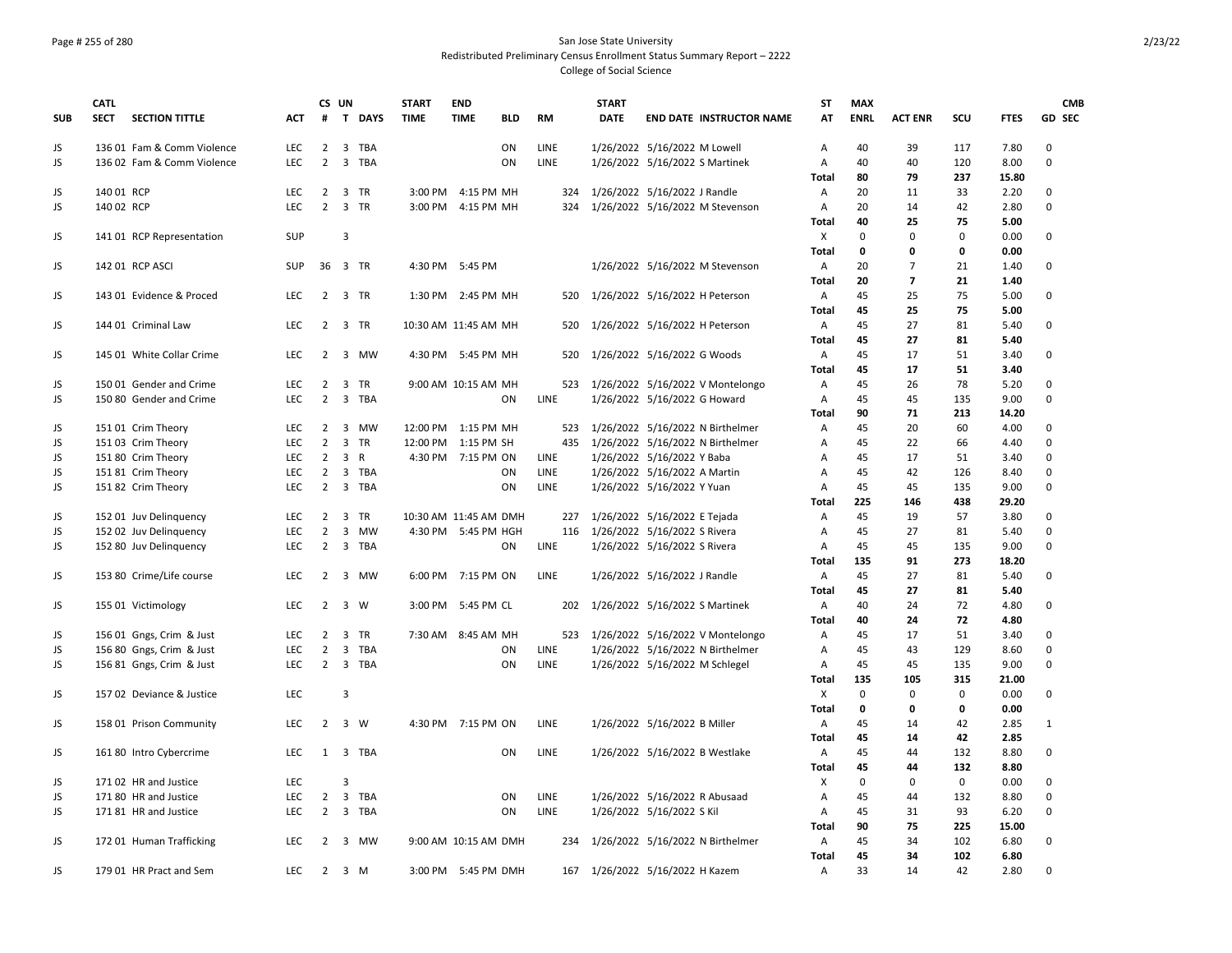### Page # 256 of 280 San Jose State University Redistributed Preliminary Census Enrollment Status Summary Report – 2222 College of Social Science

|            | <b>CATL</b> |                              |            |     | CS UN          |           | <b>START</b> | <b>END</b>                |             | <b>START</b> |                                         | <b>ST</b>                 | <b>MAX</b>  |                |             |             | <b>CMB</b>    |
|------------|-------------|------------------------------|------------|-----|----------------|-----------|--------------|---------------------------|-------------|--------------|-----------------------------------------|---------------------------|-------------|----------------|-------------|-------------|---------------|
| <b>SUB</b> | <b>SECT</b> | <b>SECTION TITTLE</b>        | <b>ACT</b> | #   |                | T DAYS    | <b>TIME</b>  | <b>TIME</b><br><b>BLD</b> | <b>RM</b>   | <b>DATE</b>  | <b>END DATE INSTRUCTOR NAME</b>         | AT                        | <b>ENRL</b> | <b>ACT ENR</b> | scu         | <b>FTES</b> | <b>GD SEC</b> |
|            |             |                              |            |     |                |           |              |                           |             |              |                                         | Total                     | 33          | 14             | 42          | 2.80        |               |
| JS         |             | 180 01 Indiv Studies         | SUP        | 36  |                | 1 TBA     |              | ON                        | LINE        |              | 1/26/2022 5/16/2022 C Vera Sanchez      | Α                         | 5           | $\Omega$       | $\mathbf 0$ | 0.00        | 0             |
| <b>JS</b>  |             | 180 02 Indiv Studies         | SUP        |     |                | 36 2 TBA  |              | ON                        | LINE        |              | 1/26/2022 5/16/2022 C Vera Sanchez      | A                         | 5           | $\Omega$       | $\mathbf 0$ | 0.00        | $\mathbf 0$   |
| JS         |             | 180 03 Indiv Studies         | SUP        |     |                | 36 3 TBA  |              | ON                        | LINE        |              | 1/26/2022 5/16/2022 C Vera Sanchez      | Α                         | 10          | 0              | 0           | 0.00        | 0             |
| JS         |             | 180 04 Indiv Studies         | SUP        |     |                | 36 3 TBA  |              | ON                        | LINE        |              | 1/26/2022 5/16/2022 M Juno              | $\overline{A}$            | 10          | 13             | 39          | 2.60        | $\mathbf 0$   |
|            |             |                              |            |     |                |           |              |                           |             |              |                                         | Total                     | 30          | 13             | 39          | 2.60        |               |
| JS         |             | 181 01 Internship in JS      | <b>SUP</b> | 36  |                | 3 TBA     |              | ON                        | LINE        |              | 1/26/2022 5/16/2022 E Kinney            | Α                         | 10          | 15             | 45          | 3.00        | 0             |
| <b>JS</b>  |             | 181 02 Internship in JS      | SUP        | 36  |                | 3 TBA     |              | ON                        | LINE        |              | 1/26/2022 5/16/2022 M Barash            | Α                         | 10          | 14             | 42          | 2.80        | $\mathbf{0}$  |
| <b>JS</b>  |             | 181 03 Internship in JS      | SUP        |     |                | 36 3 TBA  |              | ON                        | LINE        |              | 1/26/2022 5/16/2022 A De Giorgi         | Α                         | 10          | 15             | 45          | 3.00        | $\mathbf{0}$  |
| JS         |             | 181 04 Internship in JS      | SUP        | 36  |                | 3 TBA     |              | ON                        | LINE        |              | 1/26/2022 5/16/2022 S Ghatak            | Α                         | 10          | 14             | 42          | 2.80        | $\mathbf 0$   |
| <b>JS</b>  |             | 18105 Internship in JS       | SUP        |     |                | 36 3 TBA  |              | ON                        | LINE        |              | 1/26/2022 5/16/2022 J Halushka          | A                         | 10          | 16             | 48          | 3.20        | $\mathbf 0$   |
| <b>JS</b>  |             | 181 06 Internship in JS      | SUP        | 36  |                | 3 TBA     |              | ON                        | LINE        |              | 1/26/2022 5/16/2022 S Kil               | A                         | 10          | 14             | 42          | 2.80        | $\mathbf 0$   |
| JS         |             | 181 07 Internship in JS      | SUP        |     |                | 36 3 TBA  |              | ON                        | LINE        |              | 1/26/2022 5/16/2022 Y Yuan              | A                         | 10          | 15             | 45          | 3.00        | $\Omega$      |
| JS         |             | 18108 Internship in JS       | SUP        |     |                | 36 3 TBA  |              | ON                        | LINE        |              | 1/26/2022 5/16/2022 C Vera Sanchez      | Α                         | 10          | 14             | 42          | 2.80        | $\mathbf 0$   |
| JS         |             | 181 10 Internship in JS      | SUP        | 36  |                | 6 TBA     |              | ON                        | LINE        |              | 1/26/2022 5/16/2022 E Kinney            | A                         | 5           | $\Omega$       | $\Omega$    | 0.00        | $\Omega$      |
| <b>JS</b>  |             | 181 11 Internship in JS      | <b>SUP</b> | 36  |                | 6 TBA     |              | ON                        | <b>LINE</b> |              | 1/26/2022 5/16/2022 M Barash            | A                         | 5           | $\Omega$       | $\mathbf 0$ | 0.00        | $\Omega$      |
| JS         |             | 181 12 Internship in JS      | SUP        | 36  |                | 6 TBA     |              | ON                        | LINE        |              | 1/26/2022 5/16/2022 A De Giorgi         | Α                         | 5           | $\mathbf{1}$   | 6           | 0.40        | $\mathbf 0$   |
| JS         |             | 181 14 Internship in JS      | SUP        | 36  |                | 6 TBA     |              | ON                        | LINE        |              | 1/26/2022 5/16/2022 S Ghatak            | A                         | 5           | $\mathbf{1}$   | 6           | 0.40        | $\mathbf 0$   |
| <b>JS</b>  |             |                              | SUP        | 36  | 6              | TBA       |              | ON                        | LINE        |              | 1/26/2022 5/16/2022 J Halushka          | Α                         | 5           | $\Omega$       | $\mathbf 0$ | 0.00        | $\Omega$      |
| <b>JS</b>  |             | 181 15 Internship in JS      | SUP        | 36  |                | 6 TBA     |              | ON                        | LINE        |              |                                         | A                         | 5           | $\Omega$       | $\Omega$    | 0.00        | $\mathbf 0$   |
|            |             | 181 17 Internship in JS      |            |     |                |           |              | ON                        |             |              | 1/26/2022 5/16/2022 S Kil               |                           | 5           | $\Omega$       | $\mathbf 0$ |             | $\mathbf 0$   |
| JS         |             | 181 18 Internship in JS      | SUP        | 36  |                | 6 TBA     |              |                           | LINE        |              | 1/26/2022 5/16/2022 Y Yuan              | A                         |             |                |             | 0.00        |               |
| <b>JS</b>  |             | 181 19 Internship in JS      | <b>SUP</b> | 36  |                | 6 TBA     |              | ON                        | LINE        |              | 1/26/2022 5/16/2022 C Vera Sanchez      | Α                         | 5           | $\Omega$       | $\mathbf 0$ | 0.00        | $\Omega$      |
|            |             |                              |            |     |                |           |              |                           |             |              |                                         | <b>Total</b>              | 120         | 119            | 363         | 24.20       |               |
| JS         |             | 185 01 Special Topics        | <b>LEC</b> |     | 3              |           |              |                           |             |              |                                         | X                         | $\mathbf 0$ | $\Omega$       | $\mathbf 0$ | 0.00        | 0             |
| JS         |             | 185 02 Special Topics        | <b>LEC</b> |     | 3              |           |              |                           |             |              |                                         | X                         | $\mathbf 0$ | $\mathbf 0$    | $\mathbf 0$ | 0.00        | $\mathbf 0$   |
| JS         |             | 185 03 Special Topics        | LEC        |     | 3              |           |              |                           |             |              |                                         | X                         | 0           | $\mathbf 0$    | $\mathbf 0$ | 0.00        | $\mathbf 0$   |
| JS         |             | 185 04 Special Topics        | LEC        | 3   | $\mathbf{3}$   | TR        |              | 12:00 PM 1:15 PM MH       | 523         |              | 1/26/2022 5/16/2022 G Howard            | Α                         | 45          | 44             | 132         | 8.80        | $\mathbf 0$   |
| JS         |             | 185 05 Special Topics        | LEC        |     | 3              |           |              |                           |             |              |                                         | X                         | $\mathbf 0$ | $\mathbf 0$    | 0           | 0.00        | $\mathbf 0$   |
| JS         |             | 185 06 Special Topics        | <b>LEC</b> | 3   |                | 3 TR      |              | 4:30 PM 5:45 PM ON        | LINE        |              | 1/26/2022 5/16/2022 S Caligiuri-Stahmer | Α                         | 45          | 21             | 63          | 4.20        | 0             |
| JS         |             | 185 07 Special Topics        | LEC        |     | 3              |           |              |                           |             |              |                                         | X                         | $\mathbf 0$ | $\mathbf 0$    | $\mathsf 0$ | 0.00        | $\mathbf 0$   |
|            |             |                              |            |     |                |           |              |                           |             |              |                                         | <b>Total</b>              | 90          | 65             | 195         | 13.00       |               |
| JS         |             | 189 01 Sen Sem Cont Prob     | <b>SEM</b> | -5  |                | 3 TR      |              | 12:00 PM 1:15 PM MH       | 520         |              | 1/26/2022 5/16/2022 D Kameda            | $\overline{A}$            | 24          | 23             | 69          | 4.60        | $\Omega$      |
| <b>JS</b>  |             | 189 02 Sen Sem Cont Prob     | <b>SEM</b> | 5   |                | 3 TR      |              | 9:00 AM 10:15 AM MH       | 520         |              | 1/26/2022 5/16/2022 H Peterson          | Α                         | 24          | 24             | 72          | 4.80        | $\mathbf 0$   |
| JS         |             | 189 03 Sen Sem Cont Prob     | SEM        | 5   |                | 3 TR      |              | 1:30 PM 2:45 PM HB        | 408         |              | 1/26/2022 5/16/2022 J Randle            | Α                         | 24          | 23             | 69          | 4.60        | $\mathbf 0$   |
| <b>JS</b>  |             | 189 04 Sen Sem Cont Prob     | SEM        | 5   |                | 3 MW      |              | 9:00 AM 10:15 AM MH       | 523         |              | 1/26/2022 5/16/2022 J Warren            | Α                         | 24          | 20             | 60          | 4.00        | $\Omega$      |
| JS         |             | 189 05 Sen Sem Cont Prob     | <b>SEM</b> | 5   | $\overline{3}$ | <b>MW</b> |              | 6:00 PM 7:15 PM CL        | 303A        |              | 1/26/2022 5/16/2022 G Woods             | A                         | 24          | 22             | 66          | 4.40        | $\mathbf 0$   |
| JS         |             | 189 06 Sen Sem Cont Prob     | <b>SEM</b> |     | 3              |           |              |                           |             |              |                                         | х                         | $\Omega$    | $\Omega$       | $\Omega$    | 0.00        | $\Omega$      |
| <b>JS</b>  |             | 189 07 Sen Sem Cont Prob     | <b>SEM</b> |     | 3              |           |              |                           |             |              |                                         | $\boldsymbol{\mathsf{x}}$ | $\mathbf 0$ | $\mathbf 0$    | $\mathbf 0$ | 0.00        | $\mathbf{0}$  |
| JS         |             | 189 08 Sen Sem Cont Prob     | SEM        | 5   | $\overline{3}$ | MW        |              | 12:00 PM 1:15 PM MH       | 233         |              | 1/26/2022 5/16/2022 J Warren            | Α                         | 24          | 14             | 42          | 2.80        | $\mathbf 0$   |
| JS         |             | 189 81 Sen Sem Cont Prob     | <b>SEM</b> | 5   |                | 3 MW      |              | 10:30 AM 11:45 AM ON      | LINE        |              | 1/26/2022 5/16/2022 A De Giorgi         | $\overline{A}$            | 24          | 24             | 72          | 4.80        | $\Omega$      |
|            |             |                              |            |     |                |           |              |                           |             |              |                                         | Total                     | 168         | 150            | 450         | 30.00       |               |
| JS         |             | 203 01 Sem Stats Just        | <b>SEM</b> | - 5 |                | 3 W       |              | 4:30 PM 7:15 PM DMH       |             |              | 150 1/26/2022 5/16/2022 M Vallerga      | Α                         | 20          | 17             | 51          | 4.25        | 17            |
|            |             |                              |            |     |                |           |              |                           |             |              |                                         | <b>Total</b>              | 20          | 17             | 51          | 4.25        |               |
| JS         |             | 209 80 Sem Pol & Soc Control | <b>SEM</b> | 6   |                | 3 R       | 4:30 PM      | 7:15 PM ON                | LINE        |              | 1/26/2022 5/16/2022 C Vera Sanchez      | Α                         | 20          | 10             | 30          | 2.50        | 10            |
|            |             |                              |            |     |                |           |              |                           |             |              |                                         | Total                     | 20          | 10             | 30          | 2.50        |               |
| JS         |             | 211 80 Hist-Issues-Jus       | <b>SEM</b> | -5  |                | 3 M       | 4:30 PM      | 7:15 PM ON                | <b>LINE</b> |              | 1/26/2022 5/16/2022 S Ghatak            | Α                         | 20          | 20             | 60          | 5.00        | 20            |
|            |             |                              |            |     |                |           |              |                           |             |              |                                         | <b>Total</b>              | 20          | 20             | 60          | 5.00        |               |
| JS         |             | 214 01 Soc Mov & Com Org     | <b>SEM</b> |     | 5 3 T          |           |              | 4:30 PM 7:15 PM MH        | 523         |              | 1/26/2022 5/16/2022 E Kinney            | $\overline{A}$            | 20          | 18             | 54          | 4.50        | 18            |
|            |             |                              |            |     |                |           |              |                           |             |              |                                         | <b>Total</b>              | 20          | 18             | 54          | 4.50        |               |
| JS         |             | 223 01 Comp-Crim-Justice     | SEM        |     | 5 3 M          |           |              | 4:30 PM 7:15 PM ON        | LINE        |              | 1/26/2022 5/16/2022 E Adams             | Α                         | 20          | 12             | 36          | 3.00        | 12            |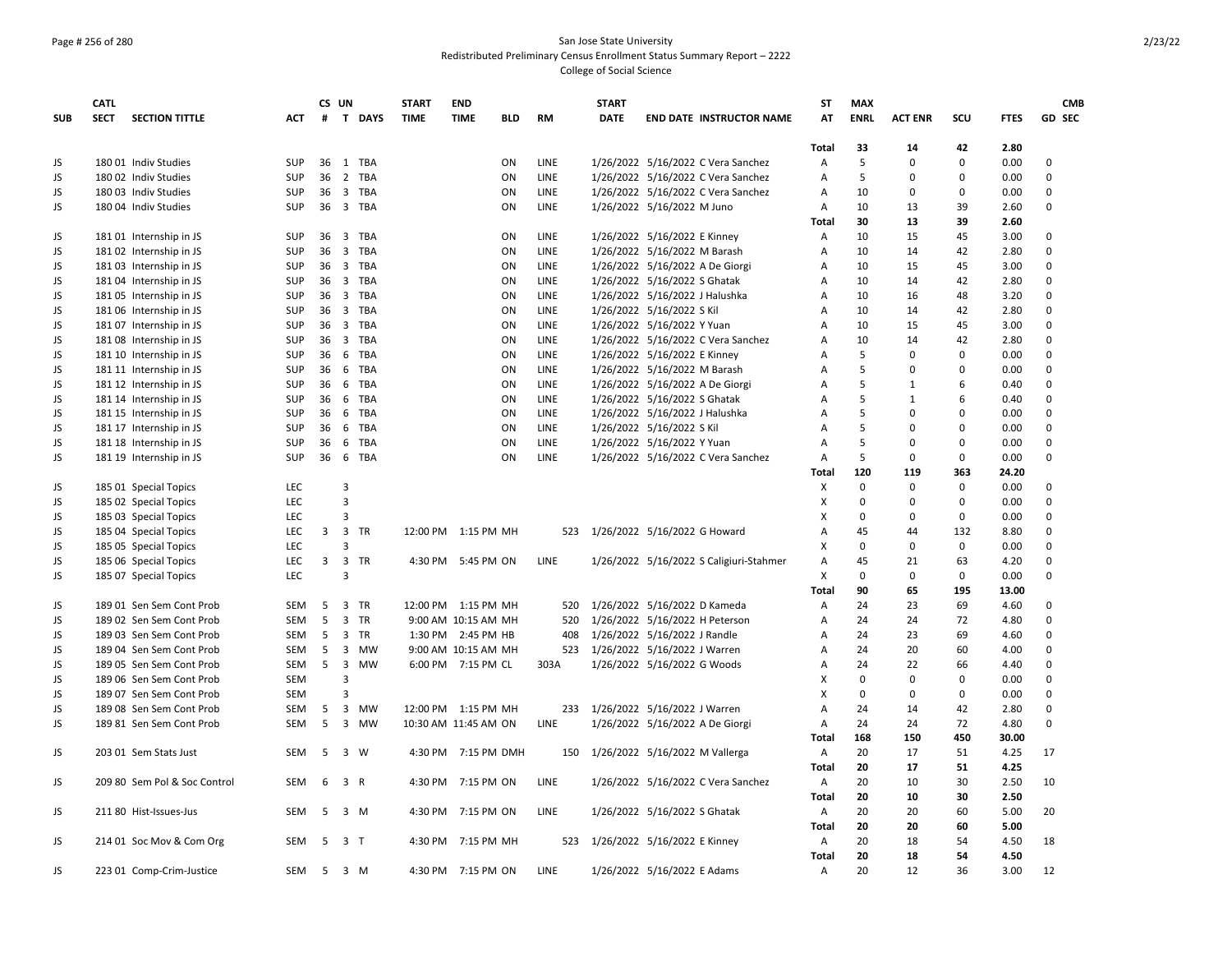### Page # 257 of 280 San Jose State University Redistributed Preliminary Census Enrollment Status Summary Report – 2222 College of Social Science

|            | <b>CATL</b> |                          |            |     | CS UN                   |             | <b>START</b> | <b>END</b>  |            |             | <b>START</b> |                                 | <b>ST</b>                    | <b>MAX</b>  |                |                |             | <b>CMB</b>              |
|------------|-------------|--------------------------|------------|-----|-------------------------|-------------|--------------|-------------|------------|-------------|--------------|---------------------------------|------------------------------|-------------|----------------|----------------|-------------|-------------------------|
| <b>SUB</b> | <b>SECT</b> | <b>SECTION TITTLE</b>    | <b>ACT</b> |     |                         | <b>DAYS</b> | <b>TIME</b>  | <b>TIME</b> | <b>BLD</b> | <b>RM</b>   | <b>DATE</b>  | <b>END DATE INSTRUCTOR NAME</b> | AT                           | <b>ENRL</b> | <b>ACT ENR</b> | scu            | <b>FTES</b> | <b>GD SEC</b>           |
|            |             |                          |            |     |                         |             |              |             |            |             |              |                                 | Total                        | 20          | 12             | 36             | 3.00        |                         |
| JS         |             | 281 80 Justice Practicum | <b>SUP</b> | 25  | $\overline{\mathbf{3}}$ | TBA         |              |             | ON         | LINE        |              | 1/26/2022 5/16/2022 E Adams     | $\mathsf{A}$                 | 6           |                | 3              | 0.25        | $\overline{1}$          |
|            |             |                          |            |     |                         |             |              |             |            |             |              |                                 | Total                        | 6           |                | 3              | 0.25        |                         |
| JS         |             | 297 80 Prgm Eval Proj    | <b>SUP</b> | 25  | $\overline{\mathbf{3}}$ | TBA         |              |             | ON         | <b>LINE</b> |              | 1/26/2022 5/16/2022 E Adams     | A                            | 6           | 4              | 12             | 1.00        | 4                       |
|            |             |                          |            |     |                         |             |              |             |            |             |              |                                 | Total                        | 6           | 4              | 12             | 1.00        |                         |
| JS         |             | 298 80 Special Study     | <b>SUP</b> | 25  |                         | TBA         |              |             | ON         | <b>LINE</b> |              | 1/26/2022 5/16/2022 E Adams     | A                            | 6           | $\Omega$       | $\mathbf 0$    | 0.00        | $\overline{\mathbf{0}}$ |
| JS.        |             | 298 82 Special Study     | <b>SUP</b> | 25  | $\overline{3}$          | TBA         |              |             | ON         | LINE        |              | 1/26/2022 5/16/2022 E Adams     | A                            | 6           |                | $\overline{3}$ | 0.25        |                         |
|            |             |                          |            |     |                         |             |              |             |            |             |              |                                 | Total                        | 12          |                | 3              | 0.25        |                         |
| JS.        |             | 299 02 Masters Thesis    | <b>SUP</b> | -25 | -6                      | TBA         |              |             | <b>ON</b>  | <b>LINE</b> |              | 1/26/2022 5/16/2022 E Adams     | A                            | 6           | $\Omega$       | $\mathbf 0$    | 0.00        | $\overline{\mathbf{0}}$ |
| JS.        |             | 299 80 Masters Thesis    | <b>SUP</b> | 25  | $\overline{\mathbf{3}}$ | TBA         |              |             | ON         | LINE        |              | 1/26/2022 5/16/2022 E Adams     | A                            | 6           | 4              | 12             | 1.00        | 4                       |
|            |             |                          |            |     |                         |             |              |             |            |             |              |                                 | Total                        | 12          | 4              | 12             | 1.00        |                         |
|            |             |                          |            |     |                         |             |              |             |            |             |              |                                 | <b>Justice Studies Total</b> | 3803        | 2817           | 8030           | 544.85      |                         |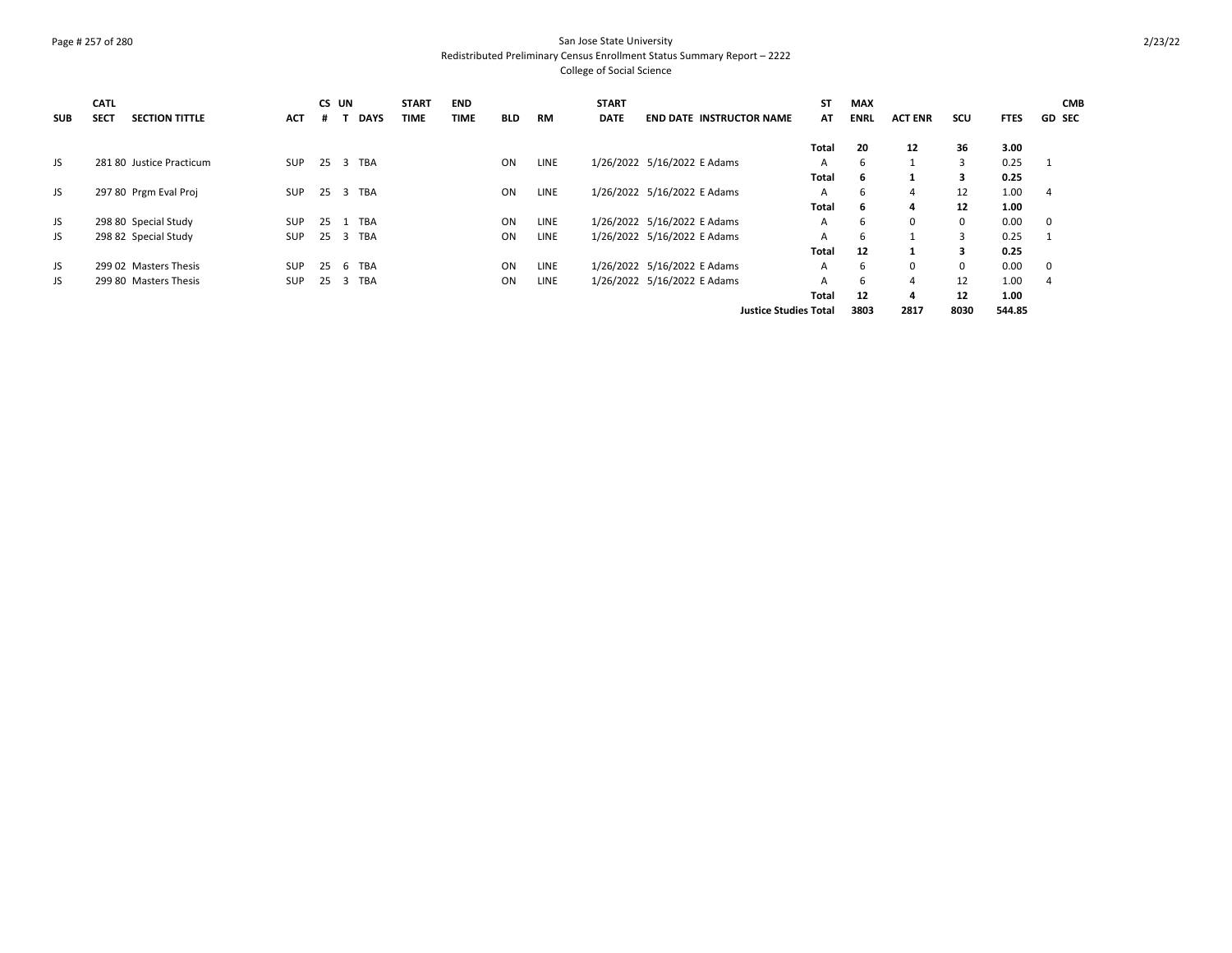### Page # 258 of 280 San Jose State University Redistributed Preliminary Census Enrollment Status Summary Report – 2222 College of Social Science

| <b>SECT</b><br><b>SECTION TITTLE</b><br>T DAYS<br><b>TIME</b><br><b>RM</b><br><b>DATE</b><br><b>ENRL</b><br><b>ACT ENR</b><br>SCU<br><b>GD SEC</b><br><b>ACT</b><br>#<br><b>TIME</b><br><b>BLD</b><br><b>END DATE INSTRUCTOR NAME</b><br>АΤ<br><b>FTES</b><br><b>SUB</b><br><b>Political Science</b><br>210 80 Intro Pub Admin<br>5<br>3 M<br>1/26/2022 5/16/2022 R Marwan<br>2.25<br>9<br><b>SEM</b><br>6:00 PM 8:45 PM ON<br>LINE<br>20<br>9<br>27<br>PADM<br>А<br>20<br>9<br>27<br>2.25<br>Total<br>212 01 Admin Research<br><b>SEM</b><br>5<br>3 W<br>6:00 PM 8:45 PM CL<br>306<br>1/26/2022 5/16/2022 X Chen<br>20<br>42<br>3.50<br>14<br><b>PADM</b><br>Α<br>14<br>Total<br>20<br>42<br>3.50<br>14<br>213 01 Pol Analysis & Eval<br>8:45 PM DMH<br>149A<br>1/26/2022 5/16/2022 X Chen<br>20<br>18<br>6<br>SEM<br>5<br>3 M<br>6:00 PM<br>А<br>6<br>1.50<br>PADM<br>20<br><b>Total</b><br>6<br>18<br>1.50<br>20<br>214 01 Intro to Public Management<br>SEM<br>5<br>3 <sub>1</sub><br>6:00 PM<br>8:45 PM DMH<br>149A<br>1/26/2022 5/16/2022 F Edwards<br>А<br>12<br>36<br>3.00<br>12 C<br>PADM<br>5<br>3 <sub>1</sub><br>1/26/2022 5/16/2022 F Edwards<br>$\mathbf 0$<br>$\mathbf{0}$<br>0.00<br>0 <sup>o</sup><br>214 01 Intro to Public Management<br>SEM<br>6:00 PM 8:45 PM DMH<br>149A<br>$\mathbf{0}$<br>URBP<br>А<br>20<br>12<br>36<br>Total<br>3.00<br>$\mathbf 0$<br><b>SEM</b><br>3<br>X<br>$\mathbf 0$<br>$\mathbf 0$<br>0.00<br>217 80 Org Theory<br>$\mathbf 0$<br>PADM<br>217 81 Org Theory<br>5<br>3 <sub>1</sub><br>LINE<br>1/26/2022 5/16/2022 L Lira<br>20<br>5.00<br>20<br>SEM<br>6:00 PM 8:45 PM ON<br>Α<br>20<br>60<br>PADM<br>20<br>20<br>60<br>5.00<br>Total<br>218 80 Public Budgeting<br>LINE<br>1/26/2022 5/16/2022 L Lira<br>20<br>42<br>PADM<br>SEM<br>5<br>3 R<br>6:00 PM 8:45 PM ON<br>Α<br>14<br>3.50<br>14<br>Total<br>20<br>42<br>3.50<br>14<br>20<br>22<br>66<br>220 80 NonProfitMgt<br>SEM<br>5<br>3 W<br>6:00 PM 8:45 PM ON<br>LINE<br>1/26/2022 5/16/2022 R Marwan<br>Α<br>5.50<br>22<br>PADM<br>22<br>5.50<br><b>Total</b><br>20<br>66<br>1/26/2022 5/16/2022 J Brent<br>20<br>33<br>PADM<br>223 01 Law & Pub Admin<br><b>SEM</b><br>5<br>3 R<br>6:00 PM 8:45 PM DMH<br>149A<br>Α<br>11<br>2.75<br>11<br>20<br>33<br>11<br>2.75<br>Total<br>281 01 Pub Adm Internship<br>SUP<br>3<br>X<br>$\mathbf 0$<br>$\mathbf 0$<br>$\mathbf 0$<br>0.00<br>$\Omega$<br>PADM<br><b>Total</b><br>0<br>0.00<br>$\Omega$<br>0<br>25<br>LINE<br>1/26/2022 5/16/2022 F Edwards<br>5<br>0<br>0.00<br>0<br>284 01 Directed Reading<br><b>SUP</b><br>3 TBA<br>ON<br>Α<br>0<br>PADM<br>5<br>Total<br>0<br>0<br>0.00<br>298 80 Special Problems<br><b>SUP</b><br>25<br>LINE<br>1/26/2022 5/16/2022 F Edwards<br>20<br>36<br>3.00<br>12<br>PADM<br>3 M<br>6:00 PM 8:45 PM ON<br>А<br>12<br>1/26/2022 5/16/2022 L Lira<br>5<br>$\overline{2}$<br>$\overline{2}$<br>298 81 Special Problems<br><b>SUP</b><br>25 3 TBA<br>ON<br>LINE<br>6<br>0.50<br>PADM<br>А<br>25<br>42<br>Total<br>14<br>3.50<br>1/26/2022 5/16/2022 D Dudley<br>27<br><b>POLS</b><br>201 Intro Comp Pol<br>LEC<br>$\overline{2}$<br>3 TR<br>12:00 PM 1:15 PM HGH<br>Α<br>45<br>81<br>5.40<br>0<br>116<br><b>LEC</b><br>$\overline{2}$<br>LINE<br>1/26/2022 5/16/2022 J Abrams<br>45<br>0<br><b>POLS</b><br>280<br>Intro Comp Pol<br>3 TBA<br>ON<br>Α<br>45<br>135<br>9.00<br><b>Total</b><br>90<br>72<br>216<br>14.40<br>POLS<br>Intro Pol Thought<br>LEC<br>3<br>3 MW<br>9:00 AM 10:15 AM DMH<br>149A<br>1/26/2022 5/16/2022 A Schendan<br>45<br>28<br>$\Omega$<br>301<br>А<br>84<br>5.60<br>399<br>Intro Pol Thought<br><b>LEC</b><br>3<br>3 TBA<br>LINE<br>1/26/2022 5/16/2022 L Quill<br>129<br>8.60<br>$\Omega$<br><b>POLS</b><br>ON<br>А<br>45<br>43<br>90<br>Total<br>71<br>213<br>14.20<br><b>LEC</b><br>1/26/2022 5/16/2022 L Lira<br>45<br><b>POLS</b><br>Intro Intl Rel<br>2<br>3 TBA<br>ON<br>LINE<br>А<br>44<br>132<br>8.80<br>0<br>480<br><b>Total</b><br>45<br>44<br>132<br>8.80<br>15 01 US & CA Government<br>LEC<br>1/26/2022 5/16/2022 D Crane<br>120<br>357<br>$\Omega$<br><b>POLS</b><br>3<br>3 TR<br>12:00 PM 1:15 PM SH<br>100<br>Α<br>119<br>23.80<br>15 02 US & CA Government<br><b>LEC</b><br>3<br>3 TR<br>1:30 PM 2:45 PM WSQ<br>1/26/2022 5/16/2022 R Ovetz<br>45<br>45<br>135<br>9.00<br>$\Omega$<br><b>POLS</b><br>207<br>А<br>3<br>3 TR<br>1/26/2022 5/16/2022 J Abrams<br>$\Omega$<br><b>POLS</b><br>15 03 US & CA Government<br><b>LEC</b><br>4:30 PM 5:45 PM SH<br>120<br>118<br>354<br>23.60<br>100<br>A<br>1/26/2022 5/16/2022 A Schendan<br>$\Omega$<br><b>POLS</b><br>15 04 US & CA Government<br><b>LEC</b><br>3<br>3 MW<br>1:30 PM 2:45 PM DMH<br>45<br>42<br>126<br>8.40<br>160<br>A<br><b>POLS</b><br>15 05 US & CA Government<br><b>LEC</b><br>3<br>3 TR<br>1:30 PM 2:45 PM DMH<br>1/26/2022 5/16/2022 D Crane<br>45<br>45<br>135<br>9.00<br>0<br>160<br>Α<br>3<br>3 MW<br>1/26/2022 5/16/2022 S Benson<br>45<br>$\Omega$<br><b>POLS</b><br>15 06 US & CA Government<br>LEC<br>9:00 AM 10:15 AM DMH<br>160<br>А<br>45<br>135<br>9.00<br>LEC<br>3<br>3 TR<br>1/26/2022 5/16/2022 K Mitchell<br>138<br>9.20<br>$\Omega$<br><b>POLS</b><br>15 08 US & CA Government<br>10:30 AM 11:45 AM DMH<br>160<br>А<br>45<br>46<br>15 09 US & CA Government<br>LEC<br>3<br>$3 \, M$<br>1/26/2022 5/16/2022 J Bergee<br>34<br>102<br>$\Omega$<br><b>POLS</b><br>6:00 PM 8:45 PM DMH<br>150<br>А<br>45<br>6.80<br>1/26/2022 5/16/2022 A Schendan<br>$\Omega$<br>15 10 US & CA Government<br><b>LEC</b><br>3<br>3<br>MW<br>10:30 AM 11:45 AM WSQ<br>207<br>120<br>92<br>276<br><b>POLS</b><br>Α<br>18.40<br>POLS<br>15 11 US & CA Government<br><b>LEC</b><br>3<br>3 TR<br>10:30 AM 11:45 AM CL<br>1/26/2022 5/16/2022 R Ovetz<br>45<br>33<br>99<br>6.60<br>$\Omega$<br>238<br>Α<br>15 12 US & CA Government<br><b>LEC</b><br>3<br>3 MW<br>3:00 PM 4:15 PM CL<br>204<br>1/26/2022 5/16/2022 M Harris<br>45<br>132<br>$\Omega$<br><b>POLS</b><br>A<br>44<br>8.80<br>LEC<br>TBA<br>LINE<br>1/26/2022 5/16/2022 R Ovetz<br>135<br>9.00<br>0<br><b>POLS</b><br>15 80 US & CA Government<br>3<br>3<br>ON<br>А<br>45<br>45<br><b>POLS</b><br>1581 US & CA Government<br><b>LEC</b><br>3<br>3 TBA<br>ON<br><b>LINE</b><br>1/26/2022 5/16/2022 S Benson<br>45<br>44<br>132<br>8.80<br>O<br>A<br>$\Omega$<br><b>POLS</b><br>15 82 US & CA Government<br><b>LEC</b><br>3<br>3 TBA<br>ON<br><b>LINE</b><br>1/26/2022 5/16/2022 K Mitchell<br>A<br>45<br>45<br>135<br>9.00<br><b>LEC</b><br>$\overline{3}$<br>1/26/2022 5/16/2022 A Schendan<br>45<br>138<br>$\Omega$<br>3 TBA<br>46<br>1585 US & CA Government<br>A |             | <b>CATL</b> |  | CS UN | <b>START</b> | <b>END</b> |    |      | <b>START</b> | SΤ | <b>MAX</b> |  |      | <b>CMB</b> |  |
|-----------------------------------------------------------------------------------------------------------------------------------------------------------------------------------------------------------------------------------------------------------------------------------------------------------------------------------------------------------------------------------------------------------------------------------------------------------------------------------------------------------------------------------------------------------------------------------------------------------------------------------------------------------------------------------------------------------------------------------------------------------------------------------------------------------------------------------------------------------------------------------------------------------------------------------------------------------------------------------------------------------------------------------------------------------------------------------------------------------------------------------------------------------------------------------------------------------------------------------------------------------------------------------------------------------------------------------------------------------------------------------------------------------------------------------------------------------------------------------------------------------------------------------------------------------------------------------------------------------------------------------------------------------------------------------------------------------------------------------------------------------------------------------------------------------------------------------------------------------------------------------------------------------------------------------------------------------------------------------------------------------------------------------------------------------------------------------------------------------------------------------------------------------------------------------------------------------------------------------------------------------------------------------------------------------------------------------------------------------------------------------------------------------------------------------------------------------------------------------------------------------------------------------------------------------------------------------------------------------------------------------------------------------------------------------------------------------------------------------------------------------------------------------------------------------------------------------------------------------------------------------------------------------------------------------------------------------------------------------------------------------------------------------------------------------------------------------------------------------------------------------------------------------------------------------------------------------------------------------------------------------------------------------------------------------------------------------------------------------------------------------------------------------------------------------------------------------------------------------------------------------------------------------------------------------------------------------------------------------------------------------------------------------------------------------------------------------------------------------------------------------------------------------------------------------------------------------------------------------------------------------------------------------------------------------------------------------------------------------------------------------------------------------------------------------------------------------------------------------------------------------------------------------------------------------------------------------------------------------------------------------------------------------------------------------------------------------------------------------------------------------------------------------------------------------------------------------------------------------------------------------------------------------------------------------------------------------------------------------------------------------------------------------------------------------------------------------------------------------------------------------------------------------------------------------------------------------------------------------------------------------------------------------------------------------------------------------------------------------------------------------------------------------------------------------------------------------------------------------------------------------------------------------------------------------------------------------------------------------------------------------------------------------------------------------------------------------------------------------------------------------------------------------------------------------------------------------------------------------------------------------------------------------------------------------------------------------------------------------------------------------------------------------------------------------------------------------------------------------------------------------------------------------------------------------------------------------------------------------------------------------------------------------------------------------------------------------------------------------------------------------------------------------------------------------------------------------------------------------------------------------------------------------------------------------------------------------------------------------------------------------------------------------------------------------------------------------------------------------------------------------------------------------------------------------------------------------------------------------------------------------------------------------------------------------------------------------------------------------------------|-------------|-------------|--|-------|--------------|------------|----|------|--------------|----|------------|--|------|------------|--|
|                                                                                                                                                                                                                                                                                                                                                                                                                                                                                                                                                                                                                                                                                                                                                                                                                                                                                                                                                                                                                                                                                                                                                                                                                                                                                                                                                                                                                                                                                                                                                                                                                                                                                                                                                                                                                                                                                                                                                                                                                                                                                                                                                                                                                                                                                                                                                                                                                                                                                                                                                                                                                                                                                                                                                                                                                                                                                                                                                                                                                                                                                                                                                                                                                                                                                                                                                                                                                                                                                                                                                                                                                                                                                                                                                                                                                                                                                                                                                                                                                                                                                                                                                                                                                                                                                                                                                                                                                                                                                                                                                                                                                                                                                                                                                                                                                                                                                                                                                                                                                                                                                                                                                                                                                                                                                                                                                                                                                                                                                                                                                                                                                                                                                                                                                                                                                                                                                                                                                                                                                                                                                                                                                                                                                                                                                                                                                                                                                                                                                                                                                                                                                       |             |             |  |       |              |            |    |      |              |    |            |  |      |            |  |
|                                                                                                                                                                                                                                                                                                                                                                                                                                                                                                                                                                                                                                                                                                                                                                                                                                                                                                                                                                                                                                                                                                                                                                                                                                                                                                                                                                                                                                                                                                                                                                                                                                                                                                                                                                                                                                                                                                                                                                                                                                                                                                                                                                                                                                                                                                                                                                                                                                                                                                                                                                                                                                                                                                                                                                                                                                                                                                                                                                                                                                                                                                                                                                                                                                                                                                                                                                                                                                                                                                                                                                                                                                                                                                                                                                                                                                                                                                                                                                                                                                                                                                                                                                                                                                                                                                                                                                                                                                                                                                                                                                                                                                                                                                                                                                                                                                                                                                                                                                                                                                                                                                                                                                                                                                                                                                                                                                                                                                                                                                                                                                                                                                                                                                                                                                                                                                                                                                                                                                                                                                                                                                                                                                                                                                                                                                                                                                                                                                                                                                                                                                                                                       |             |             |  |       |              |            |    |      |              |    |            |  |      |            |  |
|                                                                                                                                                                                                                                                                                                                                                                                                                                                                                                                                                                                                                                                                                                                                                                                                                                                                                                                                                                                                                                                                                                                                                                                                                                                                                                                                                                                                                                                                                                                                                                                                                                                                                                                                                                                                                                                                                                                                                                                                                                                                                                                                                                                                                                                                                                                                                                                                                                                                                                                                                                                                                                                                                                                                                                                                                                                                                                                                                                                                                                                                                                                                                                                                                                                                                                                                                                                                                                                                                                                                                                                                                                                                                                                                                                                                                                                                                                                                                                                                                                                                                                                                                                                                                                                                                                                                                                                                                                                                                                                                                                                                                                                                                                                                                                                                                                                                                                                                                                                                                                                                                                                                                                                                                                                                                                                                                                                                                                                                                                                                                                                                                                                                                                                                                                                                                                                                                                                                                                                                                                                                                                                                                                                                                                                                                                                                                                                                                                                                                                                                                                                                                       |             |             |  |       |              |            |    |      |              |    |            |  |      |            |  |
|                                                                                                                                                                                                                                                                                                                                                                                                                                                                                                                                                                                                                                                                                                                                                                                                                                                                                                                                                                                                                                                                                                                                                                                                                                                                                                                                                                                                                                                                                                                                                                                                                                                                                                                                                                                                                                                                                                                                                                                                                                                                                                                                                                                                                                                                                                                                                                                                                                                                                                                                                                                                                                                                                                                                                                                                                                                                                                                                                                                                                                                                                                                                                                                                                                                                                                                                                                                                                                                                                                                                                                                                                                                                                                                                                                                                                                                                                                                                                                                                                                                                                                                                                                                                                                                                                                                                                                                                                                                                                                                                                                                                                                                                                                                                                                                                                                                                                                                                                                                                                                                                                                                                                                                                                                                                                                                                                                                                                                                                                                                                                                                                                                                                                                                                                                                                                                                                                                                                                                                                                                                                                                                                                                                                                                                                                                                                                                                                                                                                                                                                                                                                                       |             |             |  |       |              |            |    |      |              |    |            |  |      |            |  |
|                                                                                                                                                                                                                                                                                                                                                                                                                                                                                                                                                                                                                                                                                                                                                                                                                                                                                                                                                                                                                                                                                                                                                                                                                                                                                                                                                                                                                                                                                                                                                                                                                                                                                                                                                                                                                                                                                                                                                                                                                                                                                                                                                                                                                                                                                                                                                                                                                                                                                                                                                                                                                                                                                                                                                                                                                                                                                                                                                                                                                                                                                                                                                                                                                                                                                                                                                                                                                                                                                                                                                                                                                                                                                                                                                                                                                                                                                                                                                                                                                                                                                                                                                                                                                                                                                                                                                                                                                                                                                                                                                                                                                                                                                                                                                                                                                                                                                                                                                                                                                                                                                                                                                                                                                                                                                                                                                                                                                                                                                                                                                                                                                                                                                                                                                                                                                                                                                                                                                                                                                                                                                                                                                                                                                                                                                                                                                                                                                                                                                                                                                                                                                       |             |             |  |       |              |            |    |      |              |    |            |  |      |            |  |
|                                                                                                                                                                                                                                                                                                                                                                                                                                                                                                                                                                                                                                                                                                                                                                                                                                                                                                                                                                                                                                                                                                                                                                                                                                                                                                                                                                                                                                                                                                                                                                                                                                                                                                                                                                                                                                                                                                                                                                                                                                                                                                                                                                                                                                                                                                                                                                                                                                                                                                                                                                                                                                                                                                                                                                                                                                                                                                                                                                                                                                                                                                                                                                                                                                                                                                                                                                                                                                                                                                                                                                                                                                                                                                                                                                                                                                                                                                                                                                                                                                                                                                                                                                                                                                                                                                                                                                                                                                                                                                                                                                                                                                                                                                                                                                                                                                                                                                                                                                                                                                                                                                                                                                                                                                                                                                                                                                                                                                                                                                                                                                                                                                                                                                                                                                                                                                                                                                                                                                                                                                                                                                                                                                                                                                                                                                                                                                                                                                                                                                                                                                                                                       |             |             |  |       |              |            |    |      |              |    |            |  |      |            |  |
|                                                                                                                                                                                                                                                                                                                                                                                                                                                                                                                                                                                                                                                                                                                                                                                                                                                                                                                                                                                                                                                                                                                                                                                                                                                                                                                                                                                                                                                                                                                                                                                                                                                                                                                                                                                                                                                                                                                                                                                                                                                                                                                                                                                                                                                                                                                                                                                                                                                                                                                                                                                                                                                                                                                                                                                                                                                                                                                                                                                                                                                                                                                                                                                                                                                                                                                                                                                                                                                                                                                                                                                                                                                                                                                                                                                                                                                                                                                                                                                                                                                                                                                                                                                                                                                                                                                                                                                                                                                                                                                                                                                                                                                                                                                                                                                                                                                                                                                                                                                                                                                                                                                                                                                                                                                                                                                                                                                                                                                                                                                                                                                                                                                                                                                                                                                                                                                                                                                                                                                                                                                                                                                                                                                                                                                                                                                                                                                                                                                                                                                                                                                                                       |             |             |  |       |              |            |    |      |              |    |            |  |      |            |  |
|                                                                                                                                                                                                                                                                                                                                                                                                                                                                                                                                                                                                                                                                                                                                                                                                                                                                                                                                                                                                                                                                                                                                                                                                                                                                                                                                                                                                                                                                                                                                                                                                                                                                                                                                                                                                                                                                                                                                                                                                                                                                                                                                                                                                                                                                                                                                                                                                                                                                                                                                                                                                                                                                                                                                                                                                                                                                                                                                                                                                                                                                                                                                                                                                                                                                                                                                                                                                                                                                                                                                                                                                                                                                                                                                                                                                                                                                                                                                                                                                                                                                                                                                                                                                                                                                                                                                                                                                                                                                                                                                                                                                                                                                                                                                                                                                                                                                                                                                                                                                                                                                                                                                                                                                                                                                                                                                                                                                                                                                                                                                                                                                                                                                                                                                                                                                                                                                                                                                                                                                                                                                                                                                                                                                                                                                                                                                                                                                                                                                                                                                                                                                                       |             |             |  |       |              |            |    |      |              |    |            |  |      |            |  |
|                                                                                                                                                                                                                                                                                                                                                                                                                                                                                                                                                                                                                                                                                                                                                                                                                                                                                                                                                                                                                                                                                                                                                                                                                                                                                                                                                                                                                                                                                                                                                                                                                                                                                                                                                                                                                                                                                                                                                                                                                                                                                                                                                                                                                                                                                                                                                                                                                                                                                                                                                                                                                                                                                                                                                                                                                                                                                                                                                                                                                                                                                                                                                                                                                                                                                                                                                                                                                                                                                                                                                                                                                                                                                                                                                                                                                                                                                                                                                                                                                                                                                                                                                                                                                                                                                                                                                                                                                                                                                                                                                                                                                                                                                                                                                                                                                                                                                                                                                                                                                                                                                                                                                                                                                                                                                                                                                                                                                                                                                                                                                                                                                                                                                                                                                                                                                                                                                                                                                                                                                                                                                                                                                                                                                                                                                                                                                                                                                                                                                                                                                                                                                       |             |             |  |       |              |            |    |      |              |    |            |  |      |            |  |
|                                                                                                                                                                                                                                                                                                                                                                                                                                                                                                                                                                                                                                                                                                                                                                                                                                                                                                                                                                                                                                                                                                                                                                                                                                                                                                                                                                                                                                                                                                                                                                                                                                                                                                                                                                                                                                                                                                                                                                                                                                                                                                                                                                                                                                                                                                                                                                                                                                                                                                                                                                                                                                                                                                                                                                                                                                                                                                                                                                                                                                                                                                                                                                                                                                                                                                                                                                                                                                                                                                                                                                                                                                                                                                                                                                                                                                                                                                                                                                                                                                                                                                                                                                                                                                                                                                                                                                                                                                                                                                                                                                                                                                                                                                                                                                                                                                                                                                                                                                                                                                                                                                                                                                                                                                                                                                                                                                                                                                                                                                                                                                                                                                                                                                                                                                                                                                                                                                                                                                                                                                                                                                                                                                                                                                                                                                                                                                                                                                                                                                                                                                                                                       |             |             |  |       |              |            |    |      |              |    |            |  |      |            |  |
|                                                                                                                                                                                                                                                                                                                                                                                                                                                                                                                                                                                                                                                                                                                                                                                                                                                                                                                                                                                                                                                                                                                                                                                                                                                                                                                                                                                                                                                                                                                                                                                                                                                                                                                                                                                                                                                                                                                                                                                                                                                                                                                                                                                                                                                                                                                                                                                                                                                                                                                                                                                                                                                                                                                                                                                                                                                                                                                                                                                                                                                                                                                                                                                                                                                                                                                                                                                                                                                                                                                                                                                                                                                                                                                                                                                                                                                                                                                                                                                                                                                                                                                                                                                                                                                                                                                                                                                                                                                                                                                                                                                                                                                                                                                                                                                                                                                                                                                                                                                                                                                                                                                                                                                                                                                                                                                                                                                                                                                                                                                                                                                                                                                                                                                                                                                                                                                                                                                                                                                                                                                                                                                                                                                                                                                                                                                                                                                                                                                                                                                                                                                                                       |             |             |  |       |              |            |    |      |              |    |            |  |      |            |  |
|                                                                                                                                                                                                                                                                                                                                                                                                                                                                                                                                                                                                                                                                                                                                                                                                                                                                                                                                                                                                                                                                                                                                                                                                                                                                                                                                                                                                                                                                                                                                                                                                                                                                                                                                                                                                                                                                                                                                                                                                                                                                                                                                                                                                                                                                                                                                                                                                                                                                                                                                                                                                                                                                                                                                                                                                                                                                                                                                                                                                                                                                                                                                                                                                                                                                                                                                                                                                                                                                                                                                                                                                                                                                                                                                                                                                                                                                                                                                                                                                                                                                                                                                                                                                                                                                                                                                                                                                                                                                                                                                                                                                                                                                                                                                                                                                                                                                                                                                                                                                                                                                                                                                                                                                                                                                                                                                                                                                                                                                                                                                                                                                                                                                                                                                                                                                                                                                                                                                                                                                                                                                                                                                                                                                                                                                                                                                                                                                                                                                                                                                                                                                                       |             |             |  |       |              |            |    |      |              |    |            |  |      |            |  |
|                                                                                                                                                                                                                                                                                                                                                                                                                                                                                                                                                                                                                                                                                                                                                                                                                                                                                                                                                                                                                                                                                                                                                                                                                                                                                                                                                                                                                                                                                                                                                                                                                                                                                                                                                                                                                                                                                                                                                                                                                                                                                                                                                                                                                                                                                                                                                                                                                                                                                                                                                                                                                                                                                                                                                                                                                                                                                                                                                                                                                                                                                                                                                                                                                                                                                                                                                                                                                                                                                                                                                                                                                                                                                                                                                                                                                                                                                                                                                                                                                                                                                                                                                                                                                                                                                                                                                                                                                                                                                                                                                                                                                                                                                                                                                                                                                                                                                                                                                                                                                                                                                                                                                                                                                                                                                                                                                                                                                                                                                                                                                                                                                                                                                                                                                                                                                                                                                                                                                                                                                                                                                                                                                                                                                                                                                                                                                                                                                                                                                                                                                                                                                       |             |             |  |       |              |            |    |      |              |    |            |  |      |            |  |
|                                                                                                                                                                                                                                                                                                                                                                                                                                                                                                                                                                                                                                                                                                                                                                                                                                                                                                                                                                                                                                                                                                                                                                                                                                                                                                                                                                                                                                                                                                                                                                                                                                                                                                                                                                                                                                                                                                                                                                                                                                                                                                                                                                                                                                                                                                                                                                                                                                                                                                                                                                                                                                                                                                                                                                                                                                                                                                                                                                                                                                                                                                                                                                                                                                                                                                                                                                                                                                                                                                                                                                                                                                                                                                                                                                                                                                                                                                                                                                                                                                                                                                                                                                                                                                                                                                                                                                                                                                                                                                                                                                                                                                                                                                                                                                                                                                                                                                                                                                                                                                                                                                                                                                                                                                                                                                                                                                                                                                                                                                                                                                                                                                                                                                                                                                                                                                                                                                                                                                                                                                                                                                                                                                                                                                                                                                                                                                                                                                                                                                                                                                                                                       |             |             |  |       |              |            |    |      |              |    |            |  |      |            |  |
|                                                                                                                                                                                                                                                                                                                                                                                                                                                                                                                                                                                                                                                                                                                                                                                                                                                                                                                                                                                                                                                                                                                                                                                                                                                                                                                                                                                                                                                                                                                                                                                                                                                                                                                                                                                                                                                                                                                                                                                                                                                                                                                                                                                                                                                                                                                                                                                                                                                                                                                                                                                                                                                                                                                                                                                                                                                                                                                                                                                                                                                                                                                                                                                                                                                                                                                                                                                                                                                                                                                                                                                                                                                                                                                                                                                                                                                                                                                                                                                                                                                                                                                                                                                                                                                                                                                                                                                                                                                                                                                                                                                                                                                                                                                                                                                                                                                                                                                                                                                                                                                                                                                                                                                                                                                                                                                                                                                                                                                                                                                                                                                                                                                                                                                                                                                                                                                                                                                                                                                                                                                                                                                                                                                                                                                                                                                                                                                                                                                                                                                                                                                                                       |             |             |  |       |              |            |    |      |              |    |            |  |      |            |  |
|                                                                                                                                                                                                                                                                                                                                                                                                                                                                                                                                                                                                                                                                                                                                                                                                                                                                                                                                                                                                                                                                                                                                                                                                                                                                                                                                                                                                                                                                                                                                                                                                                                                                                                                                                                                                                                                                                                                                                                                                                                                                                                                                                                                                                                                                                                                                                                                                                                                                                                                                                                                                                                                                                                                                                                                                                                                                                                                                                                                                                                                                                                                                                                                                                                                                                                                                                                                                                                                                                                                                                                                                                                                                                                                                                                                                                                                                                                                                                                                                                                                                                                                                                                                                                                                                                                                                                                                                                                                                                                                                                                                                                                                                                                                                                                                                                                                                                                                                                                                                                                                                                                                                                                                                                                                                                                                                                                                                                                                                                                                                                                                                                                                                                                                                                                                                                                                                                                                                                                                                                                                                                                                                                                                                                                                                                                                                                                                                                                                                                                                                                                                                                       |             |             |  |       |              |            |    |      |              |    |            |  |      |            |  |
|                                                                                                                                                                                                                                                                                                                                                                                                                                                                                                                                                                                                                                                                                                                                                                                                                                                                                                                                                                                                                                                                                                                                                                                                                                                                                                                                                                                                                                                                                                                                                                                                                                                                                                                                                                                                                                                                                                                                                                                                                                                                                                                                                                                                                                                                                                                                                                                                                                                                                                                                                                                                                                                                                                                                                                                                                                                                                                                                                                                                                                                                                                                                                                                                                                                                                                                                                                                                                                                                                                                                                                                                                                                                                                                                                                                                                                                                                                                                                                                                                                                                                                                                                                                                                                                                                                                                                                                                                                                                                                                                                                                                                                                                                                                                                                                                                                                                                                                                                                                                                                                                                                                                                                                                                                                                                                                                                                                                                                                                                                                                                                                                                                                                                                                                                                                                                                                                                                                                                                                                                                                                                                                                                                                                                                                                                                                                                                                                                                                                                                                                                                                                                       |             |             |  |       |              |            |    |      |              |    |            |  |      |            |  |
|                                                                                                                                                                                                                                                                                                                                                                                                                                                                                                                                                                                                                                                                                                                                                                                                                                                                                                                                                                                                                                                                                                                                                                                                                                                                                                                                                                                                                                                                                                                                                                                                                                                                                                                                                                                                                                                                                                                                                                                                                                                                                                                                                                                                                                                                                                                                                                                                                                                                                                                                                                                                                                                                                                                                                                                                                                                                                                                                                                                                                                                                                                                                                                                                                                                                                                                                                                                                                                                                                                                                                                                                                                                                                                                                                                                                                                                                                                                                                                                                                                                                                                                                                                                                                                                                                                                                                                                                                                                                                                                                                                                                                                                                                                                                                                                                                                                                                                                                                                                                                                                                                                                                                                                                                                                                                                                                                                                                                                                                                                                                                                                                                                                                                                                                                                                                                                                                                                                                                                                                                                                                                                                                                                                                                                                                                                                                                                                                                                                                                                                                                                                                                       |             |             |  |       |              |            |    |      |              |    |            |  |      |            |  |
|                                                                                                                                                                                                                                                                                                                                                                                                                                                                                                                                                                                                                                                                                                                                                                                                                                                                                                                                                                                                                                                                                                                                                                                                                                                                                                                                                                                                                                                                                                                                                                                                                                                                                                                                                                                                                                                                                                                                                                                                                                                                                                                                                                                                                                                                                                                                                                                                                                                                                                                                                                                                                                                                                                                                                                                                                                                                                                                                                                                                                                                                                                                                                                                                                                                                                                                                                                                                                                                                                                                                                                                                                                                                                                                                                                                                                                                                                                                                                                                                                                                                                                                                                                                                                                                                                                                                                                                                                                                                                                                                                                                                                                                                                                                                                                                                                                                                                                                                                                                                                                                                                                                                                                                                                                                                                                                                                                                                                                                                                                                                                                                                                                                                                                                                                                                                                                                                                                                                                                                                                                                                                                                                                                                                                                                                                                                                                                                                                                                                                                                                                                                                                       |             |             |  |       |              |            |    |      |              |    |            |  |      |            |  |
|                                                                                                                                                                                                                                                                                                                                                                                                                                                                                                                                                                                                                                                                                                                                                                                                                                                                                                                                                                                                                                                                                                                                                                                                                                                                                                                                                                                                                                                                                                                                                                                                                                                                                                                                                                                                                                                                                                                                                                                                                                                                                                                                                                                                                                                                                                                                                                                                                                                                                                                                                                                                                                                                                                                                                                                                                                                                                                                                                                                                                                                                                                                                                                                                                                                                                                                                                                                                                                                                                                                                                                                                                                                                                                                                                                                                                                                                                                                                                                                                                                                                                                                                                                                                                                                                                                                                                                                                                                                                                                                                                                                                                                                                                                                                                                                                                                                                                                                                                                                                                                                                                                                                                                                                                                                                                                                                                                                                                                                                                                                                                                                                                                                                                                                                                                                                                                                                                                                                                                                                                                                                                                                                                                                                                                                                                                                                                                                                                                                                                                                                                                                                                       |             |             |  |       |              |            |    |      |              |    |            |  |      |            |  |
|                                                                                                                                                                                                                                                                                                                                                                                                                                                                                                                                                                                                                                                                                                                                                                                                                                                                                                                                                                                                                                                                                                                                                                                                                                                                                                                                                                                                                                                                                                                                                                                                                                                                                                                                                                                                                                                                                                                                                                                                                                                                                                                                                                                                                                                                                                                                                                                                                                                                                                                                                                                                                                                                                                                                                                                                                                                                                                                                                                                                                                                                                                                                                                                                                                                                                                                                                                                                                                                                                                                                                                                                                                                                                                                                                                                                                                                                                                                                                                                                                                                                                                                                                                                                                                                                                                                                                                                                                                                                                                                                                                                                                                                                                                                                                                                                                                                                                                                                                                                                                                                                                                                                                                                                                                                                                                                                                                                                                                                                                                                                                                                                                                                                                                                                                                                                                                                                                                                                                                                                                                                                                                                                                                                                                                                                                                                                                                                                                                                                                                                                                                                                                       |             |             |  |       |              |            |    |      |              |    |            |  |      |            |  |
|                                                                                                                                                                                                                                                                                                                                                                                                                                                                                                                                                                                                                                                                                                                                                                                                                                                                                                                                                                                                                                                                                                                                                                                                                                                                                                                                                                                                                                                                                                                                                                                                                                                                                                                                                                                                                                                                                                                                                                                                                                                                                                                                                                                                                                                                                                                                                                                                                                                                                                                                                                                                                                                                                                                                                                                                                                                                                                                                                                                                                                                                                                                                                                                                                                                                                                                                                                                                                                                                                                                                                                                                                                                                                                                                                                                                                                                                                                                                                                                                                                                                                                                                                                                                                                                                                                                                                                                                                                                                                                                                                                                                                                                                                                                                                                                                                                                                                                                                                                                                                                                                                                                                                                                                                                                                                                                                                                                                                                                                                                                                                                                                                                                                                                                                                                                                                                                                                                                                                                                                                                                                                                                                                                                                                                                                                                                                                                                                                                                                                                                                                                                                                       |             |             |  |       |              |            |    |      |              |    |            |  |      |            |  |
|                                                                                                                                                                                                                                                                                                                                                                                                                                                                                                                                                                                                                                                                                                                                                                                                                                                                                                                                                                                                                                                                                                                                                                                                                                                                                                                                                                                                                                                                                                                                                                                                                                                                                                                                                                                                                                                                                                                                                                                                                                                                                                                                                                                                                                                                                                                                                                                                                                                                                                                                                                                                                                                                                                                                                                                                                                                                                                                                                                                                                                                                                                                                                                                                                                                                                                                                                                                                                                                                                                                                                                                                                                                                                                                                                                                                                                                                                                                                                                                                                                                                                                                                                                                                                                                                                                                                                                                                                                                                                                                                                                                                                                                                                                                                                                                                                                                                                                                                                                                                                                                                                                                                                                                                                                                                                                                                                                                                                                                                                                                                                                                                                                                                                                                                                                                                                                                                                                                                                                                                                                                                                                                                                                                                                                                                                                                                                                                                                                                                                                                                                                                                                       |             |             |  |       |              |            |    |      |              |    |            |  |      |            |  |
|                                                                                                                                                                                                                                                                                                                                                                                                                                                                                                                                                                                                                                                                                                                                                                                                                                                                                                                                                                                                                                                                                                                                                                                                                                                                                                                                                                                                                                                                                                                                                                                                                                                                                                                                                                                                                                                                                                                                                                                                                                                                                                                                                                                                                                                                                                                                                                                                                                                                                                                                                                                                                                                                                                                                                                                                                                                                                                                                                                                                                                                                                                                                                                                                                                                                                                                                                                                                                                                                                                                                                                                                                                                                                                                                                                                                                                                                                                                                                                                                                                                                                                                                                                                                                                                                                                                                                                                                                                                                                                                                                                                                                                                                                                                                                                                                                                                                                                                                                                                                                                                                                                                                                                                                                                                                                                                                                                                                                                                                                                                                                                                                                                                                                                                                                                                                                                                                                                                                                                                                                                                                                                                                                                                                                                                                                                                                                                                                                                                                                                                                                                                                                       |             |             |  |       |              |            |    |      |              |    |            |  |      |            |  |
|                                                                                                                                                                                                                                                                                                                                                                                                                                                                                                                                                                                                                                                                                                                                                                                                                                                                                                                                                                                                                                                                                                                                                                                                                                                                                                                                                                                                                                                                                                                                                                                                                                                                                                                                                                                                                                                                                                                                                                                                                                                                                                                                                                                                                                                                                                                                                                                                                                                                                                                                                                                                                                                                                                                                                                                                                                                                                                                                                                                                                                                                                                                                                                                                                                                                                                                                                                                                                                                                                                                                                                                                                                                                                                                                                                                                                                                                                                                                                                                                                                                                                                                                                                                                                                                                                                                                                                                                                                                                                                                                                                                                                                                                                                                                                                                                                                                                                                                                                                                                                                                                                                                                                                                                                                                                                                                                                                                                                                                                                                                                                                                                                                                                                                                                                                                                                                                                                                                                                                                                                                                                                                                                                                                                                                                                                                                                                                                                                                                                                                                                                                                                                       |             |             |  |       |              |            |    |      |              |    |            |  |      |            |  |
|                                                                                                                                                                                                                                                                                                                                                                                                                                                                                                                                                                                                                                                                                                                                                                                                                                                                                                                                                                                                                                                                                                                                                                                                                                                                                                                                                                                                                                                                                                                                                                                                                                                                                                                                                                                                                                                                                                                                                                                                                                                                                                                                                                                                                                                                                                                                                                                                                                                                                                                                                                                                                                                                                                                                                                                                                                                                                                                                                                                                                                                                                                                                                                                                                                                                                                                                                                                                                                                                                                                                                                                                                                                                                                                                                                                                                                                                                                                                                                                                                                                                                                                                                                                                                                                                                                                                                                                                                                                                                                                                                                                                                                                                                                                                                                                                                                                                                                                                                                                                                                                                                                                                                                                                                                                                                                                                                                                                                                                                                                                                                                                                                                                                                                                                                                                                                                                                                                                                                                                                                                                                                                                                                                                                                                                                                                                                                                                                                                                                                                                                                                                                                       |             |             |  |       |              |            |    |      |              |    |            |  |      |            |  |
|                                                                                                                                                                                                                                                                                                                                                                                                                                                                                                                                                                                                                                                                                                                                                                                                                                                                                                                                                                                                                                                                                                                                                                                                                                                                                                                                                                                                                                                                                                                                                                                                                                                                                                                                                                                                                                                                                                                                                                                                                                                                                                                                                                                                                                                                                                                                                                                                                                                                                                                                                                                                                                                                                                                                                                                                                                                                                                                                                                                                                                                                                                                                                                                                                                                                                                                                                                                                                                                                                                                                                                                                                                                                                                                                                                                                                                                                                                                                                                                                                                                                                                                                                                                                                                                                                                                                                                                                                                                                                                                                                                                                                                                                                                                                                                                                                                                                                                                                                                                                                                                                                                                                                                                                                                                                                                                                                                                                                                                                                                                                                                                                                                                                                                                                                                                                                                                                                                                                                                                                                                                                                                                                                                                                                                                                                                                                                                                                                                                                                                                                                                                                                       |             |             |  |       |              |            |    |      |              |    |            |  |      |            |  |
|                                                                                                                                                                                                                                                                                                                                                                                                                                                                                                                                                                                                                                                                                                                                                                                                                                                                                                                                                                                                                                                                                                                                                                                                                                                                                                                                                                                                                                                                                                                                                                                                                                                                                                                                                                                                                                                                                                                                                                                                                                                                                                                                                                                                                                                                                                                                                                                                                                                                                                                                                                                                                                                                                                                                                                                                                                                                                                                                                                                                                                                                                                                                                                                                                                                                                                                                                                                                                                                                                                                                                                                                                                                                                                                                                                                                                                                                                                                                                                                                                                                                                                                                                                                                                                                                                                                                                                                                                                                                                                                                                                                                                                                                                                                                                                                                                                                                                                                                                                                                                                                                                                                                                                                                                                                                                                                                                                                                                                                                                                                                                                                                                                                                                                                                                                                                                                                                                                                                                                                                                                                                                                                                                                                                                                                                                                                                                                                                                                                                                                                                                                                                                       |             |             |  |       |              |            |    |      |              |    |            |  |      |            |  |
|                                                                                                                                                                                                                                                                                                                                                                                                                                                                                                                                                                                                                                                                                                                                                                                                                                                                                                                                                                                                                                                                                                                                                                                                                                                                                                                                                                                                                                                                                                                                                                                                                                                                                                                                                                                                                                                                                                                                                                                                                                                                                                                                                                                                                                                                                                                                                                                                                                                                                                                                                                                                                                                                                                                                                                                                                                                                                                                                                                                                                                                                                                                                                                                                                                                                                                                                                                                                                                                                                                                                                                                                                                                                                                                                                                                                                                                                                                                                                                                                                                                                                                                                                                                                                                                                                                                                                                                                                                                                                                                                                                                                                                                                                                                                                                                                                                                                                                                                                                                                                                                                                                                                                                                                                                                                                                                                                                                                                                                                                                                                                                                                                                                                                                                                                                                                                                                                                                                                                                                                                                                                                                                                                                                                                                                                                                                                                                                                                                                                                                                                                                                                                       |             |             |  |       |              |            |    |      |              |    |            |  |      |            |  |
|                                                                                                                                                                                                                                                                                                                                                                                                                                                                                                                                                                                                                                                                                                                                                                                                                                                                                                                                                                                                                                                                                                                                                                                                                                                                                                                                                                                                                                                                                                                                                                                                                                                                                                                                                                                                                                                                                                                                                                                                                                                                                                                                                                                                                                                                                                                                                                                                                                                                                                                                                                                                                                                                                                                                                                                                                                                                                                                                                                                                                                                                                                                                                                                                                                                                                                                                                                                                                                                                                                                                                                                                                                                                                                                                                                                                                                                                                                                                                                                                                                                                                                                                                                                                                                                                                                                                                                                                                                                                                                                                                                                                                                                                                                                                                                                                                                                                                                                                                                                                                                                                                                                                                                                                                                                                                                                                                                                                                                                                                                                                                                                                                                                                                                                                                                                                                                                                                                                                                                                                                                                                                                                                                                                                                                                                                                                                                                                                                                                                                                                                                                                                                       |             |             |  |       |              |            |    |      |              |    |            |  |      |            |  |
|                                                                                                                                                                                                                                                                                                                                                                                                                                                                                                                                                                                                                                                                                                                                                                                                                                                                                                                                                                                                                                                                                                                                                                                                                                                                                                                                                                                                                                                                                                                                                                                                                                                                                                                                                                                                                                                                                                                                                                                                                                                                                                                                                                                                                                                                                                                                                                                                                                                                                                                                                                                                                                                                                                                                                                                                                                                                                                                                                                                                                                                                                                                                                                                                                                                                                                                                                                                                                                                                                                                                                                                                                                                                                                                                                                                                                                                                                                                                                                                                                                                                                                                                                                                                                                                                                                                                                                                                                                                                                                                                                                                                                                                                                                                                                                                                                                                                                                                                                                                                                                                                                                                                                                                                                                                                                                                                                                                                                                                                                                                                                                                                                                                                                                                                                                                                                                                                                                                                                                                                                                                                                                                                                                                                                                                                                                                                                                                                                                                                                                                                                                                                                       |             |             |  |       |              |            |    |      |              |    |            |  |      |            |  |
|                                                                                                                                                                                                                                                                                                                                                                                                                                                                                                                                                                                                                                                                                                                                                                                                                                                                                                                                                                                                                                                                                                                                                                                                                                                                                                                                                                                                                                                                                                                                                                                                                                                                                                                                                                                                                                                                                                                                                                                                                                                                                                                                                                                                                                                                                                                                                                                                                                                                                                                                                                                                                                                                                                                                                                                                                                                                                                                                                                                                                                                                                                                                                                                                                                                                                                                                                                                                                                                                                                                                                                                                                                                                                                                                                                                                                                                                                                                                                                                                                                                                                                                                                                                                                                                                                                                                                                                                                                                                                                                                                                                                                                                                                                                                                                                                                                                                                                                                                                                                                                                                                                                                                                                                                                                                                                                                                                                                                                                                                                                                                                                                                                                                                                                                                                                                                                                                                                                                                                                                                                                                                                                                                                                                                                                                                                                                                                                                                                                                                                                                                                                                                       |             |             |  |       |              |            |    |      |              |    |            |  |      |            |  |
|                                                                                                                                                                                                                                                                                                                                                                                                                                                                                                                                                                                                                                                                                                                                                                                                                                                                                                                                                                                                                                                                                                                                                                                                                                                                                                                                                                                                                                                                                                                                                                                                                                                                                                                                                                                                                                                                                                                                                                                                                                                                                                                                                                                                                                                                                                                                                                                                                                                                                                                                                                                                                                                                                                                                                                                                                                                                                                                                                                                                                                                                                                                                                                                                                                                                                                                                                                                                                                                                                                                                                                                                                                                                                                                                                                                                                                                                                                                                                                                                                                                                                                                                                                                                                                                                                                                                                                                                                                                                                                                                                                                                                                                                                                                                                                                                                                                                                                                                                                                                                                                                                                                                                                                                                                                                                                                                                                                                                                                                                                                                                                                                                                                                                                                                                                                                                                                                                                                                                                                                                                                                                                                                                                                                                                                                                                                                                                                                                                                                                                                                                                                                                       |             |             |  |       |              |            |    |      |              |    |            |  |      |            |  |
|                                                                                                                                                                                                                                                                                                                                                                                                                                                                                                                                                                                                                                                                                                                                                                                                                                                                                                                                                                                                                                                                                                                                                                                                                                                                                                                                                                                                                                                                                                                                                                                                                                                                                                                                                                                                                                                                                                                                                                                                                                                                                                                                                                                                                                                                                                                                                                                                                                                                                                                                                                                                                                                                                                                                                                                                                                                                                                                                                                                                                                                                                                                                                                                                                                                                                                                                                                                                                                                                                                                                                                                                                                                                                                                                                                                                                                                                                                                                                                                                                                                                                                                                                                                                                                                                                                                                                                                                                                                                                                                                                                                                                                                                                                                                                                                                                                                                                                                                                                                                                                                                                                                                                                                                                                                                                                                                                                                                                                                                                                                                                                                                                                                                                                                                                                                                                                                                                                                                                                                                                                                                                                                                                                                                                                                                                                                                                                                                                                                                                                                                                                                                                       |             |             |  |       |              |            |    |      |              |    |            |  |      |            |  |
|                                                                                                                                                                                                                                                                                                                                                                                                                                                                                                                                                                                                                                                                                                                                                                                                                                                                                                                                                                                                                                                                                                                                                                                                                                                                                                                                                                                                                                                                                                                                                                                                                                                                                                                                                                                                                                                                                                                                                                                                                                                                                                                                                                                                                                                                                                                                                                                                                                                                                                                                                                                                                                                                                                                                                                                                                                                                                                                                                                                                                                                                                                                                                                                                                                                                                                                                                                                                                                                                                                                                                                                                                                                                                                                                                                                                                                                                                                                                                                                                                                                                                                                                                                                                                                                                                                                                                                                                                                                                                                                                                                                                                                                                                                                                                                                                                                                                                                                                                                                                                                                                                                                                                                                                                                                                                                                                                                                                                                                                                                                                                                                                                                                                                                                                                                                                                                                                                                                                                                                                                                                                                                                                                                                                                                                                                                                                                                                                                                                                                                                                                                                                                       |             |             |  |       |              |            |    |      |              |    |            |  |      |            |  |
|                                                                                                                                                                                                                                                                                                                                                                                                                                                                                                                                                                                                                                                                                                                                                                                                                                                                                                                                                                                                                                                                                                                                                                                                                                                                                                                                                                                                                                                                                                                                                                                                                                                                                                                                                                                                                                                                                                                                                                                                                                                                                                                                                                                                                                                                                                                                                                                                                                                                                                                                                                                                                                                                                                                                                                                                                                                                                                                                                                                                                                                                                                                                                                                                                                                                                                                                                                                                                                                                                                                                                                                                                                                                                                                                                                                                                                                                                                                                                                                                                                                                                                                                                                                                                                                                                                                                                                                                                                                                                                                                                                                                                                                                                                                                                                                                                                                                                                                                                                                                                                                                                                                                                                                                                                                                                                                                                                                                                                                                                                                                                                                                                                                                                                                                                                                                                                                                                                                                                                                                                                                                                                                                                                                                                                                                                                                                                                                                                                                                                                                                                                                                                       |             |             |  |       |              |            |    |      |              |    |            |  |      |            |  |
|                                                                                                                                                                                                                                                                                                                                                                                                                                                                                                                                                                                                                                                                                                                                                                                                                                                                                                                                                                                                                                                                                                                                                                                                                                                                                                                                                                                                                                                                                                                                                                                                                                                                                                                                                                                                                                                                                                                                                                                                                                                                                                                                                                                                                                                                                                                                                                                                                                                                                                                                                                                                                                                                                                                                                                                                                                                                                                                                                                                                                                                                                                                                                                                                                                                                                                                                                                                                                                                                                                                                                                                                                                                                                                                                                                                                                                                                                                                                                                                                                                                                                                                                                                                                                                                                                                                                                                                                                                                                                                                                                                                                                                                                                                                                                                                                                                                                                                                                                                                                                                                                                                                                                                                                                                                                                                                                                                                                                                                                                                                                                                                                                                                                                                                                                                                                                                                                                                                                                                                                                                                                                                                                                                                                                                                                                                                                                                                                                                                                                                                                                                                                                       |             |             |  |       |              |            |    |      |              |    |            |  |      |            |  |
|                                                                                                                                                                                                                                                                                                                                                                                                                                                                                                                                                                                                                                                                                                                                                                                                                                                                                                                                                                                                                                                                                                                                                                                                                                                                                                                                                                                                                                                                                                                                                                                                                                                                                                                                                                                                                                                                                                                                                                                                                                                                                                                                                                                                                                                                                                                                                                                                                                                                                                                                                                                                                                                                                                                                                                                                                                                                                                                                                                                                                                                                                                                                                                                                                                                                                                                                                                                                                                                                                                                                                                                                                                                                                                                                                                                                                                                                                                                                                                                                                                                                                                                                                                                                                                                                                                                                                                                                                                                                                                                                                                                                                                                                                                                                                                                                                                                                                                                                                                                                                                                                                                                                                                                                                                                                                                                                                                                                                                                                                                                                                                                                                                                                                                                                                                                                                                                                                                                                                                                                                                                                                                                                                                                                                                                                                                                                                                                                                                                                                                                                                                                                                       |             |             |  |       |              |            |    |      |              |    |            |  |      |            |  |
|                                                                                                                                                                                                                                                                                                                                                                                                                                                                                                                                                                                                                                                                                                                                                                                                                                                                                                                                                                                                                                                                                                                                                                                                                                                                                                                                                                                                                                                                                                                                                                                                                                                                                                                                                                                                                                                                                                                                                                                                                                                                                                                                                                                                                                                                                                                                                                                                                                                                                                                                                                                                                                                                                                                                                                                                                                                                                                                                                                                                                                                                                                                                                                                                                                                                                                                                                                                                                                                                                                                                                                                                                                                                                                                                                                                                                                                                                                                                                                                                                                                                                                                                                                                                                                                                                                                                                                                                                                                                                                                                                                                                                                                                                                                                                                                                                                                                                                                                                                                                                                                                                                                                                                                                                                                                                                                                                                                                                                                                                                                                                                                                                                                                                                                                                                                                                                                                                                                                                                                                                                                                                                                                                                                                                                                                                                                                                                                                                                                                                                                                                                                                                       |             |             |  |       |              |            |    |      |              |    |            |  |      |            |  |
|                                                                                                                                                                                                                                                                                                                                                                                                                                                                                                                                                                                                                                                                                                                                                                                                                                                                                                                                                                                                                                                                                                                                                                                                                                                                                                                                                                                                                                                                                                                                                                                                                                                                                                                                                                                                                                                                                                                                                                                                                                                                                                                                                                                                                                                                                                                                                                                                                                                                                                                                                                                                                                                                                                                                                                                                                                                                                                                                                                                                                                                                                                                                                                                                                                                                                                                                                                                                                                                                                                                                                                                                                                                                                                                                                                                                                                                                                                                                                                                                                                                                                                                                                                                                                                                                                                                                                                                                                                                                                                                                                                                                                                                                                                                                                                                                                                                                                                                                                                                                                                                                                                                                                                                                                                                                                                                                                                                                                                                                                                                                                                                                                                                                                                                                                                                                                                                                                                                                                                                                                                                                                                                                                                                                                                                                                                                                                                                                                                                                                                                                                                                                                       |             |             |  |       |              |            |    |      |              |    |            |  |      |            |  |
|                                                                                                                                                                                                                                                                                                                                                                                                                                                                                                                                                                                                                                                                                                                                                                                                                                                                                                                                                                                                                                                                                                                                                                                                                                                                                                                                                                                                                                                                                                                                                                                                                                                                                                                                                                                                                                                                                                                                                                                                                                                                                                                                                                                                                                                                                                                                                                                                                                                                                                                                                                                                                                                                                                                                                                                                                                                                                                                                                                                                                                                                                                                                                                                                                                                                                                                                                                                                                                                                                                                                                                                                                                                                                                                                                                                                                                                                                                                                                                                                                                                                                                                                                                                                                                                                                                                                                                                                                                                                                                                                                                                                                                                                                                                                                                                                                                                                                                                                                                                                                                                                                                                                                                                                                                                                                                                                                                                                                                                                                                                                                                                                                                                                                                                                                                                                                                                                                                                                                                                                                                                                                                                                                                                                                                                                                                                                                                                                                                                                                                                                                                                                                       |             |             |  |       |              |            |    |      |              |    |            |  |      |            |  |
|                                                                                                                                                                                                                                                                                                                                                                                                                                                                                                                                                                                                                                                                                                                                                                                                                                                                                                                                                                                                                                                                                                                                                                                                                                                                                                                                                                                                                                                                                                                                                                                                                                                                                                                                                                                                                                                                                                                                                                                                                                                                                                                                                                                                                                                                                                                                                                                                                                                                                                                                                                                                                                                                                                                                                                                                                                                                                                                                                                                                                                                                                                                                                                                                                                                                                                                                                                                                                                                                                                                                                                                                                                                                                                                                                                                                                                                                                                                                                                                                                                                                                                                                                                                                                                                                                                                                                                                                                                                                                                                                                                                                                                                                                                                                                                                                                                                                                                                                                                                                                                                                                                                                                                                                                                                                                                                                                                                                                                                                                                                                                                                                                                                                                                                                                                                                                                                                                                                                                                                                                                                                                                                                                                                                                                                                                                                                                                                                                                                                                                                                                                                                                       |             |             |  |       |              |            |    |      |              |    |            |  |      |            |  |
|                                                                                                                                                                                                                                                                                                                                                                                                                                                                                                                                                                                                                                                                                                                                                                                                                                                                                                                                                                                                                                                                                                                                                                                                                                                                                                                                                                                                                                                                                                                                                                                                                                                                                                                                                                                                                                                                                                                                                                                                                                                                                                                                                                                                                                                                                                                                                                                                                                                                                                                                                                                                                                                                                                                                                                                                                                                                                                                                                                                                                                                                                                                                                                                                                                                                                                                                                                                                                                                                                                                                                                                                                                                                                                                                                                                                                                                                                                                                                                                                                                                                                                                                                                                                                                                                                                                                                                                                                                                                                                                                                                                                                                                                                                                                                                                                                                                                                                                                                                                                                                                                                                                                                                                                                                                                                                                                                                                                                                                                                                                                                                                                                                                                                                                                                                                                                                                                                                                                                                                                                                                                                                                                                                                                                                                                                                                                                                                                                                                                                                                                                                                                                       |             |             |  |       |              |            |    |      |              |    |            |  |      |            |  |
|                                                                                                                                                                                                                                                                                                                                                                                                                                                                                                                                                                                                                                                                                                                                                                                                                                                                                                                                                                                                                                                                                                                                                                                                                                                                                                                                                                                                                                                                                                                                                                                                                                                                                                                                                                                                                                                                                                                                                                                                                                                                                                                                                                                                                                                                                                                                                                                                                                                                                                                                                                                                                                                                                                                                                                                                                                                                                                                                                                                                                                                                                                                                                                                                                                                                                                                                                                                                                                                                                                                                                                                                                                                                                                                                                                                                                                                                                                                                                                                                                                                                                                                                                                                                                                                                                                                                                                                                                                                                                                                                                                                                                                                                                                                                                                                                                                                                                                                                                                                                                                                                                                                                                                                                                                                                                                                                                                                                                                                                                                                                                                                                                                                                                                                                                                                                                                                                                                                                                                                                                                                                                                                                                                                                                                                                                                                                                                                                                                                                                                                                                                                                                       |             |             |  |       |              |            |    |      |              |    |            |  |      |            |  |
|                                                                                                                                                                                                                                                                                                                                                                                                                                                                                                                                                                                                                                                                                                                                                                                                                                                                                                                                                                                                                                                                                                                                                                                                                                                                                                                                                                                                                                                                                                                                                                                                                                                                                                                                                                                                                                                                                                                                                                                                                                                                                                                                                                                                                                                                                                                                                                                                                                                                                                                                                                                                                                                                                                                                                                                                                                                                                                                                                                                                                                                                                                                                                                                                                                                                                                                                                                                                                                                                                                                                                                                                                                                                                                                                                                                                                                                                                                                                                                                                                                                                                                                                                                                                                                                                                                                                                                                                                                                                                                                                                                                                                                                                                                                                                                                                                                                                                                                                                                                                                                                                                                                                                                                                                                                                                                                                                                                                                                                                                                                                                                                                                                                                                                                                                                                                                                                                                                                                                                                                                                                                                                                                                                                                                                                                                                                                                                                                                                                                                                                                                                                                                       |             |             |  |       |              |            |    |      |              |    |            |  |      |            |  |
|                                                                                                                                                                                                                                                                                                                                                                                                                                                                                                                                                                                                                                                                                                                                                                                                                                                                                                                                                                                                                                                                                                                                                                                                                                                                                                                                                                                                                                                                                                                                                                                                                                                                                                                                                                                                                                                                                                                                                                                                                                                                                                                                                                                                                                                                                                                                                                                                                                                                                                                                                                                                                                                                                                                                                                                                                                                                                                                                                                                                                                                                                                                                                                                                                                                                                                                                                                                                                                                                                                                                                                                                                                                                                                                                                                                                                                                                                                                                                                                                                                                                                                                                                                                                                                                                                                                                                                                                                                                                                                                                                                                                                                                                                                                                                                                                                                                                                                                                                                                                                                                                                                                                                                                                                                                                                                                                                                                                                                                                                                                                                                                                                                                                                                                                                                                                                                                                                                                                                                                                                                                                                                                                                                                                                                                                                                                                                                                                                                                                                                                                                                                                                       |             |             |  |       |              |            |    |      |              |    |            |  |      |            |  |
|                                                                                                                                                                                                                                                                                                                                                                                                                                                                                                                                                                                                                                                                                                                                                                                                                                                                                                                                                                                                                                                                                                                                                                                                                                                                                                                                                                                                                                                                                                                                                                                                                                                                                                                                                                                                                                                                                                                                                                                                                                                                                                                                                                                                                                                                                                                                                                                                                                                                                                                                                                                                                                                                                                                                                                                                                                                                                                                                                                                                                                                                                                                                                                                                                                                                                                                                                                                                                                                                                                                                                                                                                                                                                                                                                                                                                                                                                                                                                                                                                                                                                                                                                                                                                                                                                                                                                                                                                                                                                                                                                                                                                                                                                                                                                                                                                                                                                                                                                                                                                                                                                                                                                                                                                                                                                                                                                                                                                                                                                                                                                                                                                                                                                                                                                                                                                                                                                                                                                                                                                                                                                                                                                                                                                                                                                                                                                                                                                                                                                                                                                                                                                       | <b>POLS</b> |             |  |       |              |            | ON | LINE |              |    |            |  | 9.20 |            |  |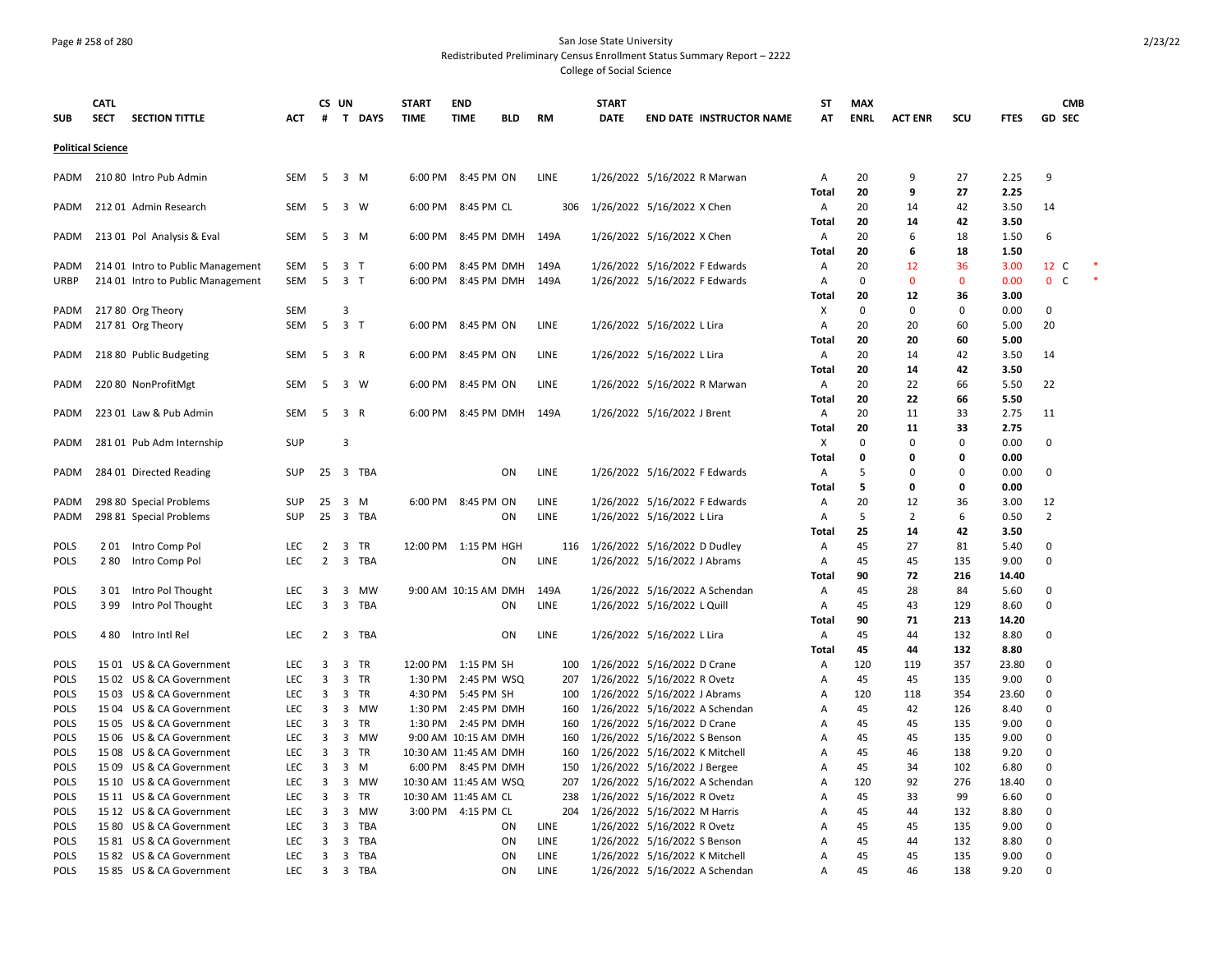### Page # 259 of 280 San Jose State University Redistributed Preliminary Census Enrollment Status Summary Report – 2222 College of Social Science

|             | <b>CATL</b> |                             |            |                | CS UN          |          | <b>START</b>          | <b>END</b>            |            |             | <b>START</b> |                                 | <b>ST</b>    | <b>MAX</b>  |                |              |             | <b>CMB</b>     |  |
|-------------|-------------|-----------------------------|------------|----------------|----------------|----------|-----------------------|-----------------------|------------|-------------|--------------|---------------------------------|--------------|-------------|----------------|--------------|-------------|----------------|--|
| <b>SUB</b>  | <b>SECT</b> | <b>SECTION TITTLE</b>       | <b>ACT</b> | #              |                | T DAYS   | <b>TIME</b>           | <b>TIME</b>           | <b>BLD</b> | <b>RM</b>   | <b>DATE</b>  | <b>END DATE INSTRUCTOR NAME</b> | AT           | <b>ENRL</b> | <b>ACT ENR</b> | SCU          | <b>FTES</b> | <b>GD SEC</b>  |  |
| <b>POLS</b> |             | 15 86 US & CA Government    | LEC        | 3              |                | 3 TBA    |                       |                       | ON         | LINE        |              | 1/26/2022 5/16/2022 R Ovetz     | Α            | 45          | 42             | 126          | 8.40        | $\Omega$       |  |
| POLS        |             | 15 99 US & CA Government    | LEC        | 3              |                | 3 TBA    |                       |                       | ON         | LINE        |              | 1/26/2022 5/16/2022 J Brent     | Α            | 45          | 42             | 126          | 8.40        | 0              |  |
|             |             |                             |            |                |                |          |                       |                       |            |             |              |                                 | Total        | 990         | 927            | 2781         | 185.40      |                |  |
| POLS        |             | 2001 Controv Legal Iss      | <b>LEC</b> | 3              |                | 3 W      |                       | 3:00 PM 4:15 PM CL    |            | 303A        |              | 1/26/2022 5/16/2022 S Benson    | Α            | 25          | 25             | 75           | 5.00        | 0              |  |
|             |             |                             |            |                |                |          |                       |                       |            |             |              |                                 | Total        | 25          | 25             | 75           | 5.00        |                |  |
| <b>POLS</b> |             | 100M 0 Political Inquiry    | LEC        | $\overline{2}$ | 4 T            |          |                       | 9:00 AM 10:15 AM DMH  |            | 160         |              | 1/26/2022 5/16/2022 K Mitchell  | Α            | 30          | 28             | 112          | 7.47        | $\Omega$       |  |
| <b>POLS</b> |             | 100M 0 Political Inquiry    | LEC        |                | 4              |          |                       |                       |            |             |              |                                 | X            | $\mathsf 0$ | $\mathbf 0$    | $\mathbf 0$  | 0.00        | 0              |  |
| <b>POLS</b> |             | 100M 8 Political Inquiry    | LEC        | $\overline{2}$ |                | 4 MW     |                       | 12:00 PM 1:15 PM ON   |            | LINE        |              | 1/26/2022 5/16/2022 S Pinnell   | Α            | 30          | 25             | 100          | 6.67        | 0              |  |
|             |             |                             |            |                |                |          |                       |                       |            |             |              |                                 | <b>Total</b> | 60          | 53             | 212          | 14.13       |                |  |
| <b>POLS</b> |             | 100W 0 Writing Workshop     | SEM        | $\overline{4}$ |                | 3 TR     | 10:30 AM 11:45 AM HGH |                       |            |             |              | 116 1/26/2022 5/16/2022 L Quill | Α            | 25          | 24             | 72           | 4.80        | 0              |  |
| <b>POLS</b> |             | 100W 0 Writing Workshop     | SEM        | 4              |                | 3 MW     |                       | 10:30 AM 11:45 AM DMH |            | 160         |              | 1/26/2022 5/16/2022 S Benson    | Α            | 25          | 25             | 75           | 5.00        | 0              |  |
|             |             |                             |            |                |                |          |                       |                       |            |             |              |                                 | Total        | 50          | 49             | 147          | 9.80        |                |  |
| <b>POLS</b> |             | 102 01 State Politics       | <b>LEC</b> | $\overline{2}$ |                | 4 M      |                       | 6:00 PM 8:45 PM HGH   |            | 116         |              | 1/26/2022 5/16/2022 F Keeley    | Α            | 35          | 31             | 124          | 8.40        | $\overline{2}$ |  |
|             |             |                             |            |                |                |          |                       |                       |            |             |              |                                 | Total        | 35          | 31             | 124          | 8.40        |                |  |
| <b>POLS</b> |             | 103 01 Local Politics       | <b>LEC</b> | 2              |                | 4 TR     |                       | 12:00 PM 1:15 PM DMH  |            | 149A        |              | 1/26/2022 5/16/2022 K Yeager    | Α            | 35          | 33             | 132          | 8.80        | $0\quad C$     |  |
| <b>URBP</b> |             | 103 01 Local Politics       | <b>LEC</b> | $\overline{2}$ |                | 4 TR     |                       | 12:00 PM 1:15 PM DMH  |            | 149A        |              | 1/26/2022 5/16/2022 K Yeager    | Α            | $\mathbf 0$ | $\mathbf{0}$   | $\mathbf{0}$ | 0.00        | 0 <sup>o</sup> |  |
|             |             |                             |            |                |                |          |                       |                       |            |             |              |                                 | Total        | 35          | 33             | 132          | 8.80        |                |  |
| <b>POLS</b> |             | 110 80 Race and Politics    | <b>LEC</b> | 2              |                | 4 MW     |                       | 3:00 PM 4:15 PM ON    |            | <b>LINE</b> |              | 1/26/2022 5/16/2022 X Chen      | Α            | 35          | 35             | 140          | 9.33        | 0              |  |
|             |             |                             |            |                |                |          |                       |                       |            |             |              |                                 | <b>Total</b> | 35          | 35             | 140          | 9.33        |                |  |
| <b>POLS</b> |             | 120 01 U S Law and Society  | LEC        | $\overline{2}$ |                | 3 MW     |                       | 1:30 PM 2:45 PM HGH   |            | 116         |              | 1/26/2022 5/16/2022 S Benson    | Α            | 35          | 29             | 87           | 5.80        | 0              |  |
|             |             |                             |            |                |                |          |                       |                       |            |             |              |                                 | Total        | 35          | 29             | 87           | 5.80        |                |  |
| <b>POLS</b> |             | 122 01 Judicial Politics    | <b>LEC</b> | 2              |                | 4 MW     |                       | 9:00 AM 10:15 AM HGH  |            | 116         |              | 1/26/2022 5/16/2022 J Brent     | Α            | 35          | 22             | 88           | 5.87        | 0              |  |
|             |             |                             |            |                |                |          |                       |                       |            |             |              |                                 | <b>Total</b> | 35          | 22             | 88           | 5.87        |                |  |
| <b>POLS</b> |             | 130 01 Public Policy        | <b>LEC</b> | 2              |                | 4 MW     |                       | 12:00 PM 1:15 PM DMH  |            | 149A        |              | 1/26/2022 5/16/2022 M Harris    | Α            | 35          | 33             | 132          | 8.80        | 0              |  |
|             |             |                             |            |                |                |          |                       |                       |            |             |              |                                 | <b>Total</b> | 35          | 33             | 132          | 8.80        |                |  |
| <b>POLS</b> |             | 145 01 Asian Politics       | LEC        | $\overline{2}$ |                | 4 TR     | 10:30 AM 11:45 AM DMH |                       |            | 149A        |              | 1/26/2022 5/16/2022 K Sasikumar | Α            | 35          | 29             | 116          | 7.73        | 0 <sup>o</sup> |  |
| ASIA        |             | 145 01 Asian Politics       | LEC        | $\overline{2}$ |                | 4 TR     | 10:30 AM 11:45 AM DMH |                       |            | 149A        |              | 1/26/2022 5/16/2022 K Sasikumar | Α            | $\mathsf 0$ | $\mathbf 0$    | $\mathbf 0$  | 0.00        | 0 <sup>o</sup> |  |
|             |             |                             |            |                |                |          |                       |                       |            |             |              |                                 | <b>Total</b> | 35          | 29             | 116          | 7.73        |                |  |
| <b>POLS</b> |             | 147 01 Globalization        | LEC        | $\overline{2}$ | 4 F            |          |                       | 9:30 AM 12:15 PM DMH  |            | 149A        |              | 1/26/2022 5/16/2022 S Pinnell   | Α            | 35          | 26             | 104          | 6.93        | 0              |  |
|             |             |                             |            |                |                |          |                       |                       |            |             |              |                                 | <b>Total</b> | 35          | 26             | 104          | 6.93        |                |  |
| <b>POLS</b> |             | 150 01 War and Peace        | <b>LEC</b> | $\overline{2}$ |                | 3 MW     |                       | 1:30 PM 2:45 PM DMH   |            | 149A        |              | 1/26/2022 5/16/2022 J Abrams    | Α            | 40          | 16             | 48           | 3.20        | $\Omega$       |  |
| <b>POLS</b> |             | 150 02 War and Peace        | <b>LEC</b> | $\overline{2}$ |                | 3 TR     | 10:30 AM 11:45 AM SH  |                       |            | 413         |              | 1/26/2022 5/16/2022 J Abrams    | Α            | 40          | 26             | 78           | 5.20        | 0              |  |
|             |             |                             |            |                |                |          |                       |                       |            |             |              |                                 | <b>Total</b> | 80          | 42             | 126          | 8.40        |                |  |
| <b>POLS</b> |             | 152B 01 Model UN            | LEC        |                | 4              |          |                       |                       |            |             |              |                                 | Χ            | $\mathbf 0$ | $\Omega$       | 0            | 0.00        | 0              |  |
|             |             |                             |            |                |                |          |                       |                       |            |             |              |                                 | <b>Total</b> | $\mathbf 0$ | 0              | 0            | 0.00        |                |  |
| <b>POLS</b> |             | 153 80 European Union       | LEC        | $\overline{2}$ |                | 4 TBA    |                       |                       | ON         | LINE        |              | 1/26/2022 5/16/2022 D Dudley    | Α            | 35          | 35             | 140          | 9.33        | $\Omega$       |  |
|             |             |                             |            |                |                |          |                       |                       |            |             |              |                                 | Total        | 35          | 35             | 140          | 9.33        |                |  |
| <b>POLS</b> |             | 155 01 Wealth Of Nations    | <b>LEC</b> | $\overline{2}$ |                | 4 TR     |                       | 1:30 PM 2:45 PM DMH   |            | 149A        |              | 1/26/2022 5/16/2022 K Mitchell  | Α            | 35          | 35             | 140          | 9.33        | 0              |  |
|             |             |                             |            |                |                |          |                       |                       |            |             |              |                                 | <b>Total</b> | 35          | 35             | 140          | 9.33        |                |  |
| <b>POLS</b> |             | 160B 8( Modern Pol Though   | LEC        | 3              |                | 3 TBA    |                       |                       | ON         | LINE        |              | 1/26/2022 5/16/2022 L Quill     | Α            | 35          | 35             | 105          | 7.00        | 0              |  |
|             |             |                             |            |                |                |          |                       |                       |            |             |              |                                 | <b>Total</b> | 35          | 35             | 105          | 7.00        |                |  |
| <b>POLS</b> |             | 163 01 Amer Pol Thought     | LEC        | 3              |                | 3 MW     | 10:30 AM 11:45 AM DMH |                       |            | 149A        |              | 1/26/2022 5/16/2022 K Peter     | Α            | 35          | 28             | 84           | 5.60        | 0              |  |
|             |             |                             |            |                |                |          |                       |                       |            |             |              |                                 | <b>Total</b> | 35          | 28             | 84           | 5.60        |                |  |
| POLS        |             | 170V 01 Amer Pol Global     | <b>SEM</b> | $\overline{3}$ |                | 3 W      | 10:30 AM 11:45 AM HGH |                       |            | 116         |              | 1/26/2022 5/16/2022 S Pinnell   | Α            | 40          | 40             | 120          | 8.00        | 0              |  |
| POLS        |             | 170V 02 Amer Pol Global     | SEM        | 3              |                | $3 \, M$ |                       | 9:00 AM 10:15 AM BBC  |            | 225         |              | 1/26/2022 5/16/2022 S Pinnell   | Α            | 40          | 40             | 120          | 8.00        | 0              |  |
| <b>POLS</b> |             | 170V 8( Amer Pol Global     | <b>SEM</b> | 3 <sup>7</sup> |                | 3 W      |                       | 3:00 PM 4:15 PM ON    |            | LINE        |              | 1/26/2022 5/16/2022 R Marwan    | Α            | 40          | 39             | 117          | 7.80        | 0              |  |
|             |             |                             |            |                |                |          |                       |                       |            |             |              |                                 | Total        | 120         | 119            | 357          | 23.80       |                |  |
| <b>POLS</b> |             | 18101 Internships           | SEM        |                | $\overline{4}$ |          |                       |                       |            |             |              |                                 | Х            | 0           | 0              | 0            | 0.00        | 0              |  |
|             |             |                             |            |                |                |          |                       |                       |            |             |              |                                 | <b>Total</b> | 0           | $\Omega$       | 0            | 0.00        |                |  |
| <b>POLS</b> |             | 181C 01 Internship Capstone | <b>SEM</b> |                | $\overline{4}$ |          |                       |                       |            |             |              |                                 | X            | $\Omega$    | $\Omega$       | $\Omega$     | 0.00        | $\mathbf 0$    |  |
|             |             |                             |            |                |                |          |                       |                       |            |             |              |                                 |              |             |                |              |             |                |  |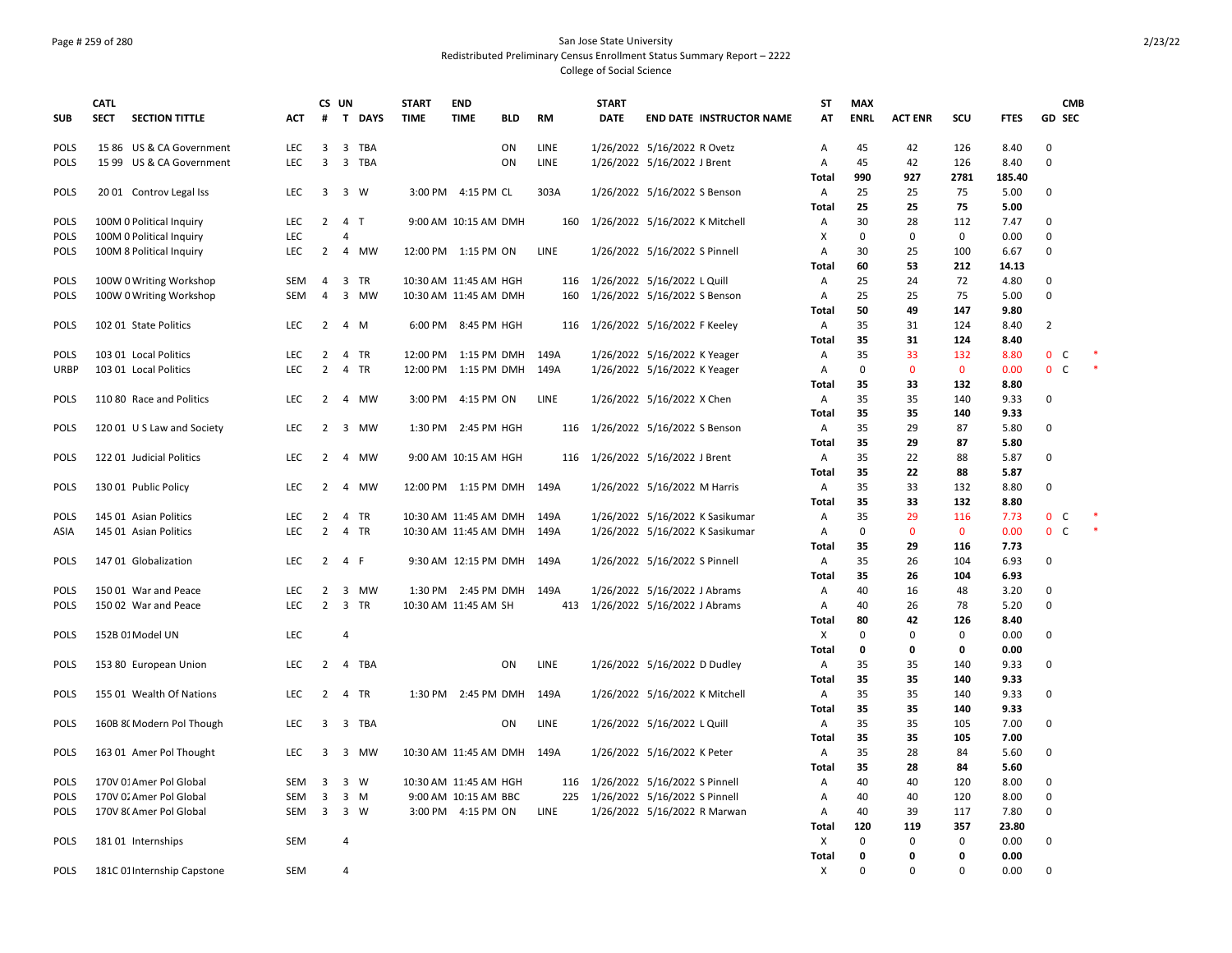### Page # 260 of 280 San Jose State University Redistributed Preliminary Census Enrollment Status Summary Report – 2222 College of Social Science

| <b>SUB</b>  | <b>CATL</b><br><b>SECT</b> | <b>SECTION TITTLE</b>   | <b>ACT</b> | CS UN |   | <b>DAYS</b> | <b>START</b><br><b>TIME</b> | <b>END</b><br><b>TIME</b> | <b>BLD</b> | <b>RM</b>   | <b>START</b><br><b>DATE</b> | <b>END DATE INSTRUCTOR NAME</b>       | <b>ST</b><br>AT | <b>MAX</b><br><b>ENRL</b> | <b>ACT ENR</b>           | scu                      | <b>FTES</b> | <b>CMB</b><br><b>GD SEC</b> |
|-------------|----------------------------|-------------------------|------------|-------|---|-------------|-----------------------------|---------------------------|------------|-------------|-----------------------------|---------------------------------------|-----------------|---------------------------|--------------------------|--------------------------|-------------|-----------------------------|
|             |                            |                         |            |       |   |             |                             |                           |            |             |                             |                                       | Total           | 0                         | 0                        | 0                        | 0.00        |                             |
| POLS        |                            | 184 01 Directed Reading | <b>SUP</b> | 36    |   | 4 TBA       |                             |                           | <b>ON</b>  | LINE        |                             | 1/26/2022 5/16/2022 F Edwards         | A               | 5                         | 2                        | 8                        | 0.67        | $\overline{2}$              |
|             |                            |                         |            |       |   |             |                             |                           |            |             |                             |                                       | Total           | 5                         | $\overline{2}$           | 8                        | 0.67        |                             |
| <b>POLS</b> |                            | 190 01 Senior Seminar   | <b>SEM</b> | -5    |   | 4 TR        | $1:30$ PM                   | 2:45 PM HGH               |            | 116         |                             | 1/26/2022 5/16/2022 M Currin-Percival | $\mathsf{A}$    | 15                        | 19                       | 76                       | 5.07        | $\mathbf 0$                 |
| <b>POLS</b> |                            | 190 02 Senior Seminar   | <b>SEM</b> | 5     |   | 4 MW        |                             | 9:00 AM 10:15 AM CL       |            | 303A        |                             | 1/26/2022 5/16/2022 K Peter           | A               | 15                        | 19                       | 76                       | 5.07        | 0                           |
| <b>POLS</b> |                            | 190 80 Senior Seminar   | <b>SEM</b> | 5.    | 4 | <b>W</b>    | 12:00 PM                    | 1:15 PM ON                |            | <b>LINE</b> |                             | 1/26/2022 5/16/2022 J Brent           | A               | 15                        | 22                       | 88                       | 5.87        | $\mathbf 0$                 |
|             |                            |                         |            |       |   |             |                             |                           |            |             |                             |                                       | Total           | 45                        | 60                       | 240                      | 16.00       |                             |
| <b>POLS</b> |                            | 190H O: Honors Thesis   | <b>SUP</b> | 25    | 1 | TBA         |                             |                           |            |             |                             | 1/26/2022 5/16/2022 M Currin-Percival | A               | 5                         | $\overline{\phantom{a}}$ | $\overline{\phantom{a}}$ | 0.47        | $\mathbf 0$                 |
| <b>POLS</b> |                            | 190H O. Honors Thesis   | <b>SUP</b> | 25    | 1 | TBA         |                             |                           |            |             |                             | 1/26/2022 5/16/2022 K Peter           | A               | 5                         |                          |                          | 0.07        | 0                           |
| <b>POLS</b> |                            | 190H 8(Honors Thesis    | <b>SUP</b> | 25    |   | 1 W         | 12:00 PM                    | 1:15 PM ON                |            | <b>LINE</b> |                             | 1/26/2022 5/16/2022 J Brent           | A               | 5                         | $\Omega$                 | 0                        | 0.00        | $\mathbf 0$                 |
|             |                            |                         |            |       |   |             |                             |                           |            |             |                             |                                       | Total           | 15                        | 8                        | 8                        | 0.53        |                             |
| <b>POLS</b> |                            | 199 01 Cur Pol Issues   | LEC        |       | 3 |             |                             |                           |            |             |                             |                                       | X               | 0                         | $\Omega$                 | $\mathbf 0$              | 0.00        | $\mathbf 0$                 |
|             |                            |                         |            |       |   |             |                             |                           |            |             |                             |                                       | Total           | 0                         | 0                        | $\mathbf{0}$             | 0.00        |                             |
|             |                            |                         |            |       |   |             |                             |                           |            |             |                             | <b>Political Science Total</b>        |                 | 2225                      | 1965                     | 6273                     | 424.57      |                             |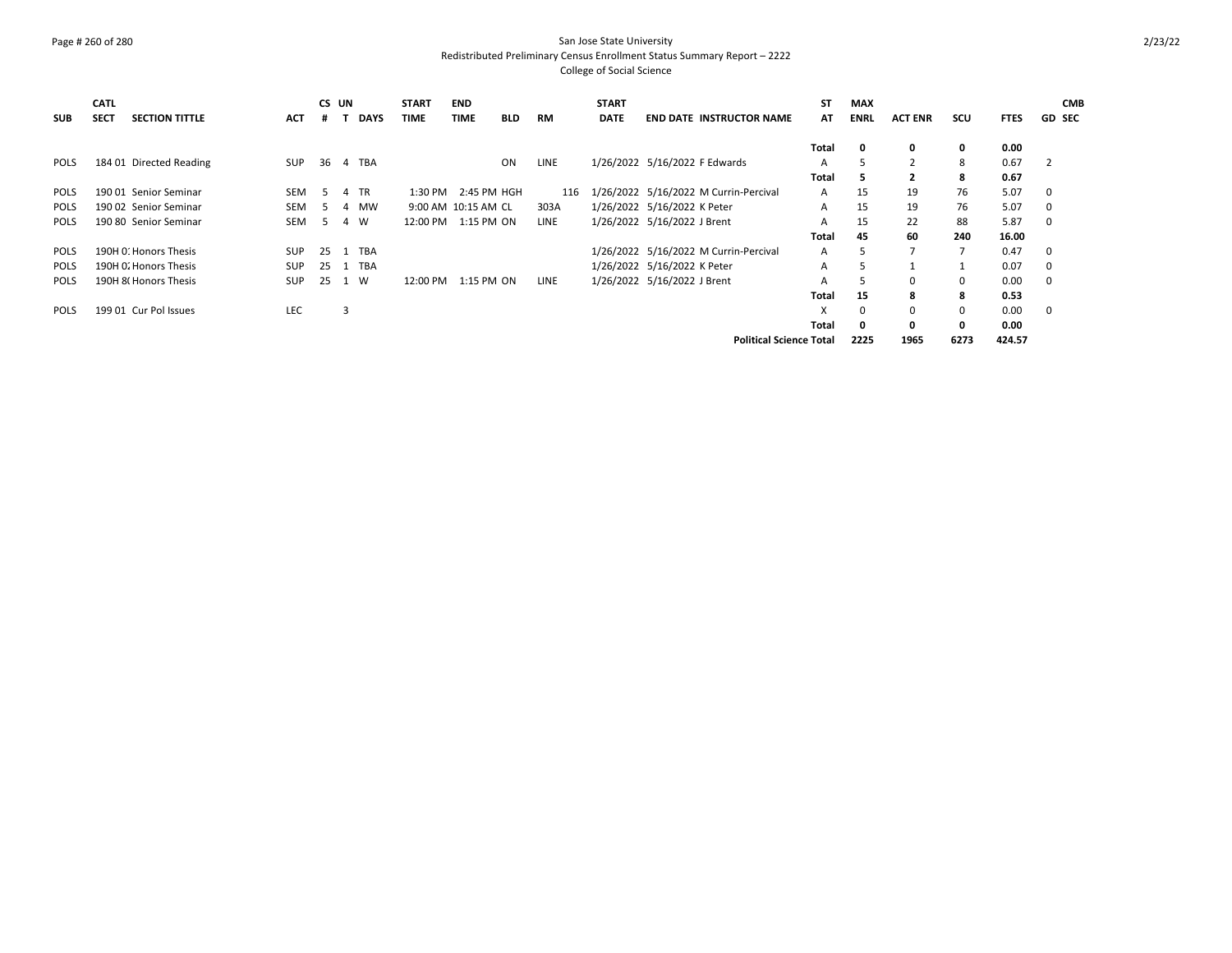### Page # 261 of 280 San Jose State University Redistributed Preliminary Census Enrollment Status Summary Report – 2222 College of Social Science

|             | <b>CATL</b> |                                |            |                | CS UN          |           | <b>START</b> | <b>END</b>            |            |             | <b>START</b> |                                           | <b>ST</b>    | <b>MAX</b>  |                |             |             | <b>CMB</b>                   |  |
|-------------|-------------|--------------------------------|------------|----------------|----------------|-----------|--------------|-----------------------|------------|-------------|--------------|-------------------------------------------|--------------|-------------|----------------|-------------|-------------|------------------------------|--|
| <b>SUB</b>  | <b>SECT</b> | <b>SECTION TITTLE</b>          | ACT        | #              |                | T DAYS    | <b>TIME</b>  | <b>TIME</b>           | <b>BLD</b> | <b>RM</b>   | <b>DATE</b>  | <b>END DATE INSTRUCTOR NAME</b>           | AT           | <b>ENRL</b> | <b>ACT ENR</b> | SCU         | <b>FTES</b> | <b>GD SEC</b>                |  |
|             |             |                                |            |                |                |           |              |                       |            |             |              |                                           |              |             |                |             |             |                              |  |
| Psychology  |             |                                |            |                |                |           |              |                       |            |             |              |                                           |              |             |                |             |             |                              |  |
| <b>PSYC</b> | 1 0 1       | Introductory Psychology        | LEC        | $\overline{2}$ |                | 3 TR      |              | 12:00 PM 1:15 PM MD   |            | 101         |              | 1/26/2022 5/16/2022 G Feist               | А            | 200         | 194            | 582         | 38.80       | 0                            |  |
| <b>PSYC</b> | 102         | Introductory Psychology        | LEC        | $\overline{2}$ |                | 3 MW      |              | 9:00 AM 10:15 AM DMH  |            | 356         |              | 1/26/2022 5/16/2022 R Schulte-Miyagi      | Α            | 40          | 40             | 120         | 8.00        | 0                            |  |
| <b>PSYC</b> | 103         | <b>Introductory Psychology</b> | LEC        | $\overline{2}$ |                | 3 MW      |              | 12:00 PM 1:15 PM DMH  |            | 160         |              | 1/26/2022 5/16/2022 R Schulte-Miyagi      | Α            | 40          | 39             | 117         | 7.80        | 0                            |  |
| <b>PSYC</b> | 180         | Introductory Psychology        | <b>LEC</b> | $\overline{2}$ |                | 3 MW      |              | 9:00 AM 10:15 AM ON   |            | LINE        |              | 1/26/2022 5/16/2022 N Rattan              | Α            | 120         | 121            | 363         | 24.20       | 0                            |  |
|             |             |                                |            |                |                |           |              |                       |            |             |              |                                           | Total        | 400         | 394            | 1182        | 78.80       |                              |  |
| <b>PSYC</b> |             | 1801 Intro to Res Meth         | LEC        | $\overline{2}$ |                | 3 MW      |              | 9:00 AM 10:15 AM DMH  |            | 347         |              | 1/26/2022 5/16/2022 C Feria               | Α            | 25          | 26             | 78          | 5.20        | 0                            |  |
| <b>PSYC</b> |             | 1802 Intro to Res Meth         | LEC        | $\overline{2}$ |                | 3 MW      |              | 10:30 AM 11:45 AM DMH |            | 347         |              | 1/26/2022 5/16/2022 C Feria               | Α            | 25          | 26             | 78          | 5.20        | $\Omega$                     |  |
| <b>PSYC</b> |             | 1803 Intro to Res Meth         | LEC        | $\overline{2}$ |                | 3 TR      |              | 3:00 PM 4:15 PM DMH   |            | 347         |              | 1/26/2022 5/16/2022 M Nguyen              | А            | 25          | 25             | 75          | 5.00        | 0                            |  |
| <b>PSYC</b> |             | 18 04 Intro to Res Meth        | <b>LEC</b> | $\overline{2}$ |                | 3 TR      |              | 4:30 PM 5:45 PM DMH   |            |             |              | 347 1/26/2022 5/16/2022 M Nguyen          | A            | 25          | 25             | 75          | 5.00        | $\Omega$                     |  |
| <b>PSYC</b> |             | 1805 Intro to Res Meth         | <b>LEC</b> |                | 3              |           |              |                       |            |             |              |                                           | X            | $\mathbf 0$ | $\Omega$       | 0           | 0.00        | $\Omega$                     |  |
| <b>PSYC</b> |             | 18 80 Intro to Res Meth        | LEC        | $\overline{2}$ |                | 3 MW      |              | 1:30 PM 2:45 PM ON    |            | LINE        |              | 1/26/2022 5/16/2022 N Rattan              | Α            | 25          | 29             | 87          | 5.80        | 0                            |  |
|             |             |                                |            |                |                |           |              |                       |            |             |              |                                           | <b>Total</b> | 125         | 131            | 393         | 26.20       |                              |  |
| <b>PSYC</b> |             | 30 01 Intro Psychbiology       | LEC        | $\overline{2}$ |                | 3 TR      |              | 4:30 PM 5:45 PM WSQ   |            | 207         |              | 1/26/2022 5/16/2022 C Chancellor-Freeland | Α            | 50          | 49             | 147         | 9.80        | 0                            |  |
| <b>PSYC</b> |             | 30 02 Intro Psychbiology       | LEC        |                | 3              |           |              |                       |            |             |              |                                           | X            | 0           | $\Omega$       | 0           | 0.00        | 0                            |  |
| <b>PSYC</b> |             | 30 03 Intro Psychbiology       | <b>LEC</b> | 2              |                | 3 MW      | 3:00 PM      | 4:15 PM DMH           |            | 355         |              | 1/26/2022 5/16/2022 J Citron              | A            | 40          | 40             | 120         | 8.00        | 0                            |  |
|             |             |                                |            |                |                |           |              |                       |            |             |              |                                           | <b>Total</b> | 90          | 89             | 267         | 17.80       |                              |  |
| <b>PSYC</b> |             | 100W 0 Writing Workshop        | SEM        | 4              |                | 3 MW      |              | 12:00 PM 1:15 PM DMH  |            | 359         |              | 1/26/2022 5/16/2022 K Jeffery             | Α            | 25          | 26             | 78          | 5.20        | 0                            |  |
| <b>PSYC</b> |             | 100W 0 Writing Workshop        | SEM        | 4              | $\overline{3}$ | MW        |              | 1:30 PM 2:45 PM DMH   |            | 353         |              | 1/26/2022 5/16/2022 K Jeffery             | Α            | 25          | 29             | 87          | 5.80        | 0                            |  |
| <b>PSYC</b> |             |                                | <b>SEM</b> |                | 3              |           |              |                       |            |             |              |                                           | х            | 0           | $\Omega$       | 0           | 0.00        | 0                            |  |
|             |             | 100W 0 Writing Workshop        |            |                |                |           |              |                       |            |             |              |                                           |              | 25          |                |             |             | $\Omega$                     |  |
| <b>PSYC</b> |             | 100W 8 Writing Workshop        | <b>SEM</b> | $\overline{4}$ | $\mathbf{3}$   | MW        |              | 3:00 PM 4:15 PM ON    |            | LINE        |              | 1/26/2022 5/16/2022 M Dillinger           | А            |             | 26             | 78          | 5.20        |                              |  |
| <b>PSYC</b> |             | 100W 8 Writing Workshop        | SEM        | $\overline{4}$ |                | 3 TBA     |              |                       | ON         | LINE        |              | 1/26/2022 5/16/2022 A Lewis               | A            | 25          | 25             | 75          | 5.00        | 0                            |  |
| <b>PSYC</b> |             | 100W 8 Writing Workshop        | SEM        | $\overline{4}$ | $\mathbf{3}$   | TBA       |              |                       | ON         | LINE        |              | 1/26/2022 5/16/2022 A Lewis               | А            | 25          | 25             | 75          | 5.00        | 0                            |  |
| <b>PSYC</b> |             | 100W 8 Writing Workshop        | <b>SEM</b> |                | 3              |           |              |                       |            |             |              |                                           | x            | 0           | $\Omega$       | 0           | 0.00        | 0                            |  |
| <b>PSYC</b> |             | 100W 8 Writing Workshop        | <b>SEM</b> |                | 3              |           |              |                       |            |             |              |                                           | x            | 0           | 0              | 0           | 0.00        | 0                            |  |
| <b>PSYC</b> |             | 100W 8 Writing Workshop        | <b>SEM</b> | 4              |                | 3 TR      |              | 7:30 AM 8:45 AM ON    |            | LINE        |              | 1/26/2022 5/16/2022 L Cabral              | A            | 25          | 22             | 66          | 4.40        | $\Omega$                     |  |
| <b>PSYC</b> |             | 100W 8 Writing Workshop        | SEM        | 4              |                | 3 TR      |              | 9:00 AM 10:15 AM ON   |            | LINE        |              | 1/26/2022 5/16/2022 L Cabral              | A            | 25          | 17             | 51          | 3.40        | 0                            |  |
| <b>PSYC</b> |             | 100W 8 Writing Workshop        | <b>SEM</b> |                | 3              |           |              |                       |            |             |              |                                           | X            | 0           | $\mathbf 0$    | 0           | 0.00        | 0                            |  |
| <b>PSYC</b> |             | 100W 8 Writing Workshop        | SEM        | 4              | $\mathbf{3}$   | <b>TR</b> |              | 10:30 AM 11:45 AM ON  |            | LINE        |              | 1/26/2022 5/16/2022 L Cabral              | А            | 25          | 23             | 69          | 4.60        | 0                            |  |
| <b>PSYC</b> |             | 100W 8 Writing Workshop        | <b>SEM</b> | $\overline{4}$ |                | 3 MW      |              | 4:30 PM 5:45 PM ON    |            | LINE        |              | 1/26/2022 5/16/2022 M Dillinger           | А            | 25          | 22             | 66          | 4.40        | 0                            |  |
|             |             |                                |            |                |                |           |              |                       |            |             |              |                                           | <b>Total</b> | 225         | 215            | 645         | 43.00       |                              |  |
| <b>PSYC</b> |             | 102 01 Psyc of Childhood       | <b>LEC</b> | 1              |                | 3 MW      |              | 10:30 AM 11:45 AM DMH |            | 356         |              | 1/26/2022 5/16/2022 M Alvarez             | Α            | 40          | 40             | 120         | 8.00        | $\Omega$                     |  |
| <b>PSYC</b> |             | 102 02 Psyc of Childhood       | LEC        | 1              |                | 3 MW      |              | 12:00 PM 1:15 PM DMH  |            | 356         |              | 1/26/2022 5/16/2022 M Alvarez             | A            | 40          | 39             | 117         | 7.80        | 0                            |  |
| <b>PSYC</b> |             | 102 03 Psyc of Childhood       | <b>LEC</b> | $\mathbf{1}$   |                | 3 TR      |              | 4:30 PM 5:45 PM DMH   |            |             |              | 355 1/26/2022 5/16/2022 S Duh             | Α            | 40          | 38             | 114         | 7.60        | 0                            |  |
| <b>PSYC</b> |             | 102 80 Psyc of Childhood       | LEC        | $\mathbf{1}$   | 3 <sub>7</sub> |           |              | 1:30 PM 2:45 PM ON    |            | <b>LINE</b> |              | 1/26/2022 5/16/2022 S Duh                 | Α            | 120         | 119            | 357         | 23.80       | 0                            |  |
| <b>PSYC</b> |             | 102 81 Psyc of Childhood       | LEC        | $\mathbf{1}$   |                | 3 TBA     |              |                       | ON         | LINE        |              | 1/26/2022 5/16/2022 R Schulte-Miyagi      | Α            | 40          | 40             | 120         | 8.00        | 0                            |  |
|             |             |                                |            |                |                |           |              |                       |            |             |              |                                           | <b>Total</b> | 280         | 276            | 828         | 55.20       |                              |  |
| <b>PSYC</b> |             | 105 01 Special Topics          | LEC        | 2              |                | 3 TR      |              | 10:30 AM 11:45 AM DMH |            | 353         |              | 1/26/2022 5/16/2022 E Woodhead            | А            | 40          | 21             | 63          | 4.20        | 0                            |  |
|             |             |                                |            |                |                |           |              |                       |            |             |              |                                           | <b>Total</b> | 40          | 21             | 63          | 4.20        |                              |  |
| <b>PSYC</b> |             | 107 01 Psych of Women          | LEC        | 2              |                | 3 TR      |              | 9:00 AM 10:15 AM DMH  |            | 356         |              | 1/26/2022 5/16/2022 L Tinson              | Α            | 40          | 39             | 117         | 7.80        | $\mathbf{0}$<br>$\mathsf{C}$ |  |
| WGSS        |             | 107 01 Psych of Women          | LEC        | $\overline{2}$ |                | 3 TR      |              | 9:00 AM 10:15 AM DMH  |            | 356         |              | 1/26/2022 5/16/2022 L Tinson              | Α            | 0           | $\mathbf 0$    | $\mathbf 0$ | 0.00        | $0\quad C$                   |  |
|             |             |                                |            |                |                |           |              |                       |            |             |              |                                           | <b>Total</b> | 40          | 39             | 117         | 7.80        |                              |  |
| <b>PSYC</b> |             | 110 01 Adult Psychopathol      | LEC        | 1              | 3              | MW        |              | 10:30 AM 11:45 AM CL  |            | 117         |              | 1/26/2022 5/16/2022 S Del Chiaro          | Α            | 40          | 40             | 120         | 8.00        | 0                            |  |
| <b>PSYC</b> |             | 110 02 Adult Psychopathol      | LEC        |                | 3              |           |              |                       |            |             |              |                                           | X            | 0           | $\mathbf 0$    | 0           | 0.00        | 0                            |  |
| <b>PSYC</b> |             | 110 03 Adult Psychopathol      | LEC        | 1              | 3 F            |           |              | 9:30 AM 12:15 PM WSQ  |            | 207         |              | 1/26/2022 5/16/2022 S Del Chiaro          | Α            | 30          | 30             | 90          | 6.00        | 0                            |  |
| <b>PSYC</b> |             | 110 80 Adult Psychopathol      | LEC        | 1              |                | 3 TBA     |              |                       | ON         | LINE        |              | 1/26/2022 5/16/2022 G Callaghan           | А            | 40          | 39             | 117         | 7.80        | 0                            |  |
| <b>PSYC</b> |             |                                | <b>LEC</b> | 1              | 3 <sub>1</sub> |           |              | 3:00 PM 4:15 PM ON    |            | LINE        |              | 1/26/2022 5/16/2022 J Gregg               | Α            | 120         | 118            | 354         | 23.60       | $\Omega$                     |  |
|             |             | 110 81 Adult Psychopathol      |            |                |                |           |              |                       |            | LINE        |              |                                           |              | 40          | 27             | 81          |             | $\Omega$                     |  |
| <b>PSYC</b> |             | 110 82 Adult Psychopathol      | <b>LEC</b> | 1              | 3 <sub>1</sub> |           |              | 9:00 AM 10:15 AM ON   |            |             |              | 1/26/2022 5/16/2022 L Heiden              | A            |             |                |             | 5.40        | $\Omega$                     |  |
| <b>PSYC</b> |             | 110 83 Adult Psychopathol      | LEC        | 1              | 3 <sub>1</sub> |           |              | 10:30 AM 11:45 AM ON  |            | LINE        |              | 1/26/2022 5/16/2022 L Heiden              | A            | 40          | 24             | 72          | 4.80        |                              |  |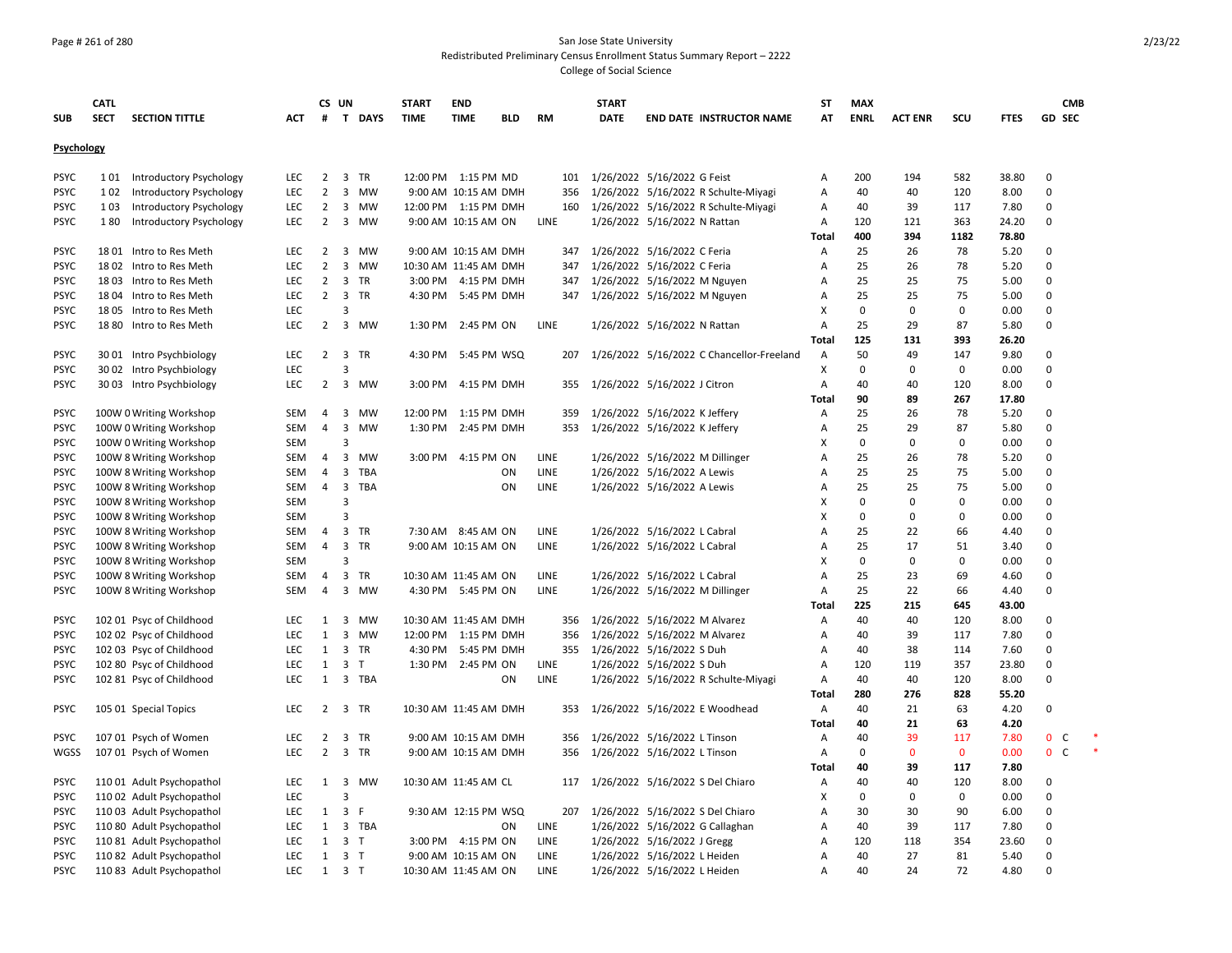### Page # 262 of 280 San Jose State University Redistributed Preliminary Census Enrollment Status Summary Report – 2222 College of Social Science

|             | <b>CATL</b> |                                  |            |                | CS UN                   |              | <b>START</b>          | <b>END</b>           |           |             | <b>START</b> |                                           | <b>ST</b>      | <b>MAX</b>  |                |             |             |                              | <b>CMB</b> |  |
|-------------|-------------|----------------------------------|------------|----------------|-------------------------|--------------|-----------------------|----------------------|-----------|-------------|--------------|-------------------------------------------|----------------|-------------|----------------|-------------|-------------|------------------------------|------------|--|
| <b>SUB</b>  | <b>SECT</b> | <b>SECTION TITTLE</b>            | ACT        | #              |                         | T DAYS       | <b>TIME</b>           | <b>TIME</b>          | BLD       | <b>RM</b>   | <b>DATE</b>  | <b>END DATE INSTRUCTOR NAME</b>           | AT             | <b>ENRL</b> | <b>ACT ENR</b> | scu         | <b>FTES</b> | <b>GD SEC</b>                |            |  |
| <b>PSYC</b> |             | 110 84 Adult Psychopathol        | LEC.       |                | $1 \quad 3 \quad M$     |              |                       | 6:00 PM 8:45 PM ON   |           | LINE        |              | 1/26/2022 5/16/2022 E Herb                | A              | 40          | 40             | 120         | 8.00        | $\Omega$                     |            |  |
|             |             |                                  |            |                |                         |              |                       |                      |           |             |              |                                           | Total          | 350         | 318            | 954         | 63.60       |                              |            |  |
| <b>PSYC</b> |             | 112 01 Psy of Adolescence        | LEC.       | 1              |                         | 3 MW         |                       | 3:00 PM 4:15 PM ON   |           | <b>LINE</b> |              | 1/26/2022 5/16/2022 M Alvarez             | A              | 120         | 119            | 357         | 23.80       | $\Omega$                     |            |  |
| <b>PSYC</b> |             | 112 02 Psy of Adolescence        | <b>LEC</b> | $\mathbf{1}$   |                         | 3 TR         |                       | 9:00 AM 10:15 AM CL  |           | 117         |              | 1/26/2022 5/16/2022 S Torabian-Bassiri    | $\overline{A}$ | 40          | 38             | 114         | 7.60        | $\mathbf 0$                  |            |  |
|             |             |                                  |            |                |                         |              |                       |                      |           |             |              |                                           | Total          | 160         | 157            | 471         | 31.40       |                              |            |  |
| <b>PSYC</b> |             | 114 80 Psych of Aging            | LEC        | 1              |                         | 3 TBA        |                       |                      | ON        | LINE        |              | 1/26/2022 5/16/2022 S Branca              | A              | 40          | 40             | 120         | 8.00        | $\mathbf{0}$<br>C            |            |  |
| <b>GERO</b> |             | 114 80 Psych of Aging            | LEC        | $\mathbf{1}$   |                         | 3 TBA        |                       |                      | ON        | LINE        |              | 1/26/2022 5/16/2022 S Branca              | A              | $\Omega$    | $\mathbf 0$    | $\mathbf 0$ | 0.00        | $\mathbf 0$<br>C             |            |  |
|             |             |                                  |            |                |                         |              |                       |                      |           |             |              |                                           | Total          | 40          | 40             | 120         | 8.00        |                              |            |  |
| <b>PSYC</b> |             | 117 01 Psych Tests & Meas        | <b>LEC</b> | $\overline{2}$ |                         | 3 TR         |                       | 9:00 AM 10:15 AM WSQ |           | 207         |              | 1/26/2022 5/16/2022 P Cravalho            | Α              | 125         | 124            | 372         | 24.80       | 0                            |            |  |
| <b>PSYC</b> |             | 117 02 Psych Tests & Meas        | LEC.       | $\overline{2}$ |                         | 3 MW         |                       | 7:30 AM 8:45 AM DMH  |           | 353         |              | 1/26/2022 5/16/2022 B Oliveira            | A              | 40          | 17             | 51          | 3.40        | $\Omega$                     |            |  |
| <b>PSYC</b> |             | 117 03 Psych Tests & Meas        | LEC        | $\overline{2}$ |                         | 3 MW         |                       | 9:00 AM 10:15 AM DMH |           | 353         |              | 1/26/2022 5/16/2022 B Oliveira            | Α              | 40          | 18             | 54          | 3.60        | $\Omega$                     |            |  |
| <b>PSYC</b> |             | 117 04 Psych Tests & Meas        | LEC        | $\overline{2}$ | 3 <sub>7</sub>          |              |                       | 4:30 PM 7:15 PM DMH  |           | 353         |              | 1/26/2022 5/16/2022 G Scherini            | Α              | 40          | 33             | 99          | 6.60        | $\mathbf 0$                  |            |  |
| <b>PSYC</b> |             | 117 05 Psych Tests & Meas        | <b>LEC</b> | $\overline{2}$ |                         | 3 W          |                       | 4:30 PM 7:15 PM DMH  |           | 161         |              | 1/26/2022 5/16/2022 G Scherini            | A              | 40          | 28             | 84          | 5.60        | $\Omega$                     |            |  |
|             |             |                                  |            |                |                         |              |                       |                      |           |             |              |                                           | Total          | 285         | 220            | 660         | 44.00       |                              |            |  |
| <b>PSYC</b> |             | 118 10 Adv Res Methods           | LEC        | $\overline{2}$ |                         | 3 TR         |                       | 3:00 PM 3:50 PM ON   |           | LINE        |              | 1/26/2022 5/16/2022 S Trafalis            | Α              | 46          | 46             | 92          | 9.20        | $\Omega$                     |            |  |
| <b>PSYC</b> |             | 118 11 Adv Res Methods           | <b>ACT</b> | $\overline{7}$ | $\mathbf{0}$            | T            | 4:15 PM               | 6:15 PM ON           |           | <b>LINE</b> |              | 1/26/2022 5/16/2022 S Trafalis            | $\overline{A}$ | 23          | 23             | 23          | 0.00        | $\Omega$                     |            |  |
| <b>PSYC</b> |             | 118 12 Adv Res Methods           | ACT        | $\overline{7}$ | $\mathbf 0$             | R            | 4:15 PM               | 6:15 PM ON           |           | LINE        |              | 1/26/2022 5/16/2022 S Trafalis            | Α              | 23          | 23             | 23          | 0.00        | $\mathbf 0$                  |            |  |
| <b>PSYC</b> |             | 118 20 Adv Res Methods           | <b>LEC</b> | $\overline{2}$ |                         | 3 MW         | 3:00 PM               | 3:50 PM ON           |           | <b>LINE</b> |              | 1/26/2022 5/16/2022 S Trafalis            | $\overline{A}$ | 46          | 47             | 94          | 9.40        | $\Omega$                     |            |  |
| <b>PSYC</b> |             | 118 21 Adv Res Methods           | <b>ACT</b> | $\overline{7}$ |                         | $0$ M        | 4:15 PM               | 6:15 PM ON           |           | <b>LINE</b> |              | 1/26/2022 5/16/2022 S Trafalis            | Α              | 40          | 31             | 31          | 0.00        | $\mathbf 0$                  |            |  |
| <b>PSYC</b> |             | 118 22 Adv Res Methods           | <b>ACT</b> | $\overline{7}$ | $\mathbf 0$             | <b>W</b>     | 4:15 PM               | 6:15 PM ON           |           | LINE        |              | 1/26/2022 5/16/2022 S Trafalis            | A              | 40          | 16             | 16          | 0.00        | $\mathbf 0$                  |            |  |
| <b>PSYC</b> |             |                                  | LEC        | $\overline{2}$ |                         | 3 TR         |                       |                      |           |             |              |                                           | A              | 46          | 44             | 88          | 8.80        | $\Omega$                     |            |  |
|             |             | 118 30 Adv Res Methods           |            |                |                         | T            |                       | 9:00 AM 9:50 AM DMH  |           |             |              | 348 1/26/2022 5/16/2022 J Citron          |                |             |                |             |             | $\Omega$                     |            |  |
| <b>PSYC</b> |             | 118 31 Adv Res Methods           | <b>ACT</b> | $\overline{7}$ | $\mathbf 0$             |              | 10:15 AM 12:15 PM DMH |                      |           | 339         |              | 1/26/2022 5/16/2022 J Citron              | Α              | 23          | 23             | 23          | 0.00        |                              |            |  |
| <b>PSYC</b> |             | 118 32 Adv Res Methods           | <b>ACT</b> | $\overline{7}$ | $\mathbf 0$             | R            | 10:15 AM 12:15 PM DMH |                      |           | 339         |              | 1/26/2022 5/16/2022 J Citron              | A              | 23          | 21             | 21          | 0.00        | $\Omega$                     |            |  |
| <b>PSYC</b> |             | 118 40 Adv Res Methods           | <b>LEC</b> | $\overline{2}$ |                         | 3 MW         |                       | 9:00 AM 9:50 AM CL   |           | 117         |              | 1/26/2022 5/16/2022 J Citron              | Α              | 46          | 45             | 90          | 9.00        | $\Omega$                     |            |  |
| <b>PSYC</b> |             | 118 41 Adv Res Methods           | <b>ACT</b> | $\overline{7}$ |                         | $0$ M        | 10:15 AM 12:15 PM DMH |                      |           | 339         |              | 1/26/2022 5/16/2022 J Citron              | $\overline{A}$ | 23          | 22             | 22          | 0.00        | $\mathbf 0$                  |            |  |
| <b>PSYC</b> |             | 118 42 Adv Res Methods           | <b>ACT</b> | $\overline{7}$ |                         | $0 \quad W$  | 10:15 AM 12:15 PM DMH |                      |           | 339         |              | 1/26/2022 5/16/2022 J Citron              | $\overline{A}$ | 23          | 23             | 23          | 0.00        | $\Omega$                     |            |  |
|             |             |                                  |            |                |                         |              |                       |                      |           |             |              |                                           | Total          | 402         | 364            | 546         | 36.40       |                              |            |  |
| <b>PSYC</b> |             | 120 10 Adv Res Meth & Des        | LEC.       | $\overline{2}$ |                         | 4 MW         |                       | 3:00 PM 4:15 PM ON   |           | <b>LINE</b> |              | 1/26/2022 5/16/2022 G Savage              | A              | 46          | 45             | 135         | 12.00       | $\mathbf 0$                  |            |  |
| <b>PSYC</b> |             | 120 11 Adv Res Meth & Des        | ACT        | $\overline{7}$ |                         | $0$ M        | 4:30 PM               | 6:30 PM ON           |           | <b>LINE</b> |              | 1/26/2022 5/16/2022 G Savage              | Α              | 23          | 23             | 23          | 0.00        | $\Omega$                     |            |  |
| <b>PSYC</b> |             | 120 12 Adv Res Meth & Des        | <b>ACT</b> | $\overline{7}$ | $\mathbf{0}$            | W            | 4:30 PM               | 6:30 PM ON           |           | LINE        |              | 1/26/2022 5/16/2022 G Savage              | A              | 23          | 22             | 22          | 0.00        | $\Omega$                     |            |  |
| <b>PSYC</b> |             | 120 20 Adv Res Meth & Des        | LEC.       | 2              |                         | 4 TR         | 3:00 PM               | 4:15 PM ON           |           | <b>LINE</b> |              | 1/26/2022 5/16/2022 G Savage              | A              | 46          | 45             | 135         | 12.00       | $\mathbf 0$                  |            |  |
| <b>PSYC</b> |             | 120 21 Adv Res Meth & Des        | <b>ACT</b> | $\overline{7}$ | $\mathbf 0$             | $\top$       | 4:30 PM               | 6:30 PM ON           |           | <b>LINE</b> |              | 1/26/2022 5/16/2022 G Savage              | Α              | 23          | 22             | 22          | 0.00        | $\mathbf 0$                  |            |  |
| <b>PSYC</b> |             | 120 22 Adv Res Meth & Des        | <b>ACT</b> | $\overline{7}$ | $\mathbf 0$             | $\mathsf{R}$ | 4:30 PM               | 6:30 PM ON           |           | <b>LINE</b> |              | 1/26/2022 5/16/2022 G Savage              | $\overline{A}$ | 23          | 23             | 23          | 0.00        | $\mathbf 0$                  |            |  |
| <b>PSYC</b> |             | 120 40 Adv Res Meth & Des        | <b>LEC</b> | $\overline{2}$ |                         | 4 MW         | 3:00 PM               | 4:15 PM HGH          |           | 116         |              | 1/26/2022 5/16/2022 R Lundell-Creagh      | Α              | 46          | 16             | 48          | 4.27        | $\mathbf 0$                  |            |  |
| <b>PSYC</b> |             | 120 41 Adv Res Meth & Des        | <b>ACT</b> | $\overline{7}$ |                         | $0$ M        | 4:30 PM               | 6:30 PM DMH          |           | 236         |              | 1/26/2022 5/16/2022 R Lundell-Creagh      | Α              | 23          | 10             | 10          | 0.00        | $\mathbf 0$                  |            |  |
| <b>PSYC</b> |             | 120 42 Adv Res Meth & Des        | <b>ACT</b> | $\overline{7}$ |                         | $0 \quad W$  |                       | 4:30 PM 6:30 PM DMH  |           | 236         |              | 1/26/2022 5/16/2022 R Lundell-Creagh      | Α              | 23          | 6              | 6           | 0.00        | $\Omega$                     |            |  |
|             |             |                                  |            |                |                         |              |                       |                      |           |             |              |                                           | <b>Total</b>   | 276         | 212            | 424         | 28.27       |                              |            |  |
| <b>PSYC</b> |             | 121A 1(Adv Res Meth Social/Pers  | SEM        | 5              | 2 F                     |              | 12:30 PM 1:10 PM DMH  |                      |           | 359         |              | 1/26/2022 5/16/2022 S Trafalis            | A              | 24          | 24             | 24          | 3.20        | $\Omega$                     |            |  |
| <b>PSYC</b> |             | 121A 11 Adv Res Meth Social/Pers | LAB        | 16             | 0 F                     |              |                       | 1:30 PM 4:30 PM DMH  |           | 339         |              | 1/26/2022 5/16/2022 S Trafalis            | $\overline{A}$ | 24          | 24             | 24          | 0.00        | $\Omega$                     |            |  |
|             |             |                                  |            |                |                         |              |                       |                      |           |             |              |                                           | <b>Total</b>   | 48          | 48             | 48          | 3.20        |                              |            |  |
| <b>PSYC</b> |             | 121B 1(Adv R Met: Cog/Perc       | SEM        | - 5            |                         | $0 \quad W$  |                       | 4:30 PM 5:20 PM DMH  |           | 347         |              | 1/26/2022 5/16/2022 P Cravalho            | Α              | 24          | 24             | 24          | 0.00        | $\mathbf 0$                  |            |  |
| <b>PSYC</b> |             | 121B 11 Adv R Met: Cog/Perc      | LAB        | 16             |                         | 2 W          |                       | 5:30 PM 8:15 PM DMH  |           | 339         |              | 1/26/2022 5/16/2022 P Cravalho            | A              | 24          | 24             | 24          | 3.20        | $\mathbf 0$                  |            |  |
|             |             |                                  |            |                |                         |              |                       |                      |           |             |              |                                           | Total          | 48          | 48             | 48          | 3.20        |                              |            |  |
| <b>PSYC</b> |             | 126 80 Drugs + Brain & Beh       | <b>LEC</b> | $\overline{2}$ | $\overline{\mathbf{3}}$ | TBA          |                       |                      | <b>ON</b> | <b>LINE</b> |              | 1/26/2022 5/16/2022 S Snycerski           | A              | 40          | 41             | 123         | 8.20        | $\mathbf{0}$<br>C            |            |  |
| PH          |             | 126 80 Drugs + Brain & Beh       | LEC.       | $\overline{2}$ |                         | 3 TBA        |                       |                      | <b>ON</b> | LINE        |              | 1/26/2022 5/16/2022 S Snycerski           | A              | $\mathbf 0$ | $\mathbf{0}$   | $\mathbf 0$ | 0.00        | 0 <sup>o</sup>               |            |  |
|             |             |                                  |            |                |                         |              |                       |                      |           |             |              |                                           | Total          | 40          | 41             | 123         | 8.20        |                              |            |  |
| <b>PSYC</b> |             | 129 01 Neuroscience              | LEC        | 2              | 3                       | MW           | 1:30 PM               | 2:45 PM DMH          |           | 355         |              | 1/26/2022 5/16/2022 J Citron              | A              | 40          | 40             | 120         | 8.00        | $\mathbf 0$<br><sub>c</sub>  |            |  |
| <b>BIOL</b> |             | 129 01 Neuroscience              | LEC        | $\overline{2}$ |                         | 3 MW         |                       | 1:30 PM 2:45 PM DMH  |           | 355         |              | 1/26/2022 5/16/2022 J Citron              | A              | $\mathbf 0$ | $\mathbf 0$    | $\mathbf 0$ | 0.00        | $\mathbf{0}$<br><sub>c</sub> |            |  |
|             |             |                                  |            |                |                         |              |                       |                      |           |             |              |                                           |                |             |                |             |             |                              |            |  |
| <b>PSYC</b> |             | 129 02 Neuroscience              | <b>LEC</b> | $\overline{2}$ |                         | 3 TR         |                       | 3:00 PM 4:15 PM DMH  |           | 355         |              | 1/26/2022 5/16/2022 C Chancellor-Freeland | A              | 40          | 37             | 111         | 7.40        | 0<br>C                       |            |  |
| <b>BIOL</b> |             | 129 02 Neuroscience              | LEC        | $\overline{2}$ |                         | 3 TR         | 3:00 PM               | 4:15 PM DMH          |           | 355         |              | 1/26/2022 5/16/2022 C Chancellor-Freeland | $\overline{A}$ | $\Omega$    | $\Omega$       | $\Omega$    | 0.00        | $\mathbf{0}$<br><sub>c</sub> |            |  |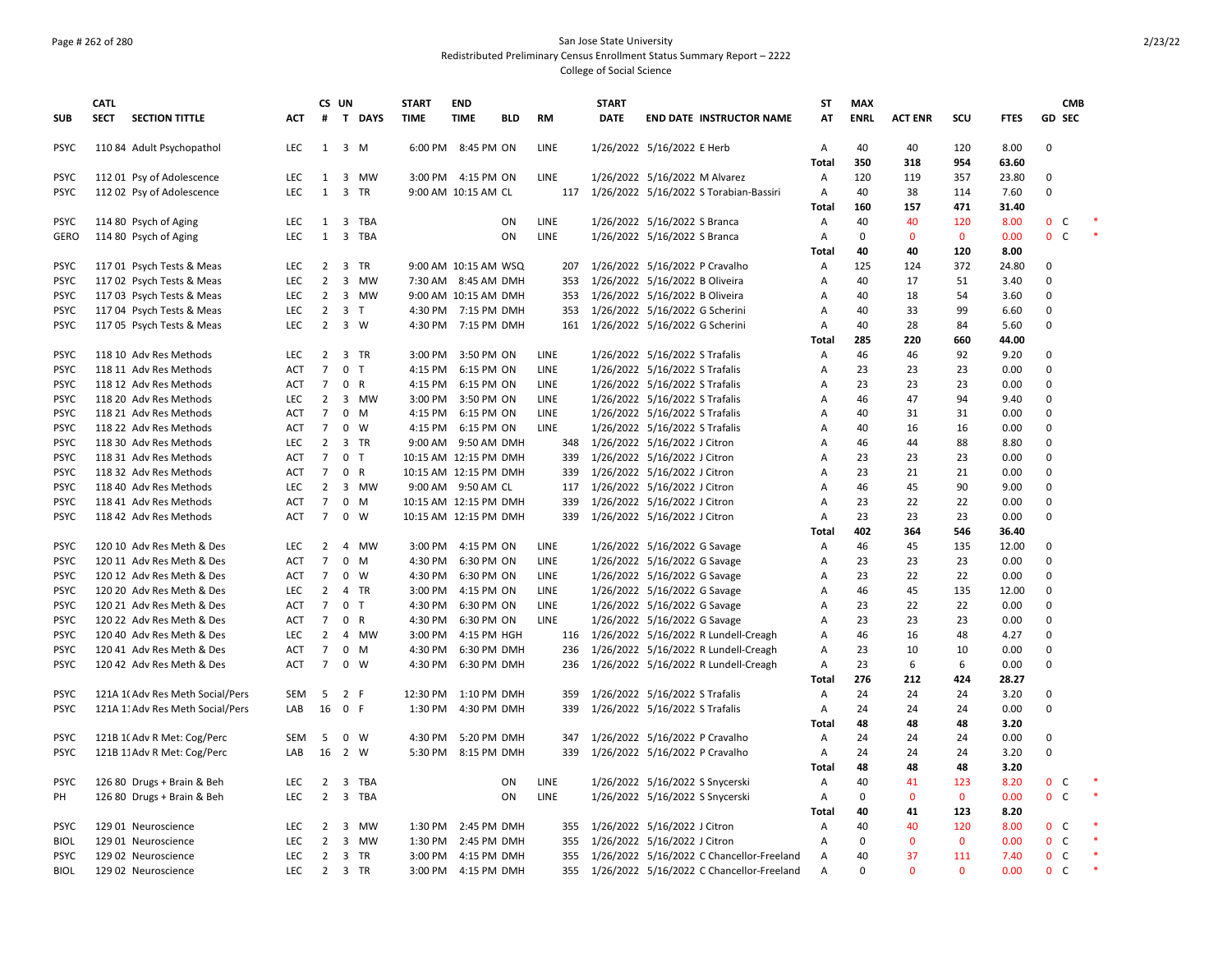### Page # 263 of 280 San Jose State University Redistributed Preliminary Census Enrollment Status Summary Report – 2222 College of Social Science

|             | <b>CATL</b> |                            |            |                     | CS UN          |          | <b>START</b> | <b>END</b>            |     |             | <b>START</b> |                                            | <b>ST</b>  | <b>MAX</b>     |                |            |                | <b>CMB</b>     |
|-------------|-------------|----------------------------|------------|---------------------|----------------|----------|--------------|-----------------------|-----|-------------|--------------|--------------------------------------------|------------|----------------|----------------|------------|----------------|----------------|
| <b>SUB</b>  | <b>SECT</b> | <b>SECTION TITTLE</b>      | ACT        | #                   |                | T DAYS   | <b>TIME</b>  | <b>TIME</b>           | BLD | <b>RM</b>   | <b>DATE</b>  | <b>END DATE INSTRUCTOR NAME</b>            | AT         | <b>ENRL</b>    | <b>ACT ENR</b> | SCU        | <b>FTES</b>    | GD SEC         |
|             |             |                            |            |                     |                |          |              |                       |     |             |              |                                            |            |                |                |            |                |                |
| <b>PSYC</b> |             | 135 01 Cognition           | SEM        | -5                  |                | 3 MW     |              | 9:00 AM 10:15 AM WSQ  |     | 207         |              | 1/26/2022 5/16/2022 S Macramalla           | Total<br>А | 80<br>125      | 77<br>87       | 231<br>261 | 15.40<br>17.40 | $\Omega$       |
| <b>PSYC</b> |             | 135 02 Cognition           | <b>SEM</b> | 5                   |                | 3 MW     |              | 3:00 PM 4:15 PM DMH   |     |             |              | 353 1/26/2022 5/16/2022 S Macramalla       | A          | 40             | 40             | 120        | 8.00           | $\mathbf 0$    |
|             |             |                            |            |                     |                |          |              |                       |     |             |              |                                            |            |                |                |            |                | 3              |
| <b>PSYC</b> |             | 135 80 Cognition           | SEM        | 5                   |                | 3 R      |              | 10:30 AM 11:45 AM ON  |     | LINE        |              | 1/26/2022 5/16/2022 C Tzeng                | Α          | 40             | 40             | 120        | 8.15           |                |
| <b>PSYC</b> |             | 135 81 Cognition           | SEM        | 5                   | 3 R            |          |              | 1:30 PM 2:45 PM ON    |     | LINE        |              | 1/26/2022 5/16/2022 C Tzeng                | Α<br>Total | 40<br>245      | 41<br>208      | 123<br>624 | 8.30<br>41.85  | $\overline{2}$ |
|             |             |                            |            |                     |                | 3 TR     |              | 3:00 PM 4:15 PM CL    |     |             |              | 117 1/26/2022 5/16/2022 B Oliveira         | A          | 40             | 41             | 123        | 8.20           | $\Omega$       |
| <b>PSYC</b> |             | 139 01 Psy of Person       | LEC<br>LEC | 2<br>$\overline{2}$ |                |          |              | 10:30 AM 11:45 AM DMH |     |             |              |                                            | A          | 40             | 39             | 117        |                | $\mathbf 0$    |
| <b>PSYC</b> |             | 139 02 Psy of Person       |            |                     |                | 3 TR     |              |                       |     |             |              | 355 1/26/2022 5/16/2022 S Lundquist        |            |                |                |            | 7.80           |                |
| <b>PSYC</b> |             | 139 80 Psy of Person       | <b>LEC</b> | $\overline{2}$      |                | 3 MW     |              | 4:30 PM 5:45 PM ON    |     | LINE        |              | 1/26/2022 5/16/2022 N Wagner               | Α<br>Total | 120<br>200     | 113<br>193     | 339<br>579 | 22.60<br>38.60 | 0              |
| <b>PSYC</b> |             | 142 01 Child Psychopathol  | <b>LEC</b> | $2^{\circ}$         |                | 3 TR     |              | 10:30 AM 11:45 AM CL  |     |             |              | 117 1/26/2022 5/16/2022 S Torabian-Bassiri | A          | 40             | 14             | 42         | 2.80           | $\Omega$       |
|             |             |                            | <b>LEC</b> | $\overline{2}$      |                | 3 TR     |              |                       |     | LINE        |              |                                            |            |                |                |            |                | $\Omega$       |
| <b>PSYC</b> |             | 142 80 Child Psychopathol  |            |                     |                |          |              | 3:00 PM 4:15 PM ON    |     |             |              | 1/26/2022 5/16/2022 E Herb                 | A          | 40             | 40             | 120        | 8.00           | 3              |
| <b>PSYC</b> |             | 142 81 Child Psychopathol  | LEC        | $\overline{2}$      |                | 3 M      |              | 6:00 PM 8:45 PM ON    |     | LINE        |              | 1/26/2022 5/16/2022 L Tinson               | Α          | 40             | 40             | 120        | 8.15           | $\Omega$       |
| <b>PSYC</b> |             | 142 82 Child Psychopathol  | <b>LEC</b> | $\overline{2}$      |                | 3 MW     |              | 3:00 PM 4:15 PM ON    |     | <b>LINE</b> |              | 1/26/2022 5/16/2022 N Wagner               | Α          | 40             | 39             | 117        | 7.80           |                |
|             |             |                            |            |                     |                |          |              |                       |     |             |              |                                            | Total      | 160            | 133            | 399        | 26.75          |                |
| <b>PSYC</b> |             | 153 80 Psych in Courtroom  | LEC        |                     |                | 2 3 TBA  |              |                       | ON  | LINE        |              | 1/26/2022 5/16/2022 A Yaghoubi             | Α          | 40             | 55             | 165        | 11.00          | 0              |
|             |             |                            |            |                     |                |          |              |                       |     |             |              |                                            | Total      | 40             | 55             | 165        | 11.00          |                |
| <b>PSYC</b> |             | 154 01 Social Psy          | <b>LEC</b> | $\mathbf{2}$        |                | 3 TR     |              | 10:30 AM 11:45 AM DMH |     | 348         |              | 1/26/2022 5/16/2022 A Asuncion             | Α          | 40             | 37             | 111        | 7.45           | 1              |
| <b>PSYC</b> |             | 154 02 Social Psy          | <b>LEC</b> | $\overline{2}$      |                | 3 MW     |              | 1:30 PM 2:45 PM DMH   |     | 356         |              | 1/26/2022 5/16/2022 J Ventura              | Α          | 40             | 40             | 120        | 8.00           | $\mathbf 0$    |
| <b>PSYC</b> |             | 154 03 Social Psy          | LEC        | $\overline{2}$      |                | 3 TR     |              | 1:30 PM 2:45 PM HGH   |     |             |              | 225 1/26/2022 5/16/2022 J Ventura          | Α          | 40             | 40             | 120        | 8.00           | $\mathbf 0$    |
| <b>PSYC</b> |             | 154 80 Social Psy          | LEC        | $\overline{2}$      |                | 3 MW     |              | 12:00 PM 1:15 PM ON   |     | LINE        |              | 1/26/2022 5/16/2022 S Trafalis             | Α          | 40             | 39             | 117        | 7.80           | $\Omega$       |
| <b>PSYC</b> |             | 154 81 Social Psy          | <b>LEC</b> | $\overline{2}$      | $\overline{3}$ | TBA      |              |                       | ON  | <b>LINE</b> |              | 1/26/2022 5/16/2022 A Asuncion             | A          | 120            | 118            | 354        | 23.65          | 1              |
|             |             |                            |            |                     |                |          |              |                       |     |             |              |                                            | Total      | 280            | 274            | 822        | 54.90          |                |
| <b>PSYC</b> |             | 155 01 Human Learning      | LEC        | $\overline{2}$      |                | 3 MW     |              | 7:30 AM 8:45 AM DMH   |     | 355         |              | 1/26/2022 5/16/2022 S Del Chiaro           | A          | 40             | 40             | 120        | 8.00           | 0              |
| <b>PSYC</b> |             | 155 02 Human Learning      | LEC        | $\overline{2}$      |                | 3 MW     |              | 9:00 AM 10:15 AM DMH  |     | 355         |              | 1/26/2022 5/16/2022 S Del Chiaro           | Α          | 40             | 41             | 123        | 8.20           | $\mathbf 0$    |
| <b>PSYC</b> |             | 155 03 Human Learning      | LEC        | $\overline{2}$      |                | 3 TR     |              | 9:00 AM 10:15 AM ON   |     | LINE        |              | 1/26/2022 5/16/2022 S Del Chiaro           | Α          | 40             | 40             | 120        | 8.00           | 0              |
|             |             |                            |            |                     |                |          |              |                       |     |             |              |                                            | Total      | 120            | 121            | 363        | 24.20          |                |
| <b>PSYC</b> |             | 156 01 Appl Behv Analysis  | <b>LEC</b> |                     |                | 2 3 TR   |              | 1:30 PM 2:45 PM CL    |     | 117         |              | 1/26/2022 5/16/2022 M Capriotti            | Α          | 40             | 29             | 87         | 5.80           | $\Omega$       |
|             |             |                            |            |                     |                |          |              |                       |     |             |              |                                            | Total      | 40             | 29             | 87         | 5.80           |                |
| <b>PSYC</b> |             | 158 01 Perception          | <b>LEC</b> | $\overline{2}$      |                | 3 TR     |              | 10:30 AM 11:45 AM CL  |     | 224         |              | 1/26/2022 5/16/2022 C Feria                | Α          | 40             | 40             | 120        | 8.15           | 3              |
| <b>PSYC</b> |             | 158 02 Perception          | LEC        |                     |                | 2 3 TR   |              | 12:00 PM 1:15 PM CL   |     | 226         |              | 1/26/2022 5/16/2022 C Feria                | Α          | 40             | 38             | 114        | 7.60           | $\mathbf 0$    |
| <b>PSYC</b> |             | 158 03 Perception          | LEC        | $\overline{2}$      |                | 3 MW     |              | 10:30 AM 11:45 AM DMH |     | 355         |              | 1/26/2022 5/16/2022 S Macramalla           | Α          | 40             | 40             | 120        | 8.00           | $\Omega$       |
| <b>PSYC</b> |             | 158 04 Perception          | <b>LEC</b> | $\overline{2}$      |                | 3 MW     |              | 12:00 PM 1:15 PM DMH  |     | 355         |              | 1/26/2022 5/16/2022 S Macramalla           | A          | 40             | 40             | 120        | 8.00           | $\Omega$       |
|             |             |                            |            |                     |                |          |              |                       |     |             |              |                                            | Total      | 160            | 158            | 474        | 31.75          |                |
| <b>PSYC</b> |             | 160 01 Clinical Psychology | <b>LEC</b> | $\overline{2}$      |                | 3 MW     |              | 10:30 AM 11:45 AM DMH |     | 353         |              | 1/26/2022 5/16/2022 N Wagner               | Α          | 40             | 34             | 102        | 6.80           | 0              |
| <b>PSYC</b> |             | 160 02 Clinical Psychology | LEC        | $\overline{2}$      |                | 3 MW     |              | 12:00 PM 1:15 PM DMH  |     | 353         |              | 1/26/2022 5/16/2022 N Wagner               | Α          | 40             | 27             | 81         | 5.40           | $\mathbf 0$    |
|             |             |                            |            |                     |                |          |              |                       |     |             |              |                                            | Total      | 80             | 61             | 183        | 12.20          |                |
| <b>PSYC</b> |             | 165 01 Th & Me Counseling  | <b>LEC</b> | $\mathbf{2}$        |                | 3 TR     |              | 12:00 PM 1:15 PM DMH  |     | 355         |              | 1/26/2022 5/16/2022 S Lundquist            | A          | 35             | 32             | 96         | 6.40           | $\Omega$       |
| <b>PSYC</b> |             | 165 02 Th & Me Counseling  | LEC        | $\overline{2}$      |                | 3 TR     | 1:30 PM      | 2:45 PM DMH           |     | 355         |              | 1/26/2022 5/16/2022 S Lundquist            | Α          | 35             | 12             | 36         | 2.40           | 0              |
| <b>PSYC</b> |             | 165 80 Th & Me Counseling  | LEC        | $\overline{2}$      |                | 3 TR     | 4:30 PM      | 5:45 PM ON            |     | LINE        |              | 1/26/2022 5/16/2022 E Herb                 | Α          | 35             | 34             | 102        | 6.80           | 0              |
|             |             |                            |            |                     |                |          |              |                       |     |             |              |                                            | Total      | 105            | 78             | 234        | 15.60          |                |
| <b>PSYC</b> |             | 170 01 Indus Psy           | LEC        | $\overline{2}$      |                | 3 M      |              | 4:30 PM 7:15 PM DMH   |     |             |              | 353 1/26/2022 5/16/2022 G Scherini         | Α          | 40             | 9              | 27         | 1.80           | $\Omega$       |
| <b>PSYC</b> |             | 170 80 Indus Psy           | <b>LEC</b> | $\overline{2}$      |                | 3 R      |              | 10:30 AM 11:45 AM ON  |     | LINE        |              | 1/26/2022 5/16/2022 J Brady                | A          | 40             | 39             | 117        | 7.80           | $\Omega$       |
| <b>PSYC</b> |             | 170 81 Indus Psy           | <b>LEC</b> | $\overline{2}$      |                | 3 R      |              | 12:00 PM 1:15 PM ON   |     | LINE        |              | 1/26/2022 5/16/2022 J Brady                | А          | 40             | 37             | 111        | 7.40           | 0              |
|             |             |                            |            |                     |                |          |              |                       |     |             |              |                                            | Total      | 120            | 85             | 255        | 17.00          |                |
| <b>PSYC</b> |             | 173 02 Human Factors       | <b>LEC</b> | $\overline{2}$      |                | 3 MW     |              | 4:30 PM 5:45 PM ON    |     | <b>LINE</b> |              | 1/26/2022 5/16/2022 A Andre                | Α          | 40             | 30             | 90         | 6.00           | 0              |
|             |             |                            |            |                     |                |          |              |                       |     |             |              |                                            | Total      | 40             | 30             | 90         | 6.00           |                |
| <b>PSYC</b> |             | 180 01 Indiv Studies       | SUP        |                     |                | 36 1 TBA |              |                       | ON  | <b>LINE</b> |              | 1/26/2022 5/16/2022 L Papa                 | A          | 3              | 1              | 1          | 0.07           | $\Omega$       |
| <b>PSYC</b> |             | 180 02 Indiv Studies       | SUP        |                     |                | 36 1 TBA |              |                       | ON  | <b>LINE</b> |              | 1/26/2022 5/16/2022                        | A          | 3              | $\Omega$       | $\Omega$   | 0.00           | $\Omega$       |
| <b>PSYC</b> |             | 180 03 Indiv Studies       | <b>SUP</b> |                     |                | 36 2 TBA |              |                       | ON  | <b>LINE</b> |              | 1/26/2022 5/16/2022                        | A          | $\overline{3}$ | $\Omega$       | $\Omega$   | 0.00           | $\mathbf 0$    |
|             |             |                            |            |                     |                |          |              |                       |     |             |              |                                            |            |                |                |            |                |                |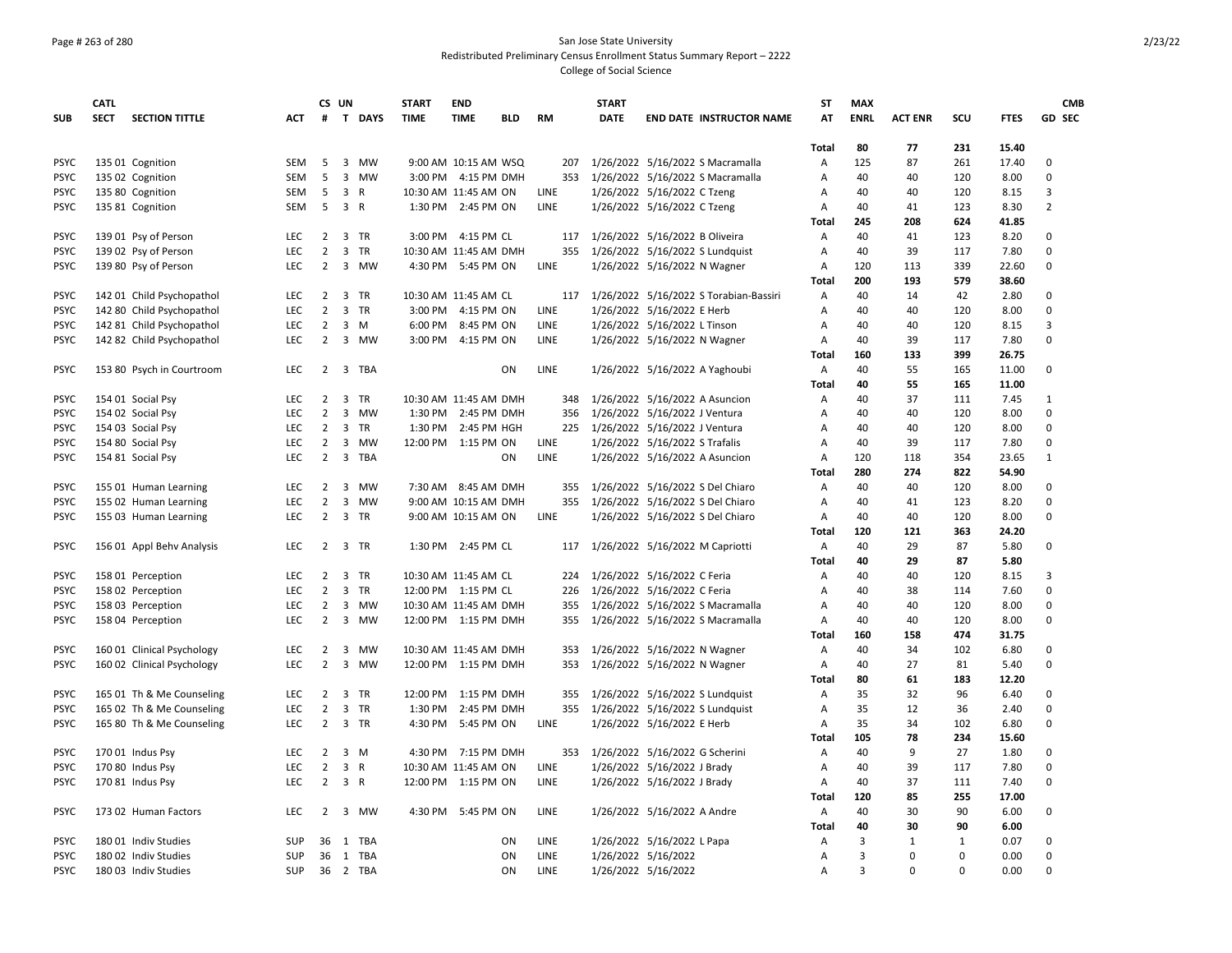### Page # 264 of 280 San Jose State University Redistributed Preliminary Census Enrollment Status Summary Report – 2222 College of Social Science

|             | <b>CATL</b> |                           |                          | CS UN          |                |                   | <b>START</b> | <b>END</b>            |           |              | <b>START</b> |                                 |                                           | ST    | <b>MAX</b>  |                |                     |             |                  | <b>CMB</b>    |
|-------------|-------------|---------------------------|--------------------------|----------------|----------------|-------------------|--------------|-----------------------|-----------|--------------|--------------|---------------------------------|-------------------------------------------|-------|-------------|----------------|---------------------|-------------|------------------|---------------|
| <b>SUB</b>  | <b>SECT</b> | <b>SECTION TITTLE</b>     | ACT                      | #              |                | T DAYS            | <b>TIME</b>  | <b>TIME</b>           | BLD       | RM           | <b>DATE</b>  | <b>END DATE INSTRUCTOR NAME</b> |                                           | AT    | <b>ENRL</b> | <b>ACT ENR</b> | SCU                 | <b>FTES</b> |                  | <b>GD SEC</b> |
| <b>PSYC</b> |             | 180 04 Indiv Studies      | SUP                      |                |                | 36 3 TBA          |              |                       | ON        | <b>LINE</b>  |              | 1/26/2022 5/16/2022             |                                           | A     | 3           | $\mathbf 0$    | $\Omega$            | 0.00        | $\Omega$         |               |
| <b>PSYC</b> |             | 180 05 Indiv Studies      | <b>SUP</b>               | 36             |                | 3 TBA             |              |                       | ON        | LINE         |              | 1/26/2022 5/16/2022             |                                           | Α     | 3           | 0              | $\mathbf 0$         | 0.00        | $\mathbf 0$      |               |
| <b>PSYC</b> |             | 180 06 Indiv Studies      | <b>SUP</b>               | 36             |                | 4 TBA             |              |                       | ON        | LINE         |              | 1/26/2022 5/16/2022 J Ventura   |                                           | Α     | 3           | $\Omega$       | $\Omega$            | 0.00        | $\Omega$         |               |
|             |             |                           |                          |                |                |                   |              |                       |           |              |              |                                 |                                           | Total | 18          | 1              | 1                   | 0.07        |                  |               |
|             |             |                           |                          |                |                |                   |              |                       |           |              |              | 1/26/2022 5/16/2022             |                                           |       | 3           | 0              | $\Omega$            |             | $\Omega$         |               |
| <b>PSYC</b> |             | 184 01 Directed Reading   | <b>SUP</b><br><b>SUP</b> | 36             | 1              | TBA<br>36 1 TBA   |              |                       | ON<br>ON  | LINE<br>LINE |              |                                 |                                           | Α     | 3           | $\Omega$       | $\Omega$            | 0.00        | $\mathbf 0$      |               |
| <b>PSYC</b> |             | 184 02 Directed Reading   |                          |                |                |                   |              |                       |           |              |              | 1/26/2022 5/16/2022             |                                           | A     |             | $\Omega$       | $\Omega$            | 0.00        | $\mathbf 0$      |               |
| <b>PSYC</b> |             | 184 03 Directed Reading   | <b>SUP</b>               | 36             |                | 2 TBA<br>36 3 TBA |              |                       | ON<br>ON  | LINE         |              | 1/26/2022 5/16/2022 C Oyamot    |                                           | Α     | 3<br>3      | $\Omega$       | $\Omega$            | 0.00        | $\Omega$         |               |
| <b>PSYC</b> |             | 184 04 Directed Reading   | SUP                      |                |                |                   |              |                       |           | LINE         |              | 1/26/2022 5/16/2022             |                                           | Α     |             |                |                     | 0.00        | $\Omega$         |               |
| <b>PSYC</b> |             | 184 05 Directed Reading   | SUP                      |                |                | 36 3 TBA          |              |                       | ON        | LINE         |              | 1/26/2022 5/16/2022             |                                           | A     | 3           | 0              | $\Omega$            | 0.00        |                  |               |
| <b>PSYC</b> |             | 184 06 Directed Reading   | <b>SUP</b>               | 36             | 4              | TBA               |              |                       | ON        | <b>LINE</b>  |              | 1/26/2022 5/16/2022             |                                           | A     | 3           | 0<br>0         | $\Omega$<br>0       | 0.00        | 0                |               |
|             |             |                           |                          |                |                |                   |              |                       |           |              |              |                                 |                                           | Total | 18          | $\Omega$       | $\Omega$            | 0.00        |                  |               |
| <b>PSYC</b> |             | 186 01 Psych Field Wk     | SUP                      |                |                | 36 1 TBA          |              |                       | ON        | LINE         |              | 1/26/2022 5/16/2022             |                                           | Α     | 3           |                |                     | 0.00        | 0<br>$\mathbf 0$ |               |
| <b>PSYC</b> |             | 186 02 Psych Field Wk     | <b>SUP</b>               |                |                | 36 1 TBA          |              |                       | ON        | LINE         |              | 1/26/2022 5/16/2022             |                                           | Α     | 3           | $\mathbf 0$    | 0<br>$\overline{2}$ | 0.00        | $\Omega$         |               |
| <b>PSYC</b> |             | 186 03 Psych Field Wk     | SUP                      |                |                | 36 2 TBA          |              |                       | ON        | <b>LINE</b>  |              | 1/26/2022 5/16/2022 P Cravalho  |                                           | A     | 3           | 1              |                     | 0.13        |                  |               |
| <b>PSYC</b> |             | 186 04 Psych Field Wk     | <b>SUP</b>               | $36 \quad 3$   |                | TBA               |              |                       | ON        | <b>LINE</b>  |              | 1/26/2022 5/16/2022             |                                           | A     | 3           | $\Omega$       | $\Omega$            | 0.00        | $\Omega$         |               |
| <b>PSYC</b> |             | 186 05 Psych Field Wk     | SUP                      | 36             |                | 3 TBA             |              |                       | ON        | <b>LINE</b>  |              | 1/26/2022 5/16/2022             |                                           | Α     | 3           | 0              | $\Omega$            | 0.00        | $\mathbf 0$      |               |
| <b>PSYC</b> |             | 186 06 Psych Field Wk     | <b>SUP</b>               | 36             |                | 4 TBA             |              |                       | ON        | LINE         |              | 1/26/2022 5/16/2022             |                                           | Α     | 3           | $\Omega$       | $\Omega$            | 0.00        | $\mathbf 0$      |               |
|             |             |                           |                          |                |                |                   |              |                       |           |              |              |                                 |                                           | Total | 18          | 1              | $\mathbf{z}$        | 0.13        |                  |               |
| <b>PSYC</b> |             | 190 01 Curr Iss Capstone  | LEC                      |                | 3              |                   |              |                       |           |              |              |                                 |                                           | х     | 0           | $\Omega$       | 0                   | 0.00        | $\Omega$         |               |
| <b>PSYC</b> |             | 190 03 Curr Iss Capstone  | <b>LEC</b>               | 4              | 3              | MW                | 1:30 PM      | 2:45 PM DMH           |           | 359          |              | 1/26/2022 5/16/2022 S Lundquist |                                           | A     | 25          | 25             | 75                  | 5.00        | $\Omega$         |               |
| <b>PSYC</b> |             | 190 04 Curr Iss Capstone  | LEC                      | 4              |                | 3 MW              | 3:00 PM      | 4:15 PM DMH           |           | 359          |              | 1/26/2022 5/16/2022 S Lundquist |                                           | Α     | 25          | 26             | 78                  | 5.20        | $\mathbf 0$      |               |
| <b>PSYC</b> |             | 190 05 Curr Iss Capstone  | LEC                      | 4              |                | 3 TR              |              | 12:00 PM 1:15 PM DMH  |           | 348          |              |                                 | 1/26/2022 5/16/2022 C Chancellor-Freeland | Α     | 25          | 21             | 63                  | 4.20        | $\mathbf 0$      |               |
| <b>PSYC</b> |             | 190 06 Curr Iss Capstone  | LEC                      | 4              | 3              | MW                | 12:00 PM     | 1:15 PM DMH           |           | 347          |              | 1/26/2022 5/16/2022 A Caffrey   |                                           | Α     | 25          | 25             | 75                  | 5.00        | $\mathbf 0$      |               |
| <b>PSYC</b> |             | 190 07 Curr Iss Capstone  | LEC                      | $\overline{4}$ |                | 3 MW              |              | 1:30 PM 2:45 PM DMH   |           | 347          |              | 1/26/2022 5/16/2022 A Caffrey   |                                           | Α     | 25          | 26             | 78                  | 5.20        | $\Omega$         |               |
| <b>PSYC</b> |             | 190 08 Curr Iss Capstone  | <b>LEC</b>               | 4              |                | 3 TR              |              | 10:30 AM 11:45 AM DMH |           | 359          |              | 1/26/2022 5/16/2022 P Cravalho  |                                           | A     | 25          | 25             | 75                  | 5.00        | $\Omega$         |               |
| <b>PSYC</b> |             | 190 09 Curr Iss Capstone  | <b>LEC</b>               | 4              |                | 3 TR              |              | 10:30 AM 11:45 AM CL  |           | 303A         |              | 1/26/2022 5/16/2022 D Schuster  |                                           | A     | 25          | 17             | 51                  | 3.40        | $\Omega$         |               |
| <b>PSYC</b> |             | 190 80 Curr Iss Capstone  | LEC                      | 4              |                | 3 <sub>T</sub>    |              | 9:00 AM 10:15 AM ON   |           | LINE         |              | 1/26/2022 5/16/2022 J Gregg     |                                           | Α     | 25          | 28             | 84                  | 5.60        | $\mathbf 0$      |               |
| <b>PSYC</b> |             | 190 81 Curr Iss Capstone  | LEC                      | 4              |                | 3 MW              |              | 12:00 PM 1:15 PM ON   |           | <b>LINE</b>  |              | 1/26/2022 5/16/2022 N Rattan    |                                           | Α     | 25          | 26             | 78                  | 5.20        | $\mathbf 0$      |               |
| <b>PSYC</b> |             | 190 82 Curr Iss Capstone  | LEC                      | 4              | $\overline{3}$ | MW                |              | 6:00 PM 7:15 PM ON    |           | LINE         |              | 1/26/2022 5/16/2022 N Rattan    |                                           | Α     | 25          | 30             | 90                  | 6.00        | $\mathbf 0$      |               |
| <b>PSYC</b> |             | 190 83 Curr Iss Capstone  | <b>LEC</b>               | 4              | $\overline{3}$ | TBA               |              |                       | ON        | <b>LINE</b>  |              | 1/26/2022 5/16/2022 L Huntsman  |                                           | A     | 25          | 23             | 69                  | 4.60        | $\Omega$         |               |
| <b>PSYC</b> |             | 190 84 Curr Iss Capstone  | LEC                      | 4              | $\mathbf{3}$   | TBA               |              |                       | ON        | <b>LINE</b>  |              | 1/26/2022 5/16/2022 L Huntsman  |                                           | A     | 25          | 24             | 72                  | 4.80        | $\Omega$         |               |
| <b>PSYC</b> |             | 190 85 Curr Iss Capstone  | LEC                      | 4              |                | 3 TBA             |              |                       | ON        | <b>LINE</b>  |              | 1/26/2022 5/16/2022 L Huntsman  |                                           | Α     | 25          | 25             | 75                  | 5.00        | $\mathbf 0$      |               |
|             |             |                           |                          |                |                |                   |              |                       |           |              |              |                                 |                                           | Total | 325         | 321            | 963                 | 64.20       |                  |               |
| <b>PSYC</b> |             | 191 01 Psych of Prejudice | LEC                      | $\overline{2}$ |                | 3 MW              |              | 10:30 AM 11:45 AM SH  |           | 314          |              | 1/26/2022 5/16/2022 J Ventura   |                                           | Α     | 40          | 39             | 117                 | 7.80        | 0                |               |
| <b>PSYC</b> |             | 191 02 Psych of Prejudice | <b>LEC</b>               | $\overline{2}$ | $\overline{3}$ | <b>TR</b>         |              | 1:30 PM 2:45 PM DMH   |           | 356          |              | 1/26/2022 5/16/2022 A Asuncion  |                                           | A     | 40          | 38             | 114                 | 7.60        | $\Omega$         |               |
| <b>PSYC</b> |             | 191 03 Psych of Prejudice | <b>LEC</b>               | $\overline{2}$ |                | 3 TR              |              | 10:30 AM 11:45 AM DMH |           | 356          |              | 1/26/2022 5/16/2022 J Ventura   |                                           | A     | 40          | 38             | 114                 | 7.60        | $\Omega$         |               |
| <b>PSYC</b> |             | 191 80 Psych of Prejudice | LEC                      | $\overline{2}$ | $\mathbf{3}$   | MW                |              | 12:00 PM 1:15 PM ON   |           | LINE         |              | 1/26/2022 5/16/2022 C Ma        |                                           | Α     | 40          | 45             | 135                 | 9.00        | $\mathbf 0$      |               |
|             |             |                           |                          |                |                |                   |              |                       |           |              |              |                                 |                                           | Total | 160         | 160            | 480                 | 32.00       |                  |               |
| <b>PSYC</b> |             | 195 01 Honors Sem Psych   | SEM                      | 5              |                | 3 MW              |              | 9:00 AM 10:15 AM DMH  |           | 359          |              | 1/26/2022 5/16/2022 M Van Selst |                                           | Α     | 25          | 10             | 30                  | 2.00        | 0                |               |
|             |             |                           |                          |                |                |                   |              |                       |           |              |              |                                 |                                           | Total | 25          | 10             | 30                  | 2.00        |                  |               |
| <b>PSYC</b> |             | 199 01 Senior Hon Thesis  | <b>SUP</b>               |                |                | 36 3 TBA          |              |                       | ON        | <b>LINE</b>  |              | 1/26/2022 5/16/2022             |                                           | A     | 3           | 0              | $\Omega$            | 0.00        | $\Omega$         |               |
| <b>PSYC</b> |             | 199 02 Senior Hon Thesis  | SUP                      | 36             |                | 3 TBA             |              |                       | ON        | LINE         |              | 1/26/2022 5/16/2022             |                                           | Α     | 3           | 0              | $\Omega$            | 0.00        | $\mathbf 0$      |               |
| <b>PSYC</b> |             | 199 03 Senior Hon Thesis  | SUP                      |                |                | 36 3 TBA          |              |                       | ON        | LINE         |              | 1/26/2022 5/16/2022             |                                           | Α     | 3           | $\mathbf 0$    | $\Omega$            | 0.00        | $\mathbf 0$      |               |
| <b>PSYC</b> |             | 199 04 Senior Hon Thesis  | <b>SUP</b>               | 36             |                | 3 TBA             |              |                       | ON        | LINE         |              | 1/26/2022 5/16/2022             |                                           | Α     | 3           | $\Omega$       | $\Omega$            | 0.00        | $\mathbf 0$      |               |
| <b>PSYC</b> |             | 199 05 Senior Hon Thesis  | SUP                      | 36             |                | 3 TBA             |              |                       | ON        | LINE         |              | 1/26/2022 5/16/2022             |                                           | Α     | 3           | $\Omega$       | $\Omega$            | 0.00        | $\Omega$         |               |
| <b>PSYC</b> |             | 199 06 Senior Hon Thesis  | <b>SUP</b>               |                |                | 36 3 TBA          |              |                       | <b>ON</b> | LINE         |              | 1/26/2022 5/16/2022             |                                           | A     | 3           | 0              | 0                   | 0.00        | $\Omega$         |               |
|             |             |                           |                          |                |                |                   |              |                       |           |              |              |                                 |                                           | Total | 18          | 0              | 0                   | 0.00        |                  |               |
| <b>PSYC</b> |             | 208 01 Fam Assesmt/Intrv  | <b>SEM</b>               | 5              | 3 <sub>T</sub> |                   |              | 12:00 PM 2:45 PM DMH  |           | 347          |              | 1/26/2022 5/16/2022 C Nomoto    |                                           | Α     | 12          | 10             | 30                  | 2.50        | 10               |               |
|             |             |                           |                          |                |                |                   |              |                       |           |              |              |                                 |                                           | Total | 12          | 10             | 30                  | 2.50        |                  |               |
| <b>PSYC</b> |             | 209 01 Psyc of Contem Fam | SEM                      | 5 3 T          |                |                   |              | 12:00 PM 2:45 PM DMH  |           | 308          |              | 1/26/2022 5/16/2022 S Nadeau    |                                           | Α     | 12          | 12             | 36                  | 3.00        | 12               |               |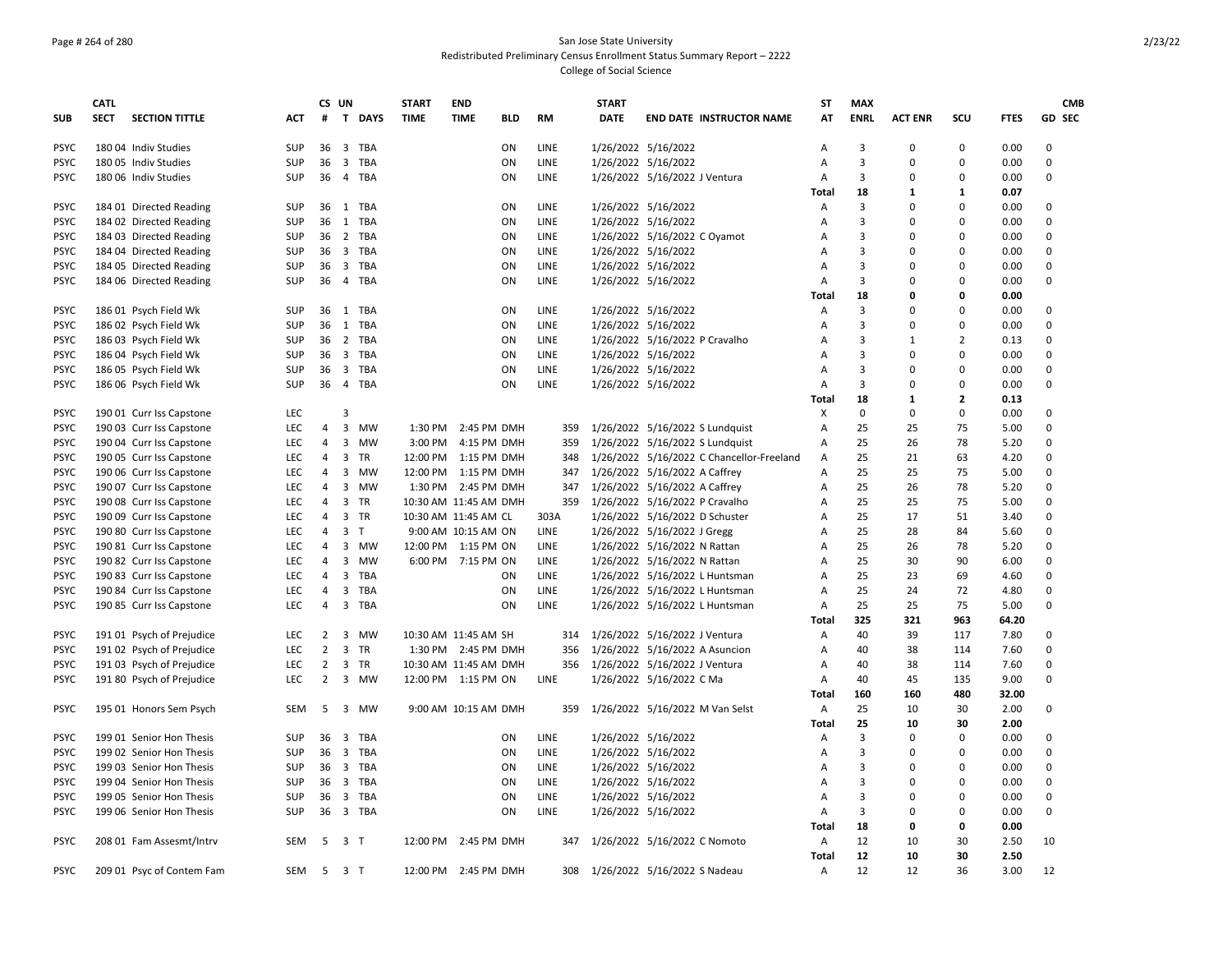### Page # 265 of 280 San Jose State University Redistributed Preliminary Census Enrollment Status Summary Report – 2222 College of Social Science

|                            | <b>CATL</b> |                                            |                          |                 | CS UN                   |                 | <b>START</b> | <b>END</b>           |                 |                     | <b>START</b> |                                            | <b>ST</b>      | <b>MAX</b>     |                |                      |              | <b>CMB</b>     |
|----------------------------|-------------|--------------------------------------------|--------------------------|-----------------|-------------------------|-----------------|--------------|----------------------|-----------------|---------------------|--------------|--------------------------------------------|----------------|----------------|----------------|----------------------|--------------|----------------|
| <b>SUB</b>                 | <b>SECT</b> | <b>SECTION TITTLE</b>                      | ACT                      | #               |                         | T DAYS          | <b>TIME</b>  | <b>TIME</b>          | <b>BLD</b>      | RM                  | <b>DATE</b>  | <b>END DATE INSTRUCTOR NAME</b>            | AT             | <b>ENRL</b>    | <b>ACT ENR</b> | SCU                  | <b>FTES</b>  | <b>GD SEC</b>  |
|                            |             |                                            |                          |                 |                         |                 |              |                      |                 |                     |              |                                            | Total          | 12             | 12             | 36                   | 3.00         |                |
| <b>PSYC</b>                |             | 210 01 Adsv Psychopath                     | SEM                      | 5               |                         | 3 R             |              | 12:00 PM 2:45 PM DMH |                 | 347                 |              | 1/26/2022 5/16/2022 E Woodhead             | Α              | 12             | 12             | 36                   | 3.00         | 12             |
|                            |             |                                            |                          |                 |                         |                 |              |                      |                 |                     |              |                                            | <b>Total</b>   | 12             | 12             | 36                   | 3.00         |                |
| <b>PSYC</b>                |             | 212 01 Lifespan Dev                        | SEM                      | 5               |                         | 3 T             |              | 9:00 AM 11:45 AM DMH |                 | 308                 |              | 1/26/2022 5/16/2022 M Capriotti            | A              | 12             | 12             | 36                   | 3.00         | 12             |
|                            |             |                                            |                          |                 |                         |                 |              |                      |                 |                     |              |                                            | Total          | 12             | 12             | 36                   | 3.00         |                |
| <b>PSYC</b>                |             | 220 01 Sem Exper Psych                     | SEM                      |                 | 5 3 T                   |                 |              | 10:30 AM 1:15 PM DMH |                 |                     |              | 236 1/26/2022 5/16/2022 C Ma               | Α              | 12             | 8              | 24                   | 2.00         | 8              |
|                            |             |                                            |                          |                 |                         |                 |              |                      |                 |                     |              |                                            | Total          | 12             | 8              | 24                   | 2.00         |                |
| <b>PSYC</b>                |             | 224B 01 Clin Psych Prac II                 | <b>SUP</b>               | 25              |                         | 3 TBA           |              |                      | ON              | LINE                |              | 1/26/2022 5/16/2022 G Callaghan            | Α              | 12             | 10             | 30                   | 2.50         | 10             |
|                            |             |                                            |                          |                 |                         |                 |              |                      |                 |                     |              |                                            | <b>Total</b>   | 12             | 10             | 30                   | 2.50         |                |
| <b>PSYC</b>                |             | 225 01 Adv Grp Dynamics                    | <b>SEM</b>               | 5               |                         | 3 R             |              | 9:00 AM 11:45 AM DMH |                 | 347                 |              | 1/26/2022 5/16/2022 S Nadeau               | A              | 12             | 12             | 36                   | 3.00         | 12             |
|                            |             |                                            |                          |                 |                         |                 |              |                      |                 |                     |              |                                            | Total          | 12             | 12             | 36                   | 3.00         |                |
| <b>PSYC</b>                |             | 232 01 Clinical Psychopharm                | SEM                      | 5               |                         | 3 M             |              | 9:00 AM 11:45 AM DMH |                 | 308                 |              | 1/26/2022 5/16/2022 G Callaghan            | Α              | 12             | 12             | 36                   | 3.00         | 12             |
|                            |             |                                            |                          |                 |                         |                 |              |                      |                 |                     |              |                                            | Total          | 12             | 12             | 36                   | 3.00         |                |
| <b>PSYC</b>                |             | 243 80 Field Wk in Psych                   | <b>SEM</b>               | 6               |                         | 3 TBA           |              |                      | ON              | <b>LINE</b>         |              | 1/26/2022 5/16/2022 E Woodhead             | A              | 12             | 10             | 10                   | 2.50         | 10             |
|                            |             |                                            |                          |                 |                         |                 |              |                      |                 |                     |              |                                            | Total          | 12             | 10             | 10                   | 2.50         |                |
| <b>PSYC</b>                |             | 254 01 Social Psy Seminar                  | SEM                      |                 | 5 3 T                   |                 |              | 1:30 PM 4:15 PM DMH  |                 | 308                 |              | 1/26/2022 5/16/2022 C Ma                   | A              | 12             | 11             | 33                   | 2.75         | 11             |
|                            |             |                                            |                          |                 |                         |                 |              |                      |                 |                     |              |                                            | Total          | 12             | 11             | 33                   | 2.75         |                |
| <b>PSYC</b>                |             | 255 01 Sem in Learning                     | <b>SEM</b>               | 5               |                         | 3 R             |              | 4:30 PM 7:15 PM DMH  |                 | 308                 |              | 1/26/2022 5/16/2022 S Snycerski            | Α              | 12             | $\overline{7}$ | 21                   | 1.75         | 7              |
|                            |             |                                            |                          |                 |                         |                 |              |                      |                 |                     |              |                                            | Total          | 12             | $\overline{7}$ | 21                   | 1.75         |                |
| <b>PSYC</b>                |             | 271 01 Sem App Psy H Res                   | SEM                      | 5               |                         | 3 T             |              | 4:30 PM 7:15 PM DMH  |                 | 308                 |              | 1/26/2022 5/16/2022 J Brady                | A              | 12             | 14             | 42                   | 3.50         | 14             |
|                            |             |                                            |                          |                 |                         |                 |              |                      |                 |                     |              |                                            | <b>Total</b>   | 12             | 14             | 42                   | 3.50         |                |
| <b>PSYC</b>                |             | 275 01 Professional Issue                  | <b>SEM</b>               | 5               |                         | 3 W             |              | 6:00 PM 8:45 PM DMH  |                 | 308                 |              | 1/26/2022 5/16/2022 M Hosoda               | $\overline{A}$ | 12             | 10             | 30                   | 2.50         | 10             |
|                            |             |                                            |                          |                 |                         |                 |              |                      |                 |                     |              |                                            | <b>Total</b>   | 12             | 10             | 30                   | 2.50         |                |
| <b>PSYC</b>                |             | 291 01 Meth & Des App Res                  | <b>SEM</b>               | 5               |                         | 3 <sub>1</sub>  |              | 9:00 AM 11:45 AM DMH |                 | 347                 |              | 1/26/2022 5/16/2022 L Papa                 | Α              | 12             | 10             | 30                   | 2.50         | 10             |
|                            |             |                                            |                          |                 |                         |                 |              |                      |                 |                     |              |                                            | Total          | 12             | 10             | 30                   | 2.50         |                |
| <b>PSYC</b>                |             | 293 01 Org Dev                             | SEM                      | 5               |                         | 3 M             |              | 4:30 PM 7:15 PM DMH  |                 | 347                 |              | 1/26/2022 5/16/2022 L Davis                | Α              | 12             | 14             | 42                   | 3.50         | 14             |
|                            |             |                                            |                          |                 |                         |                 |              |                      |                 |                     |              |                                            | Total          | 12             | 14             | 42                   | 3.50         |                |
| <b>PSYC</b>                |             | 298 01 Special Prob                        | <b>SUP</b>               |                 |                         | 25 1 TBA        |              |                      | ON              | LINE                |              | 1/26/2022 5/16/2022                        | А              | 3              | 0              | 0                    | 0.00         | 0<br>$\Omega$  |
| <b>PSYC</b>                |             | 298 02 Special Prob                        | <b>SUP</b><br><b>SUP</b> |                 |                         | 25 1 TBA<br>TBA |              |                      | ON<br><b>ON</b> | LINE<br><b>LINE</b> |              | 1/26/2022 5/16/2022                        | Α              | 3<br>3         | 0<br>$\Omega$  | $\Omega$<br>$\Omega$ | 0.00<br>0.00 | $\Omega$       |
| <b>PSYC</b><br><b>PSYC</b> |             | 298 03 Special Prob                        | SUP                      | $25 \quad 2$    |                         | 25 3 TBA        |              |                      | ON              | LINE                |              | 1/26/2022 5/16/2022                        | A              | 3              | 1              | 3                    | 0.25         | $\mathbf{1}$   |
| <b>PSYC</b>                |             | 298 04 Special Prob                        | <b>SUP</b>               | $25 \quad 3$    |                         | TBA             |              |                      | <b>ON</b>       | <b>LINE</b>         |              | 1/26/2022 5/16/2022 H Tokunaga             | Α<br>A         | 3              | 0              | $\Omega$             | 0.00         | $\Omega$       |
| <b>PSYC</b>                |             | 298 05 Special Prob<br>298 06 Special Prob | <b>SUP</b>               | 25              | 4                       | TBA             |              |                      | ON              | LINE                |              | 1/26/2022 5/16/2022<br>1/26/2022 5/16/2022 | A              | 3              | $\Omega$       | $\Omega$             | 0.00         | $\mathbf 0$    |
| <b>PSYC</b>                |             | 298 07 Special Prob                        | SUP                      | 25              | 5                       | TBA             |              |                      | ON              | LINE                |              | 1/26/2022 5/16/2022                        | Α              | 3              | 0              | $\Omega$             | 0.00         | 0              |
| <b>PSYC</b>                |             | 298 08 Special Prob                        | <b>SUP</b>               | 25              |                         | 6 TBA           |              |                      | <b>ON</b>       | LINE                |              | 1/26/2022 5/16/2022                        | A              | 3              | $\Omega$       | $\Omega$             | 0.00         | $\Omega$       |
| <b>PSYC</b>                |             | 298 09 Special Prob                        | <b>SUP</b>               |                 |                         | 25 3 TBA        |              |                      | <b>ON</b>       | LINE                |              | 1/26/2022 5/16/2022 J Gregg                | A              | 12             | 9              | 27                   | 2.25         | 9              |
|                            |             |                                            |                          |                 |                         |                 |              |                      |                 |                     |              |                                            | Total          | 36             | 10             | 30                   | 2.50         |                |
| <b>PSYC</b>                |             | 299 01 Masters Thesis                      | <b>SUP</b>               |                 |                         | 25 1 TBA        |              |                      | ON              | LINE                |              | 1/26/2022 5/16/2022                        | Α              | 3              | $\mathbf 0$    | $\Omega$             | 0.00         | 0              |
| <b>PSYC</b>                |             | 299 02 Masters Thesis                      | <b>SUP</b>               | 25              |                         | 1 TBA           |              |                      | ON              | LINE                |              | 1/26/2022 5/16/2022                        | Α              | 3              | $\mathbf 0$    | $\Omega$             | 0.00         | 0              |
| <b>PSYC</b>                |             | 299 03 Masters Thesis                      | <b>SUP</b>               |                 |                         | 25 2 TBA        |              |                      | ON              | LINE                |              | 1/26/2022 5/16/2022                        | Α              | 3              | $\Omega$       | $\Omega$             | 0.00         | 0              |
| <b>PSYC</b>                |             | 299 04 Masters Thesis                      | <b>SUP</b>               | 25              |                         | 2 TBA           |              |                      | ON              | LINE                |              | 1/26/2022 5/16/2022                        | A              | 3              | $\Omega$       | $\Omega$             | 0.00         | $\Omega$       |
| <b>PSYC</b>                |             | 299 05 Masters Thesis                      | <b>SUP</b>               | $25 \quad 3$    |                         | TBA             |              |                      | <b>ON</b>       | LINE                |              | 1/26/2022 5/16/2022 C Ma                   | A              | 3              | 1              | 3                    | 0.25         | 1              |
| <b>PSYC</b>                |             | 299 06 Masters Thesis                      | <b>SUP</b>               | $25 \quad 3$    |                         | TBA             |              |                      | <b>ON</b>       | LINE                |              | 1/26/2022 5/16/2022 S Duh                  | A              | 3              | $\overline{2}$ | 6                    | 0.50         | $\overline{2}$ |
| <b>PSYC</b>                |             | 299 07 Masters Thesis                      | <b>SUP</b>               | 25              | $\overline{\mathbf{3}}$ | TBA             |              |                      | ON              | LINE                |              | 1/26/2022 5/16/2022 M Hosoda               | Α              | 3              | $\mathbf{1}$   | 3                    | 0.25         | $\mathbf{1}$   |
| <b>PSYC</b>                |             | 299 08 Masters Thesis                      | <b>SUP</b>               | 25              |                         | 4 TBA           |              |                      | ON              | LINE                |              | 1/26/2022 5/16/2022                        | A              | 3              | $\mathbf 0$    | $\Omega$             | 0.00         | 0              |
| <b>PSYC</b>                |             | 299 09 Masters Thesis                      | <b>SUP</b>               | 25              | $\overline{4}$          | TBA             |              |                      | ON              | LINE                |              | 1/26/2022 5/16/2022                        | Α              | 3              | $\Omega$       | 0                    | 0.00         | $\mathbf 0$    |
| <b>PSYC</b>                |             | 299 10 Masters Thesis                      | SUP                      | 25 <sub>5</sub> |                         | TBA             |              |                      | <b>ON</b>       | LINE                |              | 1/26/2022 5/16/2022 C Tzeng                | A              | 3              | 1              | 5                    | 0.42         | 1              |
| <b>PSYC</b>                |             | 299 11 Masters Thesis                      | <b>SUP</b>               | 25              | - 5                     | TBA             |              |                      | ON              | LINE                |              | 1/26/2022 5/16/2022                        | A              | 3              | 0              | $\Omega$             | 0.00         | $\Omega$       |
| <b>PSYC</b>                |             | 299 12 Masters Thesis                      | <b>SUP</b>               | 25              | 6                       | TBA             |              |                      | ON              | LINE                |              | 1/26/2022 5/16/2022 H Tokunaga             | A              | 3              | $\mathbf{1}$   | 6                    | 0.50         | $\mathbf{1}$   |
| <b>PSYC</b>                |             | 299 13 Masters Thesis                      | <b>SUP</b>               |                 |                         | 25 6 TBA        |              |                      | ON              | <b>LINE</b>         |              | 1/26/2022 5/16/2022                        | A              | $\overline{3}$ | $\Omega$       | $\Omega$             | 0.00         | $\Omega$       |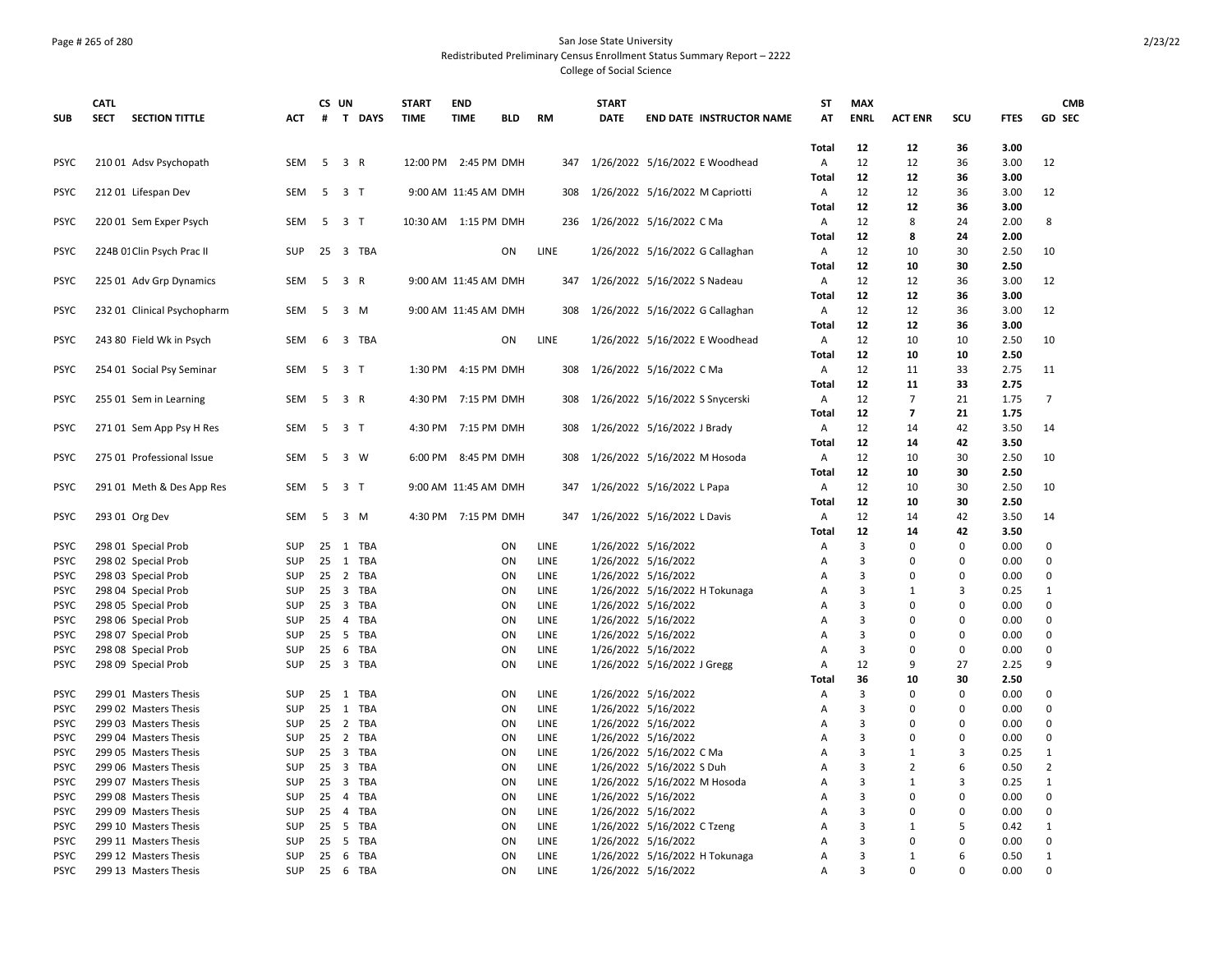### Page # 266 of 280 San Jose State University Redistributed Preliminary Census Enrollment Status Summary Report – 2222 College of Social Science

| <b>SUB</b>  | <b>CATL</b><br><b>SECT</b> | <b>SECTION TITTLE</b>    | <b>ACT</b> |                | CS UN          | <b>DAYS</b> | <b>START</b><br><b>TIME</b> | <b>END</b><br><b>TIME</b> | <b>BLD</b> | <b>RM</b>   | <b>START</b><br><b>DATE</b> | <b>END DATE INSTRUCTOR NAME</b> |                         | <b>ST</b><br>AT | <b>MAX</b><br><b>ENRL</b> | <b>ACT ENR</b> | SCU         | <b>FTES</b> | <b>CMB</b><br><b>GD SEC</b> |
|-------------|----------------------------|--------------------------|------------|----------------|----------------|-------------|-----------------------------|---------------------------|------------|-------------|-----------------------------|---------------------------------|-------------------------|-----------------|---------------------------|----------------|-------------|-------------|-----------------------------|
| <b>PSYC</b> |                            | 299 14 Masters Thesis    | <b>SUP</b> | 25             | 3              | TBA         |                             |                           | ON         | <b>LINE</b> |                             | 1/26/2022 5/16/2022 C Tzeng     |                         | А               | 53                        |                | 3           | 0.25        | 1                           |
| <b>PSYC</b> |                            | 299 15 Masters Thesis    | SUP        | 25             | 3              | TBA         |                             |                           | ON         | <b>LINE</b> |                             | 1/26/2022 5/16/2022 H Tokunaga  |                         | A               | 3                         |                | 3           | 0.25        | $\mathbf{1}$                |
|             |                            |                          |            |                |                |             |                             |                           |            |             |                             |                                 |                         | Total           | 95                        | 8              | 29          | 2.42        |                             |
| <b>STAT</b> |                            | 95 01 Elem Stat          | LEC        | $\overline{2}$ | 3              | MW          | 12:00 PM                    | 1:15 PM WSQ               |            | 207         |                             | 1/26/2022 5/16/2022 H Tokunaga  |                         | A               | 125                       | 121            | 363         | 24.20       | 0                           |
| <b>STAT</b> |                            | 95 02 Elem Stat          | <b>LEC</b> |                | $\mathbf{R}$   | <b>TR</b>   | 3:00 PM                     | 4:15 PM DMH               |            | 348         |                             | 1/26/2022 5/16/2022 L Papa      |                         | A               | 40                        | 38             | 114         | 7.60        | 0                           |
| <b>STAT</b> |                            | 95 03 Elem Stat          | <b>LEC</b> | 2              |                | 3 TR        | 4:30 PM                     | 5:45 PM DMH               |            | 348         |                             | 1/26/2022 5/16/2022 L Papa      |                         | A               | 40                        | 40             | 120         | 8.00        | 0                           |
| <b>STAT</b> |                            | 95 04 Elem Stat          | <b>LEC</b> |                |                |             |                             |                           |            |             |                             |                                 |                         | X               | $\Omega$                  | $\mathbf 0$    | 0           | 0.00        | 0                           |
| <b>STAT</b> |                            | 95 05 Elem Stat          | LEC        |                |                |             |                             |                           |            |             |                             |                                 |                         | X               | $\Omega$                  | $\mathbf 0$    | $\Omega$    | 0.00        | $\mathbf 0$                 |
| <b>STAT</b> |                            | 95 06 Elem Stat          | <b>LEC</b> |                | 3              | - F         | 10:00 AM 12:45 PM CL        |                           |            | 117         |                             | 1/26/2022 5/16/2022 L Huntsman  |                         | A               | 40                        | 38             | 114         | 7.60        | 0                           |
| <b>STAT</b> |                            | 95 07 Elem Stat          | <b>LEC</b> | $\overline{2}$ | 3              | TBA         |                             |                           |            |             |                             | 1/26/2022 5/16/2022             |                         | A               | 60                        | $\mathbf 0$    | $\mathbf 0$ | 0.00        | 0                           |
| <b>STAT</b> |                            | 95 80 Elem Stat          | LEC        |                | $\mathbf{R}$   | TBA         |                             |                           | ON         | <b>LINE</b> |                             | 1/26/2022 5/16/2022 N Bathurst  |                         | A               | 120                       | 119            | 357         | 23.80       | 0                           |
| <b>STAT</b> |                            | 95 81 Elem Stat          | <b>LEC</b> |                | 3 <sub>1</sub> |             | 5:30 PM                     | 6:45 PM ON                |            | <b>LINE</b> |                             | 1/26/2022 5/16/2022 R Tiwana    |                         | A               | 40                        | 38             | 114         | 7.60        | 0                           |
| <b>STAT</b> |                            | 95 82 Elem Stat          | <b>LEC</b> |                | 3 <sub>1</sub> |             | 7:00 PM                     | 8:15 PM ON                |            | <b>LINE</b> |                             | 1/26/2022 5/16/2022 R Tiwana    |                         |                 | 40                        | 40             | 120         | 8.00        | 0                           |
|             |                            |                          |            |                |                |             |                             |                           |            |             |                             |                                 |                         | Total           | 505                       | 434            | 1302        | 86.80       |                             |
| <b>STAT</b> |                            | 115 01 Interm Stat       | <b>LEC</b> | $\overline{2}$ | 3              | MW          | 12:00 PM                    | 1:15 PM CL                |            | 117         |                             | 1/26/2022 5/16/2022 M Hosoda    |                         | A               | 35                        | 34             | 102         | 6.80        | 0                           |
| <b>STAT</b> |                            | 115 02 Interm Stat       | LEC        |                | 3              | MW          | 4:30 PM                     | 5:45 PM DMH               |            | 355         |                             | 1/26/2022 5/16/2022 M Hosoda    |                         | Α               | 35                        | 20             | 60          | 4.00        | 0                           |
| <b>STAT</b> |                            | 115 80 Interm Stat       | <b>LEC</b> |                | 3              | <b>TR</b>   | 1:30 PM                     | 2:45 PM ON                |            | <b>LINE</b> |                             | 1/26/2022 5/16/2022 G Savage    |                         |                 | 35                        | 35             | 105         | 7.00        | 0                           |
|             |                            |                          |            |                |                |             |                             |                           |            |             |                             |                                 |                         | Total           | 105                       | 89             | 267         | 17.80       |                             |
| <b>STAT</b> |                            | 235 01 Multivar Analysis | <b>SEM</b> | 5.             | 3              | MW          | 3:00 PM                     | 4:15 PM DMH               |            | 308         |                             | 1/26/2022 5/16/2022 H Tokunaga  |                         | A               | 12                        | 14             | 42          | 3.50        | 14                          |
| <b>STAT</b> |                            | 235 02 Multivar Analysis | <b>SEM</b> | 5              | 3              | R           | 1:30 PM                     | 4:15 PM DMH               |            | 308         |                             | 1/26/2022 5/16/2022 G Feist     |                         |                 | 12                        | 8              | 24          | 2.00        | 8                           |
|             |                            |                          |            |                |                |             |                             |                           |            |             |                             |                                 |                         | Total           | 24                        | 22             | 66          | 5.50        |                             |
|             |                            |                          |            |                |                |             |                             |                           |            |             |                             |                                 | <b>Psychology Total</b> |                 | 6046                      | 5335           | 15037       | 1014.73     |                             |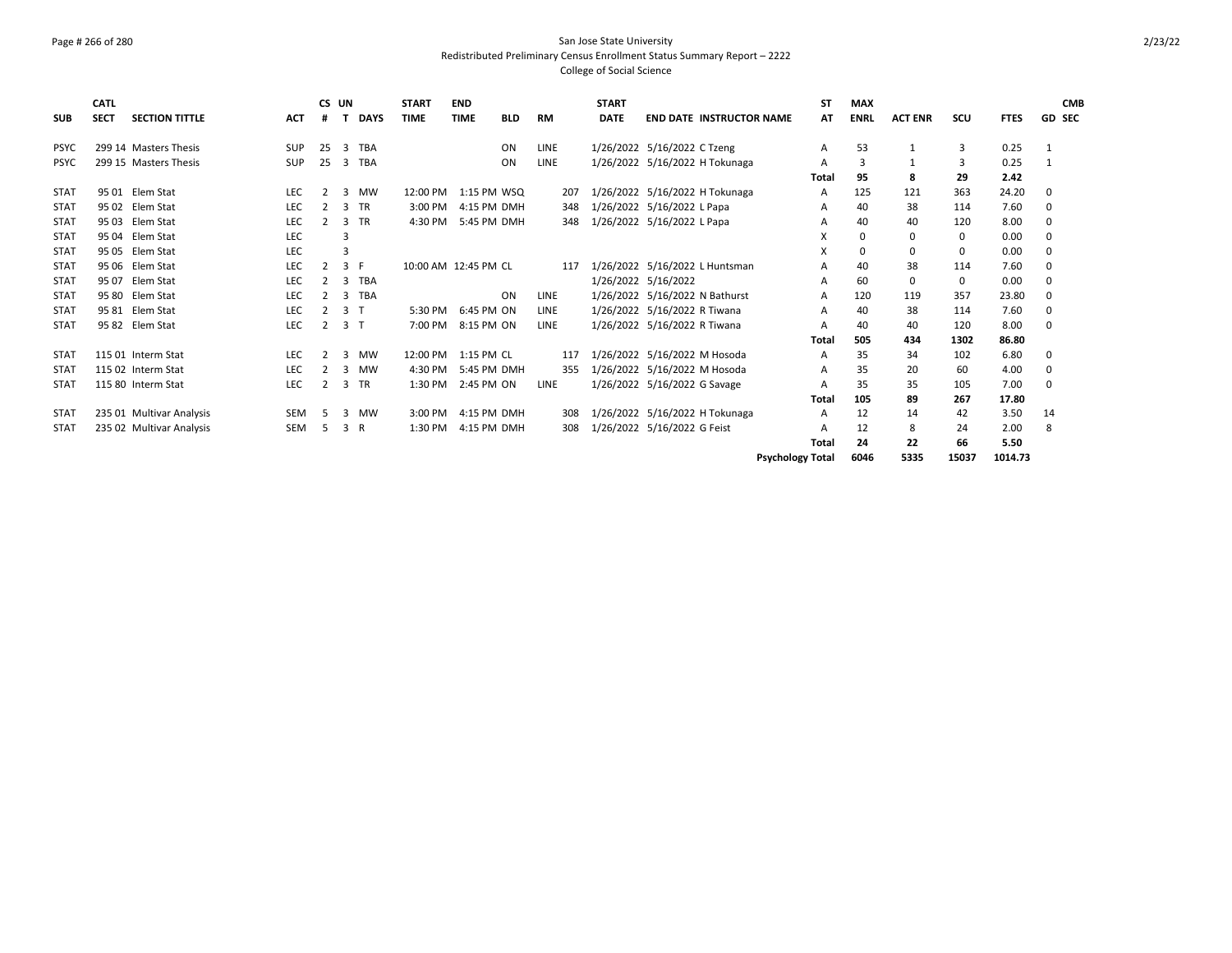### Page # 267 of 280 San Jose State University Redistributed Preliminary Census Enrollment Status Summary Report – 2222 College of Social Science

|            | <b>CATL</b> |                            |            |                | CS UN                   |        | <b>START</b> | <b>END</b>            |            |             | <b>START</b> |                                      | ST             | <b>MAX</b>     |                |              |             |                              | <b>CMB</b> |        |
|------------|-------------|----------------------------|------------|----------------|-------------------------|--------|--------------|-----------------------|------------|-------------|--------------|--------------------------------------|----------------|----------------|----------------|--------------|-------------|------------------------------|------------|--------|
| <b>SUB</b> | <b>SECT</b> | <b>SECTION TITTLE</b>      | <b>ACT</b> | #              |                         | T DAYS | <b>TIME</b>  | <b>TIME</b>           | <b>BLD</b> | <b>RM</b>   | <b>DATE</b>  | <b>END DATE INSTRUCTOR NAME</b>      | AT             | <b>ENRL</b>    | <b>ACT ENR</b> | SCU          | <b>FTES</b> | <b>GD SEC</b>                |            |        |
| Sociology  |             |                            |            |                |                         |        |              |                       |            |             |              |                                      |                |                |                |              |             |                              |            |        |
| AAS        | 101         | Intro Asn Am Studies       | <b>LEC</b> | 2              |                         | 3 MW   |              | 9:00 AM 10:15 AM DMH  |            | 358         |              | 1/26/2022 5/16/2022 J Rondilla       | А              | 40             | 40             | 120          | 8.00        | $\Omega$                     |            |        |
| AAS        | 102         | Intro Asn Am Studies       | <b>LEC</b> | $\overline{2}$ |                         | 3 MW   |              | 12:00 PM 1:15 PM DMH  |            | 358         |              | 1/26/2022 5/16/2022 J Rondilla       | А              | 40             | 39             | 117          | 7.80        | $\mathbf 0$                  |            |        |
| AAS        | 103         | Intro Asn Am Studies       | <b>LEC</b> | $\overline{2}$ | 3 TR                    |        |              | 10:30 AM 11:45 AM DMH |            | 358         |              | 1/26/2022 5/16/2022 S Nojan          | A              | 40             | 39             | 117          | 7.80        | $\mathbf 0$                  |            |        |
| AAS        | 104         | Intro Asn Am Studies       | <b>LEC</b> | $\overline{2}$ | 3 TR                    |        |              | 12:00 PM 1:15 PM DMH  |            | 358         |              | 1/26/2022 5/16/2022 S Nojan          | А              | 40             | 40             | 120          | 8.00        | $\mathbf 0$                  |            |        |
| AAS        | 105         | Intro Asn Am Studies       | <b>LEC</b> | $\overline{2}$ | $\overline{3}$          | MW     | 1:30 PM      | 2:45 PM DMH           |            | 358         |              | 1/26/2022 5/16/2022 J Rondilla       | А              | 40             | 39             | 117          | 7.80        | $\mathbf 0$                  |            |        |
| AAS        | 1 0 6       | Intro Asn Am Studies       | LEC        | $\overline{2}$ |                         | 3 MW   | 3:00 PM      | 4:15 PM BBC           |            | 225         |              | 1/26/2022 5/16/2022 M Simon-Reynolds | Α              | 40             | 37             | 111          | 7.40        | $\Omega$                     |            |        |
| AAS        | 107         | Intro Asn Am Studies       | <b>LEC</b> | $\overline{2}$ |                         | 3 MW   | 4:30 PM      | 5:45 PM BBC           |            | 225         |              | 1/26/2022 5/16/2022 M Simon-Reynolds | Α              | 40             | 37             | 111          | 7.40        | $\Omega$                     |            |        |
| AAS        | 108         | Intro Asn Am Studies       | <b>LEC</b> | $\overline{2}$ | 3                       | TR     | 1:30 PM      | 2:45 PM BBC           |            | 225         |              | 1/26/2022 5/16/2022 C Ayson Plank    | $\overline{A}$ | 40             | 40             | 120          | 8.00        | $\Omega$                     |            |        |
| AAS        | 109         | Intro Asn Am Studies       | LEC        | $\overline{2}$ | 3 TR                    |        | 3:00 PM      | 4:15 PM BBC           |            | 225         |              | 1/26/2022 5/16/2022 C Ayson Plank    | А              | 40             | 40             | 120          | 8.00        | $\mathbf 0$                  |            |        |
|            |             |                            |            |                |                         |        |              |                       |            |             |              |                                      | Total          | 360            | 351            | 1053         | 70.20       |                              |            |        |
| AAS        |             | 20 80 Wom of Color in U.S. | LEC        | $\overline{2}$ | $\overline{\mathbf{3}}$ | TR     |              | 10:30 AM 11:45 AM ON  |            | LINE        |              | 1/26/2022 5/16/2022 S Gallardo       | Α              | $\mathbf 0$    | $\mathbf 0$    | $\mathbf 0$  | 0.00        | 0 <sub>c</sub>               |            |        |
| AAS        |             | 2081 Wom of Color in U.S.  | <b>LEC</b> | $\overline{2}$ |                         | 3 MW   |              | 1:30 PM 2:45 PM ON    |            | LINE        |              | 1/26/2022 5/16/2022 S Gallardo       | Α              | 0              | 0              | 0            | 0.00        | $\mathbf{0}$<br>C            |            |        |
|            |             |                            |            |                |                         |        |              |                       |            |             |              |                                      | Total          | 0              | 0              | 0            | 0.00        |                              |            |        |
| AAS        |             | 33A 01 AAS History I       | <b>LEC</b> | 1              |                         | 3 MW   |              | 10:30 AM 11:45 AM CL  |            | 234         |              | 1/26/2022 5/16/2022 S Choi           | A              | 40             | 40             | 120          | 8.00        | $\Omega$                     |            |        |
| AAS        |             | 33A 80 AAS History I       | LEC        | 1              | $\overline{3}$          | TBA    |              |                       | ON         | LINE        |              | 1/26/2022 5/16/2022 S Choi           | A              | 40             | 40             | 120          | 8.00        | $\Omega$                     |            |        |
|            |             |                            |            |                |                         |        |              |                       |            |             |              |                                      | Total          | 80             | 80             | 240          | 16.00       |                              |            |        |
| AAS        |             | 33B 01 AAS History II      | LEC        | $\mathbf{1}$   |                         | 3 MW   |              | 1:30 PM 2:45 PM CL    |            | 234         |              | 1/26/2022 5/16/2022 S Choi           | Α              | 40             | 40             | 120          | 8.00        | $\mathbf 0$                  |            |        |
| AAS        |             | 33B 02 AAS History II      | LEC        | $\mathbf{1}$   |                         | 3 MW   |              | 3:00 PM 4:15 PM CL    |            | 234         |              | 1/26/2022 5/16/2022 S Choi           | Α              | 40             | 40             | 120          | 8.00        | $\mathbf 0$                  |            |        |
| AAS        |             | 33B 03 AAS History II      | LEC        | $\mathbf{1}$   | 3 TR                    |        |              | 9:00 AM 10:15 AM CL   |            | 234         |              | 1/26/2022 5/16/2022 H Do             | А              | 40             | 40             | 120          | 8.00        | $\Omega$                     |            |        |
| AAS        |             | 33B 04 AAS History II      | <b>LEC</b> | 1              | 3 TR                    |        |              | 10:30 AM 11:45 AM CL  |            | 234         |              | 1/26/2022 5/16/2022 H Do             | Α              | 40             | 40             | 120          | 8.00        | $\Omega$                     |            |        |
| AAS        |             | 33B 05 AAS History II      | <b>LEC</b> | 1              |                         | 3 MW   |              | 10:30 AM 11:45 AM DMH |            | 358         |              | 1/26/2022 5/16/2022 Y Kwan           | A              | 40             | 40             | 120          | 8.00        | $\Omega$                     |            |        |
| AAS        |             | 33B 06 AAS History II      | <b>LEC</b> | 1              | $\overline{3}$          | TR     |              | 1:30 PM 2:45 PM DMH   |            | 358         |              | 1/26/2022 5/16/2022 A Berney         | А              | 40             | 40             | 120          | 8.00        | $\mathbf 0$                  |            |        |
| AAS        |             | 33B 07 AAS History II      | LEC        | $\mathbf{1}$   | 3 TR                    |        |              | 3:00 PM 4:15 PM DMH   |            | 358         |              | 1/26/2022 5/16/2022 A Berney         | Α              | 40             | 40             | 120          | 8.00        | $\mathbf 0$                  |            |        |
| AAS        |             | 33B 08 AAS History II      | <b>LEC</b> | $\mathbf{1}$   | $3 \, M$                |        |              | 9:00 AM 10:15 AM HGH  |            | 122         |              | 1/26/2022 5/16/2022 H Do             | А              | 40             | 39             | 117          | 7.80        | $\mathbf 0$                  |            |        |
| AAS        |             | 33B 80 AAS History II      | LEC        | $\mathbf{1}$   | $\overline{\mathbf{3}}$ | TBA    |              |                       | ON         | LINE        |              | 1/26/2022 5/16/2022 S Choi           | Α              | 40             | 39             | 117          | 7.80        | $\mathbf 0$                  |            |        |
| AAS        |             | 33B 81 AAS History II      | <b>LEC</b> | 1              |                         | 3 TBA  |              |                       | ON         | LINE        |              | 1/26/2022 5/16/2022 J De Guzman      | $\mathsf{A}$   | 40             | 39             | 117          | 7.80        | $\Omega$                     |            |        |
|            |             |                            |            |                |                         |        |              |                       |            |             |              |                                      | Total          | 400            | 397            | 1191         | 79.40       |                              |            |        |
| AAS        |             | 175 01 Asian Am Comm       | <b>LEC</b> | 2              | 3 TR                    |        |              | 1:30 PM 2:45 PM CL    |            | 234         |              | 1/26/2022 5/16/2022 H Do             | A              | 35             | 34             | 102          | 6.80        | $\Omega$                     |            |        |
|            |             |                            |            |                |                         |        |              |                       |            |             |              |                                      | Total          | 35             | 34             | 102          | 6.80        |                              |            |        |
| AAS        |             | 180 31 Individual Studies  | SUP        | 36             |                         | 3 TBA  |              |                       | ON         | LINE        |              | 1/26/2022 5/16/2022 Y Kwan           | Α              | 3              | 1              | 3            | 0.20        | $\mathbf 0$                  |            |        |
| AAS        |             | 180 32 Individual Studies  | SUP        | 36             |                         | 3 TBA  |              |                       | ON         | LINE        |              | 1/26/2022 5/16/2022 H Do             | Α              | $\overline{2}$ | $\overline{2}$ | 6            | 0.40        | $\mathbf 0$                  |            |        |
| AAS        |             | 180 33 Individual Studies  | SUP        | 36             |                         | 3 TBA  |              |                       |            |             |              | 1/26/2022 5/16/2022 Y Kwan           | Α              | 3              | $\mathbf{1}$   | 3            | 0.20        | $\Omega$                     |            |        |
|            |             |                            |            |                |                         |        |              |                       |            |             |              |                                      | Total          | 8              | 4              | 12           | 0.80        |                              |            |        |
| AAS        |             | 19001 Internship           | <b>SUP</b> | 36             |                         | 3 TBA  |              |                       | ON         | <b>LINE</b> |              | 1/26/2022 5/16/2022                  | Α              | 5              | $\Omega$       | 0            | 0.00        | 0                            |            |        |
|            |             |                            |            |                |                         |        |              |                       |            |             |              |                                      | Total          | 5              | 0              | 0            | 0.00        |                              |            |        |
| SOCI       |             | 101 Intro to Sociology     | LEC        | $\mathbf{1}$   |                         | 3 MW   |              | 9:00 AM 10:15 AM CL   |            |             |              | 234 1/26/2022 5/16/2022 A Healey     | А              | 40             | 39             | 117          | 7.80        | $\mathbf 0$                  |            |        |
| SOCI       | 102         | Intro to Sociology         | LEC        |                | 3                       |        |              |                       |            |             |              |                                      | Χ              | 0              | 0              | 0            | 0.00        | $\mathbf 0$                  |            |        |
| SOCI       | 103         | Intro to Sociology         | LEC        | $\mathbf{1}$   | 3                       | TR     |              | 10:30 AM 11:45 AM HGH |            |             |              | 122 1/26/2022 5/16/2022 M Pasion     | Α              | 40             | 40             | 120          | 8.00        | $\Omega$                     |            |        |
| SOCI       | 180         | Intro to Sociology         | <b>LEC</b> | $\mathbf{1}$   | 3                       | TBA    |              |                       | ON         | <b>LINE</b> |              | 1/26/2022 5/16/2022 M Pasion         | Α              | 40             | 40             | 120          | 8.00        | $\Omega$                     |            |        |
| SOCI       |             | 181 Intro to Sociology     | <b>LEC</b> | 1              |                         | 3 TBA  |              |                       | ON         | LINE        |              | 1/26/2022 5/16/2022 M Pasion         | Α              | 40             | 40             | 120          | 8.00        | $\mathbf 0$                  |            |        |
|            |             |                            |            |                |                         |        |              |                       |            |             |              |                                      | <b>Total</b>   | 160            | 159            | 477          | 31.80       |                              |            |        |
| SOCI       |             | 15 01 Stat Ap in Soc Sci   | LEC        |                | 3                       |        |              |                       |            |             |              |                                      | X              | $\mathbf 0$    | $\Omega$       | 0            | 0.00        | $\mathbf 0$                  |            |        |
| SOCS       |             | 15 01 Stat Ap in Soc Sci   | LEC        |                | 3                       |        |              |                       |            |             |              |                                      | X              | 0              | 0              | 0            | 0.00        | $\mathbf 0$                  |            |        |
| SOCI       |             | 15 02 Stat Ap in Soc Sci   | <b>LEC</b> |                | 3                       |        |              |                       |            |             |              |                                      | X              | $\Omega$       | $\Omega$       | 0            | 0.00        | $\mathbf 0$                  |            |        |
| SOCS       |             | 15 02 Stat Ap in Soc Sci   | LEC        |                | 3                       |        |              |                       |            |             |              |                                      | X              | 0              | 0              | 0            | 0.00        | $\mathbf 0$                  |            |        |
| SOCI       |             | 15 03 Stat Ap in Soc Sci   | <b>LEC</b> | 3              |                         | 3 MW   |              | 10:30 AM 11:45 AM ON  |            | <b>LINE</b> |              | 1/26/2022 5/16/2022 M Thiele         | A              | 30             | 28             | 84           | 5.60        | $\mathbf{0}$<br>- C          |            |        |
| SOCS       |             | 1503 Stat Ap in Soc Sci    | <b>LEC</b> | 3              |                         | 3 MW   |              | 10:30 AM 11:45 AM ON  |            | <b>LINE</b> |              | 1/26/2022 5/16/2022 M Thiele         | A              | 0              | $\Omega$       | $\mathbf{0}$ | 0.00        | $\mathbf{0}$<br>C            |            |        |
| SOCI       |             | 15 80 Stat Ap in Soc Sci   | LEC        | 3              | $\overline{\mathbf{3}}$ | TBA    |              |                       | ON         | LINE        |              | 1/26/2022 5/16/2022 M Thiele         | А              | 30             | 29             | 87           | 5.80        | $\mathbf{0}$<br><sub>c</sub> |            | $\ast$ |
|            |             |                            |            |                |                         |        |              |                       |            |             |              |                                      |                |                |                |              |             |                              |            |        |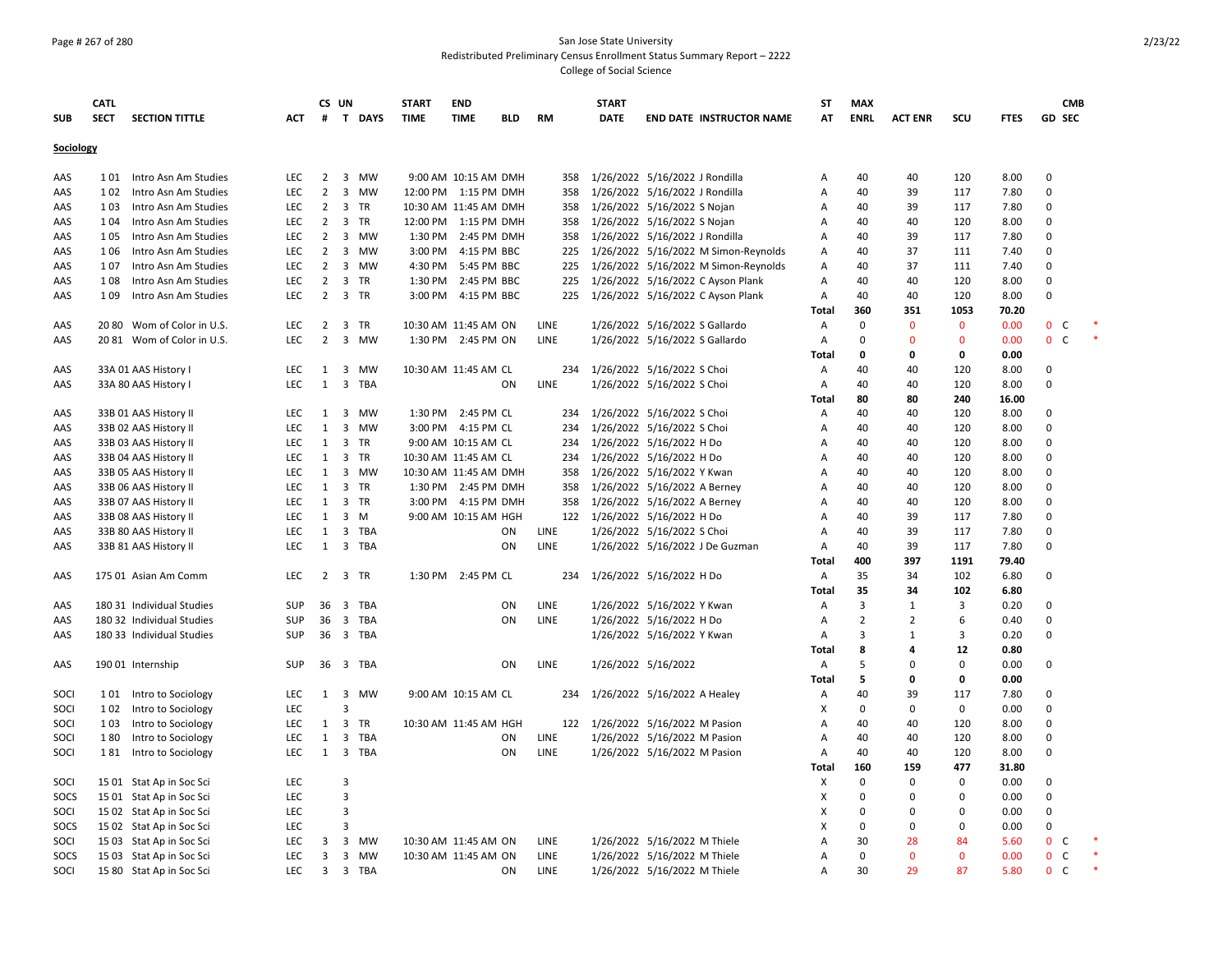### Page # 268 of 280 San Jose State University Redistributed Preliminary Census Enrollment Status Summary Report – 2222 College of Social Science

|            | <b>CATL</b> |                             |            | CS UN          |                         |         | <b>START</b>         | <b>END</b>           |            |             | <b>START</b> |                                            | <b>ST</b>    | <b>MAX</b>        |                |             |             | <b>CMB</b>     |  |
|------------|-------------|-----------------------------|------------|----------------|-------------------------|---------|----------------------|----------------------|------------|-------------|--------------|--------------------------------------------|--------------|-------------------|----------------|-------------|-------------|----------------|--|
| <b>SUB</b> | <b>SECT</b> | <b>SECTION TITTLE</b>       | АСТ        | #              |                         | T DAYS  | <b>TIME</b>          | <b>TIME</b>          | <b>BLD</b> | <b>RM</b>   | <b>DATE</b>  | <b>END DATE INSTRUCTOR NAME</b>            | AT           | <b>ENRL</b>       | <b>ACT ENR</b> | SCU         | <b>FTES</b> | GD SEC         |  |
| SOCS       |             | 15 80 Stat Ap in Soc Sci    | LEC        | 3              |                         | 3 TBA   |                      |                      | ON         | LINE        |              | 1/26/2022 5/16/2022 M Thiele               | А            | 0                 | $\mathbf{0}$   | $\mathbf 0$ | 0.00        | 0 <sup>o</sup> |  |
|            |             |                             |            |                |                         |         |                      |                      |            |             |              |                                            | Total        | 60                | 57             | 171         | 11.40       |                |  |
| SOCI       |             | 80 01 Social Problems       | <b>LEC</b> | 1              |                         | 3 TR    | 12:00 PM 1:15 PM CL  |                      |            | 234         |              | 1/26/2022 5/16/2022 D Brook                | А            | 40                | 36             | 108         | 7.20        | 0              |  |
| SOCI       |             | 80 02 Social Problems       | LEC        | 1              |                         | 3 TR    |                      | 9:00 AM 10:15 AM DMH |            | 358         |              | 1/26/2022 5/16/2022 M Pasion               | А            | 40                | 38             | 114         | 7.60        | 0              |  |
|            |             |                             |            |                |                         |         |                      |                      |            |             |              |                                            | <b>Total</b> | 80                | 74             | 222         | 14.80       |                |  |
| SOCI       |             | 100W 0 Writing Workshop     | SEM        | 4              |                         | 3 MW    |                      | 9:00 AM 10:15 AM DMH |            | 162         |              | 1/26/2022 5/16/2022 K Jeffery              | Α            | 25                | 29             | 87          | 5.80        | 0              |  |
| SOCI       |             | 100W 0 Writing Workshop     | <b>SEM</b> |                | 3                       |         |                      |                      |            |             |              |                                            | X            | $\mathbf 0$       | $\Omega$       | $\mathbf 0$ | 0.00        | 0              |  |
| SOCI       |             | 100W 0 Writing Workshop     | <b>SEM</b> | 4              |                         | 3 TR    |                      | 1:30 PM 2:45 PM DMH  |            |             |              | 162 1/26/2022 5/16/2022 D Brook            | А            | 25                | 24             | 72          | 4.80        | 0              |  |
| SOCI       |             | 100W 0 Writing Workshop     | SEM        | $\overline{4}$ |                         | 3 TR    |                      | 4:30 PM 5:45 PM DMH  |            | 226A        |              | 1/26/2022 5/16/2022 D Brook                | Α            | 25                | 23             | 69          | 4.60        | 0              |  |
| SOCI       |             | 100W 8 Writing Workshop     | SEM        | 4              |                         | 3 TBA   |                      |                      | ON         | <b>LINE</b> |              | 1/26/2022 5/16/2022 T Dehaan               | А            | 25                | 25             | 75          | 5.00        | 0              |  |
| SOCI       |             | 100W 8 Writing Workshop     | <b>SEM</b> | $\overline{4}$ |                         | 3 TBA   |                      |                      | ON         | LINE        |              | 1/26/2022 5/16/2022 L Roberts              | Α            | 25                | 25             | 75          | 5.00        | 0              |  |
|            |             |                             |            |                |                         |         |                      |                      |            |             |              |                                            | Total        | 125               | 126            | 378         | 25.20       |                |  |
| SOCI       |             | 101 01 Social Theory        | <b>LEC</b> | $\overline{2}$ | 3                       | MW      |                      | 3:00 PM 4:15 PM DMH  |            | 162         |              | 1/26/2022 5/16/2022 W Armaline             | Α            | 30                | 32             | 96          | 6.40        | $\Omega$       |  |
| SOCI       |             | 101 02 Social Theory        | LEC        | $\overline{2}$ |                         | 3 TR    |                      | 9:00 AM 10:15 AM DMH |            | 162         |              | 1/26/2022 5/16/2022 P Chua                 | А            | 30                | 30             | 90          | 6.00        | 0              |  |
| SOCI       |             | 101 03 Social Theory        | <b>LEC</b> | $\overline{2}$ |                         | 3 TR    |                      | 3:00 PM 4:15 PM DMH  |            |             |              | 162 1/26/2022 5/16/2022 P Chua             | A            | 30                | 32             | 96          | 6.40        | 0              |  |
| SOCI       |             | 101 80 Social Theory        | <b>LEC</b> | $\overline{2}$ |                         | 3 TBA   |                      |                      | ON         | LINE        |              | 1/26/2022 5/16/2022 M Rokni                | A            | 30                | 30             | 90          | 6.00        | 0              |  |
|            |             |                             |            |                |                         |         |                      |                      |            |             |              |                                            | <b>Total</b> | 120               | 124            | 372         | 24.80       |                |  |
| SOCI       |             | 104 01 Quantit Res Meth     | <b>LEC</b> |                | 3                       |         |                      |                      |            |             |              |                                            | X            | $\mathbf 0$       | $\mathbf 0$    | 0           | 0.00        | 0              |  |
| SOCI       |             | 104 02 Quantit Res Meth     | LEC        | $\overline{2}$ |                         | 3 MW    | 12:00 PM 1:15 PM DMH |                      |            | 162         |              | 1/26/2022 5/16/2022 E Sweet                | А            | 30                | 32             | 96          | 6.40        | 0              |  |
| SOCI       |             | 104 03 Quantit Res Meth     | <b>LEC</b> | $\overline{2}$ |                         | 3 TR    | 12:00 PM 1:15 PM DMH |                      |            | 162         |              | 1/26/2022 5/16/2022 J Ruijgrok Neubauerova | Α            | 30                | 28             | 84          | 5.60        | 0              |  |
| SOCI       |             | 104 80 Quantit Res Meth     | <b>LEC</b> | $\overline{2}$ |                         | 3 TBA   |                      |                      | ON         | LINE        |              | 1/26/2022 5/16/2022 J DeHaan               | A            | 30                | 35             | 105         | 7.00        | $\Omega$       |  |
| SOCI       |             | 104 81 Quantit Res Meth     | LEC        |                | $\overline{3}$          |         |                      |                      |            |             |              |                                            | Χ            | 0                 | $\mathbf 0$    | $\mathbf 0$ | 0.00        | 0              |  |
| SOCI       |             | 104 82 Quantit Res Meth     | LEC        |                | 3                       |         |                      |                      |            |             |              |                                            | Χ            | 0                 | 0              | 0           | 0.00        | 0              |  |
| SOCI       |             | 104 83 Quantit Res Meth     | <b>LEC</b> | 2              |                         | 3 TBA   |                      |                      | ON         | <b>LINE</b> |              | 1/26/2022 5/16/2022 J DeHaan               | A            | 30                | 31             | 93          | 6.20        | 0              |  |
|            |             |                             |            |                |                         |         |                      |                      |            |             |              |                                            | <b>Total</b> | 120               | 126            | 378         | 25.20       |                |  |
| SOCI       |             | 105 01 Qual Research Meth   | <b>LEC</b> | $\overline{2}$ |                         | 3 MW    |                      | 1:30 PM 2:45 PM DMH  |            | 162         |              | 1/26/2022 5/16/2022 N Boero                | А            | 30                | 27             | 81          | 5.40        | $\Omega$       |  |
| SOCI       |             | 105 02 Qual Research Meth   | LEC        | $\overline{2}$ | $\overline{\mathbf{3}}$ | TR      |                      | 9:00 AM 10:15 AM DMH |            | 231         |              | 1/26/2022 5/16/2022 Y Wiggins              | А            | 30                | 29             | 87          | 5.80        | 0              |  |
| SOCI       |             | 105 03 Qual Research Meth   | LEC        | $\overline{2}$ |                         | 3 MW    |                      | 9:00 AM 10:15 AM DMH |            |             |              | 231 1/26/2022 5/16/2022 N Boero            | А            | 30                | 23             | 69          | 4.60        | 0              |  |
| SOCI       |             | 105 80 Qual Research Meth   | <b>LEC</b> | $\overline{2}$ | 3 <sub>7</sub>          |         |                      | 1:30 PM 2:45 PM ON   |            | LINE        |              | 1/26/2022 5/16/2022 J DeHaan               | А            | 30                | 30             | 90          | 6.00        | 0              |  |
|            |             |                             |            |                |                         |         |                      |                      |            |             |              |                                            | <b>Total</b> | 120               | 109            | 327         | 21.80       |                |  |
| SOCI       |             | 116 01 Global Society       | LEC        |                | 1 3 TR                  |         | 10:30 AM 11:45 AM CL |                      |            | 310         |              | 1/26/2022 5/16/2022 P Chua                 | Α            | 35                | 34             | 102         | 6.80        | 0              |  |
| SOCI       |             | 116 80 Global Society       | LEC.       | $\mathbf{1}$   |                         | 3 TBA   |                      |                      | ON         | LINE        |              | 1/26/2022 5/16/2022 M Rokni                | A            | 35                | 34             | 102         | 6.80        | $\Omega$       |  |
| SOCI       |             | 116 81 Global Society       | <b>LEC</b> | $\mathbf{1}$   |                         | 3 TBA   |                      |                      | ON         | LINE        |              | 1/26/2022 5/16/2022 M Rokni                | А            | 35                | 34             | 102         | 6.80        | 0              |  |
| SOCI       |             | 116 82 Global Society       | <b>LEC</b> |                | $\overline{3}$          |         |                      |                      |            |             |              |                                            | X            | 0                 | $\mathbf 0$    | 0           | 0.00        | 0              |  |
|            |             |                             |            |                |                         |         |                      |                      |            |             |              |                                            | Total        | 105               | 102            | 306         | 20.40       |                |  |
| SOCI       |             | 118 01 Soci of Hum Rights   | <b>LEC</b> |                |                         | 2 3 MW  |                      | 4:30 PM 5:45 PM DMH  |            | 226A        |              | 1/26/2022 5/16/2022 W Armaline             | Α            | 35                | 34             | 102         | 6.80        | 0              |  |
|            |             |                             |            |                |                         |         |                      |                      |            |             |              |                                            | <b>Total</b> | 35                | 34             | 102         | 6.80        |                |  |
| SOCI       |             | 120 04 Contemp Soc Issues   | LEC        |                | $\overline{3}$          |         |                      |                      |            |             |              |                                            | X            | 0                 | $\mathbf 0$    | 0           | 0.00        | 0              |  |
|            |             |                             |            |                |                         |         |                      |                      |            |             |              |                                            | Total        | 0                 | $\mathbf 0$    | 0           | 0.00        |                |  |
| SOCI       |             | 140 80 Soci of Media        | LEC.       |                |                         | 2 3 TBA |                      |                      | ON         | LINE        |              | 1/26/2022 5/16/2022 A Berney               | Α            | 35                | 35             | 105         | 7.05        | $\mathbf{1}$   |  |
|            |             |                             |            |                |                         |         |                      |                      |            |             |              |                                            | Total        | 35                | 35             | 105         | 7.05        |                |  |
| SOCI       |             | 141 01 Envr Soci            | LEC        |                | 3                       |         |                      |                      |            |             |              |                                            | X            | $\mathbf 0$       | $\mathbf 0$    | $\mathbf 0$ | 0.00        | 0              |  |
| SOCI       |             | 141 02 Envr Soci            | <b>LEC</b> | $\overline{2}$ |                         | 3 MW    |                      | 1:30 PM 2:45 PM ON   |            | LINE        |              | 1/26/2022 5/16/2022 M Thiele               | А            | 35                | 32             | 96          | 6.45        | $\mathbf{1}$   |  |
|            |             |                             |            |                |                         |         |                      |                      |            |             |              |                                            | Total        | 35                | 32             | 96          | 6.45        |                |  |
| SOCI       |             | 142 01 Crit Native Am Std   | <b>LEC</b> |                | 2 3 TR                  |         |                      | 1:30 PM 2:45 PM DMH  |            | 226A        |              |                                            | Α            | 35                | 15             | 45          |             | 0              |  |
|            |             |                             |            |                |                         |         |                      |                      |            |             |              | 1/26/2022 5/16/2022 S de Bourbon           |              |                   |                |             | 3.00        |                |  |
|            |             |                             |            |                | $\overline{3}$          |         |                      |                      |            |             |              |                                            | Total        | 35                | 15             | 45          | 3.00        |                |  |
| SOCI       |             | 146 01 Work Power & Leisure | LEC        |                |                         |         |                      |                      |            |             |              |                                            | X            | 0<br>$\mathbf{0}$ | $\mathbf 0$    | $\mathbf 0$ | 0.00        | $\mathsf 0$    |  |
|            |             |                             |            |                |                         |         |                      |                      |            |             |              |                                            | <b>Total</b> |                   | 0              | $\mathbf 0$ | 0.00        |                |  |
| SOCI       |             | 147 80 Edu Global Justice   | <b>LEC</b> |                |                         | 2 3 TBA |                      |                      | ON         | <b>LINE</b> |              | 1/26/2022 5/16/2022 P Chua                 | A            | 35                | 34             | 102         | 6.80        | 0              |  |
|            |             |                             |            |                |                         |         |                      |                      |            |             |              |                                            | Total        | 35                | 34             | 102         | 6.80        |                |  |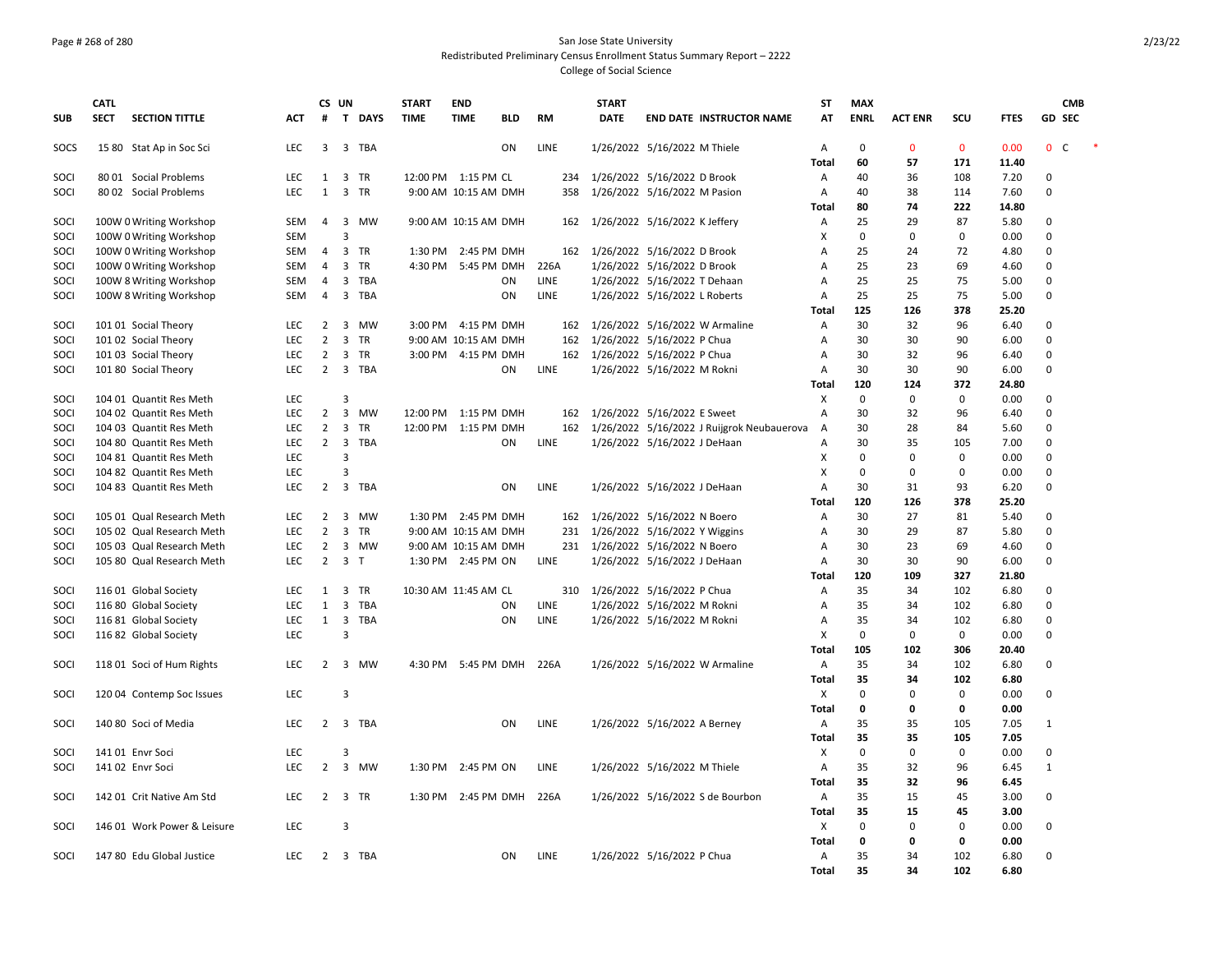### Page # 269 of 280 San Jose State University Redistributed Preliminary Census Enrollment Status Summary Report – 2222 College of Social Science

|              | <b>CATL</b> |                                   |                   |                     | CS UN                   |                | <b>START</b>               | <b>END</b>           |            |              | <b>START</b> |                                                              | ST           | <b>MAX</b>        |                |                    |              |                   | <b>CMB</b> |
|--------------|-------------|-----------------------------------|-------------------|---------------------|-------------------------|----------------|----------------------------|----------------------|------------|--------------|--------------|--------------------------------------------------------------|--------------|-------------------|----------------|--------------------|--------------|-------------------|------------|
| <b>SUB</b>   | <b>SECT</b> | <b>SECTION TITTLE</b>             | ACT               | #                   |                         | <b>T DAYS</b>  | <b>TIME</b>                | <b>TIME</b>          | <b>BLD</b> | RM           | <b>DATE</b>  | <b>END DATE INSTRUCTOR NAME</b>                              | AT           | <b>ENRL</b>       | <b>ACT ENR</b> | scu                | FTES         | <b>GD SEC</b>     |            |
| SOCI         |             | 151 01 Violence in Family         | LEC               | $\overline{2}$      |                         | 3 TR           |                            | 3:00 PM 4:15 PM BBC  |            | 320          |              | 1/26/2022 5/16/2022 S de Bourbon                             | Α<br>Total   | 35<br>35          | 36<br>36       | 108<br>108         | 7.20<br>7.20 | 0                 |            |
| SOCI         |             | 154 01 Non Conform Behav          | <b>LEC</b>        | $\overline{2}$      |                         | 3 TR           |                            | 4:30 PM 5:45 PM DMH  |            | 226B         |              | 1/26/2022 5/16/2022 S Morewitz                               | Α            | 35                | 17             | 51                 | 3.40         | 0                 |            |
|              |             |                                   |                   |                     |                         |                |                            |                      |            |              |              |                                                              | Total        | 35                | 17             | 51                 | 3.40         |                   |            |
| SOCI         |             | 160 80 Immigration & Identy       | LEC               | 2                   |                         | 3 TBA          |                            |                      | ON         | LINE         |              | 1/26/2022 5/16/2022 F DuCros                                 | Α            | 35                | 36             | 108                | 7.20         | 0                 |            |
|              |             |                                   |                   |                     |                         |                |                            |                      |            |              |              |                                                              | <b>Total</b> | 35<br>35          | 36<br>35       | 108                | 7.20         | $\mathbf{0}$<br>C |            |
| SOCI<br>GEOG |             | 161 80 City Life                  | <b>LEC</b><br>LEC | 2<br>$\overline{2}$ |                         | 3 TBA<br>3 TBA |                            |                      | ON<br>ON   | LINE<br>LINE |              | 1/26/2022 5/16/2022 J DeHaan<br>1/26/2022 5/16/2022 J DeHaan | Α<br>Α       | $\mathbf 0$       | $\mathbf 0$    | 105<br>$\mathbf 0$ | 7.00<br>0.00 | 0 <sup>o</sup>    |            |
|              |             | 161 80 City Life                  |                   |                     |                         |                |                            |                      |            |              |              |                                                              | Total        | 35                | 35             | 105                | 7.00         |                   |            |
| SOCI         |             | 162 80 Race/Ethnic Rels           | LEC               | 2                   |                         | 3 TBA          |                            |                      | ON         | LINE         |              | 1/26/2022 5/16/2022 R Bryant-Anderson                        | A            | 35                | 35             | 105                | 7.00         | 0                 |            |
| SOCI         |             | 162 81 Race/Ethnic Rels           | LEC               | $\overline{2}$      |                         | 3 TBA          |                            |                      | ON         | LINE         |              | 1/26/2022 5/16/2022 R Bryant-Anderson                        | Α            | 35                | 35             | 105                | 7.00         | $\mathbf 0$       |            |
|              |             |                                   |                   |                     |                         |                |                            |                      |            |              |              |                                                              | Total        | 70                | 70             | 210                | 14.00        |                   |            |
| SOCI         |             | 163 80 Social Change              | LEC               | $\overline{2}$      |                         | 3 TBA          |                            |                      | ON         | LINE         |              | 1/26/2022 5/16/2022 M Rokni                                  | Α            | 35                | 35             | 105                | 7.00         | $\mathbf 0$       |            |
|              |             |                                   |                   |                     |                         |                |                            |                      |            |              |              |                                                              | Total        | 35                | 35             | 105                | 7.00         |                   |            |
| SOCI         |             | 164 01 Social Action              | <b>LEC</b>        | 2                   |                         | 3 TR           |                            | 12:00 PM 1:15 PM DMH |            |              |              | 231 1/26/2022 5/16/2022 S Myers-Lipton                       | A            | 35                | 28             | 84                 | 5.60         | 0                 |            |
|              |             |                                   |                   |                     |                         |                |                            |                      |            |              |              |                                                              | Total        | 35                | 28             | 84                 | 5.60         |                   |            |
| SOCI         |             | 165 01 Poverty Wealth Prv         | <b>LEC</b>        | $\overline{2}$      |                         | 3 MW           |                            | 3:00 PM 4:15 PM DMH  |            |              |              | 231 1/26/2022 5/16/2022 P Rudy                               | Α            | 35                | 18             | 54                 | 3.60         | 0                 |            |
|              |             |                                   |                   |                     |                         |                |                            |                      |            |              |              |                                                              | Total        | 35                | 18             | 54                 | 3.60         |                   |            |
| SOCI         |             | 166 80 Medical Sociology          | LEC               | $\overline{2}$      |                         | 3 TBA          |                            |                      | ON         | LINE         |              | 1/26/2022 5/16/2022 N Boero                                  | Α            | 35                | 36             | 108                | 7.20         | 0 <sup>o</sup>    |            |
| GERO         |             | 166 80 Medical Sociology          | LEC.              | $\overline{2}$      |                         | 3 TBA          |                            |                      | ON         | LINE         |              | 1/26/2022 5/16/2022 N Boero                                  | A            | $\mathbf 0$       | $\mathbf{0}$   | $\mathbf{0}$       | 0.00         | 0 <sup>o</sup>    | $\ast$     |
|              |             |                                   |                   |                     |                         |                |                            |                      |            |              |              |                                                              | Total        | 35                | 36             | 108                | 7.20         |                   |            |
| SOCI         |             | 169 80 Polit Sociology            | LEC               | $\overline{2}$      |                         | 3 TBA          |                            |                      | ON         | LINE         |              | 1/26/2022 5/16/2022 M Rokni                                  | A            | 35                | 33             | 99                 | 6.60         | 0                 |            |
|              |             |                                   |                   |                     |                         |                |                            |                      |            |              |              |                                                              | Total        | 35                | 33             | 99                 | 6.60         |                   |            |
| SOCI         |             | 170 02 Soci of Family             | LEC               | $\overline{2}$      |                         | 3 MW           |                            | 12:00 PM 1:15 PM DMH |            |              |              | 231 1/26/2022 5/16/2022 A Healey                             | Α            | 35                | 38             | 114                | 7.60         | $\mathbf 0$       |            |
| SOCI         |             | 170 80 Soci of Family             | <b>LEC</b>        | $\overline{2}$      |                         | 3 TBA          |                            |                      | <b>ON</b>  | LINE         |              | 1/26/2022 5/16/2022 L Roberts                                | A            | 35                | 35             | 105                | 7.00         | $\mathbf 0$       |            |
|              |             |                                   |                   |                     |                         |                |                            |                      |            |              |              |                                                              | Total        | 70                | 73             | 219                | 14.60        |                   |            |
| SOCI         |             | 172 01 LGBT Studies               | LEC               | $\overline{2}$      | 3 R                     |                |                            | 6:00 PM 8:45 PM BBC  |            | 105          |              | 1/26/2022 5/16/2022 S de Bourbon                             | A            | 35                | 31             | 93                 | 6.25         | 1                 |            |
|              |             |                                   |                   |                     |                         |                |                            |                      |            |              |              |                                                              | Total        | 35                | 31             | 93                 | 6.25         |                   |            |
| SOCI         |             | 173 80 Socialization              | LEC               |                     |                         | 2 3 TBA        |                            |                      | ON         | LINE         |              | 1/26/2022 5/16/2022 T Dehaan                                 | Α            | 35                | 35             | 105                | 7.00         | 0                 |            |
|              |             |                                   |                   |                     |                         |                |                            |                      |            |              |              |                                                              | Total        | 35                | 35             | 105                | 7.00         |                   |            |
| SOCI         |             | 174 80 Sexualities                | <b>LEC</b>        |                     |                         | 2 3 TBA        |                            |                      | ON         | LINE         |              | 1/26/2022 5/16/2022 T Dehaan                                 | Α            | 35                | 35             | 105                | 7.00         | 0                 |            |
|              |             |                                   |                   |                     |                         |                |                            |                      |            |              |              |                                                              | Total        | 35                | 35             | 105                | 7.00         |                   |            |
| SOCI         |             | 175 01 Soc of Mas & Fem           | <b>LEC</b>        | $2^{\circ}$         |                         | 3 TR           |                            | 4:30 PM 5:45 PM DMH  |            |              |              | 231 1/26/2022 5/16/2022 A Castillo                           | Α            | 35                | 16             | 48                 | 3.20         | $\mathbf{0}$<br>C |            |
| SOCI         |             |                                   | LEC               |                     | $\overline{\mathbf{3}}$ |                |                            |                      |            |              |              |                                                              | Total<br>Χ   | 35<br>$\mathbf 0$ | 16<br>$\Omega$ | 48<br>$\mathbf 0$  | 3.20<br>0.00 | 0                 |            |
|              |             | 176 01 Sociology of Everyday Life |                   |                     |                         |                |                            |                      |            |              |              |                                                              | Total        | 0                 | 0              | 0                  | 0.00         |                   |            |
| SOCI         |             | 177 01 Soci Education             | LEC               | 2                   |                         | 3 TR           | 10:30 AM 11:45 AM DMH 226A |                      |            |              |              | 1/26/2022 5/16/2022 Y Wiggins                                | Α            | 35                | 33             | 99                 | 6.60         | 0 <sup>o</sup>    |            |
|              |             |                                   |                   |                     |                         |                |                            |                      |            |              |              |                                                              | <b>Total</b> | 35                | 33             | 99                 | 6.60         |                   |            |
| SOCI         |             | 178 01 Sociology of Childhood     | <b>LEC</b>        | $2^{\circ}$         |                         | 3 MW           | 10:30 AM 11:45 AM DMH      |                      |            | 231          |              | 1/26/2022 5/16/2022 E Sweet                                  | Α            | 35                | 35             | 105                | 7.00         | 0                 |            |
|              |             |                                   |                   |                     |                         |                |                            |                      |            |              |              |                                                              | <b>Total</b> | 35                | 35             | 105                | 7.00         |                   |            |
| SOCI         |             | 180 11 Indiv Studies              | <b>SUP</b>        |                     |                         | 36 1 TBA       |                            |                      | ON         | LINE         |              | 1/26/2022 5/16/2022                                          | А            | $\mathbf{1}$      | 0              | $\mathbf 0$        | 0.00         | $\Omega$          |            |
| SOCI         |             | 180 12 Indiv Studies              | SUP               | 36                  |                         | 1 TBA          |                            |                      | ON         | LINE         |              | 1/26/2022 5/16/2022                                          | А            | $\overline{2}$    | 0              | 0                  | 0.00         | $\mathsf 0$       |            |
| SOCI         |             | 180 13 Indiv Studies              | SUP               |                     |                         | 36 1 TBA       |                            |                      | ON         | LINE         |              | 1/26/2022 5/16/2022                                          | А            | $\mathbf{1}$      | 0              | 0                  | 0.00         | $\mathbf 0$       |            |
| SOCI         |             | 180 21 Indiv Studies              | SUP               |                     |                         | 36 2 TBA       |                            |                      | ON         | LINE         |              | 1/26/2022 5/16/2022                                          | А            | $\mathbf 2$       | 0              | 0                  | 0.00         | $\mathbf 0$       |            |
| SOCI         |             | 180 31 Indiv Studies              | SUP               |                     |                         | 36 3 TBA       |                            |                      | ON         | LINE         |              | 1/26/2022 5/16/2022                                          | Α            | $\overline{2}$    | $\Omega$       | 0                  | 0.00         | $\mathbf 0$       |            |
| SOCI         |             | 180 32 Indiv Studies              | <b>SUP</b>        |                     |                         | 36 3 TBA       |                            |                      | ON         | LINE         |              | 1/26/2022 5/16/2022                                          | A            | 3                 | $\Omega$       | $\mathbf 0$        | 0.00         | $\Omega$          |            |
| SOCI         |             | 180 33 Indiv Studies              | SUP               | 36                  |                         | 3 TBA          |                            |                      | ON         | LINE         |              | 1/26/2022 5/16/2022                                          | А            | 3                 | 0              | $\mathbf 0$        | 0.00         | 0                 |            |
| SOCI         |             | 180 41 Indiv Studies              | SUP               |                     |                         | 36 4 TBA       |                            |                      | ON         | LINE         |              | 1/26/2022 5/16/2022                                          | А            | $\overline{2}$    | 0              | $\mathbf 0$        | 0.00         | $\mathbf 0$       |            |
|              |             |                                   |                   |                     |                         |                |                            |                      |            |              |              |                                                              | Total        | 16                | 0              | 0                  | 0.00         |                   |            |
| SOCI         |             | 181 11 Service Internship         | SUP               |                     |                         | 36 1 TBA       |                            |                      | ON         | LINE         |              | 1/26/2022 5/16/2022                                          | Α            | $\overline{2}$    | $\mathbf 0$    | $\mathbf 0$        | 0.00         | $\mathbf 0$       |            |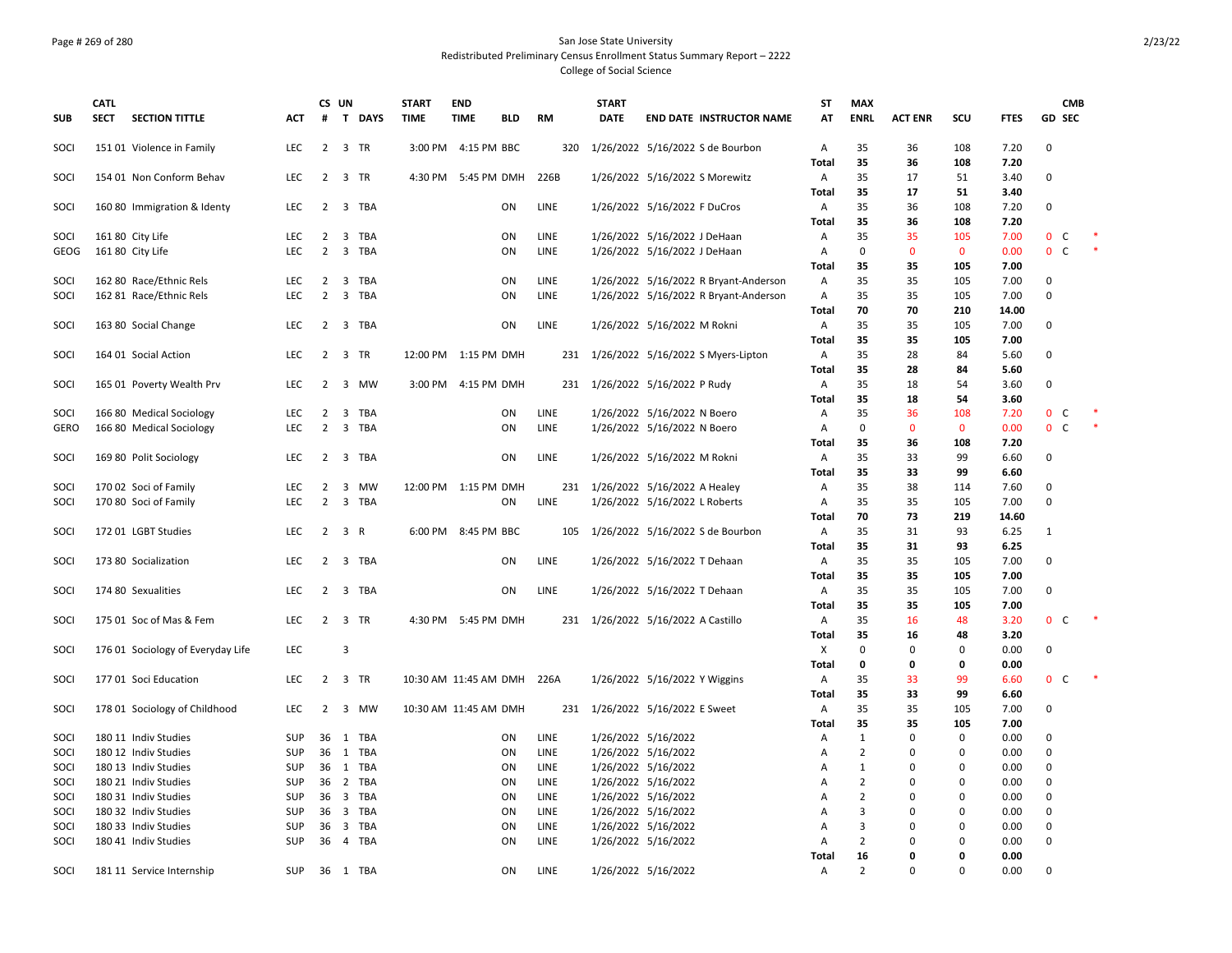### Page # 270 of 280 San Jose State University Redistributed Preliminary Census Enrollment Status Summary Report – 2222 College of Social Science

|             | <b>CATL</b> |                            |            |                | CS UN                   |             | <b>START</b>          | <b>END</b>            |     |             | <b>START</b> |                                 | <b>ST</b> | <b>MAX</b>     |                |             |             | <b>CMB</b>        |  |
|-------------|-------------|----------------------------|------------|----------------|-------------------------|-------------|-----------------------|-----------------------|-----|-------------|--------------|---------------------------------|-----------|----------------|----------------|-------------|-------------|-------------------|--|
| <b>SUB</b>  | <b>SECT</b> | <b>SECTION TITTLE</b>      | ACT.       | #              |                         | T DAYS      | <b>TIME</b>           | <b>TIME</b>           | BLD | RM          | <b>DATE</b>  | <b>END DATE INSTRUCTOR NAME</b> | AT        | <b>ENRL</b>    | <b>ACT ENR</b> | scu         | <b>FTES</b> | <b>GD SEC</b>     |  |
|             |             |                            |            |                |                         |             |                       |                       |     |             |              |                                 |           |                |                |             |             |                   |  |
| SOCI        |             | 181 21 Service Internship  | SUP        | 36             |                         | 2 TBA       |                       |                       | ON  | LINE        |              | 1/26/2022 5/16/2022             | Α         | $\overline{2}$ | $\Omega$       | 0           | 0.00        | 0                 |  |
| SOCI        |             | 181 31 Service Internship  | SUP        | 36             |                         | 3 TBA       |                       |                       | ON  | LINE        |              | 1/26/2022 5/16/2022             | Α         | $\overline{2}$ | $\Omega$       | $\mathsf 0$ | 0.00        | 0                 |  |
| SOCI        |             | 181 32 Service Internship  | SUP        | 36             |                         | 3 TBA       |                       |                       | ON  | LINE        |              | 1/26/2022 5/16/2022             | Α         | $\overline{2}$ | $\Omega$       | $\mathbf 0$ | 0.00        | $\mathbf 0$       |  |
| SOCI        |             | 181 33 Service Internship  | SUP        | 36             |                         | 3 TBA       |                       |                       | ON  | LINE        |              | 1/26/2022 5/16/2022             | Α         | $\mathbf{1}$   | $\Omega$       | 0           | 0.00        | $\mathbf 0$       |  |
| SOCI        |             | 181 41 Service Internship  | SUP        | 36             |                         | 4 TBA       |                       |                       | ON  | LINE        |              | 1/26/2022 5/16/2022             | Α         | $\mathbf{1}$   | $\Omega$       | 0           | 0.00        | 0                 |  |
|             |             |                            |            |                |                         |             |                       |                       |     |             |              |                                 | Total     | 10             | 0              | $\mathbf 0$ | 0.00        |                   |  |
| SOCI        |             | 181B 01 Sociology Capstone | <b>LEC</b> | 2              |                         | 3 MW        |                       | 12:00 PM 1:15 PM CL   |     | 234         |              | 1/26/2022 5/16/2022 P Rudy      | Α         | 35             | 27             | 81          | 5.40        | $\Omega$          |  |
| SOCI        |             | 181B 02 Sociology Capstone | <b>LEC</b> | $\overline{2}$ | $\overline{3}$          | TR          | 12:00 PM              | 1:15 PM DMH           |     | 226A        |              | 1/26/2022 5/16/2022 C Cox       | Α         | 35             | 28             | 84          | 5.60        | 0                 |  |
| SOCI        |             | 181B 0: Sociology Capstone | LEC        | $\overline{2}$ |                         | $3 \quad W$ |                       | 6:00 PM 8:45 PM DMH   |     | 226A        |              | 1/26/2022 5/16/2022 P Rudy      | Α         | 35             | 27             | 81          | 5.40        | $\mathbf 0$       |  |
| SOCI        |             | 181B 8( Sociology Capstone | LEC        | $\overline{2}$ | $\mathbf{3}$            | MW          |                       | 4:30 PM 5:45 PM ON    |     | LINE        |              | 1/26/2022 5/16/2022 C Cox       | Α         | 35             | 33             | 99          | 6.60        | $\Omega$          |  |
| SOCI        |             | 181B 81 Sociology Capstone | LEC        | $\overline{2}$ |                         | 3 TR        |                       | 9:00 AM 10:15 AM ON   |     | LINE        |              | 1/26/2022 5/16/2022 P Rudy      | Α         | 35             | 28             | 84          | 5.60        | $\mathbf 0$       |  |
|             |             |                            |            |                |                         |             |                       |                       |     |             |              |                                 | Total     | 175            | 143            | 429         | 28.60       |                   |  |
| SOCI        |             | 199H 3. Sen Hon Project    | <b>SUP</b> | 36             | $\overline{\mathbf{3}}$ | TBA         |                       |                       | ON  | <b>LINE</b> |              | 1/26/2022 5/16/2022             | A         | 2              | $\Omega$       | 0           | 0.00        | $\Omega$          |  |
| SOCI        |             | 199H 3: Sen Hon Project    | SUP        | 36             |                         | 3 TBA       |                       |                       | ON  | LINE        |              | 1/26/2022 5/16/2022             | Α         | $\overline{2}$ | $\Omega$       | $\mathbf 0$ | 0.00        | $\mathbf 0$       |  |
|             |             |                            |            |                |                         |             |                       |                       |     |             |              |                                 | Total     | 4              | O              | 0           | 0.00        |                   |  |
| SOCI        |             | 281 11 Internship in Soc   | <b>SUP</b> | 25             |                         | 1 TBA       |                       |                       | ON  | LINE        |              | 1/26/2022 5/16/2022             | Α         | $\overline{2}$ | $\Omega$       | $\mathbf 0$ | 0.00        | $\Omega$          |  |
|             |             |                            |            |                |                         |             |                       |                       |     |             |              |                                 |           | $\overline{2}$ | $\Omega$       |             |             | $\mathbf 0$       |  |
| SOCI        |             | 281 21 Internship in Soc   | SUP        | 25             |                         | 2 TBA       |                       |                       | ON  | LINE        |              | 1/26/2022 5/16/2022             | Α         | 5              |                | 0           | 0.00        |                   |  |
| SOCI        |             | 281 31 Internship in Soc   | SUP        | 25             |                         | 3 TBA       |                       |                       | ON  | LINE        |              | 1/26/2022 5/16/2022             | Α         |                | $\Omega$       | 0           | 0.00        | $\Omega$          |  |
| SOCI        |             | 281 32 Internship in Soc   | <b>SUP</b> | 25             |                         | 3 TBA       |                       |                       | ON  | LINE        |              | 1/26/2022 5/16/2022             | A         | $\overline{2}$ | $\Omega$       | $\Omega$    | 0.00        | $\Omega$          |  |
| SOCI        |             | 281 33 Internship in Soc   | <b>SUP</b> | 25             | $\overline{\mathbf{3}}$ | TBA         |                       |                       | ON  | LINE        |              | 1/26/2022 5/16/2022             | A         | $\overline{2}$ | $\Omega$       | 0           | 0.00        | $\Omega$          |  |
| SOCI        |             | 281 34 Internship in Soc   | SUP        | 25             |                         | 3 TBA       |                       |                       | ON  | LINE        |              | 1/26/2022 5/16/2022             | Α         | $\overline{2}$ | $\Omega$       | $\mathbf 0$ | 0.00        | $\Omega$          |  |
| SOCI        |             | 281 35 Internship in Soc   | SUP        | 25             |                         | 3 TBA       |                       |                       | ON  | LINE        |              | 1/26/2022 5/16/2022             | Α         | $\overline{2}$ | $\Omega$       | $\mathsf 0$ | 0.00        | $\mathbf 0$       |  |
| SOCI        |             | 281 61 Internship in Soc   | SUP        | 25             | 6                       | TBA         |                       |                       | ON  | LINE        |              | 1/26/2022 5/16/2022             | Α         | $\overline{2}$ | $\Omega$       | 0           | 0.00        | $\Omega$          |  |
|             |             |                            |            |                |                         |             |                       |                       |     |             |              |                                 | Total     | 19             | $\Omega$       | 0           | 0.00        |                   |  |
| SOCI        |             | 298 11 Special Studies     | <b>SUP</b> | 25             |                         | 1 TBA       |                       |                       | ON  | <b>LINE</b> |              | 1/26/2022 5/16/2022             | A         | 5              | $\Omega$       | 0           | 0.00        | $\Omega$          |  |
| SOCI        |             | 298 31 Special Studies     | <b>SUP</b> | 25             | $\overline{\mathbf{3}}$ | TBA         |                       |                       | ON  | <b>LINE</b> |              | 1/26/2022 5/16/2022             | A         | $\overline{2}$ | $\Omega$       | $\mathbf 0$ | 0.00        | $\Omega$          |  |
| SOCI        |             | 298 32 Special Studies     | SUP        | 25             | $\overline{\mathbf{3}}$ | TBA         |                       |                       | ON  | LINE        |              | 1/26/2022 5/16/2022             | Α         | $\overline{2}$ | $\Omega$       | $\mathbf 0$ | 0.00        | 0                 |  |
| SOCI        |             | 298 33 Special Studies     | SUP        | 25             |                         | 3 TBA       |                       |                       | ON  | LINE        |              | 1/26/2022 5/16/2022             | A         | $\overline{2}$ | $\Omega$       | 0           | 0.00        | $\Omega$          |  |
| SOCI        |             | 298 34 Special Studies     | SUP        | 25             |                         | 3 TBA       |                       |                       | ON  | LINE        |              | 1/26/2022 5/16/2022             | Α         | $\overline{2}$ | $\Omega$       | $\mathbf 0$ | 0.00        | $\Omega$          |  |
| SOCI        |             | 298 35 Special Studies     | SUP        | 25             | $\overline{\mathbf{3}}$ | TBA         |                       |                       | ON  | LINE        |              | 1/26/2022 5/16/2022             | Α         | $\overline{2}$ | $\Omega$       | $\mathbf 0$ | 0.00        | $\Omega$          |  |
| SOCI        |             | 298 41 Special Studies     | SUP        | 25             |                         | 4 TBA       |                       |                       | ON  | LINE        |              | 1/26/2022 5/16/2022             | Α         | $\overline{2}$ | $\Omega$       | 0           | 0.00        | $\Omega$          |  |
|             |             |                            |            |                |                         |             |                       |                       |     |             |              |                                 | Total     | 17             | 0              | $\mathbf 0$ | 0.00        |                   |  |
| SOCI        |             | 299 31 Masters Thesis      | <b>SUP</b> | 25             | $\overline{\mathbf{3}}$ | TBA         |                       |                       | ON  | LINE        |              | 1/26/2022 5/16/2022             | Α         | $\overline{2}$ | $\Omega$       | 0           | 0.00        | $\Omega$          |  |
| SOCI        |             | 299 32 Masters Thesis      | SUP        | 25             |                         | 3 TBA       |                       |                       | ON  | LINE        |              | 1/26/2022 5/16/2022             | Α         | $\overline{2}$ | $\Omega$       | $\mathbf 0$ | 0.00        | $\mathbf 0$       |  |
| SOCI        |             | 299 33 Masters Thesis      | SUP        | 25             |                         | 3 TBA       |                       |                       | ON  | LINE        |              | 1/26/2022 5/16/2022             | Α         | $\overline{2}$ | $\Omega$       | $\mathbf 0$ | 0.00        | $\Omega$          |  |
|             |             |                            |            |                |                         |             |                       |                       |     |             |              |                                 |           | $\overline{2}$ | $\Omega$       |             |             | $\Omega$          |  |
| SOCI        |             | 299 34 Masters Thesis      | SUP        | 25             |                         | 3 TBA       |                       |                       | ON  | LINE        |              | 1/26/2022 5/16/2022             | A         | $\overline{2}$ | $\Omega$       | 0           | 0.00        |                   |  |
| SOCI        |             | 299 35 Masters Thesis      | SUP        | 25             | $\overline{\mathbf{3}}$ | TBA         |                       |                       | ON  | LINE        |              | 1/26/2022 5/16/2022             | Α         |                |                | $\mathbf 0$ | 0.00        | 0                 |  |
| SOCI        |             | 299 61 Masters Thesis      | <b>SUP</b> | 25             |                         | 6 TBA       |                       |                       | ON  | LINE        |              | 1/26/2022 5/16/2022             | A         | $\overline{2}$ | $\Omega$       | 0           | 0.00        | $\Omega$          |  |
| SOCI        |             | 299 62 Masters Thesis      | <b>SUP</b> | 25             |                         | 6 TBA       |                       |                       | ON  | <b>LINE</b> |              | 1/26/2022 5/16/2022             | A         | $\overline{2}$ | $\Omega$       | $\Omega$    | 0.00        | $\Omega$          |  |
| SOCI        |             | 299 63 Masters Thesis      | SUP        | 25             | 6                       | TBA         |                       |                       | ON  | LINE        |              | 1/26/2022 5/16/2022             | Α         | $\overline{2}$ | $\Omega$       | $\mathbf 0$ | 0.00        | $\mathbf 0$       |  |
|             |             |                            |            |                |                         |             |                       |                       |     |             |              |                                 | Total     | 16             | 0              | $\mathbf 0$ | 0.00        |                   |  |
| SOCS        |             | 177 01 Soci Education      | LEC        | $\overline{2}$ | $\overline{\mathbf{3}}$ | TR          | 10:30 AM 11:45 AM DMH |                       |     | 226A        |              | 1/26/2022 5/16/2022 Y Wiggins   | Α         | $\mathbf 0$    | $\Omega$       | $\mathbf 0$ | 0.00        | $0-$              |  |
|             |             |                            |            |                |                         |             |                       |                       |     |             |              |                                 | Total     | 0              | $\Omega$       | 0           | 0.00        |                   |  |
| WGSS        |             | 1001 Women, Gender &Sex    | LEC        | $\overline{2}$ |                         | 3 MW        |                       | 10:30 AM 11:45 AM HGH |     | 124         |              | 1/26/2022 5/16/2022 A Castillo  | Α         | 35             | 19             | 57          | 3.80        | $\Omega$          |  |
| <b>WGSS</b> |             | 1002 Women, Gender &Sex    | <b>LEC</b> | 2              |                         | 3 MW        |                       | 12:00 PM 1:15 PM HGH  |     | 124         |              | 1/26/2022 5/16/2022 A Castillo  | Α         | 35             | 23             | 69          | 4.60        | $\mathbf 0$       |  |
|             |             |                            |            |                |                         |             |                       |                       |     |             |              |                                 | Total     | 70             | 42             | 126         | 8.40        |                   |  |
| WGSS        | 2080        | Wom of Color in U.S.       | LEC        | 2              | 3                       | TR          |                       | 10:30 AM 11:45 AM ON  |     | LINE        |              | 1/26/2022 5/16/2022 S Gallardo  | Α         | 40             | 40             | 120         | 8.00        | 0<br>C            |  |
| <b>WGSS</b> |             | 20 81 Wom of Color in U.S. | <b>LEC</b> | $\overline{2}$ |                         | 3 MW        |                       | 1:30 PM 2:45 PM ON    |     | LINE        |              | 1/26/2022 5/16/2022 S Gallardo  | Α         | 40             | 39             | 117         | 7.80        | $\mathbf{0}$<br>C |  |
|             |             |                            |            |                |                         |             |                       |                       |     |             |              |                                 | Total     | 80             | 79             | 237         | 15.80       |                   |  |
| WGSS        |             | 101 80 Sex Power Politics  | LEC        |                |                         | 2 3 TBA     |                       |                       | ON  | LINE        |              | 1/26/2022 5/16/2022 J Caraves   | Α         | 35             | 35             | 105         | 7.00        | $\Omega$          |  |
|             |             |                            |            |                |                         |             |                       |                       |     |             |              |                                 |           |                |                |             |             |                   |  |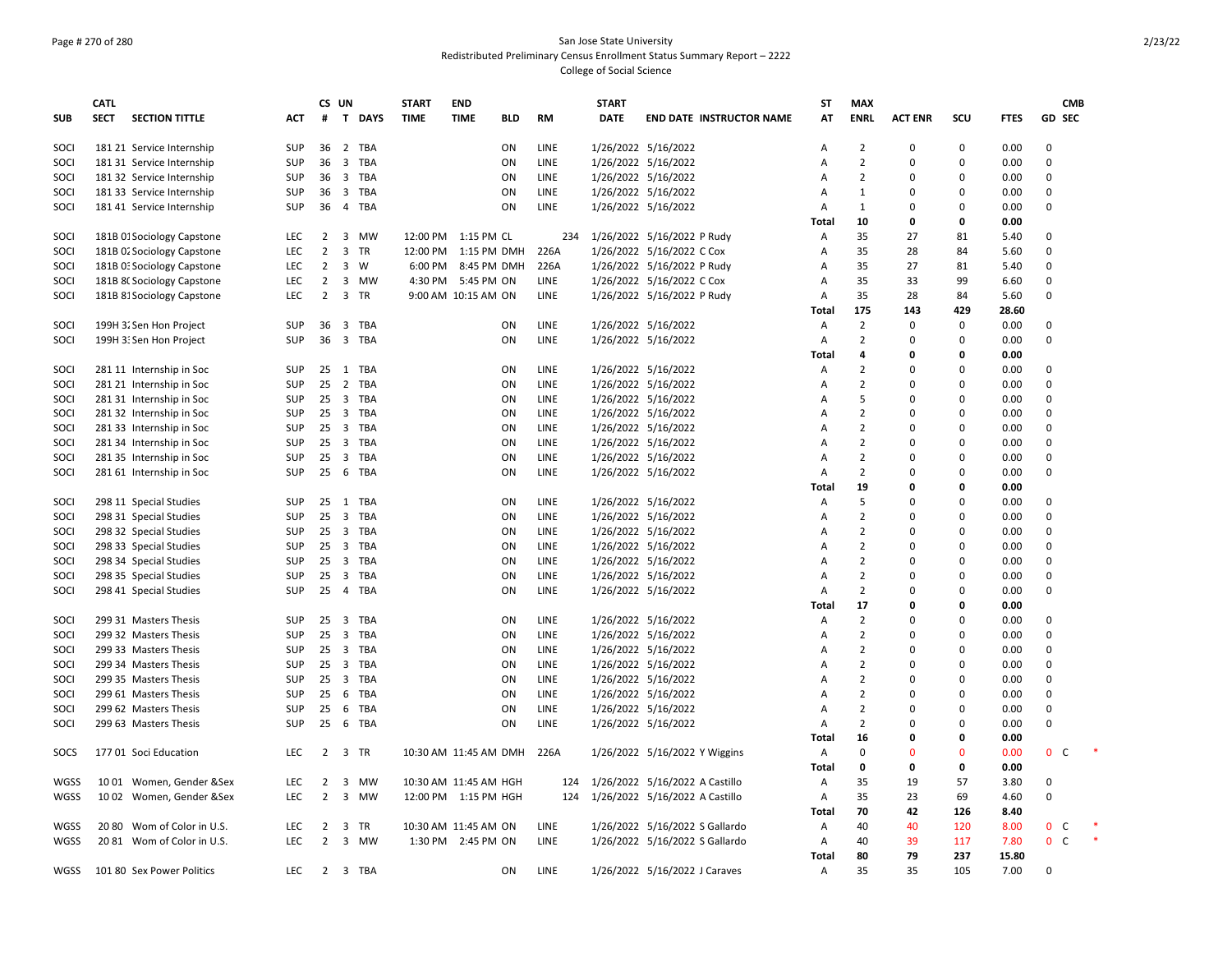### Page # 271 of 280 San Jose State University Redistributed Preliminary Census Enrollment Status Summary Report – 2222 College of Social Science

| <b>SUB</b>  | <b>CATL</b><br><b>SECT</b> | <b>SECTION TITTLE</b>     | <b>ACT</b> | CS UN<br>#     |          | <b>DAYS</b> | <b>START</b><br><b>TIME</b> | <b>END</b><br><b>TIME</b> | <b>BLD</b> | <b>RM</b> | <b>START</b><br><b>DATE</b> | <b>END DATE INSTRUCTOR NAME</b> | ST<br>AT               | <b>MAX</b><br><b>ENRL</b> | <b>ACT ENR</b> | scu          | <b>FTES</b> | <b>CMB</b><br><b>GD SEC</b> |  |
|-------------|----------------------------|---------------------------|------------|----------------|----------|-------------|-----------------------------|---------------------------|------------|-----------|-----------------------------|---------------------------------|------------------------|---------------------------|----------------|--------------|-------------|-----------------------------|--|
| <b>WGSS</b> |                            | 101 81 Sex Power Politics | <b>LEC</b> | $\overline{2}$ | 3 TR     |             |                             | 9:00 AM 10:15 AM ON       |            | LINE      |                             | 1/26/2022 5/16/2022 S Gallardo  | $\mathsf{A}$           | 35                        | 35             | 105          | 7.00        | 0                           |  |
|             |                            |                           |            |                |          |             |                             |                           |            |           |                             |                                 | Total                  | 70                        | 70             | 210          | 14.00       |                             |  |
| <b>WGSS</b> |                            | 102 01 Global Women       | <b>LEC</b> |                | 3        |             |                             |                           |            |           |                             |                                 | X                      | 0                         | 0              | 0            | 0.00        | 0                           |  |
| <b>WGSS</b> |                            | 102 80 Global Women       | <b>LEC</b> |                | 3        | <b>MW</b>   |                             | 9:00 AM 10:15 AM ON       |            | LINE      |                             | 1/26/2022 5/16/2022 S Gallardo  | A                      | 35                        | 36             | 108          | 7.20        | 0                           |  |
| <b>WGSS</b> |                            | 102 81 Global Women       | <b>LEC</b> |                | 3        |             |                             |                           |            |           |                             |                                 | X                      | 0                         | 0              | 0            | 0.00        | 0                           |  |
|             |                            |                           |            |                |          |             |                             |                           |            |           |                             |                                 | <b>Total</b>           | 35                        | 36             | 108          | 7.20        |                             |  |
| WGSS        |                            | 114 01 Pol Mother Reprod  | <b>LEC</b> |                | 3        |             |                             |                           |            |           |                             |                                 | X                      | 0                         | 0              | 0            | 0.00        | 0                           |  |
|             |                            |                           |            |                |          |             |                             |                           |            |           |                             |                                 | Total                  | 0                         | 0              | 0            | 0.00        |                             |  |
| <b>WGSS</b> |                            | 175 01 Soc of Mas & Fem   | LEC.       |                | 3        | TR          | 4:30 PM                     | 5:45 PM DMH               |            | 231       |                             | 1/26/2022 5/16/2022 A Castillo  | A                      | 0                         | $\Omega$       | $\mathbf{0}$ | 0.00        | 0 <sup>o</sup>              |  |
|             |                            |                           |            |                |          |             |                             |                           |            |           |                             |                                 | Total                  | 0                         | 0              | 0            | 0.00        |                             |  |
| <b>WGSS</b> |                            | 190 31 Internship         | <b>SUP</b> |                | 36 3 TBA |             |                             |                           |            |           |                             | 1/26/2022 5/16/2022 T Bakhru    | A                      |                           |                | 3            | 0.20        | - 0                         |  |
|             |                            |                           |            |                |          |             |                             |                           |            |           |                             |                                 | Total                  | $\overline{2}$            |                | 3            | 0.20        |                             |  |
|             |                            |                           |            |                |          |             |                             |                           |            |           |                             |                                 | <b>Sociology Total</b> | 3132                      | 2866           | 8598         | 573.35      |                             |  |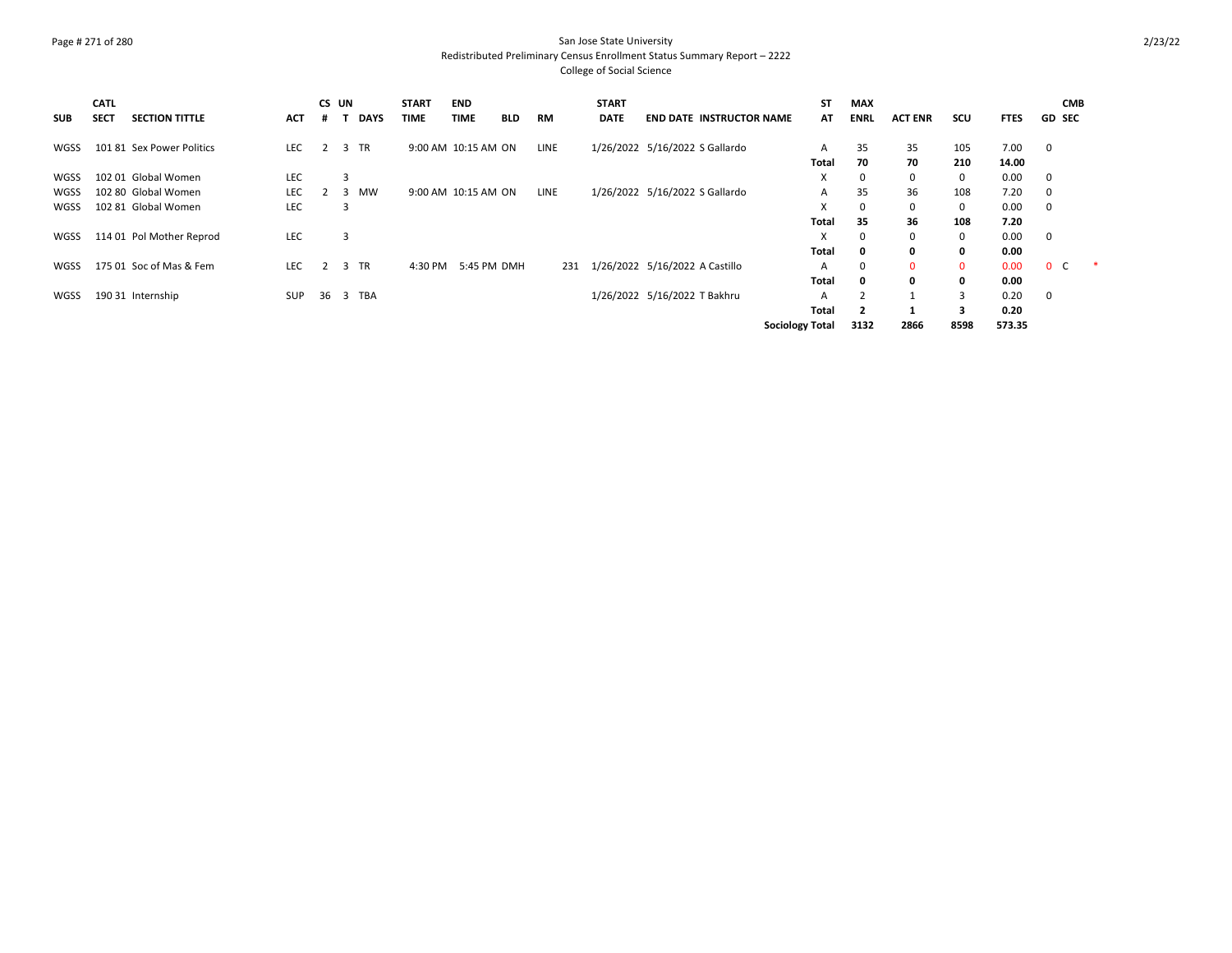### Page # 272 of 280 San Jose State University Redistributed Preliminary Census Enrollment Status Summary Report – 2222 College of Social Science

|             | <b>CATL</b> |                                      |            |                | CS UN                   |           | <b>START</b> | <b>END</b>            |     |             |     | <b>START</b> |                                  | ST           | <b>MAX</b>  |                      |                         |              |                         | <b>CMB</b> |
|-------------|-------------|--------------------------------------|------------|----------------|-------------------------|-----------|--------------|-----------------------|-----|-------------|-----|--------------|----------------------------------|--------------|-------------|----------------------|-------------------------|--------------|-------------------------|------------|
| <b>SUB</b>  | <b>SECT</b> | <b>SECTION TITTLE</b>                | ACT        | #              |                         | T DAYS    | <b>TIME</b>  | <b>TIME</b>           | BLD | RM          |     | <b>DATE</b>  | <b>END DATE INSTRUCTOR NAME</b>  | АТ           | <b>ENRL</b> | <b>ACT ENR</b>       | scu                     | FTES         | GD SEC                  |            |
|             |             | <b>Urban &amp; Regional Planning</b> |            |                |                         |           |              |                       |     |             |     |              |                                  |              |             |                      |                         |              |                         |            |
| GEOG        | 101         | <b>Physical Geography</b>            | LEC        | 2              |                         | 3 TBA     |              |                       | ON  | LINE        |     |              | 1/26/2022 5/16/2022 G Pereira    | Α            | 25          | 25                   | 75                      | 5.00         | 0                       |            |
| <b>GEOG</b> |             | 102 Physical Geography               | LEC        | $\overline{2}$ |                         | 3 TBA     |              |                       | ON  | LINE        |     |              | 1/26/2022 5/16/2022 G Pereira    | Α            | 25          | 24                   | 72                      | 4.80         | $\Omega$                |            |
|             |             |                                      |            |                |                         |           |              |                       |     |             |     |              |                                  |              |             |                      |                         |              |                         |            |
|             |             |                                      |            |                |                         |           |              |                       |     |             |     |              |                                  | <b>Total</b> | 50          | 49                   | 147                     | 9.80         |                         |            |
| <b>GEOG</b> |             | 1001 Cultural Geography              | LEC        |                | 3                       |           |              |                       |     |             |     |              |                                  | х            | $\mathbf 0$ | $\mathbf 0$          | 0                       | 0.00         | 0                       |            |
| GEOG        |             | 1002 Cultural Geography              | LEC.       | 2              |                         | 3 TR      |              | 10:30 AM 11:45 AM DMH |     |             | 231 |              | 1/26/2022 5/16/2022 J Hasty      | Α<br>Total   | 25<br>25    | 17<br>17             | 51<br>51                | 3.40<br>3.40 | $\mathbf 0$             |            |
| GEOG        |             | 12 01 World Regional Geog            | LEC        |                | 3                       |           |              |                       |     |             |     |              |                                  | Х            | $\Omega$    | $\Omega$             | 0                       | 0.00         | $\Omega$                |            |
| GEOG        |             | 12 02 World Regional Geog            | LEC        | 1              | 3                       | TBA       |              |                       | ΟN  | <b>LINE</b> |     |              | 1/26/2022 5/16/2022 G Pereira    | A            | 25          | 25                   | 75                      | 5.00         | $\Omega$                |            |
| GEOG        |             | 12 03 World Regional Geog            | LEC        | $\mathbf{1}$   |                         | 3 TBA     |              |                       | ON  | LINE        |     |              | 1/26/2022 5/16/2022 G Pereira    | А            | 30          | 29                   | 87                      | 5.80         | $\mathbf 0$             |            |
|             |             |                                      |            |                |                         |           |              |                       |     |             |     |              |                                  | <b>Total</b> | 55          | 54                   | 162                     | 10.80        |                         |            |
| GEOG        |             | 107 01 Mapping the World             | <b>LEC</b> | 2              |                         | 3 TBA     |              |                       | ON  | LINE        |     |              | 1/26/2022 5/16/2022 B Yang       | Α            | 30          | 30                   | 90                      | 6.00         | $\Omega$                |            |
|             |             |                                      |            |                |                         |           |              |                       |     |             |     |              |                                  |              | 30          | 30                   | 90                      | 6.00         |                         |            |
|             |             |                                      | <b>LEC</b> |                | $\overline{3}$          |           |              |                       |     |             |     |              |                                  | Total        |             |                      |                         |              |                         |            |
| GEOG        |             | 110 01 Urban Global South            |            |                |                         |           |              |                       |     |             |     |              |                                  | Х            | 0           | 0                    | $\Omega$                | 0.00         | $\Omega$                |            |
|             |             |                                      |            |                |                         |           |              |                       |     |             |     |              |                                  | Total        | 0           | $\mathbf 0$          | 0                       | 0.00         |                         |            |
| GEOG        |             | 112 01 Cultures/Globalizatn          | LEC.       | $\overline{2}$ | 3                       | TBA       |              |                       | ON  | LINE        |     |              | 1/26/2022 5/16/2022 E Pena       | Α            | 25          | 25                   | 75                      | 5.05         | 1                       |            |
| GEOG        |             | 112 02 Cultures/Globalizatn          | <b>LEC</b> | $\overline{2}$ | 3                       | TBA       |              |                       | ON  | <b>LINE</b> |     |              | 1/26/2022 5/16/2022 E Pena       | A            | 25          | 25                   | 75                      | 5.00         | $\Omega$                |            |
| GEOG        |             | 112 03 Cultures/Globalizatn          | <b>LEC</b> | 2              | 3                       | TBA       |              |                       | ON  | LINE        |     |              | 1/26/2022 5/16/2022 K Richardson | А            | 25          | 24                   | 72                      | 4.85         | 1                       |            |
| GEOG        |             | 112 04 Cultures/Globalizatn          | LEC        | $\overline{2}$ | 3                       | TBA       |              |                       | ON  | LINE        |     |              | 1/26/2022 5/16/2022 K Richardson | A            | 25          | 24                   | 72                      | 4.80         | 0                       |            |
| GEOG        |             | 112 05 Cultures/Globalizatn          | <b>LEC</b> | $\overline{2}$ | 3                       | <b>MW</b> |              | 10:30 AM 11:45 AM CL  |     |             |     |              | 224 1/26/2022 5/16/2022 M Kelley | A            | 25          | 24                   | 72                      | 4.80         | $\Omega$                |            |
| GEOG        |             | 112 06 Cultures/Globalizatn          | <b>LEC</b> | $\overline{2}$ | 3                       | <b>MW</b> |              | 12:00 PM 1:15 PM CL   |     |             | 216 |              | 1/26/2022 5/16/2022 M Kelley     | А            | 25          | 22                   | 66                      | 4.40         | $\Omega$                |            |
| GEOG        |             | 112 07 Cultures/Globalizatn          | LEC        |                | 3                       |           |              |                       |     |             |     |              |                                  | X            | $\mathbf 0$ | $\mathbf 0$          | $\mathbf 0$             | 0.00         | $\mathbf 0$             |            |
| GEOG        |             | 112 08 Cultures/Globalizatn          | LEC        |                | 3                       |           |              |                       |     |             |     |              |                                  | х            | $\mathbf 0$ | $\mathbf 0$          | $\mathbf 0$             | 0.00         | $\mathbf 0$             |            |
| GEOG        |             | 112 80 Cultures/Globalizatn          | <b>LEC</b> | $\overline{2}$ | 3                       | TBA       |              |                       | ON  | LINE        |     |              | 1/26/2022 5/16/2022 J Hasty      | Α            | 25          | 15                   | 45                      | 3.05         | $\mathbf{1}$            |            |
| GEOG        |             | 112 81 Cultures/Globalizatn          | <b>LEC</b> | $\overline{2}$ | 3                       | TBA       |              |                       | ON  | LINE        |     |              | 1/26/2022 5/16/2022 M Kelley     | Α            | 25          | 24                   | 72                      | 4.80         | $\Omega$                |            |
|             |             |                                      |            |                |                         |           |              |                       |     |             |     |              |                                  | Total        | 200         | 183                  | 549                     | 36.75        |                         |            |
| GEOG        |             | 115 01 Global Development            | LEC        | $\overline{2}$ |                         | 3 TBA     |              |                       | ON  | LINE        |     |              | 1/26/2022 5/16/2022 C Rivasplata | Α            | 25          | 18                   | 54                      | 3.65         | 1                       |            |
|             |             |                                      |            |                |                         |           |              |                       |     |             |     |              |                                  | Total        | 25          | 18                   | 54                      | 3.65         |                         |            |
| GEOG        |             | 170 01 Intro to GIS                  | <b>LEC</b> |                | 4                       |           |              |                       |     |             |     |              |                                  | X            | 0           | $\mathbf 0$          | $\mathbf 0$             | 0.00         | $\Omega$                |            |
| GEOG        |             | 170 02 Intro to GIS                  | LAB        |                | $\Omega$                |           |              |                       |     |             |     |              |                                  | X            | $\mathbf 0$ | $\Omega$             | $\mathbf 0$             | 0.00         | 0                       |            |
|             |             |                                      |            |                |                         |           |              |                       |     |             |     |              |                                  | <b>Total</b> | 0           | $\Omega$             | 0                       | 0.00         |                         |            |
| GEOG        |             | 180 01 Indiv Studies                 | <b>SUP</b> | 36             | $\overline{\mathbf{3}}$ | TBA       |              |                       | ON  | LINE        |     |              | 1/26/2022 5/16/2022 K Rohrmeier  | Α            | 5           | $\overline{4}$       | 12                      | 0.80         | $\Omega$                |            |
| GEOG        |             | 180 02 Indiv Studies                 | <b>SUP</b> | 36             | $\overline{4}$          | TBA       |              |                       | ON  | LINE        |     |              | 1/26/2022 5/16/2022              | Α            | 5           | $\Omega$             | 0                       | 0.00         | 0                       |            |
|             |             |                                      |            |                |                         |           |              |                       |     |             |     |              |                                  | Total        | 10          | 4                    | 12                      | 0.80         |                         |            |
| <b>GEOG</b> |             | 186 01 Field Methods                 | SUP        |                | 3                       |           |              |                       |     |             |     |              |                                  | х            | 0           | $\mathbf 0$          | 0                       | 0.00         | $\mathbf 0$             |            |
| GEOG        |             | 186 02 Field Methods                 | SUP        | 36             |                         | 3 M       |              | 4:30 PM 7:15 PM WSQ   |     |             | 113 |              | 1/26/2022 5/16/2022 K Rohrmeier  | A            | 25          | 15                   | 45                      | 3.25         | 5                       |            |
|             |             |                                      |            |                |                         |           |              |                       |     |             |     |              |                                  | Total        | 25          | 15                   | 45                      | 3.25         |                         |            |
| GEOG        |             | 197 01 Geog Internship               | SUP        | 36             | 1                       | TBA       |              |                       | ON  | LINE        |     |              | 1/26/2022 5/16/2022 K Rohrmeier  | Α            | 5           | $\overline{2}$       | $\overline{2}$          | 0.13         | $\mathbf 0$             |            |
| GEOG        |             | 197 02 Geog Internship               | <b>SUP</b> | 36             | $\overline{2}$          | TBA       |              |                       | ON  | LINE        |     |              | 1/26/2022 5/16/2022              | A            | 5           | $\Omega$             | $\mathbf 0$             | 0.00         | 0                       |            |
| GEOG        |             | 197 03 Geog Internship               | <b>SUP</b> | 36             | 3                       | TBA       |              |                       | ON  | LINE        |     |              | 1/26/2022 5/16/2022 K Rohrmeier  | Α            | 5           | $\Omega$             | $\mathbf 0$             | 0.00         | $\Omega$                |            |
| GEOG        |             | 197 04 Geog Internship               | <b>SUP</b> | 36             | $\overline{4}$          | TBA       |              |                       | ON  | LINE        |     |              | 1/26/2022 5/16/2022              | A            | 5           | 0                    | 0                       | 0.00         | $\Omega$                |            |
|             |             |                                      |            |                |                         |           |              |                       |     |             |     |              |                                  | <b>Total</b> | 20          | $\mathbf{2}$         | $\overline{\mathbf{2}}$ | 0.13         |                         |            |
| GEOG        |             | 239 01 Sem: Geog Info Tech           | SEM        | 5              | 3                       | $\top$    | 4:30 PM      | 7:15 PM WSQ           |     |             | 113 |              | 1/26/2022 5/16/2022 B Yang       | Α            | 15          | 14                   | 42                      | 3.50         | 14                      |            |
|             |             |                                      |            |                |                         |           |              |                       |     |             |     |              |                                  |              |             |                      |                         |              |                         |            |
|             |             |                                      |            |                |                         |           |              |                       |     |             |     |              |                                  | Total        | 15<br>5     | 14                   | 42                      | 3.50         |                         |            |
| GEOG        |             | 298 01 Special Study                 | <b>SUP</b> | 25             | 1                       | TBA       |              |                       | ΟN  | <b>LINE</b> |     |              | 1/26/2022 5/16/2022              | Α            |             | $\Omega$<br>$\Omega$ | 0                       | 0.00         | $\Omega$<br>$\mathbf 0$ |            |
| GEOG        |             | 298 03 Special Study                 | SUP        | 25             | 3                       | TBA       |              |                       | ON  | LINE        |     |              | 1/26/2022 5/16/2022              | Α            | 5           |                      | $\mathbf 0$             | 0.00         |                         |            |
|             |             |                                      |            |                |                         |           |              |                       |     |             |     |              |                                  | <b>Total</b> | 10          | $\Omega$             | 0                       | 0.00         |                         |            |
| GEOG        |             | 299 01 MA Thesis/Project             | <b>SUP</b> | 25             | 1                       | TBA       |              |                       | ON  | <b>LINE</b> |     |              | 1/26/2022 5/16/2022 R Kos        | A            | 5           | 3                    | 3                       | 0.25         | 3                       |            |
| GEOG        |             | 299 02 MA Thesis/Project             | SUP        |                |                         | 25 2 TBA  |              |                       | ON  | LINE        |     |              | 1/26/2022 5/16/2022              | A            | 5           | $\Omega$             | $\Omega$                | 0.00         | $\mathbf 0$             |            |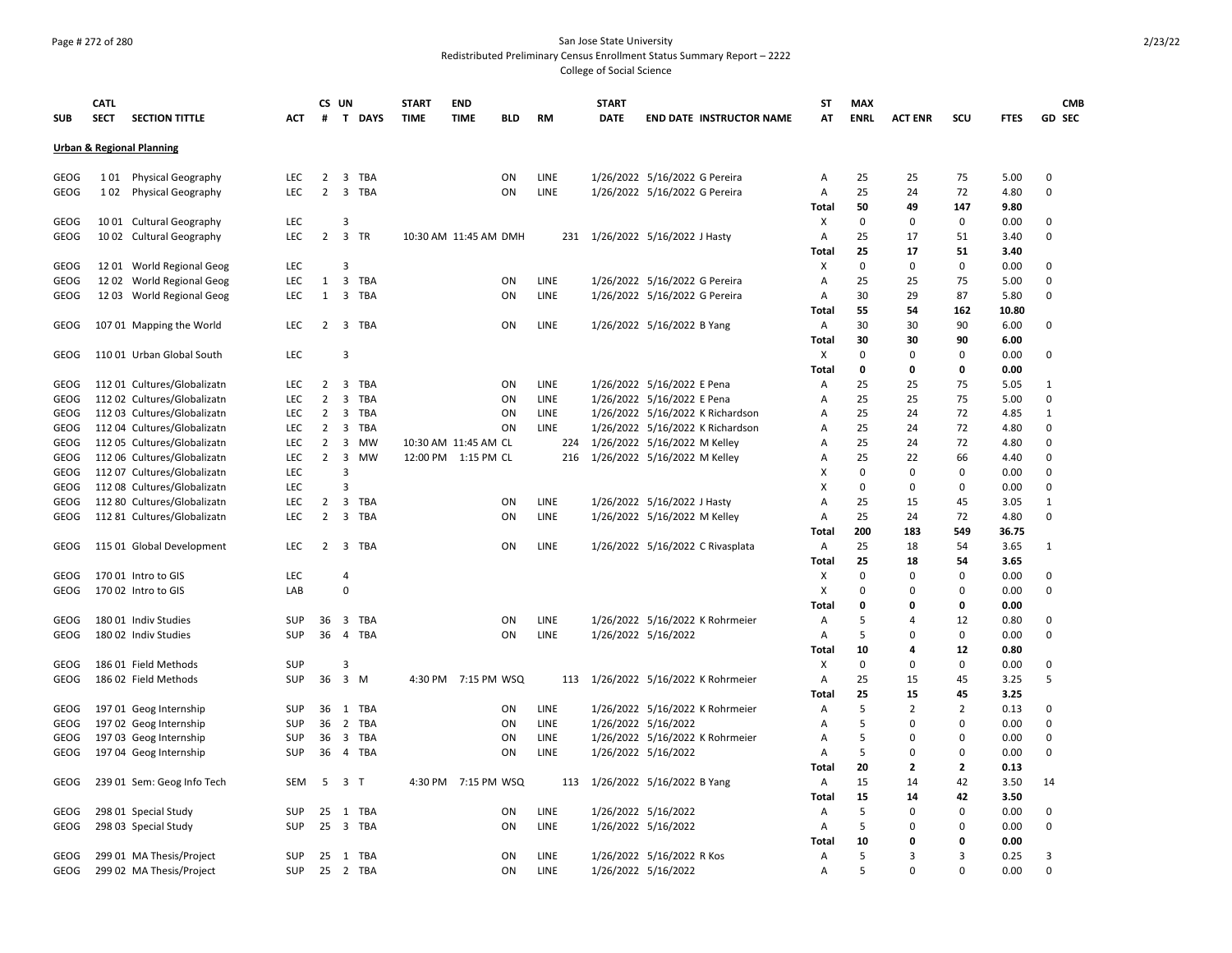### Page # 273 of 280 San Jose State University Redistributed Preliminary Census Enrollment Status Summary Report – 2222 College of Social Science

|             | <b>CATL</b> |                               |                   |                | CS UN          |            | <b>START</b> | <b>END</b>                                 |            |              |     | <b>START</b> |                                     | SΤ                | <b>MAX</b>  |                   |                   |              |                              | <b>CMB</b> |        |
|-------------|-------------|-------------------------------|-------------------|----------------|----------------|------------|--------------|--------------------------------------------|------------|--------------|-----|--------------|-------------------------------------|-------------------|-------------|-------------------|-------------------|--------------|------------------------------|------------|--------|
| <b>SUB</b>  | <b>SECT</b> | <b>SECTION TITTLE</b>         | <b>ACT</b>        | #              |                | T DAYS     | <b>TIME</b>  | <b>TIME</b>                                | <b>BLD</b> | RM           |     | <b>DATE</b>  | <b>END DATE INSTRUCTOR NAME</b>     | AT                | <b>ENRL</b> | <b>ACT ENR</b>    | SCU               | <b>FTES</b>  | <b>GD SEC</b>                |            |        |
| GEOG        |             | 299 03 MA Thesis/Project      | SUP               |                |                | 25 3 TBA   |              |                                            | ON         | LINE         |     |              | 1/26/2022 5/16/2022                 | Α                 | 5           | 0                 | 0                 | 0.00         | $\Omega$                     |            |        |
|             |             |                               |                   |                |                |            |              |                                            |            |              |     |              |                                     | Total             | 15          | 3                 | 3                 | 0.25         |                              |            |        |
| URBP        |             | 101 01 The City               | LEC               |                | 3              |            |              |                                            |            |              |     |              |                                     | X                 | $\mathbf 0$ | 0                 | 0                 | 0.00         | $\mathbf 0$                  |            |        |
|             |             |                               |                   |                |                |            |              |                                            |            |              |     |              |                                     | <b>Total</b>      | 0           | $\Omega$          | 0                 | 0.00         |                              |            |        |
| <b>URBP</b> |             | 110 01 Urban Global South     | LEC               |                | 3              |            |              |                                            |            |              |     |              |                                     | X                 | $\mathbf 0$ | $\Omega$          | $\Omega$          | 0.00         | $\Omega$                     |            |        |
|             |             |                               |                   |                |                |            |              |                                            |            |              |     |              |                                     | Total             | 0           | 0                 | 0                 | 0.00         |                              |            |        |
| <b>URBP</b> |             | 133 01 Intro Soc Iss Plan     | <b>SEM</b>        | 5              |                | 4 W        |              | 7:30 PM 10:15 PM WSQ                       |            |              | 208 |              | 1/26/2022 5/16/2022 G Douglas       | Α                 | 20          | 12                | 48                | 3.20         | $\mathbf 0$<br>C             |            |        |
| AAS         |             | 133 01 Intro Soc Iss Plan     | SEM               | 5              |                | 4 W        |              | 7:30 PM 10:15 PM WSQ                       |            |              | 208 |              | 1/26/2022 5/16/2022 G Douglas       | Α                 | $\mathbf 0$ | $\mathbf{0}$      | 0                 | 0.00         | $\mathbf 0$<br>C             |            |        |
| AFAM        |             | 133 01 Intro Soc Iss Plan     | SEM               | 5              |                | 4 W        |              | 7:30 PM 10:15 PM WSQ                       |            |              | 208 |              | 1/26/2022 5/16/2022 G Douglas       | Α                 | 0           | $\Omega$          | $\mathbf{0}$      | 0.00         | 0 <sup>o</sup>               |            |        |
|             |             |                               |                   |                |                |            |              |                                            |            |              |     |              |                                     | Total             | 20          | 12                | 48                | 3.20         |                              |            |        |
| <b>URBP</b> |             | 136 01 Intro Land Use Plan    | SEM               | 5              |                | 4 W        |              | 7:30 PM 10:15 PM CL                        |            |              | 316 |              | 1/26/2022 5/16/2022 C Cheleden      | Α                 | 5           | 5                 | 20                | 1.33         | $\mathbf{0}$<br>C            |            |        |
| <b>ENVS</b> |             | 136 01 Intro Land Use Plan    | <b>SEM</b>        | 5              |                | 4 W        |              | 7:30 PM 10:15 PM CL                        |            |              | 316 |              | 1/26/2022 5/16/2022 C Cheleden      | Α                 | 0           | $\Omega$          | $\mathbf{0}$      | 0.00         | $\mathsf{C}$<br>0            |            |        |
| <b>URBP</b> |             | 136 02 Intro Land Use Plan    | SEM               | 5              |                | 4 R        |              | 4:30 PM 7:15 PM WSQ                        |            |              |     |              | 111 1/26/2022 5/16/2022 J Hare      | Α                 | 5           | 4                 | 16                | 1.07         | $\mathsf{C}$<br>$\mathbf{0}$ |            |        |
| <b>ENVS</b> |             | 136 02 Intro Land Use Plan    | <b>SEM</b>        | 5              | 4 R            |            |              | 4:30 PM 7:15 PM WSQ                        |            |              |     |              | 111 1/26/2022 5/16/2022 J Hare      | Α                 | $\mathbf 0$ | $\Omega$          | $\mathbf{0}$      | 0.00         | 0 <sup>o</sup>               |            |        |
|             |             |                               |                   |                |                |            |              |                                            |            |              |     |              |                                     | <b>Total</b>      | 10          | q                 | 36                | 2.40         |                              |            |        |
| <b>URBP</b> |             | 142 01 Intro Envir Planning   | <b>SEM</b>        |                | 4              |            |              |                                            |            |              |     |              |                                     | X                 | $\mathbf 0$ | 0                 | $\Omega$          | 0.00         | 0                            |            |        |
| <b>ENVS</b> |             | 142 01 Intro Envir Planning   | <b>SEM</b>        |                | 4              |            |              |                                            |            |              |     |              |                                     | X                 | $\mathbf 0$ | O                 | 0                 | 0.00         | 0                            |            |        |
| <b>URBP</b> |             | 142 02 Intro Envir Planning   | SEM               | 5              |                | 4 M        |              | 7:30 PM 10:15 PM ON                        |            | LINE         |     |              | 1/26/2022 5/16/2022 G Brownlow      | Α                 | 5           | 4                 | 16                | 1.13         | 1<br>C                       |            |        |
| <b>ENVS</b> |             | 142 02 Intro Envir Planning   | SEM               | 5              |                | 4 M        |              | 7:30 PM 10:15 PM ON                        |            | LINE         |     |              | 1/26/2022 5/16/2022 G Brownlow      | Α                 | 0           | $\Omega$          | $\mathbf{0}$      | 0.00         | $\mathbf{0}$<br>$\mathsf{C}$ |            |        |
|             |             |                               |                   |                |                |            |              |                                            |            |              |     |              |                                     | Total             | 5           | Δ                 | 16                | 1.13         |                              |            |        |
| <b>URBP</b> |             | 148 01 Intro Tech in Urb Plan | <b>SEM</b>        |                | $\overline{3}$ |            |              |                                            |            |              |     |              |                                     | х                 | 0           | O                 | 0                 | 0.00         | $\Omega$                     |            |        |
| <b>DSGN</b> |             | 148 01 Intro Tech in Urb Plan | <b>SEM</b>        |                | 3              |            |              |                                            |            |              |     |              |                                     | x                 | 0           | O                 | $\Omega$          | 0.00         | 0                            |            |        |
|             |             |                               |                   |                |                |            |              |                                            |            |              |     |              |                                     | <b>Total</b>      | 0           | O                 | 0<br>4            | 0.00         |                              |            |        |
| <b>URBP</b> |             | 150 01 Intro Muni Finance     | SEM               | 5              |                | 4 M        |              | 7:30 PM 10:15 PM                           |            |              |     |              | 1/26/2022 5/16/2022 S Mathur        | А                 | 5<br>5      | 1                 | 4                 | 0.27         | 0                            |            |        |
|             |             |                               |                   |                |                |            |              |                                            |            |              |     |              |                                     | Total             | 5           | 1                 |                   | 0.27         | $\mathbf{0}$                 |            |        |
| <b>URBP</b> |             | 156 01 Intro Local Trans      | SEM<br><b>SEM</b> | 5<br>5         |                | 4 W<br>4 W |              | 7:30 PM 10:15 PM ON<br>7:30 PM 10:15 PM ON |            | LINE<br>LINE |     |              | 1/26/2022 5/16/2022 C Rivasplata    | Α                 | 0           | 3<br>$\mathbf{0}$ | 12<br>$\mathbf 0$ | 0.80<br>0.00 | C<br>$\mathbf{0}$<br>C       |            | $\ast$ |
| <b>ENVS</b> |             | 156 01 Intro Local Trans      |                   |                |                |            |              |                                            |            |              |     |              | 1/26/2022 5/16/2022 C Rivasplata    | Α<br><b>Total</b> | 5           | 3                 | 12                | 0.80         |                              |            |        |
| <b>URBP</b> |             | 200 01 Urb Plan Seminar       | SEM               | -5             |                | 4 W        |              | 4:30 PM 7:15 PM DMH                        |            |              | 162 |              | 1/26/2022 5/16/2022 T Lester        | Α                 | 15          | 15                | 60                | 5.00         | 15                           |            |        |
|             |             |                               |                   |                |                |            |              |                                            |            |              |     |              |                                     | Total             | 15          | 15                | 60                | 5.00         |                              |            |        |
| URBP        |             | 204 01 Quant Methods          | SEM               |                | 4              |            |              |                                            |            |              |     |              |                                     | X                 | $\mathbf 0$ | 0                 | 0                 | 0.00         | 0                            |            |        |
| URBP        |             | 204 03 Quant Methods          | SEM               | 5              |                | 4 M        |              | 4:30 PM 7:15 PM                            |            |              |     |              | 1/26/2022 5/16/2022 S Mathur        | А                 | 15          | 15                | 60                | 5.00         | 15                           |            |        |
|             |             |                               |                   |                |                |            |              |                                            |            |              |     |              |                                     | <b>Total</b>      | 15          | 15                | 60                | 5.00         |                              |            |        |
| <b>URBP</b> |             | 208 01 Real Estate Studio     | SEM               | 5              | 3 <sub>1</sub> |            |              | 7:30 PM 10:15 PM CL                        |            |              | 224 |              | 1/26/2022 5/16/2022 K Snider        | Α                 | 15          | 10                | 30                | 2.50         | 10                           |            |        |
|             |             |                               |                   |                |                |            |              |                                            |            |              |     |              |                                     | <b>Total</b>      | 15          | 10                | 30                | 2.50         |                              |            |        |
| <b>URBP</b> |             | 225 01 Land Use Plng Law      | SEM               | -5             |                | 4 W        |              | 7:30 PM 10:15 PM CL                        |            |              | 224 |              | 1/26/2022 5/16/2022 C Cheleden      | Α                 | 15          | 13                | 52                | 4.33         | 13                           |            |        |
| URBP        |             | 225 02 Land Use Plng Law      | SEM               | - 5            | 4 R            |            |              | 4:30 PM 7:15 PM WSQ                        |            |              | 111 |              | 1/26/2022 5/16/2022 J Hare          | А                 | 15          | 8                 | 32                | 2.67         | 8                            |            |        |
|             |             |                               |                   |                |                |            |              |                                            |            |              |     |              |                                     | Total             | 30          | 21                | 84                | 7.00         |                              |            |        |
| URBP        |             | 228 01 Urb Community Devt     | SEM               |                | 4              |            |              |                                            |            |              |     |              |                                     | X                 | $\mathbf 0$ | $\Omega$          | 0                 | 0.00         | 0                            |            |        |
|             |             |                               |                   |                |                |            |              |                                            |            |              |     |              |                                     | <b>Total</b>      | $\mathbf 0$ | $\Omega$          | 0                 | 0.00         |                              |            |        |
| <b>URBP</b> |             | 233 01 Social Issues Planning | SEM               | - 5            |                | 4 W        |              | 7:30 PM 10:15 PM WSQ                       |            |              | 208 |              | 1/26/2022 5/16/2022 G Douglas       | А                 | 15          | 12                | 48                | 4.00         | 12                           |            |        |
|             |             |                               |                   |                |                |            |              |                                            |            |              |     |              |                                     | Total             | 15          | 12                | 48                | 4.00         |                              |            |        |
| <b>URBP</b> |             | 234 01 Field Study Sem        | <b>SEM</b>        | 5              |                | 1 TBA      |              |                                            | ON         | LINE         |     |              | 1/26/2022 5/16/2022 A Agrawal       | Α                 | 5           | 1                 | 1                 | 0.08         | 1                            |            |        |
|             |             |                               |                   |                |                |            |              |                                            |            |              |     |              |                                     | Total             | 5           | 1                 | 1                 | 0.08         |                              |            |        |
| <b>URBP</b> |             | 236 01 Urb Plan Pol Analysis  | SEM               | - 5            | 4 T            |            |              | 4:30 PM 7:15 PM CL                         |            |              | 224 |              | 1/26/2022 5/16/2022 S Alexander     | А                 | 15          | 16                | 64                | 5.33         | 16                           |            |        |
|             |             |                               |                   |                |                |            |              |                                            |            |              |     |              |                                     | <b>Total</b>      | 15          | 16                | 64                | 5.33         |                              |            |        |
| <b>URBP</b> |             | 240 01 Environmental Plan     | <b>SEM</b>        | 5              |                | 4 M        |              | 7:30 PM 10:15 PM ON                        |            | LINE         |     |              | 1/26/2022 5/16/2022 G Brownlow      | А                 | 15          | 15                | 60                | 5.00         | 15                           |            |        |
|             |             |                               |                   |                |                |            |              |                                            |            |              |     |              |                                     | <b>Total</b>      | 15          | 15                | 60                | 5.00         |                              |            |        |
| <b>URBP</b> |             | 241 01 Plan Sustain City      | <b>SEM</b>        |                | $\overline{2}$ |            |              |                                            |            |              |     |              |                                     | X                 | $\mathbf 0$ | $\Omega$          | $\Omega$          | 0.00         | 0                            |            |        |
| URBP        |             | 241 02 Plan Sustain City      | SEM               | 5 <sup>5</sup> |                | 2 M        |              | 1:30 PM 4:15 PM WSQ                        |            |              |     |              | 113 1/26/2022 5/16/2022 K Rohrmeier | A                 | 15          | 12                | 24                | 2.00         | 12                           |            |        |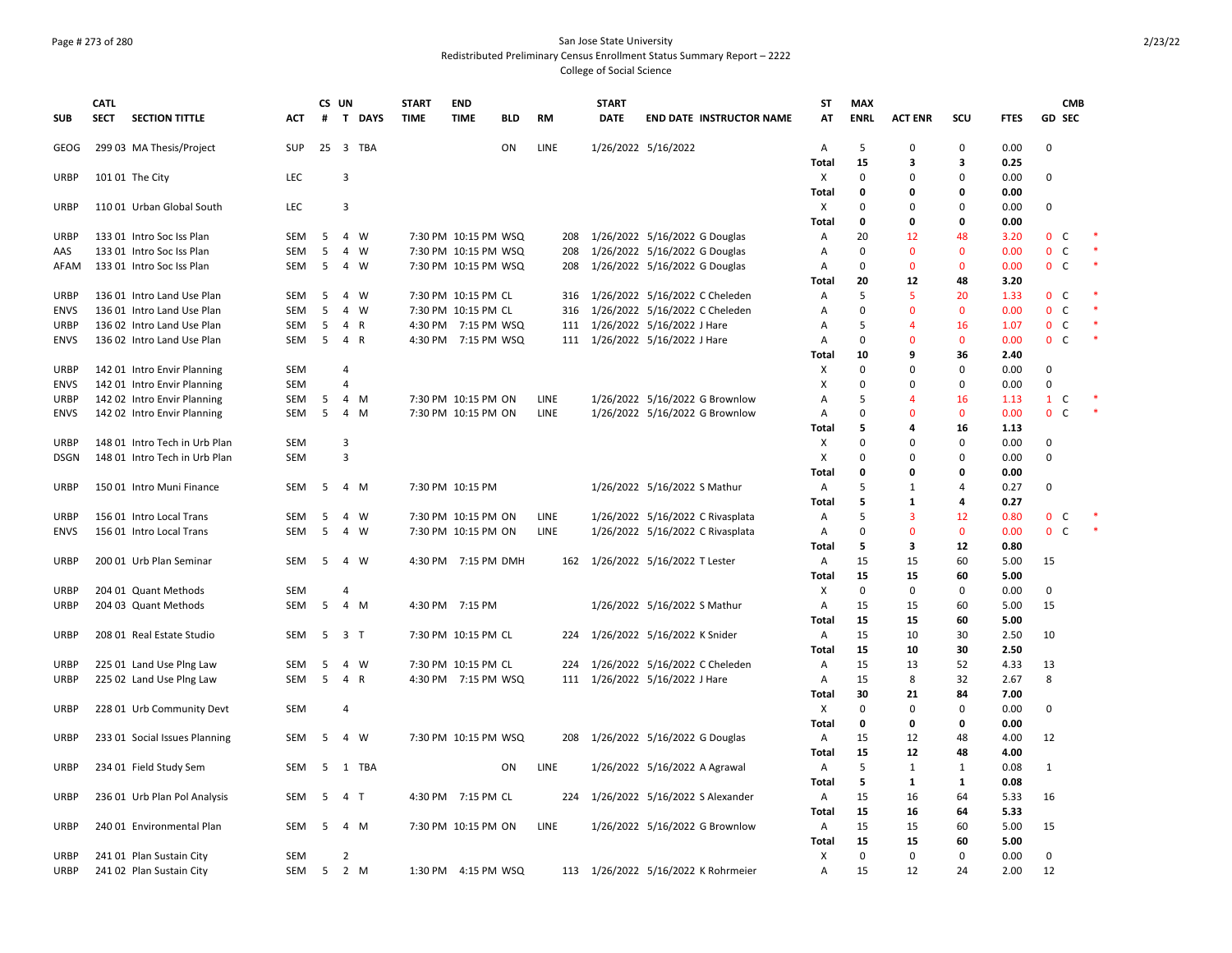### Page # 274 of 280 San Jose State University Redistributed Preliminary Census Enrollment Status Summary Report – 2222 College of Social Science

| <b>SUB</b>  | <b>CATL</b><br><b>SECT</b> | <b>SECTION TITTLE</b>               | <b>ACT</b> | #  | CS UN<br>$\mathbf{T}$   | <b>DAYS</b> | <b>START</b><br><b>TIME</b> | <b>END</b><br><b>TIME</b> | <b>BLD</b> | RM   | <b>START</b><br><b>DATE</b>  |                              | <b>END DATE INSTRUCTOR NAME</b>            | <b>ST</b><br>AT | <b>MAX</b><br><b>ENRL</b> | <b>ACT ENR</b> | SCU         | <b>FTES</b> | <b>GD SEC</b> | <b>CMB</b> |
|-------------|----------------------------|-------------------------------------|------------|----|-------------------------|-------------|-----------------------------|---------------------------|------------|------|------------------------------|------------------------------|--------------------------------------------|-----------------|---------------------------|----------------|-------------|-------------|---------------|------------|
|             |                            |                                     |            |    |                         |             |                             |                           |            |      |                              |                              |                                            | Total           | 15                        | 12             | 24          | 2.00        |               |            |
| URBP        |                            | 248 01 Tech in Urb Plan             | <b>SEM</b> |    | 3                       |             |                             |                           |            |      |                              |                              |                                            | х               | $\Omega$                  | $\mathbf{0}$   | $\mathbf 0$ | 0.00        | $\pmb{0}$     |            |
| <b>DSGN</b> |                            | 248 01 Tech in Urb Plan             | <b>SEM</b> |    | 3                       |             |                             |                           |            |      |                              |                              |                                            | X               | $\Omega$                  | $\Omega$       | 0           | 0.00        | $\mathbf 0$   |            |
|             |                            |                                     |            |    |                         |             |                             |                           |            |      |                              |                              |                                            | Total           | 0                         | 0              | 0           | 0.00        |               |            |
| URBP        |                            | 250 01 Urb Pl Pub Finance           | <b>SEM</b> |    | 4                       |             |                             |                           |            |      |                              |                              |                                            | X               | $\Omega$                  | $\Omega$       | 0           | 0.00        | $\mathbf 0$   |            |
| URBP        |                            | 250 03 Urb Pl Pub Finance           | <b>SEM</b> | 5  |                         | 4 M         |                             | 7:30 PM 10:15 PM          |            |      | 1/26/2022 5/16/2022 S Mathur |                              |                                            | A               | 15                        | 15             | 60          | 5.00        | 15            |            |
|             |                            |                                     |            |    |                         |             |                             |                           |            |      |                              |                              |                                            | Total           | 15                        | 15             | 60          | 5.00        |               |            |
| URBP        |                            | 256 01 Sust Trns Pl Local           | <b>SEM</b> | 5  |                         | 4 W         |                             | 7:30 PM 10:15 PM ON       |            | LINE |                              |                              | 1/26/2022 5/16/2022 C Rivasplata           | А               | 15                        | 15             | 60          | 5.00        | 15            |            |
|             |                            |                                     |            |    |                         |             |                             |                           |            |      |                              |                              |                                            | Total           | 15                        | 15             | 60          | 5.00        |               |            |
| URBP        |                            | 275 01 Urb Plan Topics              | <b>SEM</b> |    | $\overline{3}$          |             |                             |                           |            |      |                              |                              |                                            | X               | $\Omega$                  | $\mathbf 0$    | $\mathbf 0$ | 0.00        | $\mathbf 0$   |            |
|             |                            |                                     |            |    |                         |             |                             |                           |            |      |                              |                              |                                            | Total           | 0                         | $\mathbf 0$    | 0           | 0.00        |               |            |
| URBP        |                            | 275G 0: GIS Overview                | <b>SEM</b> | 5  |                         | 1 TBA       |                             |                           | ON         | LINE | 1/26/2022 5/16/2022 R Kos    |                              |                                            | А               | 15                        | 15             | 15          | 1.25        | 15            |            |
|             |                            |                                     |            |    |                         |             |                             |                           |            |      |                              |                              |                                            | <b>Total</b>    | 15                        | 15             | 15          | 1.25        |               |            |
| URBP        |                            | 278 01 Intro to GIS Urb Plng        | <b>SEM</b> | -5 | 4                       | R           | 4:30 PM                     | 7:15 PM WSQ               |            | 208  | 1/26/2022 5/16/2022 R Kos    |                              |                                            | A               | 15                        | 15             | 60          | 5.00        | 15            |            |
|             |                            |                                     |            |    |                         |             |                             |                           |            |      |                              |                              |                                            | <b>Total</b>    | 15                        | 15             | 60          | 5.00        |               |            |
| URBP        |                            | 280 01 Plng Rsearch Topic           | <b>SEM</b> | 5  | 1                       | <b>TBA</b>  |                             |                           | ON         | LINE | 1/26/2022 5/16/2022 T Lester |                              |                                            | A               | 3                         | $\mathbf{1}$   | 1           | 0.08        | 1             |            |
| URBP        |                            | 280 02 Plng Rsearch Topic           | <b>SEM</b> | 5  | $\overline{2}$          | TBA         |                             |                           | ON         | LINE | 1/26/2022 5/16/2022          |                              |                                            | Α               | 3                         | $\mathbf 0$    | 0           | 0.00        | 0             |            |
| URBP        |                            | 280 03 Plng Rsearch Topic           | <b>SEM</b> | 5  |                         | 3 TBA       |                             |                           | ON         | LINE | 1/26/2022 5/16/2022          |                              |                                            | A               | 3                         | $\mathbf 0$    | 0           | 0.00        | 0             |            |
| <b>URBP</b> |                            | 280 04 Plng Rsearch Topic           | <b>SEM</b> | 5  | 1                       | TBA         |                             |                           | ON         | LINE |                              |                              | 1/26/2022 5/16/2022 S Alexander            | Α               | 3                         | $\mathbf 0$    | 0           | 0.00        | 0             |            |
|             |                            |                                     |            |    |                         |             |                             |                           |            |      |                              |                              |                                            | Total           | 12                        | 1              | 1           | 0.08        |               |            |
| <b>URBP</b> |                            | 295 01 Capstone Studio              | <b>SEM</b> | 5  | 6                       | W           | 1:30 PM                     | 7:00 PM WSQ               |            | 208  | 1/26/2022 5/16/2022 R Kos    |                              |                                            | A               | 15                        | 16             | 96          | 8.00        | 16            |            |
|             |                            |                                     |            |    |                         |             |                             |                           |            |      |                              |                              |                                            | Total           | 15                        | 16             | 96          | 8.00        |               |            |
| <b>URBP</b> |                            | 297P 01 Plan Rpt Prelim             | <b>SEM</b> | 5  |                         | 1 TBA       |                             |                           | <b>ON</b>  | LINE |                              |                              | 1/26/2022 5/16/2022 G Brownlow             | A               | 15                        | 14             | 14          | 1.17        | 14            |            |
|             |                            |                                     |            |    |                         |             |                             |                           |            |      |                              |                              |                                            | Total           | 15                        | 14             | 14          | 1.17        |               |            |
| URBP        |                            | 298A 01 Planning Report             | <b>SUP</b> | 25 | $\overline{3}$          | TBA         |                             |                           | ON         | LINE |                              |                              | 1/26/2022 5/16/2022 S Alexander            | A               | 10                        | 6              | 18          | 1.50        | 6             |            |
| URBP        |                            | 298A O. Planning Report             | <b>SUP</b> |    | 3                       |             |                             |                           |            |      |                              |                              |                                            | X               | 0                         | $\mathbf 0$    | 0           | 0.00        | 0             |            |
| URBP        |                            | 298A 0: Planning Report             | <b>SUP</b> | 25 | $\overline{3}$          | <b>TBA</b>  |                             |                           | ON         | LINE | 1/26/2022 5/16/2022 T Lester |                              |                                            | A               | 10                        | 8              | 24          | 2.00        | 8             |            |
| <b>URBP</b> |                            | 298A 04 Planning Report             | SUP        |    | 3                       |             |                             |                           |            |      |                              |                              |                                            | X               | 0                         | $\mathbf 0$    | 0           | 0.00        | 0             |            |
|             |                            |                                     |            |    |                         |             |                             |                           |            |      |                              |                              |                                            | Total           | 20                        | 14             | 42          | 3.50        |               |            |
| URBP        |                            | 298B 01 Special Study: Pln Rpt Comp | <b>SUP</b> | 25 | $\overline{\mathbf{3}}$ | TBA         |                             |                           | ON         | LINE |                              |                              | 1/26/2022 5/16/2022 S Alexander            | A               | 10                        | 8              | 24          | 2.00        | 8             |            |
| URBP        |                            | 298B 02 Special Study: Pln Rpt Comp | SUP        |    | 3                       |             |                             |                           |            |      |                              |                              |                                            | X               | $\Omega$                  | $\mathbf{0}$   | $\mathbf 0$ | 0.00        | $\mathbf 0$   |            |
| URBP        |                            | 298B 0: Special Study: Pln Rpt Comp | SUP        | 25 | $\overline{\mathbf{3}}$ | <b>TBA</b>  |                             |                           | ON         | LINE |                              | 1/26/2022 5/16/2022 T Lester |                                            | A               | 10                        | 6              | 18          | 1.50        | 6             |            |
| <b>URBP</b> |                            | 298B 04 Special Study: Pln Rpt Comp | <b>SUP</b> |    | 3                       |             |                             |                           |            |      |                              |                              |                                            | X               | 0                         | $\mathbf 0$    | 0           | 0.00        | $\mathbf 0$   |            |
|             |                            |                                     |            |    |                         |             |                             |                           |            |      |                              |                              |                                            | <b>Total</b>    | 20                        | 14             | 42          | 3.50        |               |            |
|             |                            |                                     |            |    |                         |             |                             |                           |            |      |                              |                              | <b>Urban &amp; Regional Planning Total</b> |                 | 807                       | 654            | 2094        | 154.55      |               |            |